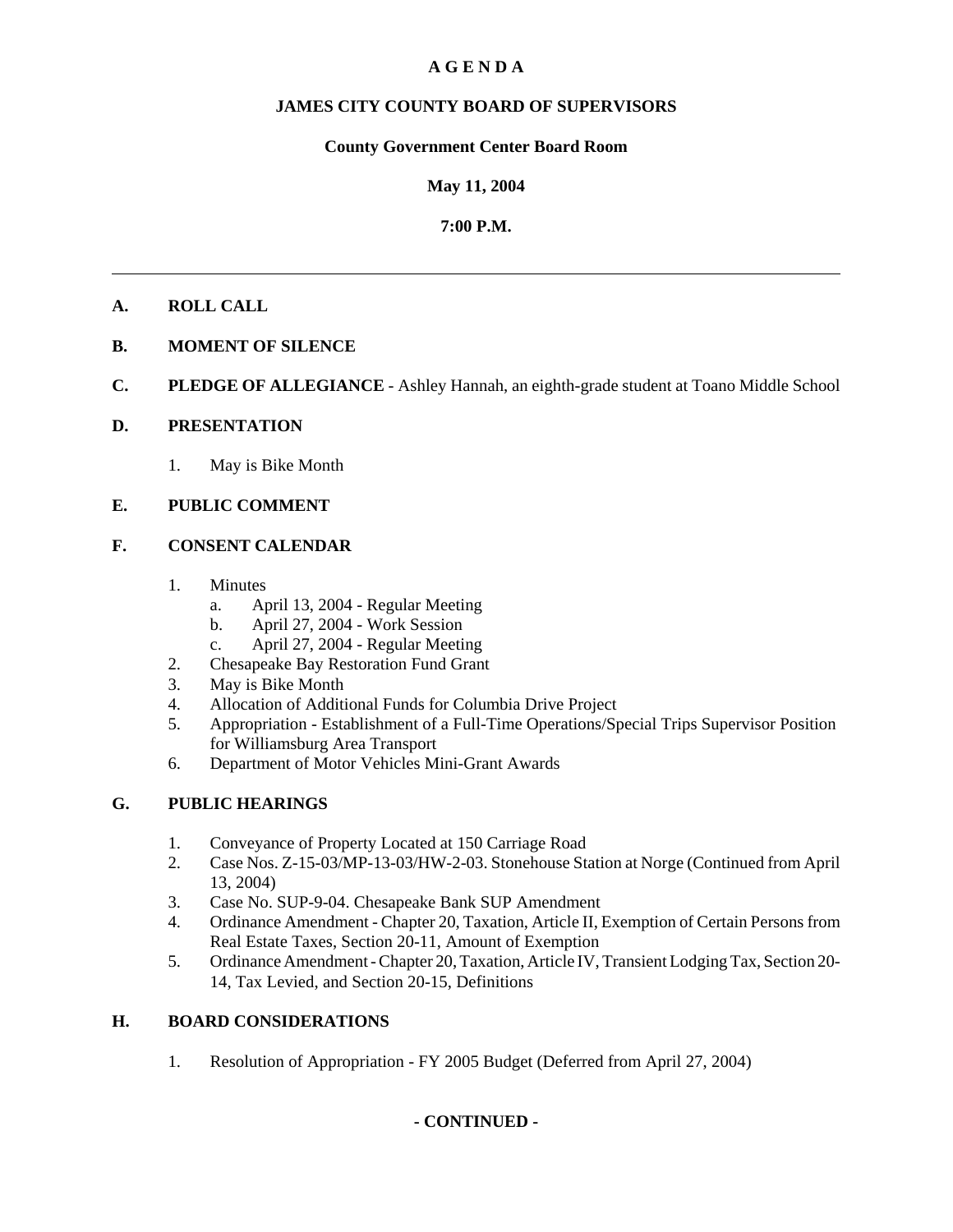- 2. Ordinance Amendment Chapter 3, Animal Control, Article III, Dog Licenses, Section 3-48, Annual Fee Imposed on Dogs and Kennels; and Section 3-4, Annual Dog License Fee; Exemption for Certain Dogs, to increase fees and provide for multi-year licenses (Deferred from April 27, 2004)
- 3. Ordinance Amendment Chapter 4, Building Regulations, Article I, Virginia Uniform Statewide Building Code, Section 4-8, Generally; to increase certain fees (Deferred from April 27, 2004)
- 4. Ordinance Amendment Chapter 8, Erosion and Sediment Control, Section 8-5, Permits, Fees, Bonding, Etc.; to increase fee (Deferred from April 27, 2004)
- 5. Ordinance Amendment Chapter 11, Health and Sanitation, Article II, Section 11-14, County Refuse Containers; to increase fee (Deferred from April 27, 2004)
- 6. Ordinance Amendment- Chapter 20, Taxation, Article V, Section 20-25, Tax Imposed, to increase E911 tax (Deferred from April 27, 2004)
- 7. Revisions to Chapter 2, Employment Practices, and Chapter 4, Compensation Plan, of the James City County Personnel Policies and Procedures Manual
- 8. FY 2005 Strategic Management Plan

# **I. PUBLIC COMMENT**

# **J. REPORTS OF THE COUNTY ADMINISTRATOR**

# **K. BOARD REQUESTS AND DIRECTIVES**

# **L. CLOSED SESSION**

- 1. Consideration of Appointments of Individuals to County Boards and/or Commissions, Pursuant to Section 2.2-3711(A)(1) of the Code of Virginia
	- a. Board of Zoning Appeals
	- b. Cable Communications Advisory Committee
	- c. Parks and Recreation Advisory Commission
	- d. Regional Issues Committee
	- e. Williamsburg Area Destination Marketing Committee

# **M. ADJOURNMENT**

051104bos.age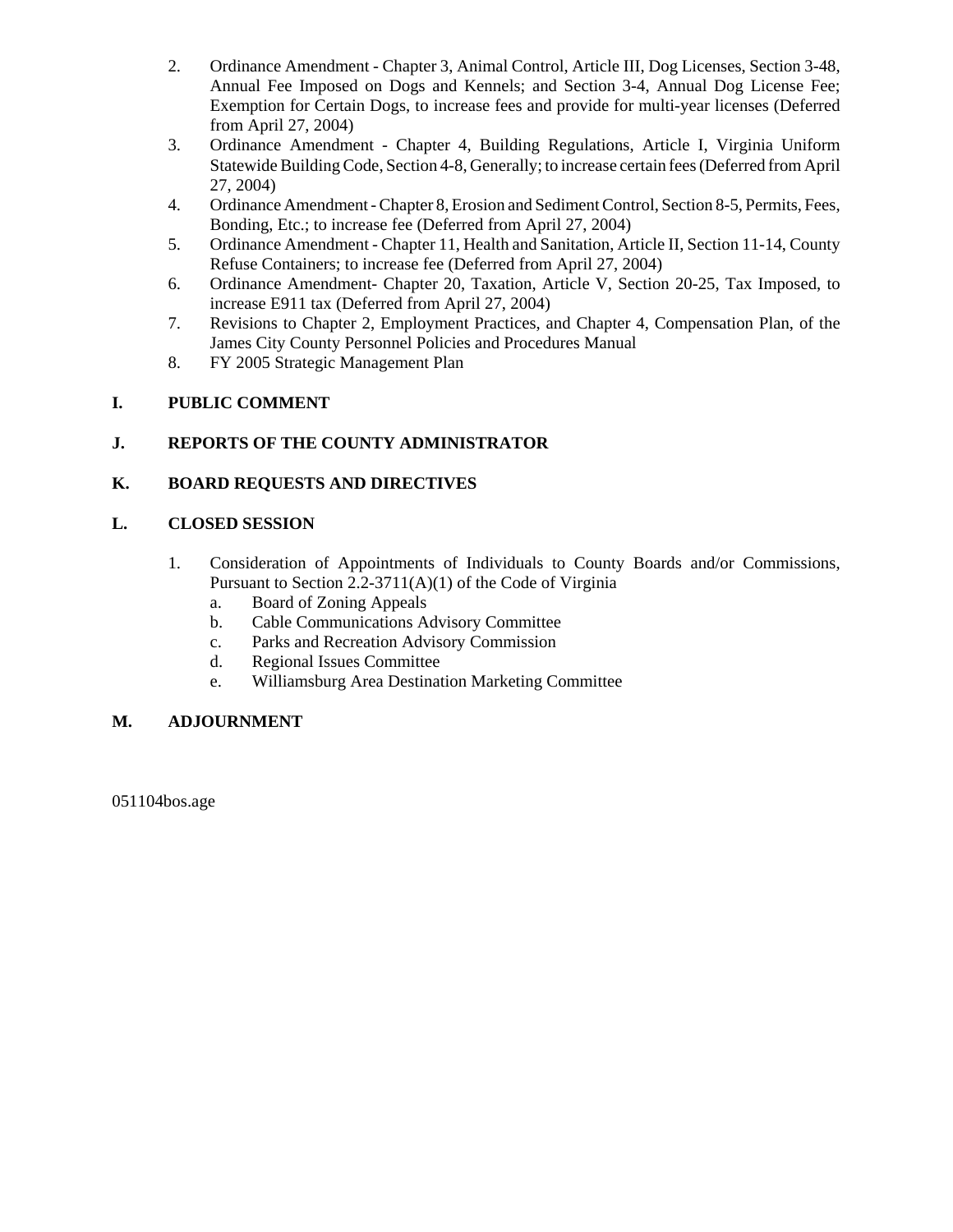### **AGENDA ITEM NO. F-1a**

AT A REGULAR MEETING OF THE BOARD OF SUPERVISORS OF THE COUNTY OF JAMES CITY, VIRGINIA, HELD ON THE 13TH DAY OF APRIL, 2004, AT 7:00 P.M. IN THE COUNTY GOVERNMENT CENTER BOARD ROOM, 101 MOUNTS BAY ROAD, JAMES CITY COUNTY, VIRGINIA.

#### **ROLL CALL** A.

Bruce C. Goodson, Chairman, Roberts District Michael J. Brown, Vice Chairman, Powhatan District John J. McGlennon, Jamestown District M. Anderson Bradshaw, Stonehouse District Jay T. Harrison, Sr., Chairman, Berkeley District

Sanford B. Wanner, County Administrator Frank M. Morton, III, County Attorney

#### **B. MOMENT OF SILENCE**

Mr. Goodson requested the Board and citizens observe a moment of silence.

#### $\mathbf{C}$ . PLEDGE OF ALLEGIANCE

J. Michael Boley and Chase Boley, students at Toano Middle School, led the Board and citizens in the Pledge of Allegiance.

Mr. Goodson recess the Board for a Williamsburg Area Transport Board of Directors meeting at 7:04 p.m.

Mr. Goodson reconvened the Board at 7:30 p.m.

#### D. **RECOGNITION**

#### $\mathbf{1}$ . James City County Volunteer Recognition Week, April 18-24, 2004

Ms. Carol Schenk, Personnel Assistant, accepted a resolution on behalf of the volunteers for their commitment and hard work to make a difference in the lives of their fellow citizens.

#### E. **PRESENTATION**

 $1.$ Community Reforestation Project - Brian Noyes, Colonial Soil and Water Conservation District

Mr. Brian Noyes, Colonial Soil and Water Conservation District, introduced Ms. Leanne DuBois, Virginia Cooperative Extension.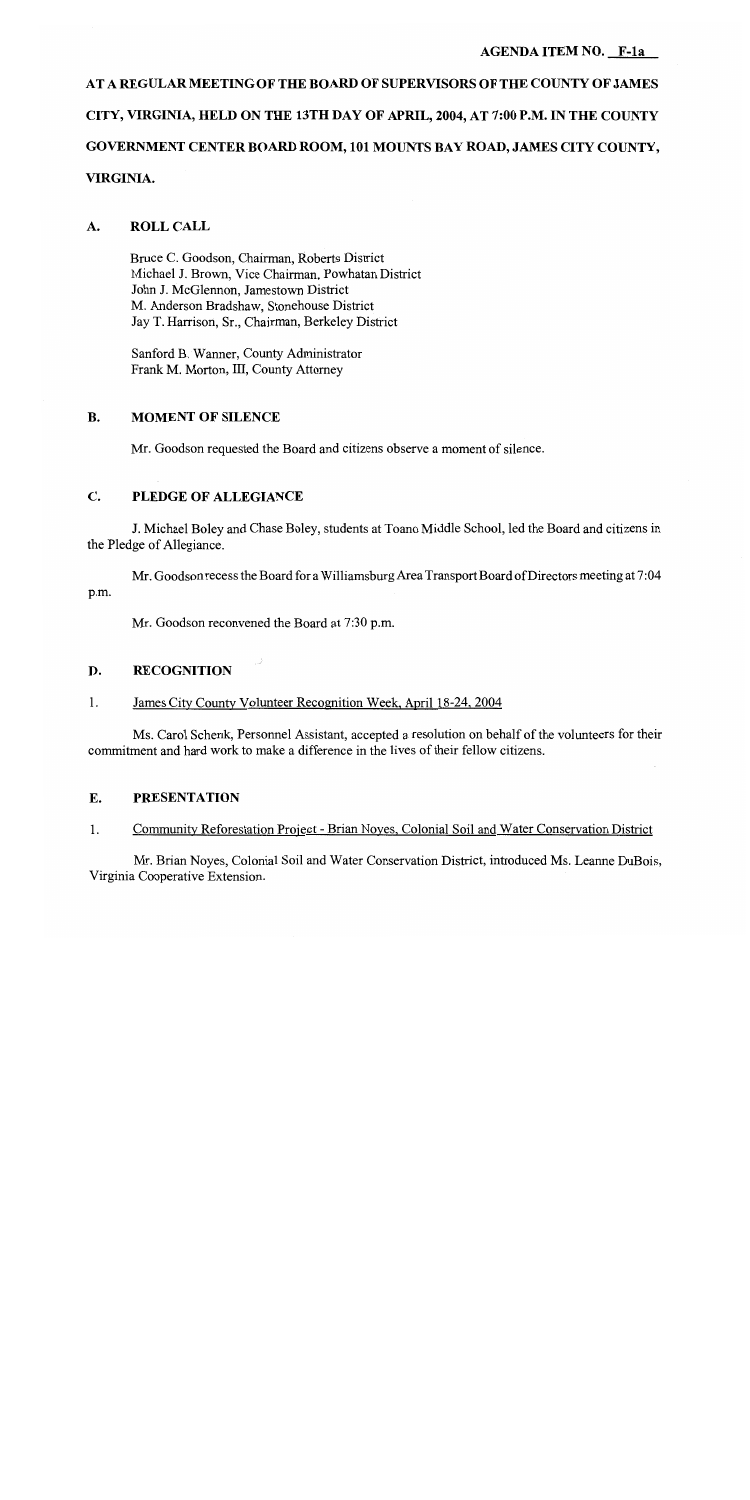Ms. Dubois provided an overview of the contributors and sponsors of the Community Reforestation Project, overview of the project's outcome, and stated that the level of interest in the project resulted in the need to order additional trees.

Mr. Noyes provided an overview of the workshops offered, stated that over 20,000 trees were distributed, environment and conservation benefits of projects such as the Community Reforestation, and thanked the Board for its support.

Mr. Brown stated that citizens from the Powhatan District had provided favorable feedback on the initiative and the workshop, and thanked Mr. Noyes for the effort to assist the community recovery from the Hurricane Isabel experience.

Mr. Noyes stated that an opportunity has presented itself to work with Homeowners' Associations to plant trees in neighborhoods.

Mr. Goodson stated that he also got favorable feedback on the project.

#### F. **PUBLIC COMMENT**

 $\mathbf{1}$ Ms. Linda Rice, 2394 Forge Road, spoke on behalf of the Friends of Forge Road regarding the proposed closure of the Recycle Convenience Center at the Emergency Operations Center, stated that residents in the County request easy access to solid waste disposal and recycling in the County, stated that if the Center is closed, citizens may have to drive 20 miles round-trip to dispose of garbage and recyclable items and that not all citizens can elect curbside service; commented that the lack of convenient recycling will result in more littering; stated that the Comprehensive Plan supports the recycling program and its expansion and that the closure of the Recycle Convenience Center does not support those plans, proposed that moving the Convenience Center next to the Toano Women's Club was not appropriate, and urged the Board to relocate the Convenience Center to another site in Stonehouse.

Mr. Ed Oyer, 139 Indian Circle, inquired if Public/Private Partnerships are beneficial to the  $\overline{2}$ . County; suggested that the Board use one percent from the lodging and food taxes against debt service; commented on the County's demographics for health care and that projections do not indicate a growing youth population; commented on a recent Daily Press awards and that none of the awards were presented to James City County; and commented on a recent Wall Street Journal article on teachers working in small classrooms and small classroom impacts on student education.

#### $G<sub>r</sub>$ **CONSENT CALENDAR**

Mr. Harrison made a motion to adopt the items on the Consent Calendar.

On a roll call vote, the vote was: AYE: Bradshaw, Harrison, Brown, McGlennon, Goodson (5).  $NAY: (0).$ 

 $1<sub>1</sub>$ Minutes

- a. March 23, 2004 Work Session
- b. March 23, 2004 Regular Meeting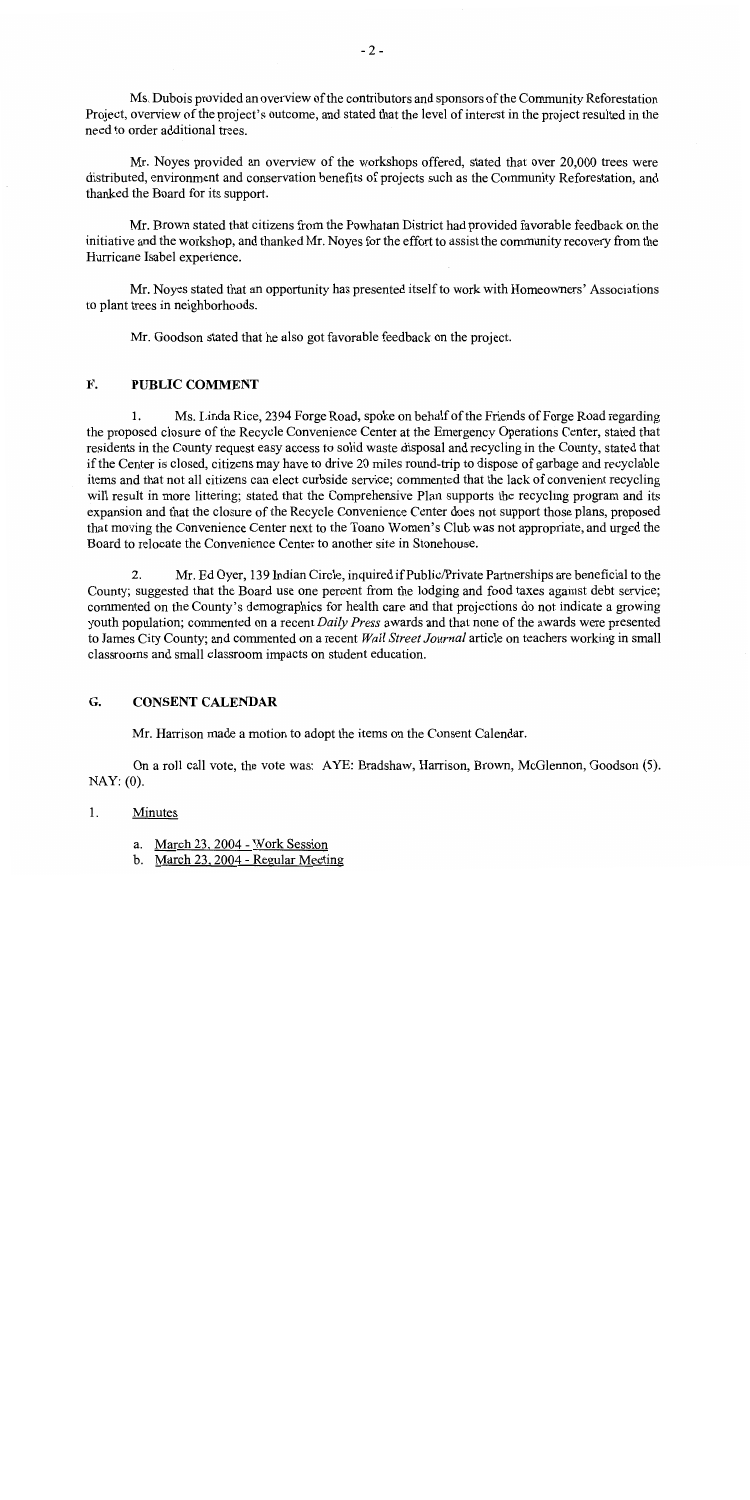#### $\overline{2}$ . James City County Volunteer Recognition Week, April 18-24, 2004

# **RESOLUTION**

#### JAMES CITY COUNTY VOLUNTEER RECOGNITION WEEK, APRIL 18-24, 2004

- WHEREAS, volunteerism offers opportunities to every citizen to participate in his/her government in order to meet community needs; and
- WHEREAS, volunteers enhance our quality of life, promote community involvement, generate civic pride, restore our neighborhoods, and support our families; and
- WHEREAS, the citizens of James City County are deserving of recognition for their commitment and hard work to make a real difference in the lives of their fellow citizens; and
- WHEREAS, volunteers are a valuable partnership with James City County staff and in 2004 contributed 77,854 hours valued at \$1,287,705.
- NOW, THEREFORE, BE IT RESOLVED that the Board of Supervisors of James City County, Virginia, hereby designates the week of April 18–24, 2004, as Volunteer Recognition Week and calls its significance to all of our citizens.
- $3<sub>1</sub>$ Child Abuse Prevention Month – April

### **RESOLUTION**

### CHILD ABUSE PREVENTION MONTH - APRIL

- WHEREAS, every child is a precious gift, full of promise and potential; and
- WHEREAS, child abuse and neglect is a serious problem in Virginia; and
- WHEREAS, the prevention of child abuse is crucial to the preservation of health and well-being of Virginia's families and can be accomplished by providing support and information to families as well as through increased community awareness; and
- WHEREAS, all children learn from role models at home, at church, at school, and in their communities and all children benefit from the love and leadership displayed by caring and responsible adults; and
- WHEREAS, children are our most precious resource and we are committed to keeping the children of this great Commonwealth safe and happy.
- NOW, THEREFORE, BE IT RESOLVED that the Board of Supervisors of James City County, Virginia, hereby proclaims the month of April 2004 as Child Abuse Prevention Month in James City County and calls its significance to the attention of all our citizens.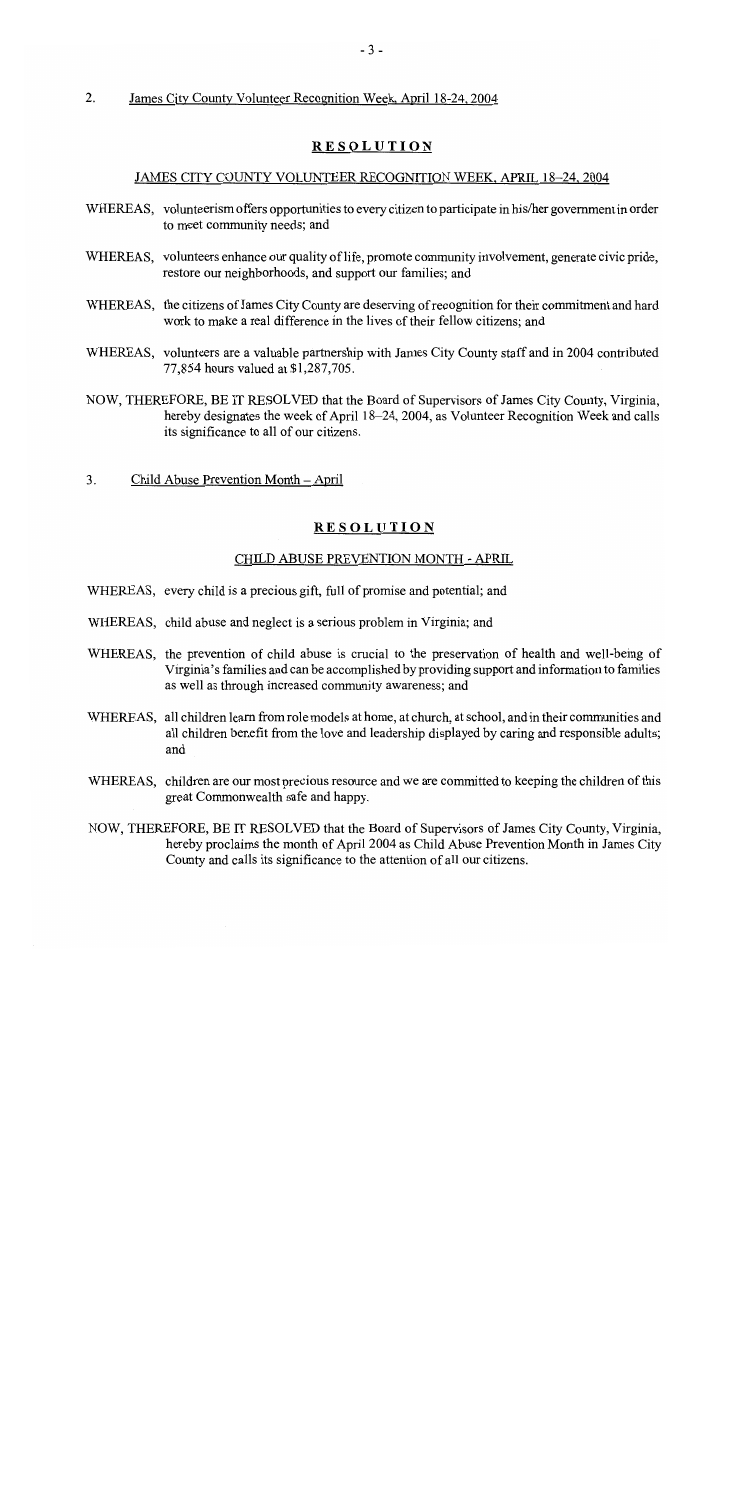#### $\overline{4}$ . Rescind Declaration of Local Emergency - Hurricane Isabel

# **RESOLUTION**

#### RESCIND DECLARATION OF LOCAL EMERGENCY - HURRICANE ISABEL

- WHEREAS, the Board of Supervisors of James City County, Virginia, declared a local state of emergency for Hurricane Isabel on September 20, 2003; and
- WHEREAS, the County has now completed its missions related to the Hurricane.
- NOW, THEREFORE, BE IT RESOLVED by the Board of Supervisors of James City County, Virginia. that a local emergency no longer exists and the declaration is hereby rescinded.
- 5. Department of Motor Vehicles Mini-Grant Awards

### **RESOLUTION**

### DEPARTMENT OF MOTOR VEHICLES MINI-GRANT AWARDS

- WHEREAS, the Department of Motor Vehicles (DMV) has approved two mini-grants in the amount of \$1,500 each to the Police Department for Driving Under the Influence (DUI) enforcement and Bicycle Safety Program equipment; and
- WHEREAS, the grants are administered by the DMV according to the Federal government fiscal year, which runs from October 1 through September 30, thus allowing any unexpected funds as of June 30, 2004, to be carried forward to James City County's next fiscal year.
- NOW, THEREFORE, BE IT RESOLVED that the Board of Supervisors of James City County, Virginia, hereby authorizes the following appropriation to the Special Projects/Grants Fund:

#### Revenues:

| DMV - DUI Enforcement Mini-Grant | \$1,500 |
|----------------------------------|---------|
| DMV - Bicycle Safety Mini-Grant  | \$1,500 |

Expenditures:

| DMV - DUI Enforcement Mini-Grant | \$1,500 |
|----------------------------------|---------|
| DMV - Bicycle Safety Mini-Grant  | \$1,500 |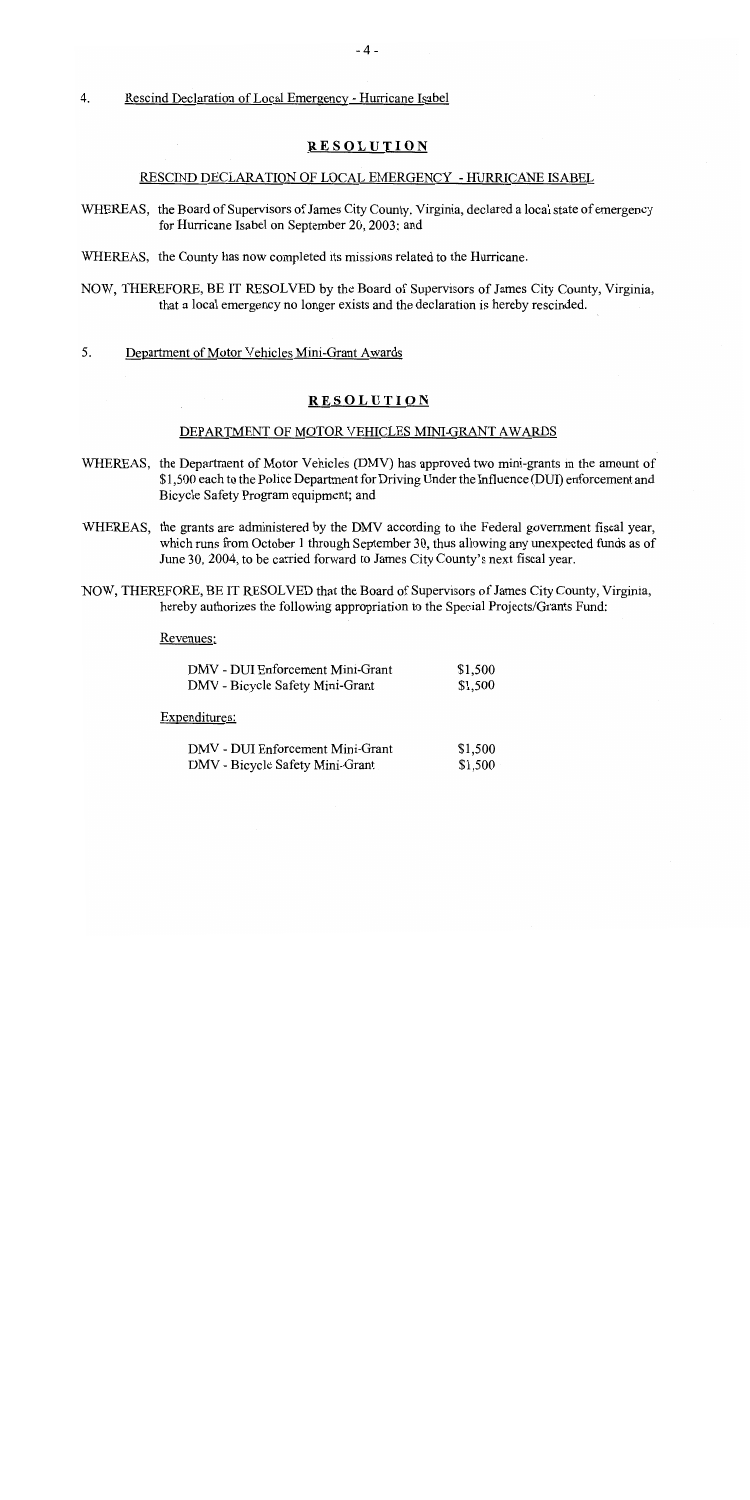#### Street Name Change: "Wellesley Way" to "Bournemouth Bend" 6.

### **RESOLUTION**

#### STREET NAME CHANGE: "WELLESLEY WAY" TO "BOURNEMOUTH BEND"

- WHEREAS, Section 19-54 (B) of the James City County Subdivision Ordinance provides for street names to be changed upon approval by the Board of Supervisors; and
- WHEREAS, the proposed street name change has been discussed with the Fire Department, Police Department, Planning Division, Williamsburg Post Office, and Real Estate Assessment and these agencies have found it acceptable.
- NOW, THEREFORE, BE IT RESOLVED that the Board of Supervisors of James City County, Virginia, does hereby approve renaming the street "Wellesley Way" to "Bournemouth Bend."
- $7<sub>1</sub>$ Dedication of Streets in Stonehouse, Phase I, Section 3; Stonehouse, Phase I, Section 4A; Stonehouse, Phase I, Section 4B

### **RESOLUTION**

#### DEDICATION OF STREETS IN STONEHOUSE, PHASE 1, SECTION 3A;

#### STONEHOUSE, PHASE 1, SECTION 4A; AND STONEHOUSE, PHASE 1, SECTION 4B

- WHEREAS, the streets described on the attached Additions Forms SR-5(A)s, fully incorporated herein by reference, are shown on plats recorded in the Clerk's Office of the Circuit Court of James City County; and
- WHEREAS, the Resident Engineer for the Virginia Department of Transportation advised the Board that the streets meet the requirements established by the Subdivision Street Requirements of the Virginia Department of Transportation; and
- WHEREAS, the County and the Virginia Department of Transportation entered into an agreement on July 1, 1994, for comprehensive stormwater detention which applies to this request for addition.
- NOW, THEREFORE, BE IT RESOLVED that the Board of Supervisors of James City County, Virginia, hereby requests the Virginia Department of Transportation to add the streets described on the attached Additions Form SR-5(A)s to the secondary system of State highways, pursuant to  $\S$ 33.1-229 of the Code of Virginia, and the Department's Subdivision Street Requirements.
- BE IT FURTHER RESOLVED, the Board guarantees a clear and unrestricted right-of-way, as described, and any necessary easements for cuts, fills, and drainage.
- BE IT FURTHER RESOLVED that a certified copy of this resolution be forwarded to the Resident Engineer for the Virginia Department of Transportation.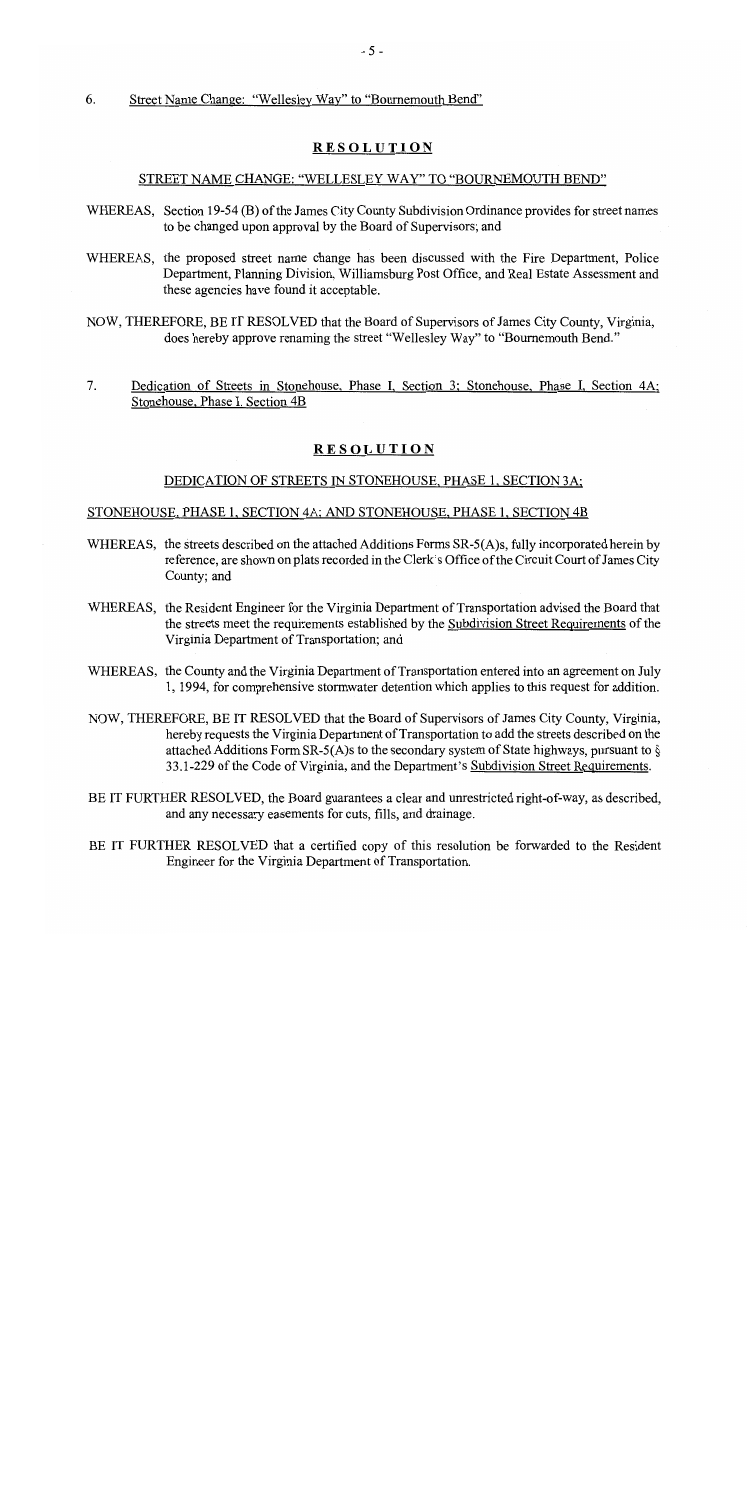#### 8. Streetscape Guidelines Policy Revision

# **RESOLUTION**

#### STREETSCAPE GUIDELINES POLICY REVISION

- WHEREAS, the Streetscape Guidelines Policy was originally created to preserve or establish street trees in new residential areas of James City County during the special use permit and rezoning process; and
- WHEREAS, the 2003 Comprehensive Plan identified the need for a revision of the Streetscape Guidelines Policy to allow flexibility with the choice of plant material and location of street trees due to site constraints such as utilities; and
- WHEREAS, the Policy Committee recommended endorsement of the Streetscape Guidelines Policy revision to the Planning Commission on February 17, 2004; and
- WHEREAS, the James City County Planning Commission endorsed the revisions to the Streetscape Guidelines Policy on March 1, 2004.
- NOW, THEREFORE, BE IT RESOLVED that the Board of Supervisors of James City County, Virginia, does hereby endorse the following:

#### **STREETSCAPE GUIDELINES POLICY**

### Goal

To preserve and/or establish tree canopies along residential streets, subdivision entrances, and common areas. Plant new trees appropriate to the climate and soils of James City County, enhancing existing healthy, durable, and mature trees in these areas.

Tree preservation/planting shall be accomplished such that, within 20 years growing time, the minimum tree canopy over residential streets shall be 20%. The environmental and aesthetic benefits from tree planting enhance the quality, character, and health of the community.

### **Guidelines for Street Trees**

In all residential subdivisions, deciduous shade trees and/or shrubs shall be planted along all rights-of-way within and abutting the subdivision. Street tree plans shall be prepared by a Virginia Landscape Architect and shall be reviewed and approved by the Director of Planning. The street tree plans shall adhere to the following guidelines:

Trees and/or shrubs shall be located within a minimum five-foot landscape preservation easement contiguous to such right-of-way. Every effort should be made to avoid conflict between the landscape preservation easement and the utilities during the design phase of the subdivision. If a conflict cannot be avoided, the landscape preservation easement shall be placed as close to the right-of-way as the design allows.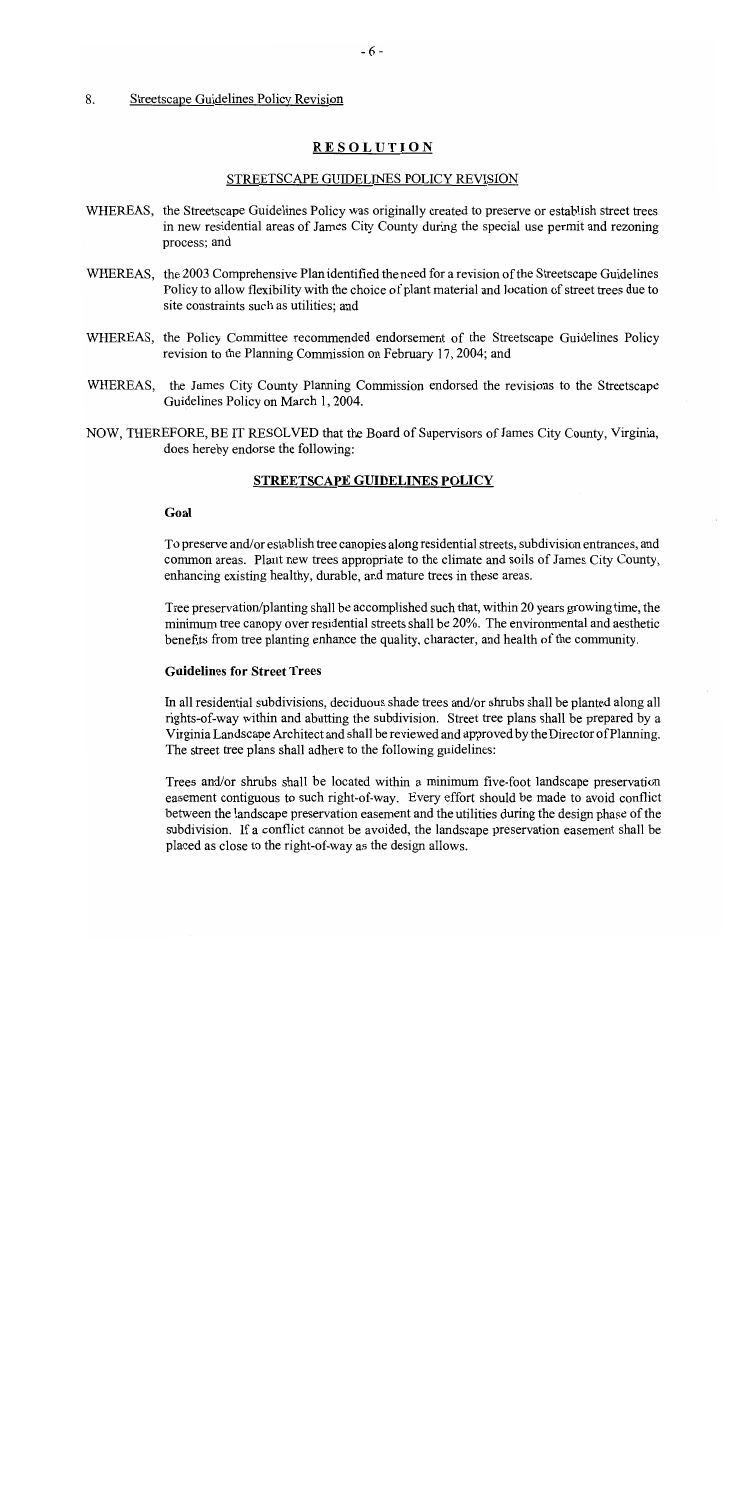The easement shall contain, at a minimum, one tree per an average 40 linear feet of street on each side of the street or one shrub per an average 20 linear feet of street on each side of the street. The mix of trees and shrubs shall be approved by the Planning Director.

Trees and/or shrubs shall be spaced no greater than 75 feet apart along 60% of the street frontage.

All trees that are planted shall be native species or street trees commonly planted in the James City County area that are adapted to the soils and climate. At the time of planting, trees shall have a minimum caliper of  $1 \frac{1}{2}$ . Shrubs are to be a minimum of 22" in height at the time of planting. Please refer to the Table 1 for street tree suggestions. Although plant material is not restricted to the list provided, any trees or shrubs that are invasive or require extensive maintenance for disease or pest control will not be approved.

Existing trees which are within 20 feet of the edge of the right-of-way, and which are protected and preserved in accordance with the requirements of the Zoning Ordinance, may be used to satisfy this planting requirement if approved by the Planning Director. Canopies that are a mixture of existing and planted trees or shrubs shall have similar or complementary branch characteristics.

Plantings are to occur between November 1 and March 31 while the plant material is dormant to reduce the stress of transplanting. Prior to final site plan approval, the plantings and installation are to be bonded.

Upon completion of installation, a Virginia Landscape Architect shall verify, in writing, that the specified trees or shrubs were installed in the locations shown on the plans. A signed letter from the Landscape Architect shall be submitted to the Planning Division at the time of verification.

#### **Guidelines for Entrances and Common Areas**

Entrances shall be landscaped with native and/or climate and soil appropriate trees, shrubs, grasses, and ground covers except where the existing mature trees have been preserved or protected in such areas. Plant material to be used in these areas shall be specified from Table 2 or, if not on the list, meet the above criteria. Unless the Director of Planning or his designee determines that such landscape treatment is unnecessary, impractical, or in conflict with drainage, utilities, sight distance, or other required features of the subdivision, the cleared portions of the entrances and associated common areas in a residential subdivision shall be landscaped with a minimum of 1 tree and 3 shrubs per 400 square feet exclusive of roadways, sidewalks, recreation facilities or other impervious areas.

In wooded areas, entrance features including walls, fences and signs shall be minimized to reduce the amount of clearing to accommodate entrance roads. In no case shall clearing for entrance roads and abutting utility easements exceed 60 feet in width.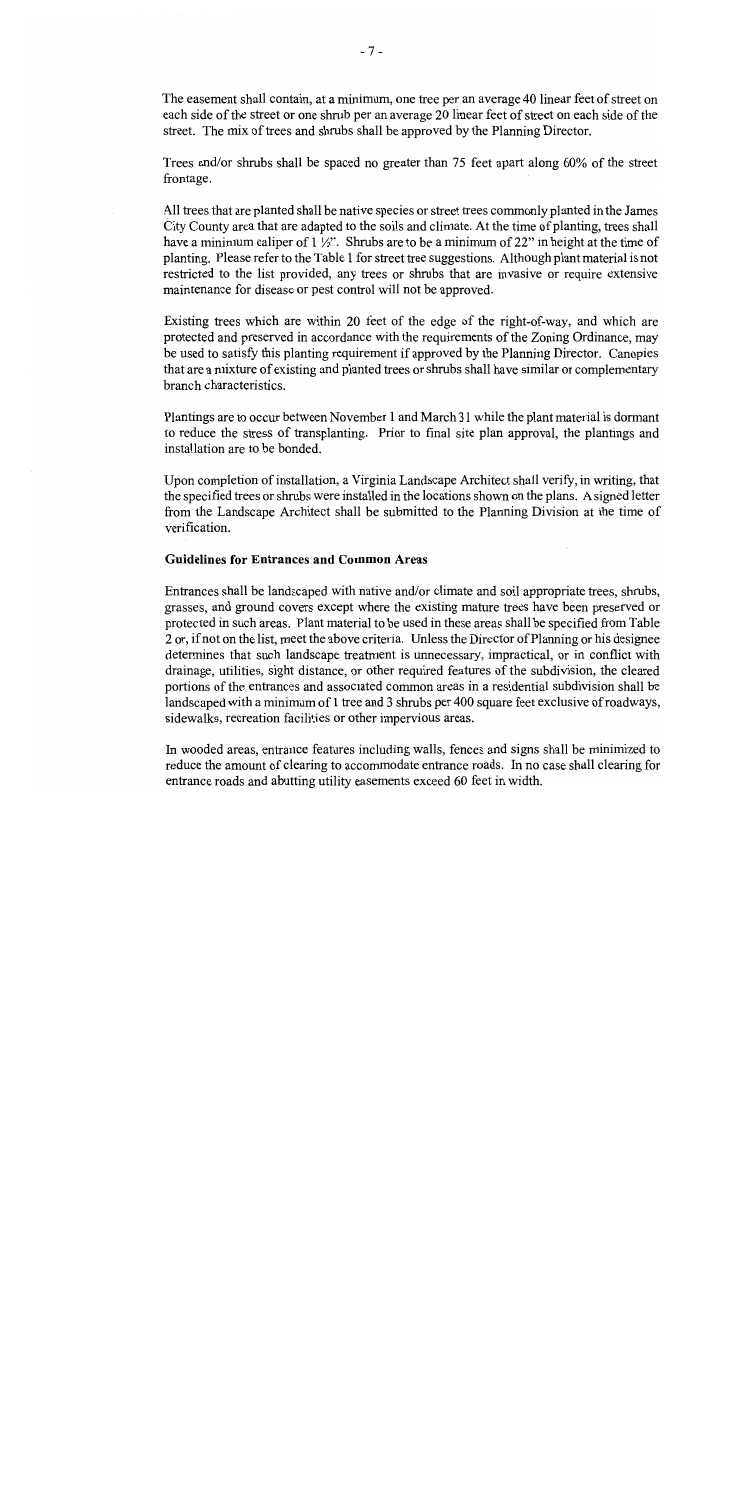### **Table 1. Suggested Street Trees**

Acer campestre, Hedge Maple Acer rubrum, Red Maple Fraxinus pennsylvanica, Green Ash (seedless cultivars) Gingko biloba, Maidenhair Tree (male cultivars) Nyssa sylvatica, Black Tupelo Ostrya virginiana, American Hophornbeam Quercus phellos, Willow Oak Ouercus shumardii, Shumard Oak Ulmus parvifolia, Lacebark Elm Zelkova serrata, Japanese Zelkova

This list is suggested. Trees used are not required to be from this list.

#### Table 2. Suggested Plant Material for Entrances and Common Areas

#### **Trees**

Betula nigra, River Birch Carya ovata, Shagbark Hickory Cercis Canadensis, Eastern Redbud Cornus kousa, Kousa Dogwood Juniverus virginiana, Eastern Redcedar Pinus taeda, Loblolly Pine

#### **Shrubs**

Hamamelis virginiana, Witch Hazel Ilex opaca, Inkberry *Ilex vomitoria*, Yaupon Holly Myrica cerifera, Wax Myrtle Viburnum dentatum. Arrowwood Viburnum

#### **Groundcovers and other Herbaceous Plants**

Calamagrostis acutiflora, Feather Reed Grass Ceratostigma plumbaginoides, Plumbago Coreopsis verticillata, Threadleaf Coreopsis Deschampsia caespitosa, Tufted Hair Grass Festuca cinerea, Blue Fescue Helichtotrichon sempervirens, Blue Oat Grass Hemerocalis, Daylily Hypericum calycinum, St. Johnswort Liriope muscari, Blue Lily-turf Miscanthus sinensis, Japanese Silver Grass Panicum virgatum, Switch Grass Potentilla fruticosa, Bush Cinquefoil

This list is suggested. Plants used are not required to be from this list.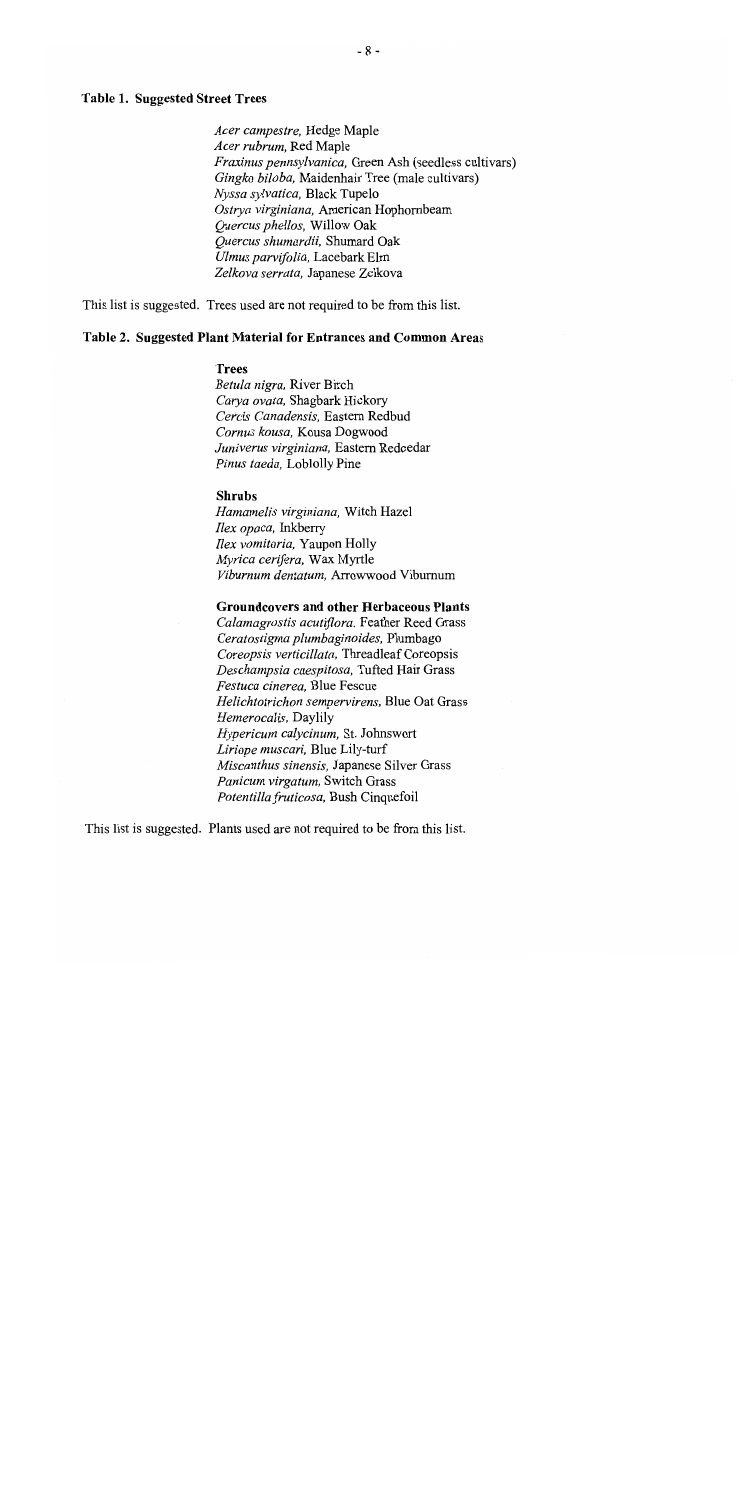$9<sub>1</sub>$ Reappointment of the County Administrator and the Appointment of Alternate to Virginia Peninsulas Public Service Authority Board

# **RESOLUTION**

# REAPPOINTMENT OF THE COUNTY ADMINISTRATOR AND THE APPOINTMENT OF

# ALTERNATE TO VIRGINIA PENINSULAS PUBLIC SERVICE AUTHORITY BOARD

- WHEREAS, traditionally the County Administrator is appointed as the County's representative on the Virginia Peninsulas Public Service Authority (VPPSA) Board of Directors; and
- WHEREAS, there are occasions that the representative is unable to attend VPPSA meeting.
- NOW, THEREFORE, BE IT RESOLVED by the Board of Supervisors of James City County, Virginia. that the County Administrator is reappointed to the VPPSA Board and the Assistant County Administrator/Acting Assistant County Administrator is appointed as the County's alternate to the VPPSA Board.
- $10.$ Peninsula Public Sports Facility Authority Board - Reappointment of County Administrator and Appointment of Assistant County Administrator as the Alternate

# **RESOLUTION**

### PENINSULA PUBLIC SPORTS FACILITY AUTHORITY BOARD -

### REAPPOINTMENT OF THE COUNTY ADMINISTRATOR AND THE APPOINTMENT OF

### ASSISTANT COUNTY ADMINISTRATOR AS THE ALTERNATE

- WHEREAS, traditionally the County Administrator is appointed as the County's representative on the Peninsula Public Sports Facility Authority (PPSFA) Board; and
- WHEREAS, there are occasions that the representative is unable to attend PPSFA meeting.
- NOW, THEREFORE, BE IT RESOLVED by the Board of Supervisors of James City County, Virginia, that the County Administrator is reappointed to the PPSFA Board and the Assistant County Administrator/Acting Assistant County Administrator is appointed as the County's alternate to the PPSFA Board.

#### H. **PUBLIC HEARINGS**

 $\mathbf{1}$ . Case Nos. Z-15-03/MP-13-03/HW-2-03. Stonehouse Station at Norge

Mr. Christopher Johnson, Senior Planner, stated that Ms. Lou Rowland, on behalf of Stonehouse Station L. P., has submitted an application to rezone approximately 10.167 acres located at 7721 Croaker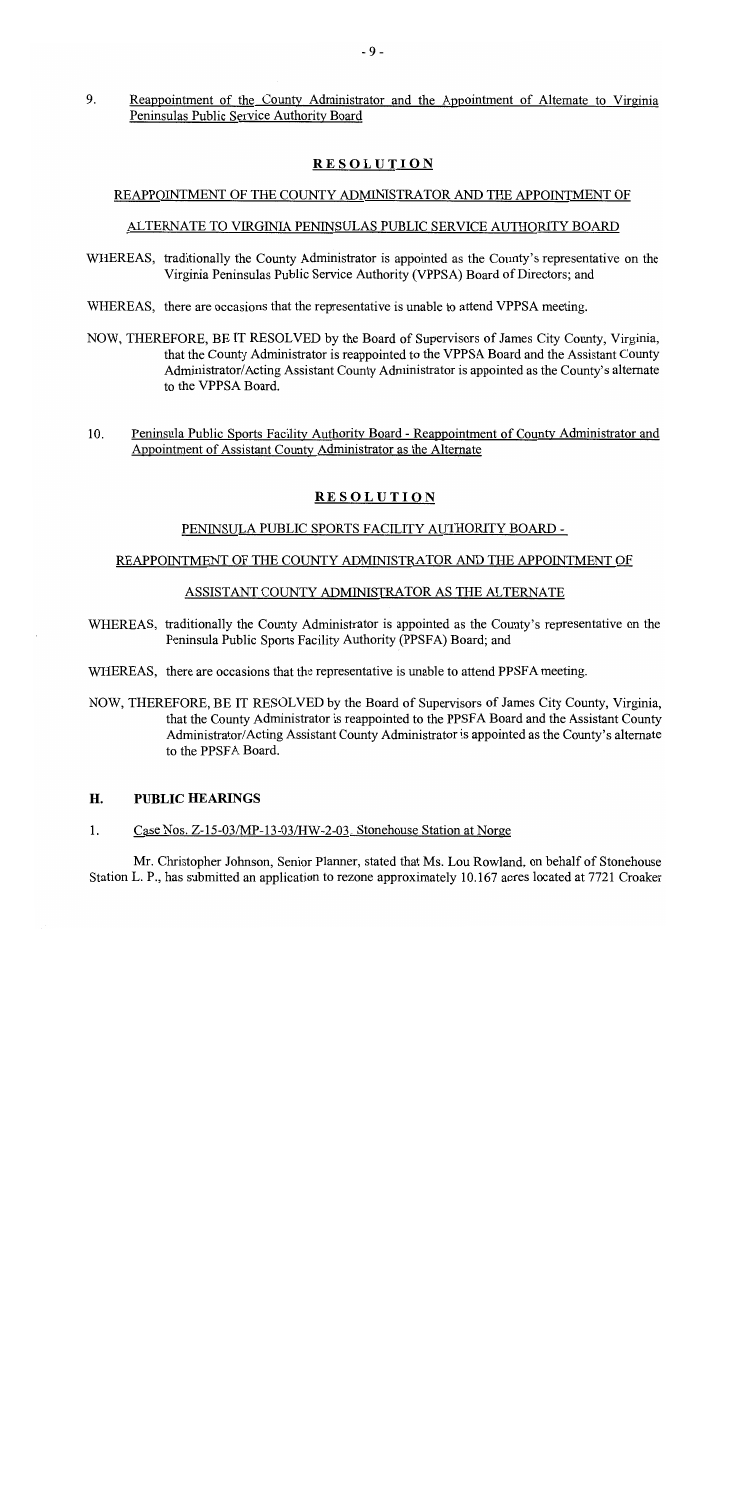Road and further identified as Parcel No. (1-21) on James City County Real Estate Tax Map No. (13-4) from B-1, General Business, to R-5, Multifamily Residential, with proffers, for the construction of a new affordable apartment housing complex. Additionally, a height limitation waiver is requested for the proposed three-story apartments buildings that will exceed 35 feet in height.

Staff found that with the submitted proffers, the proposal will not negatively impact surrounding property.

Staff found the proposal consistent with the Land Use and Housing policies of the Comprehensive Plan and consistent with the Comprehensive Plan Land Use Map designation.

Staff also found the affordable housing will be an added benefit in meeting the needs of the County.

At its meeting on March 1, 2004, the Planning Commission recommended denial of the proposal by a vote of  $6-1$ .

Mr. Johnson stated that the applicant has requested deferral of this item and staff has no objection to the deferral request.

Mr. Goodson opened the Public Hearing.

As no one wished to speak to this matter at this time, and without objection from the Board, Mr. Goodson would continue the Public Hearing to May 11, 2004.

 $\overline{2}$ . Case No. SUP-1-04. STAT Services, Inc.

Mr. Christopher Johnson, Senior Planner, stated that Mark Kaisand applied on behalf of Powhatan Springs, LLC, for a Special Use Permit (SUP) to allow the construction of an approximately 12,000-squarefoot contractor's office building, parking area, and an additional area of approximately 6,800 square feet in size for outdoor storage of containers and equipment on 2.126 acres zoned R-8, Rural Residential, located at 133 Powhatan Springs Road, further identified as Parcel No. (1-9) on James City County Real Estate Tax Map No. (46-2).

Staff found the proposal for the contractor's office and associated equipment storage area to be generally inconsistent with the residential character of the surrounding area; however, with conditions, staff found the proposal to be an improvement over the most recent uses on the site and a positive improvement for the surrounding residential area.

On March 1, 2004, the Planning Commission recommended approval of the application by a vote of 7-0.

Staff recommended approval of the application with conditions.

Mr. Goodson inquired if this application has the same conditions as the one submitted two years ago.

Mr. Johnson stated that it is the same application with no changes to the case or conditions.

Mr. Goodson opened the Public Hearing.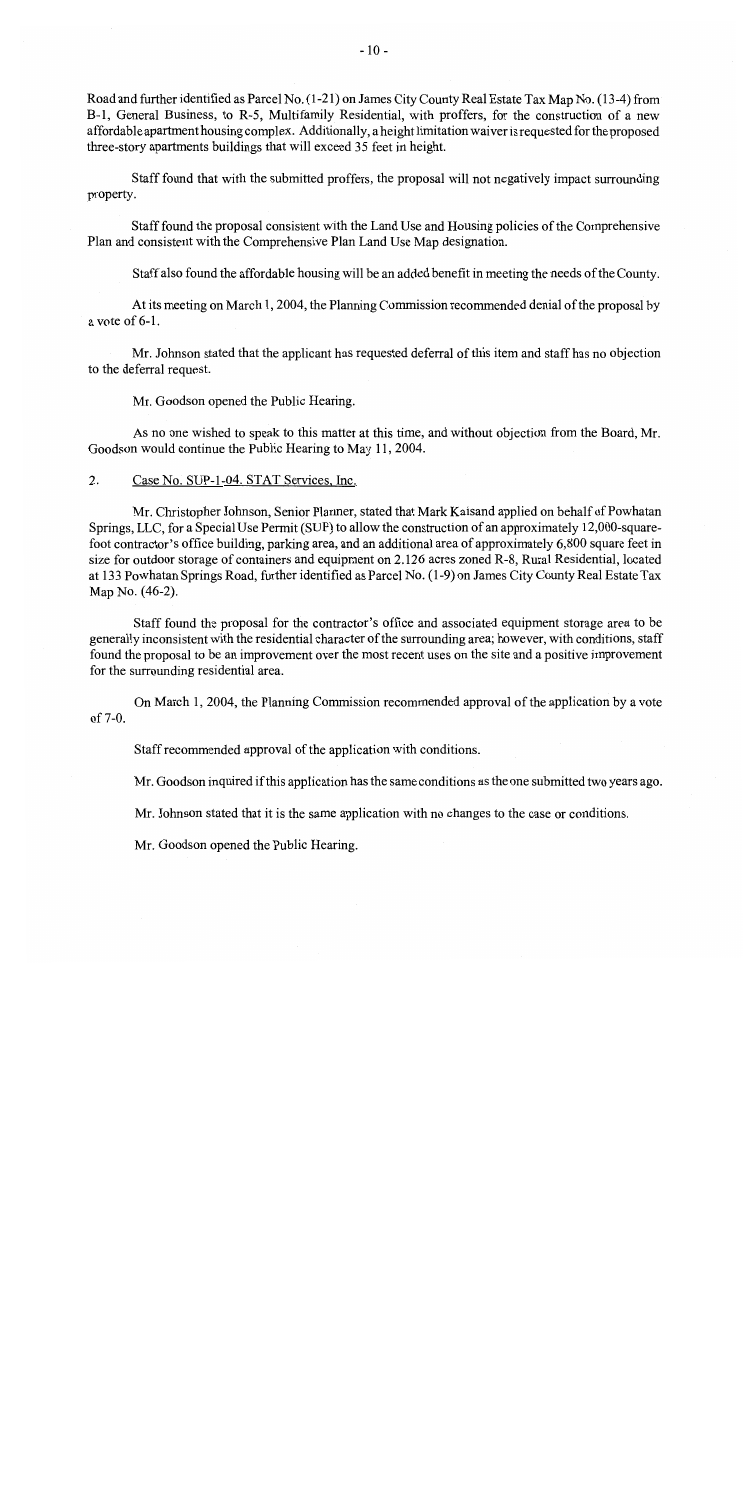Mr. Bob Oliver, Jamestown Management Company, requested the Board approve the 1. application.

As no one else wished to speak to this matter, Mr. Goodson closed the Public Hearing.

Mr. McGlennon made a motion to adopt the resolution.

On a roll call vote, the vote was: AYE: Bradshaw, Harrison, Brown, McGlennon, Goodson (5).  $\text{NAY}: (0).$ 

### **RESOLUTION**

#### CASE NO. SUP-1-04. STAT SERVICES, INC.

- WHEREAS, the Board of Supervisors of James City County has adopted by ordinance specific land uses that shall be subjected to a special use permit process; and
- WHEREAS, business, government, and professional office buildings are a specially permitted use in the R-8, Rural Residential, zoning district; and
- WHEREAS, the Planning Commission of James City County, following its Public Hearing on March 1, 2004, recommended approval of Case No. SUP-1-04 by a unanimous vote to permit the construction of an approximately 12,000-square-foot office building located at 133 Powhatan Springs Road and further identified as Parcel No. (1-9) on James City County Real Estate Tax Map No. (46-2).
- NOW, THEREFORE, BE IT RESOLVED that the Board of Supervisors of James City County, Virginia, does hereby approve the issuance of Special Use Permit No.1-04 as described herein with the following conditions:
	- $1_{\cdot}$ Construction. If construction has not begun on the project within 24 months of the issuance of the special use permit, it shall become void. Construction shall be defined as securing permits for land disturbance and building construction.
	- Master Plan. Development of the site shall be generally in accordance with the "Master" 2. Plan, A-Stat Restoration Services," prepared by Morris Mason and dated January 8, 2002, with such accessory structures and minor changes as the Development Review Committee determines does not change the basic concept or character of the development.
	- $3<sub>1</sub>$ Tank Removal. Prior to obtaining a Certificate of Occupancy, the owner shall remove the gas pump and underground fuel tank from the Property.
	- Lot Line Extinguishment. Prior to final site plan approval, the owner shall receive 4. approval of and record a subdivision plat which extinguishes the lot line separating Parcels A and Parcel B on the Property identified as Parcel No. (1-9) on James City County Real Estate Tax Map No. (46-2).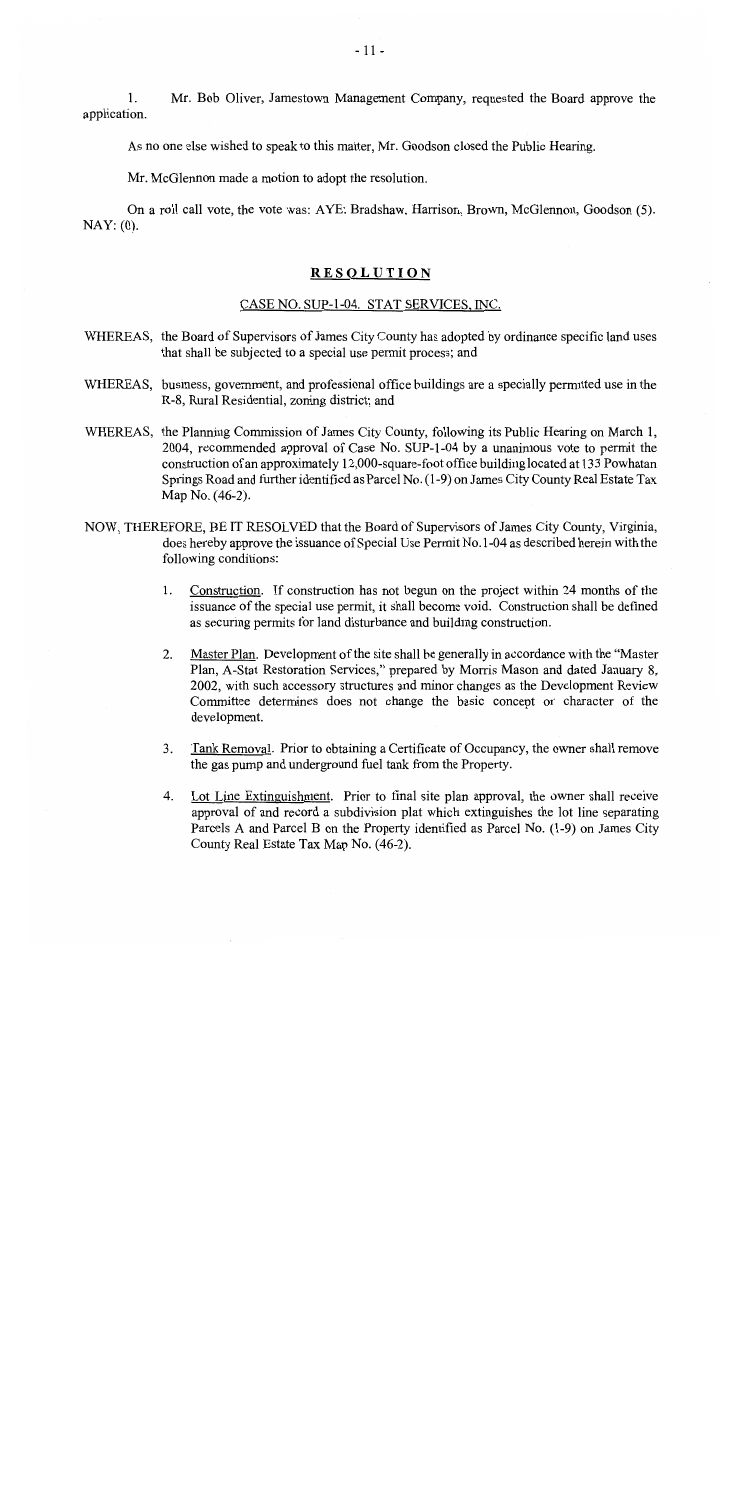- 5. Landscaping. A landscaping plan shall be approved by the Planning Director or his designee prior to final site plan approval. The owner shall provide enhanced landscaping for the area along the property frontage on Powhatan Springs Road, along the portions of the property adjacent to residential homes, and along areas designated on the Master Plan for parking. Enhanced landscaping shall be defined as 133 percent of the Zoning Ordinance landscape requirements.
- 6. Signs. Signage on the site shall be limited to a single ground-mounted, monument-style, freestanding sign further limited to a maximum of 16 square feet along the Powhatan Springs Road right-of-way. The sign shall be externally illuminated and shall be approved by the Planning Director or his designee prior to final site plan approval.
- $7<sub>1</sub>$ Fence. Any existing perimeter fence which is removed as part of the development shall be replaced with a black or dark green colored chain-link fence or solid-wood fence and identified on the development plans and approved by the Planning Director or his designee prior to final site plan approval.
- 8. Dumpsters. All dumpsters on the Property shall be screened by landscaping and fencing in a location approved by the Planning Director or his designee prior to final site plan approval.
- 9. Water Conservation. The owner shall be responsible for developing and enforcing water conservation standards to be submitted to and approved by the James City Service Authority. The standards may include, but shall not be limited to, such water conservation measures as limitations on the installation and use of irrigation systems and irrigation wells, the use of approved landscaping materials, including the use of droughttolerant plants if and where appropriate and the use of water-conserving fixtures and appliances to promote water conservation and minimize the use of public water resources. The water conservation standards shall be approved by the James City Service Authority prior to final site plan approval.
- 10. Lighting. All exterior light fixtures, including building lighting, on the Property shall have recessed fixtures with no lens, bulb, or globe extending below the casing. In addition, a lighting plan shall be submitted to and approved by the Planning Director or his designee which indicates no glare outside the property lines. All light poles shall not exceed 20 feet in height unless otherwise approved by the Director of Planning prior to final site plan approval. "Glare" shall be defined as more than 0.1 footcandle at the property line or any direct view of the lighting source from the adjoining residential properties.
- 11. Architecture. Prior to final site plan approval, the Planning Director shall review and approve the final building elevations and architectural design of the office building. Such approval as determined by the Planning Director shall ensure that the design, building materials, color, and scale of the office building and any future building additions are compatible with the surrounding residential area.
- 12. Severability. This special use permit is not severable. Invalidation of any word, phrase, clause, sentence, or paragraph shall invalidate the remainder.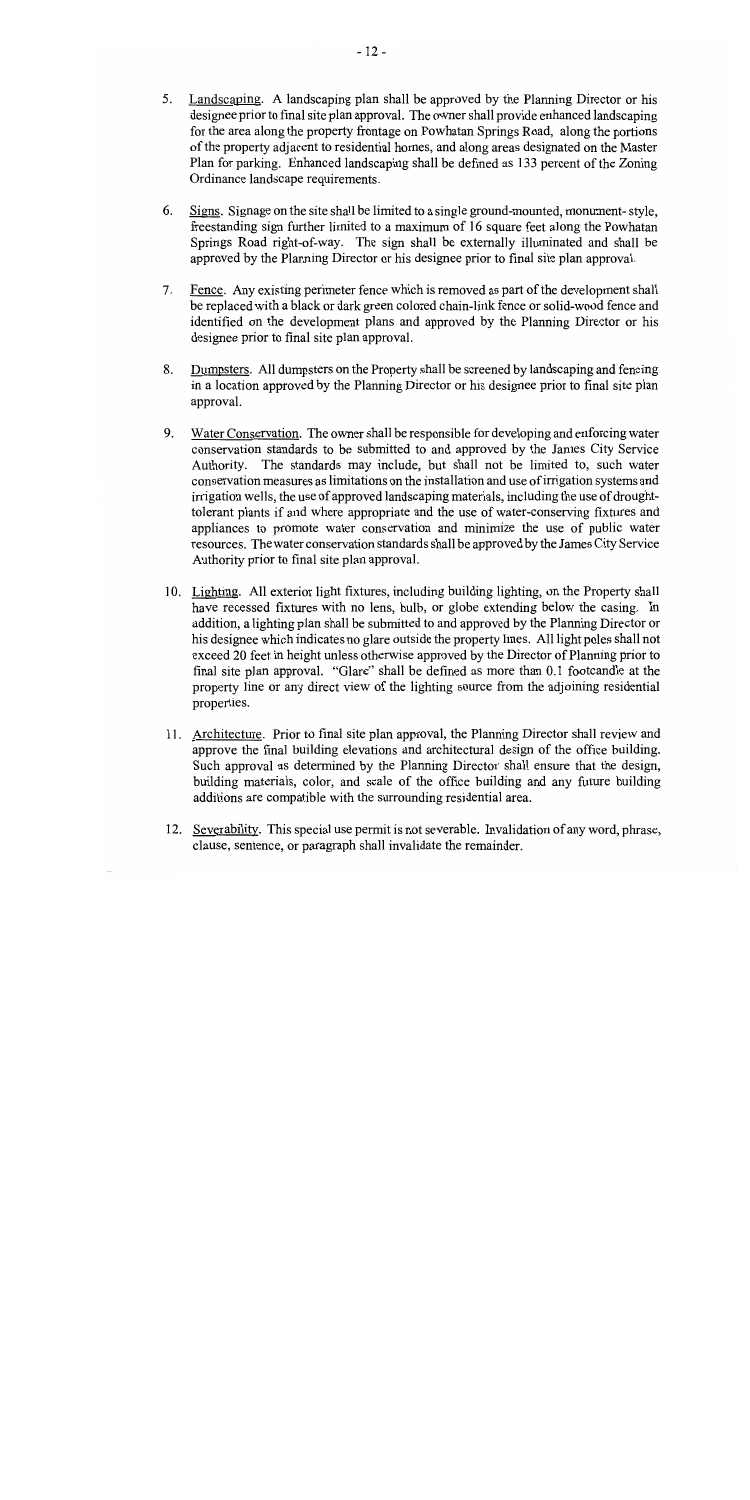#### $\overline{3}$ . Case No. AFD-7-86. Mill Creek - Gulden Addition

Mr. Christopher Johnson, Senior Planner, stated that Randolph Gulden applied to add approximately 87.201 acres, zoned A-1, Rural Lands, to the Mill Creek Agricultural and Forestal District. The parcel is located at 126 Camp Road and can be further identified as Parcel No. (1-12) on James City County Real Estate Tax Map No. (10-2).

Staff found the proposed addition met the minimum area and proximity requirements for inclusion into the Agricultural and Forestal District and to be consistent with surrounding zoning and development and the 2003 Comprehensive Plan.

At its meeting on February 18, 2004, the Agricultural and Forestal District Advisory Committee recommended approval by a vote of 6-0.

At its meeting on March 1, 2004, the Planning Commission voted 7-0 to recommend approval of the application.

Staff recommended approval of the addition to the District subject to the conditions of the existing District as listed in the resolution.

Mr. Goodson opened the Public Hearing.

As no one wished to speak to this matter, Mr. Goodson closed the Public Hearing.

Mr. Bradshaw made a motion to adopt the Ordinance.

On a roll call vote, the vote was: AYE: Bradshaw, Harrison, Brown, McGlennon, Goodson (5).  $NAY: (0)$ .

#### Case Nos. SUP-3-04 & -4-04. Temporary Classroom Trailers, Jamestown High School and 4. Lafayette High School (Continued from March 9, 2004)

Mr. Christopher Johnson, Senior Planner, stated that Bruce Abbott of AES Consulting Engineers, has applied for special use permits on behalf of the Williamsburg-James City County Public Schools to allow the placement of temporary classroom trailers at Jamestown High School and Lafayette High School, at 4460 Longhill Road and 3751 John Tyler Highway, further identified as Parcel Nos. (1-1) and (1-2D) on James City County Real Estate Tax Map Nos. (32-3) and (46-1).

Mr. Johnson stated that these applications were deferred at the Board's meeting on March 9, 2004, in order to allow the School Division additional time to evaluate space utilization alternatives.

Staff found the proposals to be consistent with the surrounding zoning and development, and consistent with the Comprehensive Plan.

Staff recommended approval of the proposals with conditions.

Mr. Anderson inquired if the location of the requested trailers will impact the location of the proposed trailers for the Child Development Resource program to come before the Board on April 27, 2004.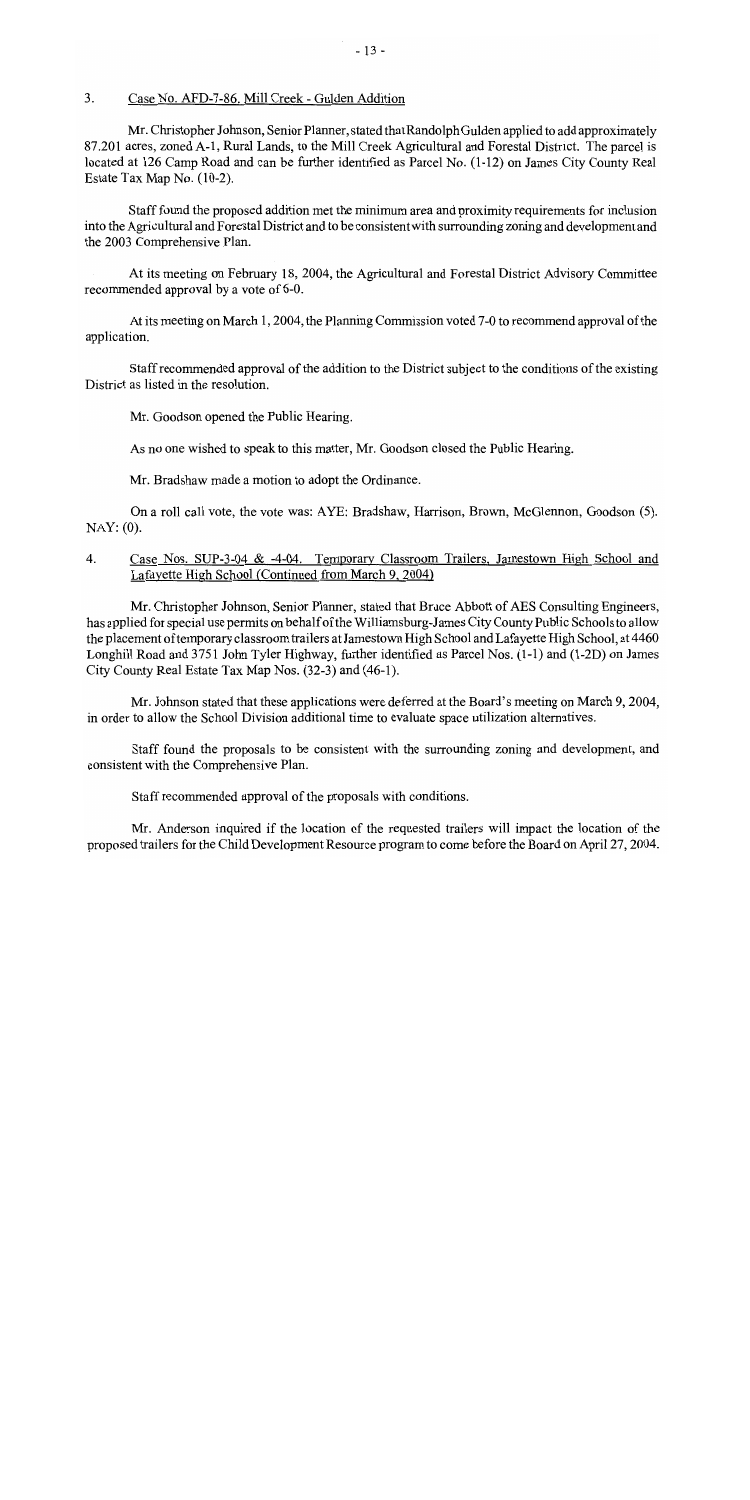Mr. Johnson stated that the trailer location would not impact the ability to locate additional trailers on the site.

Mr. Goodson inquired if staff has concerns about the upcoming request for two additional trailers on the Lafayette High School site.

Mr. Johnson stated that staff does not have a problem with the proposals.

Mr. Goodson opened the Public Hearing.

1. Mr. Bruce Abbott, AES Consulting Engineers, was available to answer any questions.

 $2^{\circ}$ Mr. Michael E. Thornton, Assistant Superintendent of Finance & Administrative Services, was available to answer questions from the Board.

Mr. Brown stated that the Schools, subsequent to this proposal, have proposed to consolidate the CDR day care into two trailers to be located at Lafayette High School. Mr. Brown inquired why the schools are still asking for the initial trailers at Lafayette High School if classroom space has been opened up by consolidating CDR.

Mr. Thornton stated that as a result of the actual enrollment number this year and projected enrollment number for the next year, there is an indication that a need still exists for additional classroom space as a result of programmatic needs and relocation of a Special Need's class from the James Blair Middle School.

As no one else wished to speak to this matter, Mr. Goodson closed the Public Hearing.

Mr. McGlennon made a motion to adopt the resolution.

On a roll call vote, the vote was: AYE: Bradshaw, Harrison, Brown, McGlennon, Goodson (5).  $\text{NAY: (0)}$ .

# **RESOLUTION**

### CASE NO. SUP-3-04. LAFAYETTE HIGH SCHOOL

# CASE NO. SUP-4-04. JAMESTOWN HIGH SCHOOL

#### TEMPORARY CLASSROOM TRAILERS

WHEREAS, all conditions for the consideration of these special use permit applications have been met; and

- WHEREAS, temporary classroom trailers accessory to an existing school may be permitted upon the issuance of a special use permit by the Board of Supervisors; and
- WHEREAS, the Williamsburg-James City County School Board has applied for a special use permit to allow one new temporary classroom trailer and extend the expiration date of two existing temporary classroom trailers at Lafayette High School on property owned and developed by the applicant located at 4460 Longhill Road, and further identified as Parcel No. (1-1) on James City County Real Estate Tax Map No. (32-3); and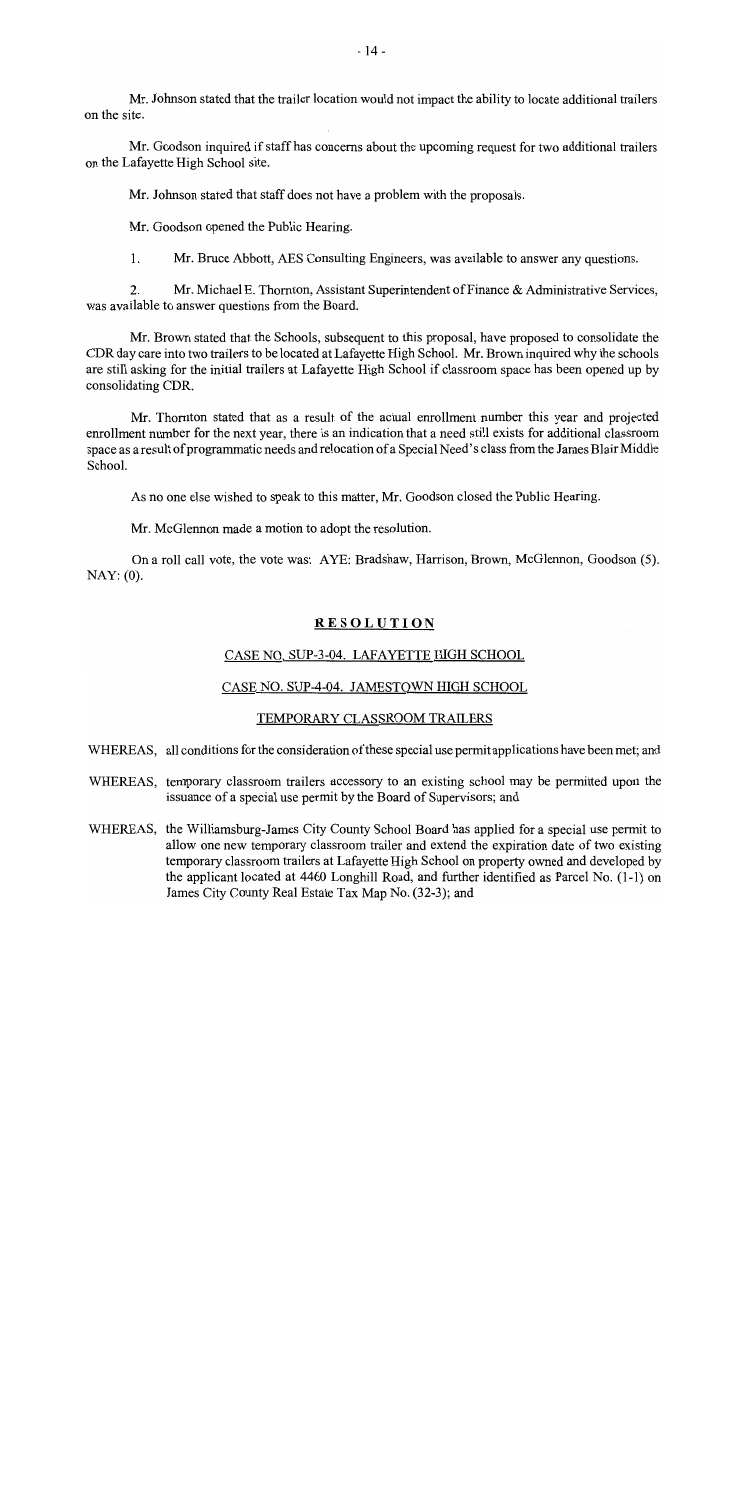- WHEREAS, the Williamsburg-James City County School Board has applied for a special use permit to allow one new temporary classroom trailer and extend the expiration date of one temporary classroom trailer at Jamestown High School on property owned and developed by the applicant located at 3751 John Tyler Highway, and further identified as Parcel No. (1-2D) on James City County Real Estate Tax Map No. (46-1).
- NOW, THEREFORE, BE IT RESOLVED that the Board of Supervisors of James City County, Virginia, hereby approves the issuance of special use permits for the placement of temporary classroom trailers as described above and on the attached site location maps with the following condition:
	- These permits shall be valid until July 1, 2007.  $\mathbf{1}$ .

#### $5<sub>1</sub>$ Case No. SO-1-04. Amendment to Section 19-60. Individual Sewer

Mr. David Anderson, Senior Planner, stated that the Planning Commission has requested an Subdivision Ordinance amendment to permit the use of alternative septic drainage systems that are approved by the Health Department without Planning Commission review and approval.

Mr. Anderson presented an amended ordinance for the Board's consideration that includes recommendations from Mr. Bradshaw and Mr. Morton.

Staff found that the proposed amendment recognizes the technological advancements of alternate septic drainfield systems and the environmental benefits stemming from these advancements, while maintaining the larger development standards set forth in the ordinance and Comprehensive Plan.

At its meeting on March 1, 2004, the Planning Commission voted 7-0 to recommend approval of the ordinance amendment.

Staff recommended the Board approve the ordinance amendment.

Mr. McGlennon inquired as to how many waiver requests to the existing ordinance are requested each year.

Mr. Anderson stated that less than six cases for a waiver come before the Planning Commission.

Mr. Goodson opened the Public Hearing.

Mr. Marc Bennett, AES Consulting Engineers, provided an overview of the differences in the maintenance and repair of soil absorption systems versus standard septic systems.

As no one else wished to speak, Mr. Goodson closed the Public Hearing.

Mr. Bradshaw invited Dave Jordan from the Department of Environmental Quality to comment on the proposal and answer questions from the Board.

Mr. Jordan concurred with staff recommendations and concurred with Mr. Bennett's analysis of the differences in the two systems, and stated the soil absorption system is an improvement and does require a higher degree of maintenance.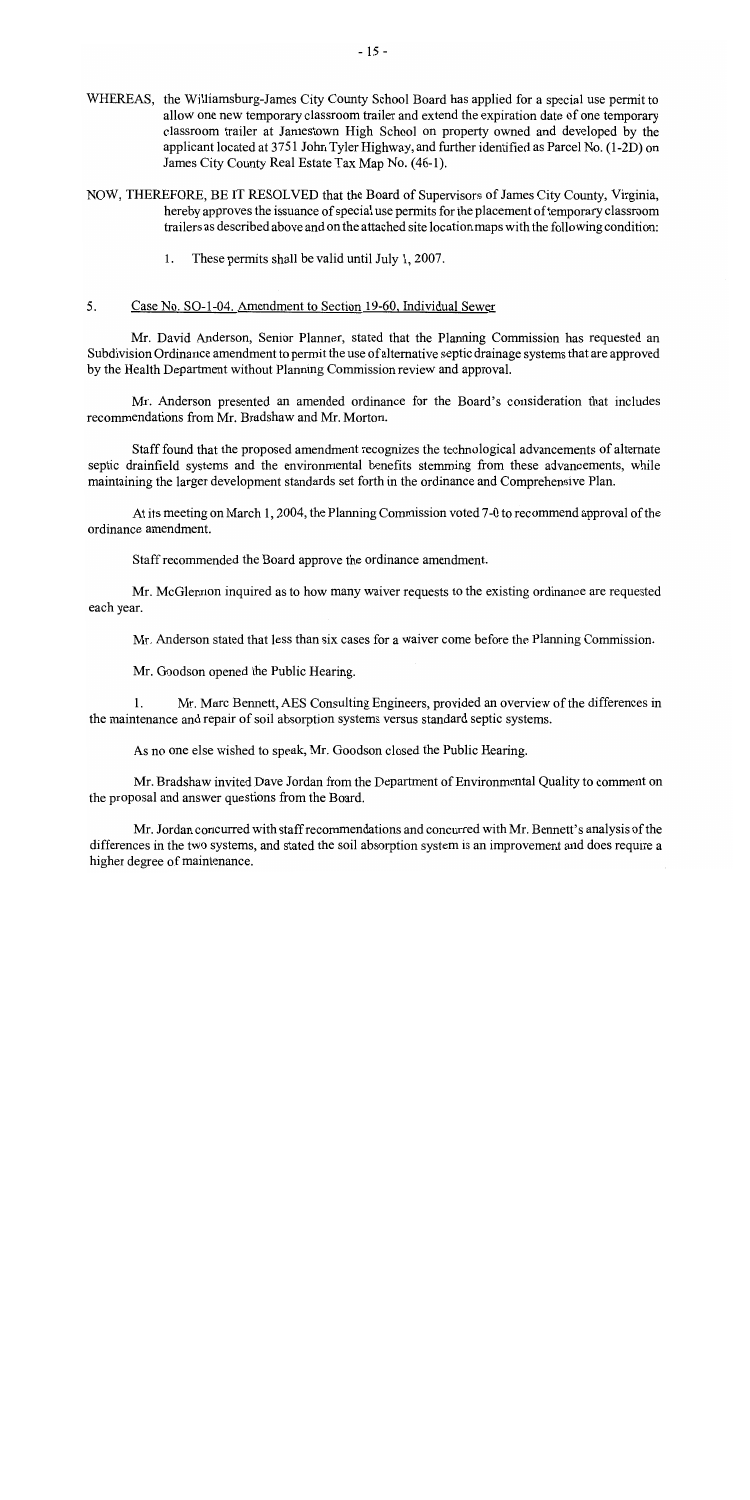Mr. Brown inquired if the alternative system is maintained with periodic filter change, and if it would be better for the environment as it provides cleaner effluent return to soil.

Mr. Jordan stated that the septic system is designed to fail in 20-40 years; the soil absorption system treats the effluent before it enters the soil; and then it is cleaner and more readily accepted by the soil and can last for an indefinite period of time as long as it is maintained.

Mr. Brown inquired if the largest disadvantage to alternative septic drainfield systems is that they are more expensive to install and maintain.

Mr. Jordan stated that is correct and the economics of the system is difficult now with approximately \$10,000 to \$20,000 for a new system plus installation.

Mr. Bennett concurred with Mr. Jordan's comments and stated that these systems are the wave of the future.

Mr. Bradshaw made a motion to adopt the proposed ordinances as amended by staff with the phrase "only" stricken from paragraph 2.

On a roll call vote, the vote was: AYE: Bradshaw, Harrison, Brown, McGlennon, Goodson (5).  $NAY: (0)$ .

#### 6. Exchange of Easements with Dominion Virginia Power

Mr. William Porter, Assistant County Administrator, presented a resolution authorizing the County Administrator to execute a Right-of-Way agreement with Dominion Virginia Power to convey three 15-foot utility easements to Dominion Virginia Power to increase reliability and add additional capability to the existing power grid in the Longhill Road area and allow James City County to provide adequate drainage for Fire Station No. 2.

Mr. Goodson opened the Public Hearing.

As no one wished to speak to this matter, Mr. Goodson closed the Public Hearing.

Mr. Harrison made a motion to adopt the resolution.

On a roll call vote, the vote was: AYE: Bradshaw, Harrison, Brown, McGlennon, Goodson (5).  $NAY: (0)$ .

#### **RESOLUTION**

### EXCHANGE OF EASEMENTS WITH DOMINION VIRGINIA POWER - FIRE STATION NO. 2

WHEREAS, Virginia Electric and Power Company and the County wishes to exchange three 15-foot easements for utilities between James City County Real Estate Tax Map No. (3210100012), commonly known as the Warhill Tract for drainage easement for Fire Station No. 2 over James City County Real Estate Tax Map No. (51401007), commonly known as 8415 Pocahontas Trail; and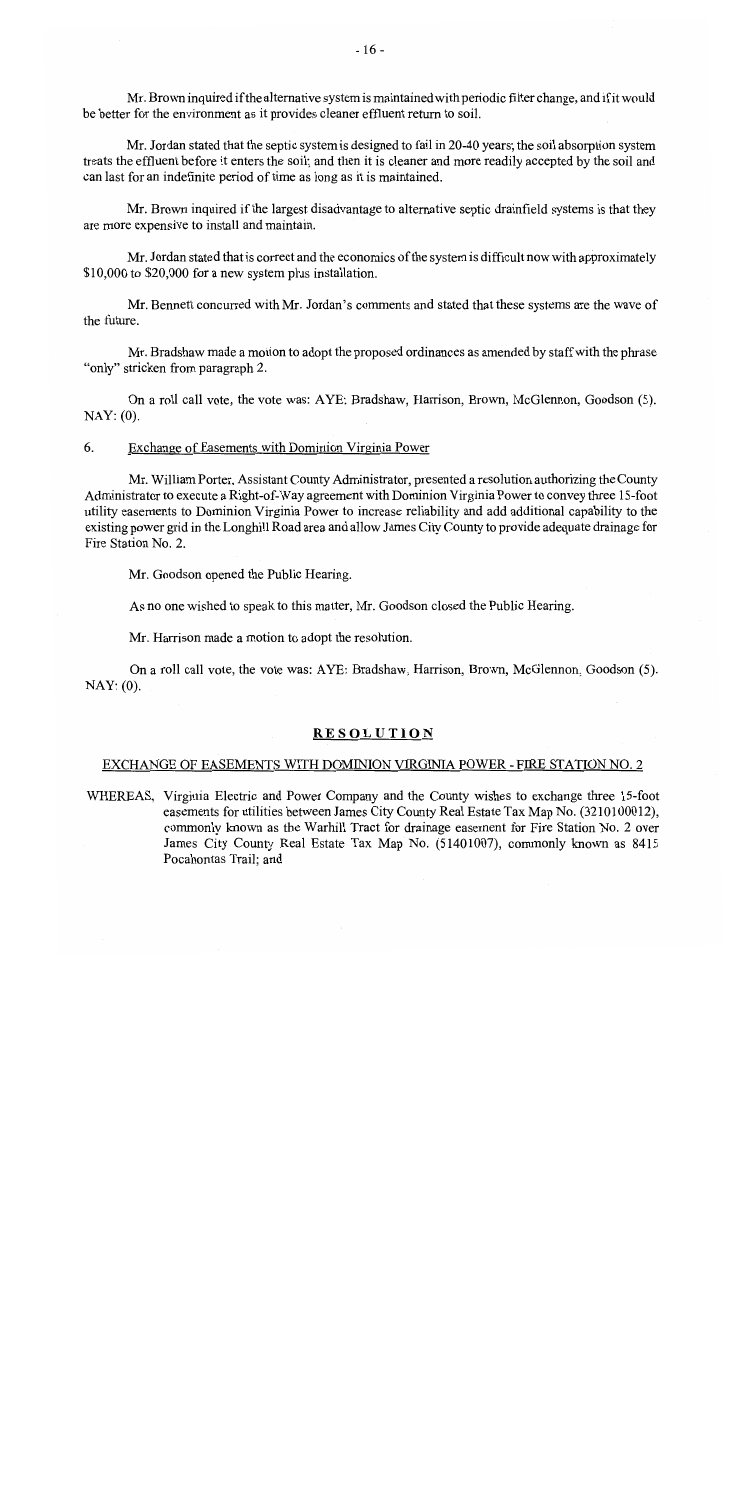- WHEREAS, Easements will increase reliability and add additional capability to the existing power grid in the Longhill Road area and provide adequate drainage for Fire Station No. 2 on Pocahontas Trail: and
- WHEREAS, the Board of Supervisors, following a public hearing, is of the opinion that it is in the public interest to make exchange of such easements with Virginia Electric and Power Company for utilities and drainage.
- NOW, THEREFORE, BE IT RESOLVED that the Board of Supervisors of James City County, Virginia, hereby authorizes the County Administrator to execute the Right-of-Way Agreements and such other documents necessary to convey a utility easement to Dominion Virginia Power.

#### L. **PUBLIC COMMENT - None**

#### J. **REPORTS OF THE COUNTY ADMINISTRATOR**

Mr. Wanner stated that on April 27, at 7 p.m., a Public Hearing will be held on the proposed Fiscal Year 2005 and Fiscal Year 2006 Budget along with ordinance amendments for fees and charges.

Mr. Wanner recommended that when the Board finishes with its agenda, it adjourn to 4 p.m. on April 27 for a Work Session on the James City Service Authority projects update and possible discussion on Adequate Public Facilities.

Mr. Wanner recommended the Board recess briefly for a James City Service Authority Board of Directors meeting and then reconvene to go into Closed Session pursuant to Section 2.2-3711(A)(3) of the Code of Virginia for the consideration of the acquisition of a parcel of Real Property, pursuant to Section 2.2-3711(A)(3) of the Code of Virginia for the consideration of the disposition of parcels of Real Property, and pursuant to Section 2.2-3711( $A$ )(1) of the Code of Virginia for the consideration of the appointments of an individuals to the Board of Equalization.

#### К. **BOARD REQUESTS AND DIRECTIVES**

Mr. McGlennon stated that he would have items to discuss regarding the Adequate Public Facilities at the Work Session on April 27.

Mr. Goodson recessed the Board for a James City Service Authority Board of Directors meeting at 8:30 p.m.

Mr. Goodson reconvened the Board at 8:46 p.m.

#### L. **CLOSED SESSION**

Mr. Harrison made a motion to go into Closed Session pursuant to Section 2.2-3711(A)(3) of the Code of Virginia for the consideration of the acquisition of a parcel of Real Property, pursuant to Section 2.2-3711(A)(3) of the Code of Virginia for the consideration of the disposition of parcels of Real Property, and pursuant to Section  $2.2-3711(A)(1)$  of the Code of Virginia for the consideration of the appointments of an individuals to the Board of Equalization.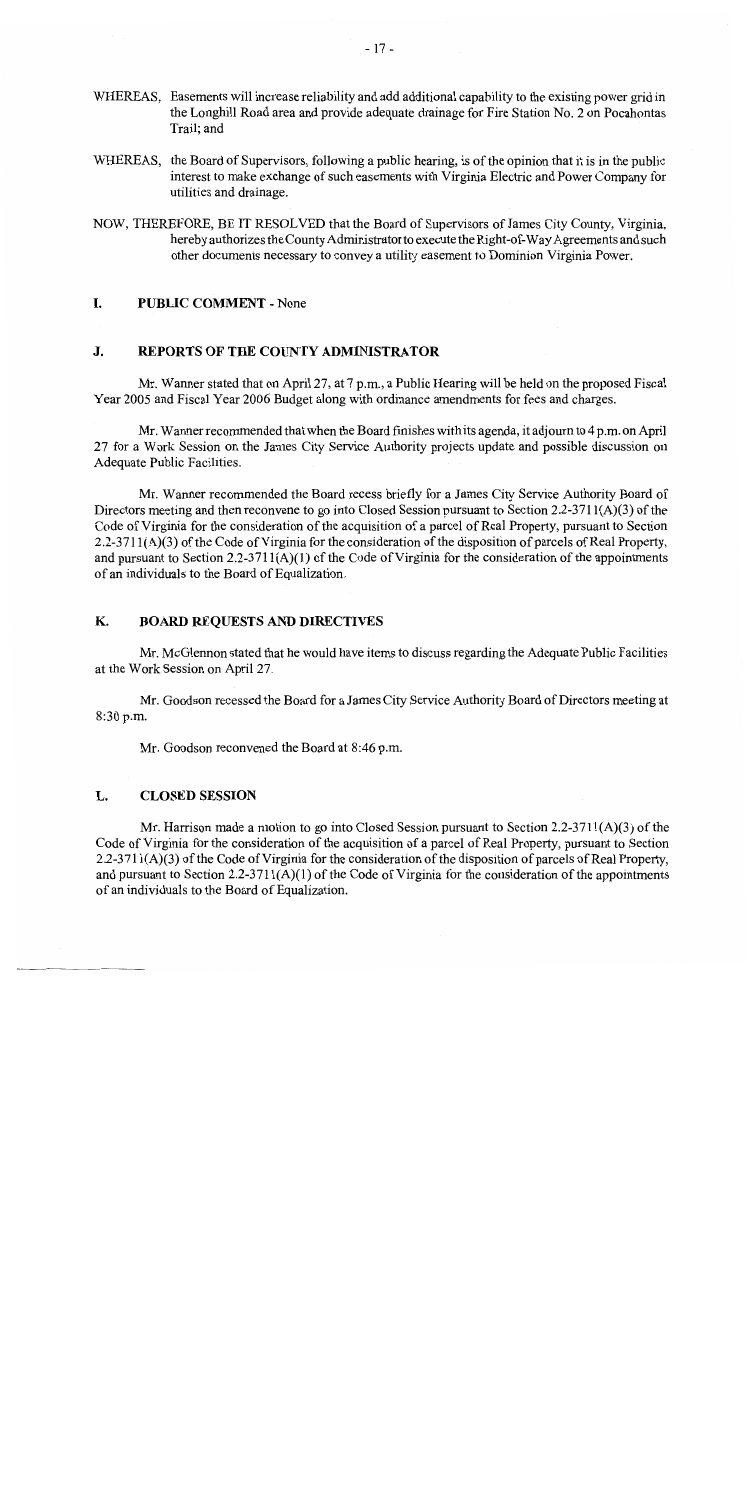On a roll call vote, the vote was: AYE: Bradshaw, Harrison, Brown, McGlennon, Goodson (5).  $NAY: (0)$ .

Mr. Goodson convened the Board into Closed Session at 9:01 p.m.

Mr. Goodson reconvened the Board into Open Session at 9:46 p.m.

Mr. McGlennon made a motion to adopt the Closed Session resolution.

On a roll call vote, the vote was: AYE: Bradshaw, Harrison, Brown, McGlennon, Goodson (5).  $\text{NAY: (0)}$ .

#### **RESOLUTION**

### CERTIFICATION OF CLOSED MEETING

- WHEREAS, the Board of Supervisors of James City County, Virginia, (Board) has convened a closed meeting on this date pursuant to an affirmative recorded vote and in accordance with the provisions of the Virginia Freedom of Information Act; and
- WHEREAS, Section 2.2-3711 of the Code of Virginia requires a certification by the Board that such closed meeting was conducted in conformity with Virginia law.
- NOW, THEREFORE, BE IT RESOLVED that the Board of Supervisors of James City County, Virginia, hereby certifies that, to the best of each member's knowledge: i) only public business matters lawfully exempted from open meeting requirements by Virginia law were discussed in the closed meeting to which this certification resolution applies and ii) only such public business matters were heard, discussed, or considered by the Board as were identified in the motion, Section 2.2-3711(A)(3) to consider the acquisition of a parcel of property; Section 2.2- $3711(A)(3)$  to consider the disposition of a parcel of property; and Section 2.2-3711(A)(1), to consider personnel matters, the appointment of individuals to County boards and/or commissions.

Mr. McGlennon made a motion to adopt the resolution recommending Michael J. Simerlein be appointed by the Circuit Court Judge to the Board of Equalization for a three-year term.

On a roll call vote, the vote was: AYE: Bradshaw, Harrison, Brown, McGlennon, Goodson (5).  $\text{NAY}: (0).$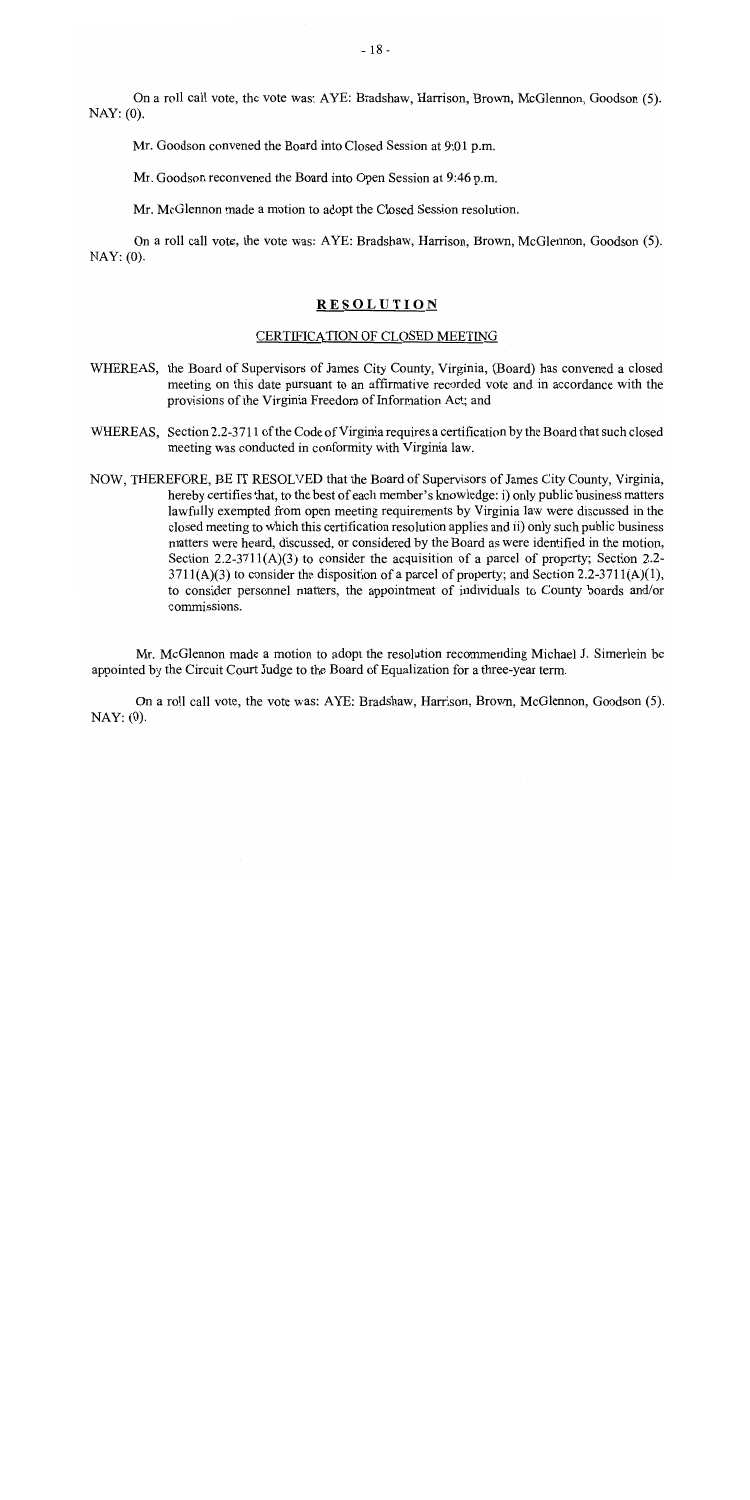# **RESOLUTION**

#### TO RECOMMEND APPOINTEE TO THE JAMES CITY COUNTY

#### **BOARD OF EQUALIZATION**

- WHEREAS, Section 20-30 of the Code of the County of James City, Virginia, requires the Board of Supervisors to recommend to the Circuit Court qualified freeholders of the County for appointment to the James City County Board of Equalization; and
- WHEREAS, the term of Darline H. Layer expired on December 31, 2003, and she has served on the Board for 16 consecutive years; and
- WHEREAS, the newly enacted legislation concerning Boards of Equalization limits members to nine consecutive years of service on the Board; and
- WHEREAS, the Board of Supervisors of James City County seeks to appoint a new member for a threeyear term; and
- WHEREAS, Michael J. Simerlein is a freeholder of the County and meets the enacted legislation requirements for members of Boards of Equalization.
- NOW, THEREFORE, BE IT RESOLVED that the Board of Supervisors of James City County, Virginia, hereby recommends to the Circuit Court the appointment to the James City County Board of Equalization the following qualified freeholder, Michael J. Simerlein, for a three-year term.

#### **ADJOURNMENT** M.

Mr. McGlennon made a motion to adjourn.

On a roll call vote, the vote was: AYE: Bradshaw, Harrison, Brown, McGlennon, Goodson  $(5)$ . NAY:  $(0)$ .

At 9:47 p.m. Mr. Goodson adjourned the Board until 4 p.m. on April 27, 2004.

Sanford B. Wanner Clerk to the Board

041304bs.min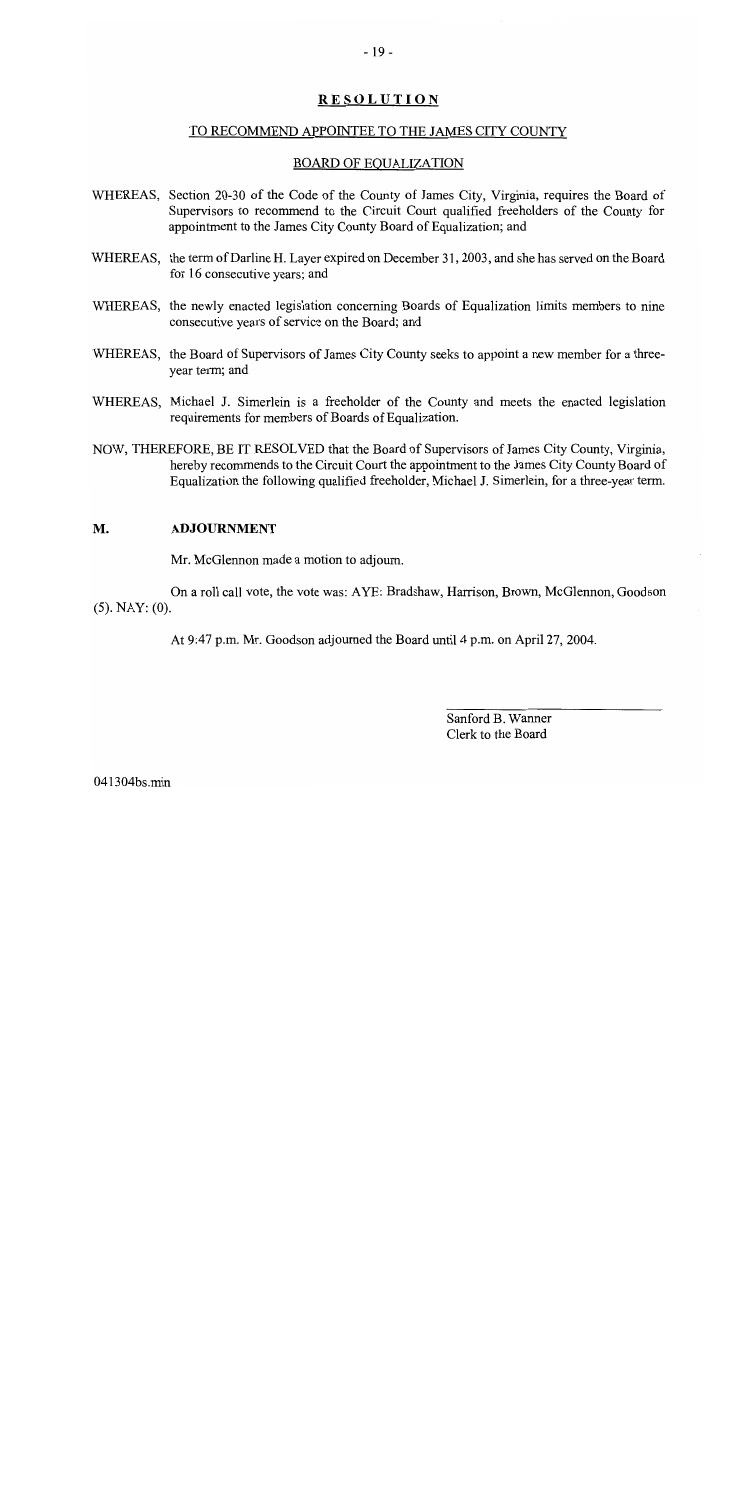# **AT A WORK SESSION OF THE BOARD OF SUPERVISORS OF THE COUNTY OF JAMES CITY, VIRGINIA, HELD ON THE 27TH DAY OF APRIL, 2004, AT 4:00 P.M. IN THE COUNTY GOVERNMENT CENTER BOARD ROOM, 101 MOUNTS BAY ROAD, JAMES CITY COUNTY, VIRGINIA.**

# **A. ROLL CALL**

Bruce C. Goodson, Chairman, Roberts District Michael J. Brown, Vice Chairman, Powhatan District Jay T. Harrison, Sr., Berkeley District John J. McGlennon, Jamestown District M. Anderson Bradshaw, Stonehouse District

Sanford B. Wanner, County Administrator Frank M. Morton, III, County Attorney

Mr. Goodson introduced Mr. Joe Poole and Mr. Joe McCleary, members of the Planning Commission, in attendance.

# **B. BOARD DISCUSSION**

### 1. Adequate Public Schools Facilities Test Policy

Mr. John T. P. Horne, Manager of Development Management, without objection from the Board recommended a course of discussion for the Adequate Public Schools Facilities Test Policy ("Policy"), requested Board guidance and questions on changes to the Policy, and introduced Trey Davis, Development Management Assistant, for an overview of the proposed amended Policy.

Mr. Davis provided an overview of the history of the Policy since its consideration during the 1997 update of the Comprehensive Plan and adoption by the Planning Commission in May of 1998.

Mr. Harrison requested clarification on the legal perspectives of the Policy.

Mr. Davis stated that the Virginia Code allows the Board to identify impacts on public facilities as long as the Board retains its legislative discretion to consider all the impacts and advantages of each individual case, and the Board cannot turn down a proposal exclusively based on a failure of a proposal to pass an adequate public facilities test.

Mr. Morton stated that the significant factor in the Virginia Code is that the decision cannot be a pass/fail consideration of the proposal based on the Policy. The developer has the opportunity to mitigate the impact of the proposal for the adequate facilities tests.

Mr. Goodson and Mr. Morton discussed the lack of "transfer of development rights" in the Commonwealth and that the Policy would not be enforceable.

Mr. Horne stated that there are more ways to mitigate impact to the educational system than a financial contribution criteria.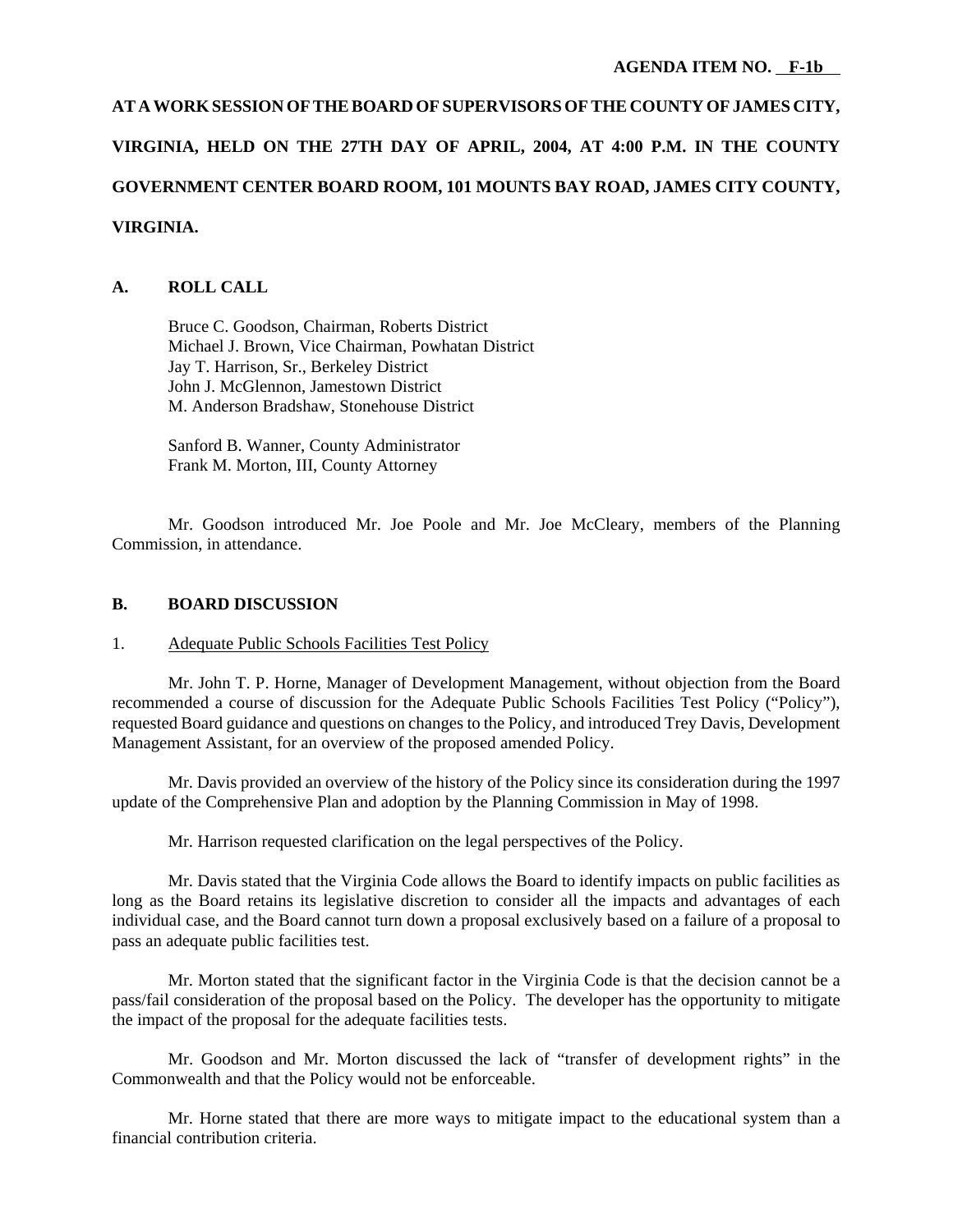Mr. McGlennon inquired if an Adequate Public Schools Facilities Test Policy is needed, and if this is the right policy to mitigate impacts; and if so, what implications does it have.

The Board discussed the applicability of the Policy as it currently stands and is used by the Board in decision making regarding residential development proposals, what the purpose of the Policy is to fulfill, the decision/direction if the test is passed or failed, concern about passing future judgments on a test based on current facility constraints, and appropriateness of the word "test" in the Policy and possible replacement of the word with "analysis."

Mr. Horne stated that staff can give the Board a better idea of what number of residential units are in the pipeline when a new proposed development comes before the Board, but the idea of how many students may be in the pipeline as a result of approved residential developments may be more difficult.

Mr. Poole, Planning Commission, stated that the adequate schools facility test is not a make or break consideration in the cases before the Commission although it is a consideration.

The Board discussed development of a policy that triggers the building of educational facilities as the need arises rather than after the need has far exceeded the resources available and the Board has to react rather than be proactive.

Mr. McCleary stated that the Policy limits the Planning Commission members and staff members in making recommendations on cases because the Policy is a pass/fail test.

The Board discussed educational facility capacity concerns, desire to have the community support schools and provide input in the growth in the County, and funding options to support the expansion of educational facilities.

The Board directed staff to develop triggers with the School Board and City of Williamsburg on when the next school facility should be needed.

# 2. Update on James City Service Authority Projects (Joint Meeting with the James City Service Authority Board of Directors)

Mr. Larry M. Foster, General Manager of the James City Service Authority (JCSA), provided an overview of the priorities of the JCSA and commented on the commitments of staff to the customers of the JCSA.

Mr. Foster introduced Dion Walsh, JCSA Geographic Information Systems, for an overview of the services provided by JCSA with GIS.

Ms. Walsh stated that the Geographic Information Systems (GIS) is a system staff uses to keep track of the infrastructures, records, plans, and documents of the JCSA; stated that the priority is to locate easy-tofind items just constructed before it gets covered by landscaping, then locate existing items that have been landscaped or otherwise covered; the benefits of GIS in the workflow of staff, and staff is in the process of linking the water valves, sewer valves, and fire hydrants in the work order system.

Mr. Goodson inquired if the updates in the office are automatically distributed to the field staff.

Ms. Walsh stated that updates are not automatic yet, however updates are done on a monthly basis.

Mr. Wanner inquired if the system will be able to show the wells that have been mitigated as well as the ones that have been abandoned and capped.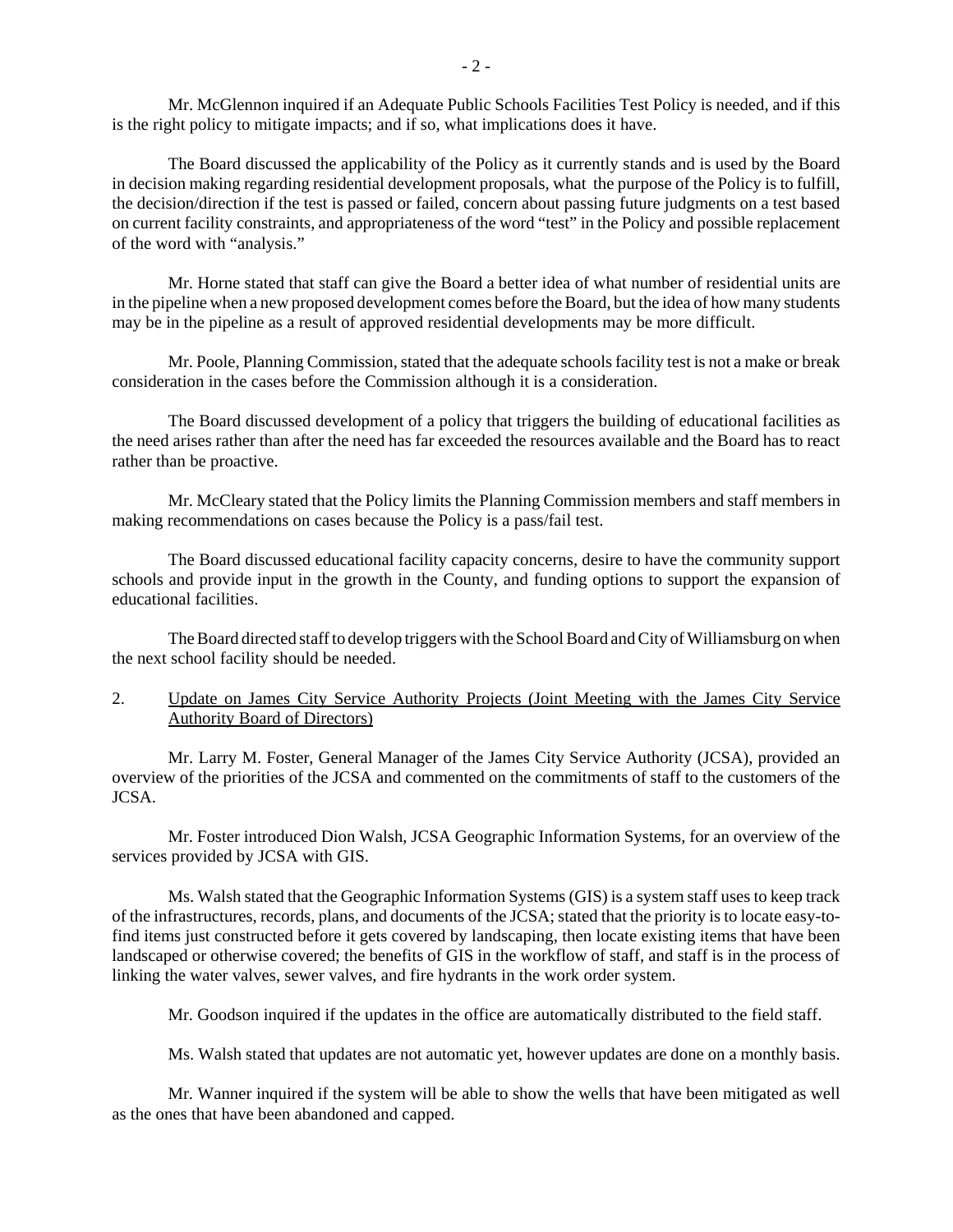Mr. Foster stated that the ones that have been mitigated have been updated to the system, the abandoned wells are next on the list of items to add to the system.

Mr. Jim Hopkins, JCSA Supervisory Control & Data Acquisition (SCADA), provided an overview of the SCADA and how it can alert staff and technicians of failures and functions at lift stations and well facilities throughout the County, and that this enables technicians and staff to manage the stations and facilities.

Mr. Wanner inquired about JCSA's interface with the interconnections from other jurisdictions.

Mr. Foster provided a brief overview of the interconnections and the system's interface at those points.

The Board and staff discussed surface water treatments versus groundwater treatments and the complications of mixing the two in one water system.

Mr. Hopkins provided an overview of the Hansen system used to track maintenance and work orders and print maps of pipe systems to be worked on; and demonstrated how it was utilized in anticipation of Hurricane Isabel.

Mr. Goodson inquired if the systems have benefitted the JCSA and if a savings has been realized.

Mr. Foster stated the savings occurs when staff can do preventative maintenance on the facilities, protect the facilities, and monitor the facilities through the system rather than having staff visit the office prior to visiting each facility.

Mr. Foster provided an overview of the status of the water distribution improvements, pressure reducing station, concentrate main work, water storage facilities, water production facilities, independent wells, the Monticello Avenue extended corridor work, and the replacement and upgrades of lift stations.

Mr. Foster provided an overview of the elevated storage tank options for the tanks at Season's Trace and Stonehouse Industrial Park.

Mr. Harrison commended the JCSA on utilizing technology.

Mr. Brown inquired about the status of the Riverview Plantation Water System.

Mr. Foster stated that JCSA is waiting for the approval of the SCC for the transfer.

Mr. McGlennon inquired about the removal of three water tanks and replacing them with one tank in Season's Trace to improve the pressure and flow of water in the area. He also stated that the Stonehouse tank was a separate project that would be addressed concurrently with the Season's Trace tank.

Mr. Bradshaw inquired about the possibility of communications towers on the proposed tank in Season's Trace.

Mr. Foster stated that the JCSA is going to design and plan the tanks to accommodate communications tower sites on the tanks.

The Board discussed the options for the water tanks, and endorsed the removal of the three existing water tanks and replacement with two water tanks.

Mr. Brown inquired about the fiscal implications of taking down three communications towers on the water tanks.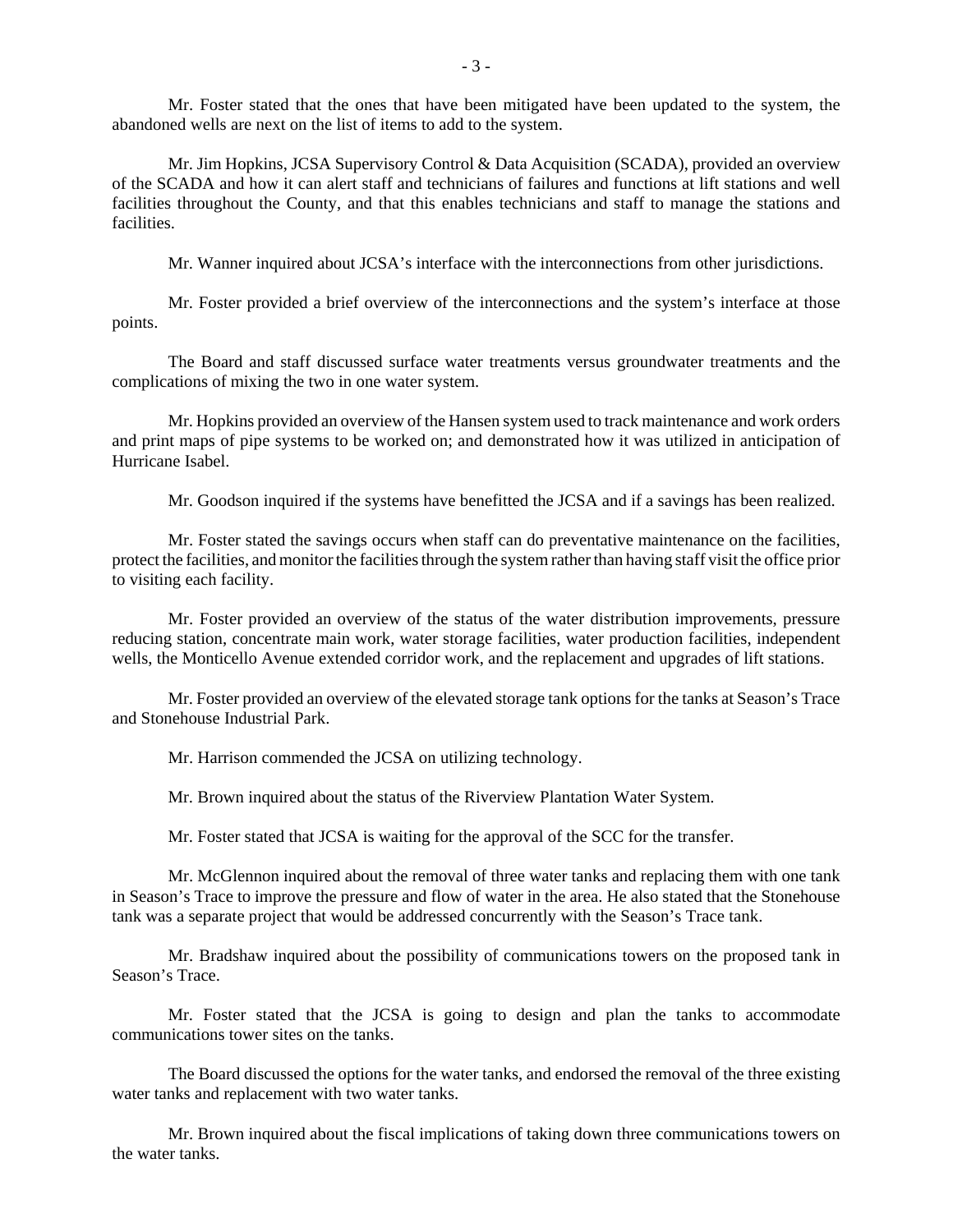Mr. Foster stated that they are hoping to locate the communications towers on the new tanks.

Mr. Goodson inquired if the communications tower could be placed on the Toano tower.

Mr. Foster stated that cellular companies never pursued locating antenna on the Toano tank but hopes that there will be interest in the Stonehouse Industrial Park.

# **C. RECESS**

At 6:07 p.m. the Board took a dinner break until 7 p.m.

Sanford B. Wanner Clerk to the Board

\_\_\_\_\_\_\_\_\_\_\_\_\_\_\_\_\_\_\_\_\_\_\_\_\_\_\_\_\_\_\_\_

042704bsws.min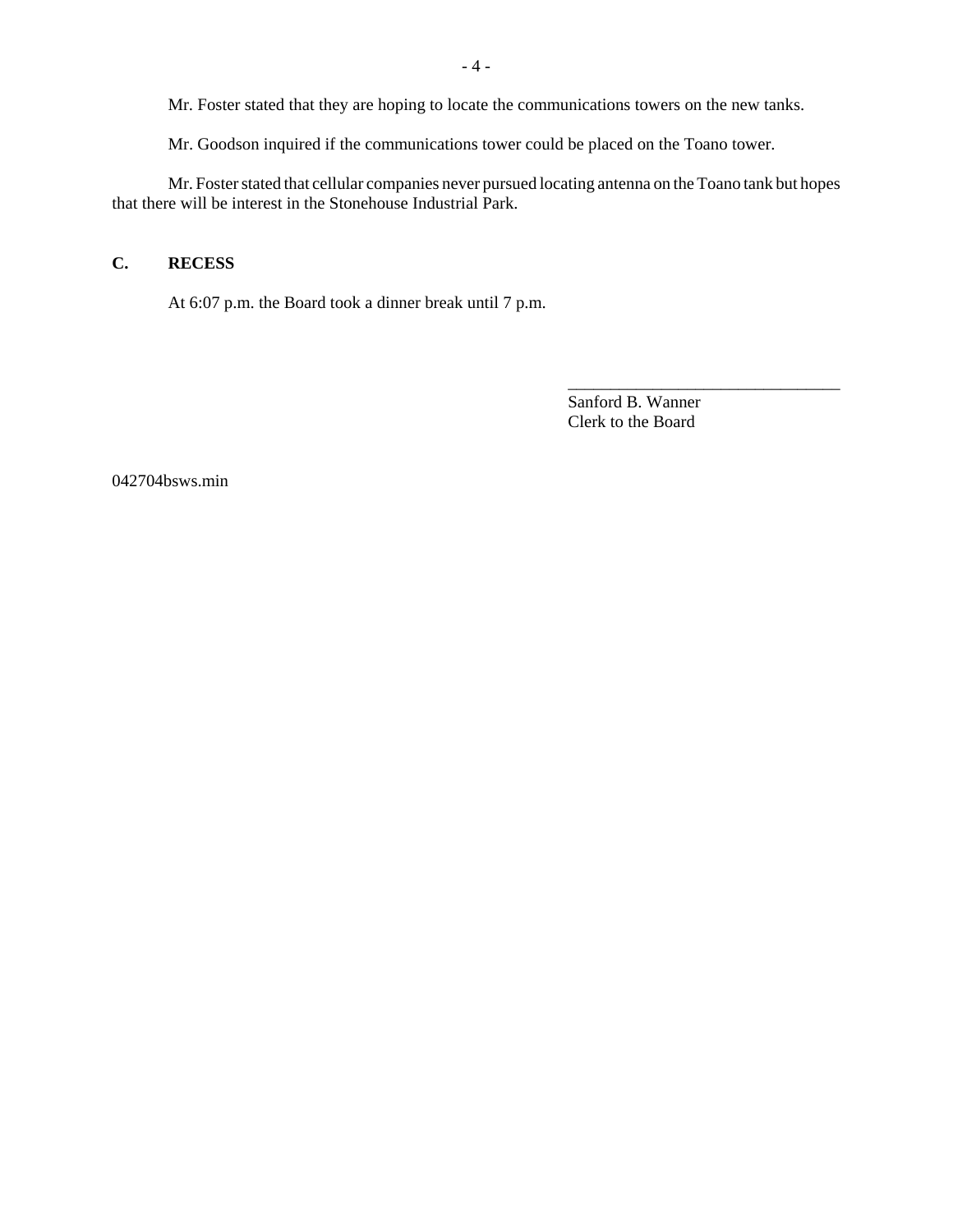# **AT A REGULAR MEETING OF THE BOARD OF SUPERVISORS OF THE COUNTY OF JAMES CITY, VIRGINIA, HELD ON THE 27TH DAY OF APRIL, 2004, AT 7:00 P.M. IN THE COUNTY GOVERNMENT CENTER BOARD ROOM, 101 MOUNTS BAY ROAD, JAMES CITY COUNTY, VIRGINIA.**

# **A. ROLL CALL**

Bruce C. Goodson, Chairman, Roberts District Michael J. Brown, Vice Chairman, Powhatan District John J. McGlennon, Jamestown District M. Anderson Bradshaw, Stonehouse District Jay T. Harrison, Sr., Chairman, Berkeley District

Sanford B. Wanner, County Administrator Frank M. Morton, III, County Attorney

# **B. MOMENT OF SILENCE**

Mr. Goodson requested the Board and citizens observe a moment of silence.

# **C. PLEDGE OF ALLEGIANCE**

Aaliyah Lyttle, Timothy Lopez, Lindsey Cronk, DeAsia Frazier, Alex Podyaced, and Tony Anderson, Members of the Grove Community Partnership Youth Soccer Teams, led the Board and citizens in the Pledge of Allegiance.

# **D. HIGHWAY MATTERS**

Mr. Steven Hicks, Williamsburg Resident Engineer, Virginia Department of Transportation (VDOT), stated the "Yield on Green" signs posted at the intersection of Monticello Avenue (Route 321) and Ironbound Road (Route 615) for left-hand turns on green has reduced traffic congestion at the intersection; stated that the traffic signal project at the intersection of Airport Road (Route 645) and Mooretown Road (Route 603) will be completed this week; stated that due to the increased traffic levels along Route 60 in Norge, a traffic signal has been installed at Norge Elementary School; and stated that traffic signals have been installed at the intersection of Sandy Bay Road (Route 681) and Jamestown Road (Route 31) to handle the increasing traffic volumes and that the timing of the lights will be monitored for appropriate adjustments.

Mr. Hicks stated that construction has begun along Ironbound Road (Route 615) between Sandy Bay Road (Route 681) and Jamestown Road (Route 31) in preparation of improvement work to the road and advised that residents may have to take alternative routes to their residents while construction is underway.

Mr. Hicks requested a meeting be set up between the Board members and VDOT for an overview of the plan and anticipated community impacts of the I-64 overlay project that will take place over the next few years and stated that the overlay work will occur during the late evening hours and all lanes will be open during the day.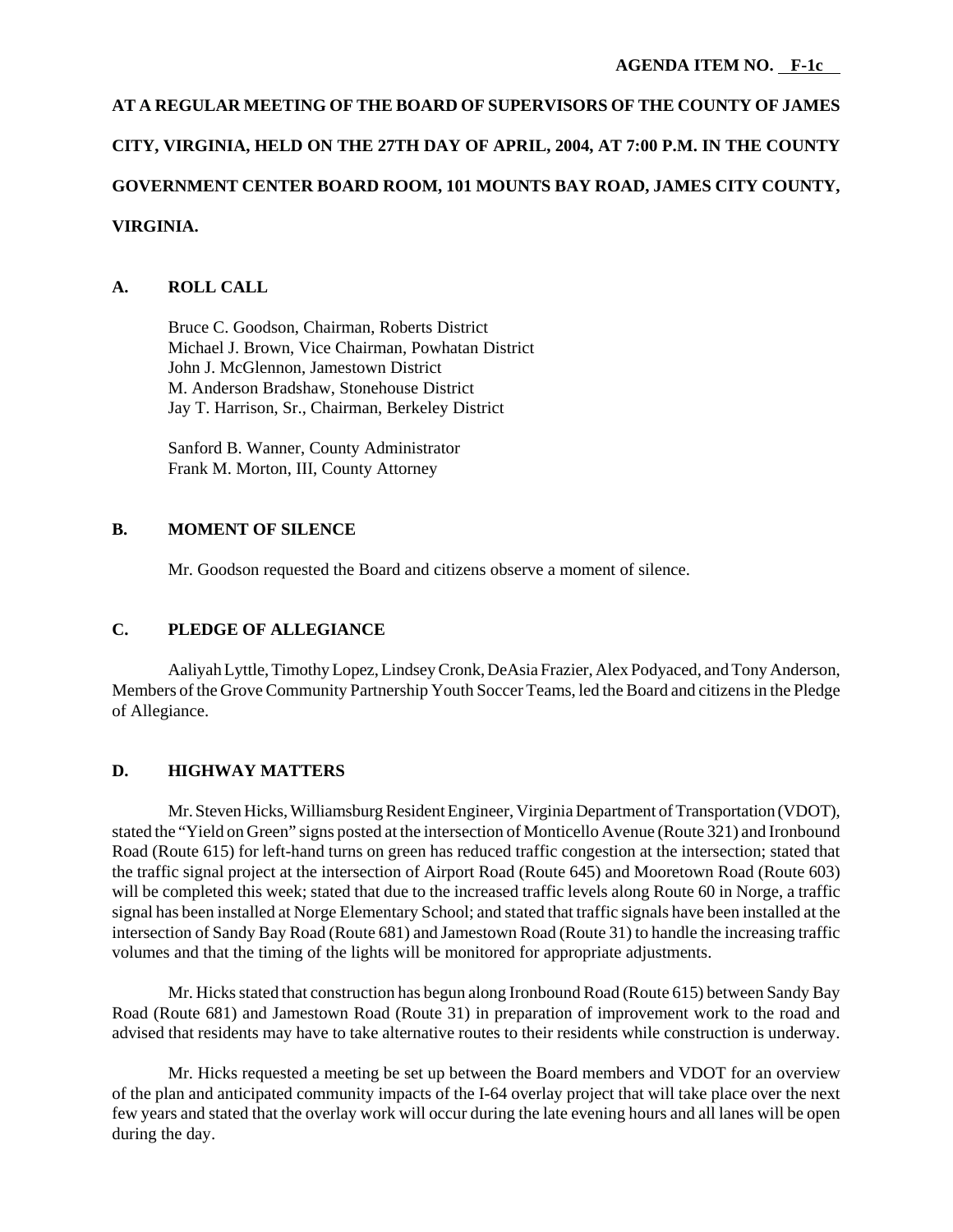Mr. Hicks stated that the Cranston's Mill Pond Road (Route 632) guard rail was not warranted, however, the curve will be been lined with traffic guides and he would provide the Board with status reports on the improvement.

Mr. McGlennon inquired how long the Ironbound Road (Route 615) improvement project between Sandy Bay Road (Route 681) and Jamestown Road (Route 31) is anticipated to last.

Mr. Hicks stated the contract is slated to end in late June, however, VDOT anticipates the project may be completed by the end of May; and thanked the residents along Ironbound Road for their input and support of the project.

Mr. McGlennon thanked Mr. Hicks for the management approach and one-on-one effort to speak with the homeowners along Ironbound Road to gain their cooperation in the project.

Mr. McGlennon requested drainage ditches along Jamestown Road (Route 31) near the Kingswood subdivision and along Spring Road (Route 1401) and Oxford (Routes 718 and 727) be maintained to get water flowing better.

Mr. McGlennon inquired if Brandon Circle (Route 627) could be repaired.

Mr. McGlennon requested potholes and drainage ditches along Lake Powell Road (Route 618) near the Gospel Spreading Church be repaired.

Mr. Hicks stated that a system is being implemented that will be more responsive to citizens and Board issues regarding drainage ditches. The system, a matrix, will prioritize concerns within each district and VDOT will provide monthly reports on the issues as part of the Board's agenda. The matrix will allow VDOT to focus on citizen calls concerning drainage concerns, provide citizens with repair time frames, tracking of repair work, and accountability for repair work.

Mr. Bradshaw thanked Mr. Hicks for the work on Cranston's Mill Pond Road (Route 632) and for the stoplight at the Norge Elementary School.

# **E. PUBLIC COMMENT**

1. Mr. Hugh Gouldman, 3020 Sweet Gum Lane, stated concern that there is no reference in the proposed Budget for funding the radio system maintenance and recommended funding the maintenance and repairs with a bond or lease purchase.

2. Mr. Ed Oyer, 139 Indian Circle, stated a series of homes in Hampton Roads were consumed by fire from flames from a neighboring unit due to the proximity of each unit and requested the Board enact zoning requirements to keep standards adequate to prevent such incidents; and stated that in 1996 citizen's spoke against a proposed emergency medical transport fee and inquired why staff felt that citizen attitudes have changed regarding this fee.

# **F. CONSENT CALENDAR**

Mr. Harrison made a motion to adopt the items on the Consent Calendar.

On a roll call vote, the vote was: AYE: Bradshaw, Harrison, Brown, McGlennon, Goodson (5). NAY: (0).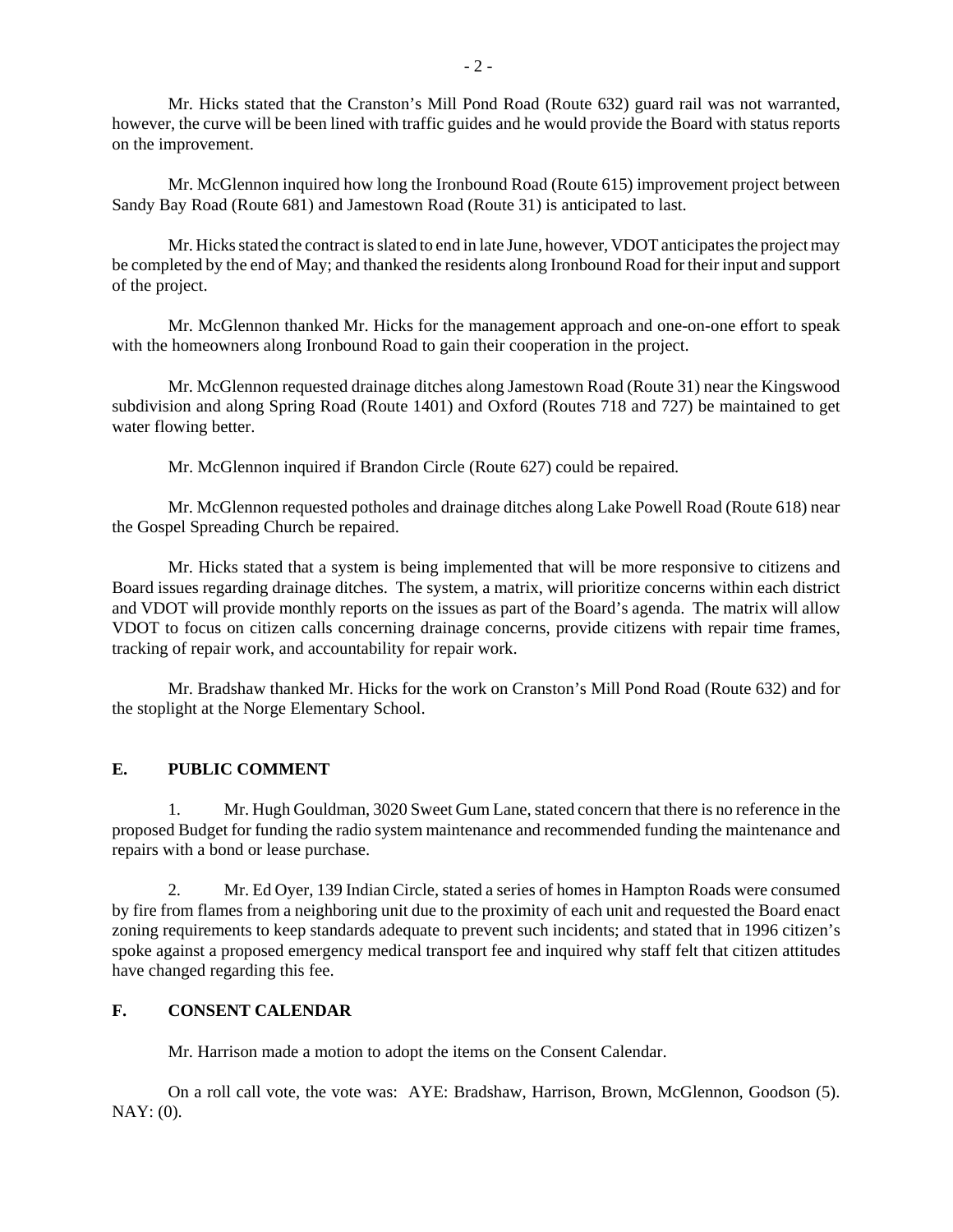### 1. Carry Forward Funds - Colonial Narcotics Enforcement Task Force

## **R E S O L U T I O N**

#### CARRY FORWARD FUNDS -

#### COLONIAL NARCOTICS ENFORCEMENT TASK FORCE

- WHEREAS, the Board of Supervisors of James City County is the fiscal agent for a regional enforcement program known as the Colonial Narcotics Enforcement Task Force; and
- WHEREAS, the Colonial Narcotics Enforcement Task Force has \$1,594 in carry forward funds from FY 2003.
- NOW, THEREFORE, BE IT RESOLVED that the Board of Supervisors of James City County, Virginia, hereby makes the following appropriation to the FY 2004 General Fund Budget:

Revenue:

| Carry Forward Funds (001-390-0700) | \$1,594 |
|------------------------------------|---------|
| Expenditure:                       |         |
| Police Department (001-062-0395)   | \$1,594 |

2. Chesapeake Bay Preservation Ordinance Violation - Civil Charge - Richard B. Prince, III

### **R E S O L U T I O N**

#### CHESAPEAKE BAY PRESERVATION ORDINANCE VIOLATION -

#### CIVIL CHARGE - RICHARD B. PRINCE, III

- WHEREAS, Richard B. Prince, III, is the owner of a certain parcel of land, commonly known as 9206 Diascund Road, designated as Parcel No. (02-40) on James City County Real Estate Tax Map No. (1-33), hereinafter referred to as the ("Property"); and
- WHEREAS, on or about December 4, 2003, approximately 750 square feet of the Resource Protection Area on the Property was graded and the native vegetation was removed; and
- WHEREAS, Richard B. Prince, III, agreed to a Restoration Plan to replant six trees and six shrubs on the Property in order to remedy the violation under the County's Chesapeake Bay Preservation Ordinance; and
- WHEREAS, Richard B. Prince, III, has agreed to pay \$750 to the County as a civil charge under the County's Chesapeake Bay Preservation Ordinance; and
- WHEREAS, the James City County Board of Supervisors is willing to accept the restoration of the impacted areas and the civil charge in full settlement of the Chesapeake Bay Preservation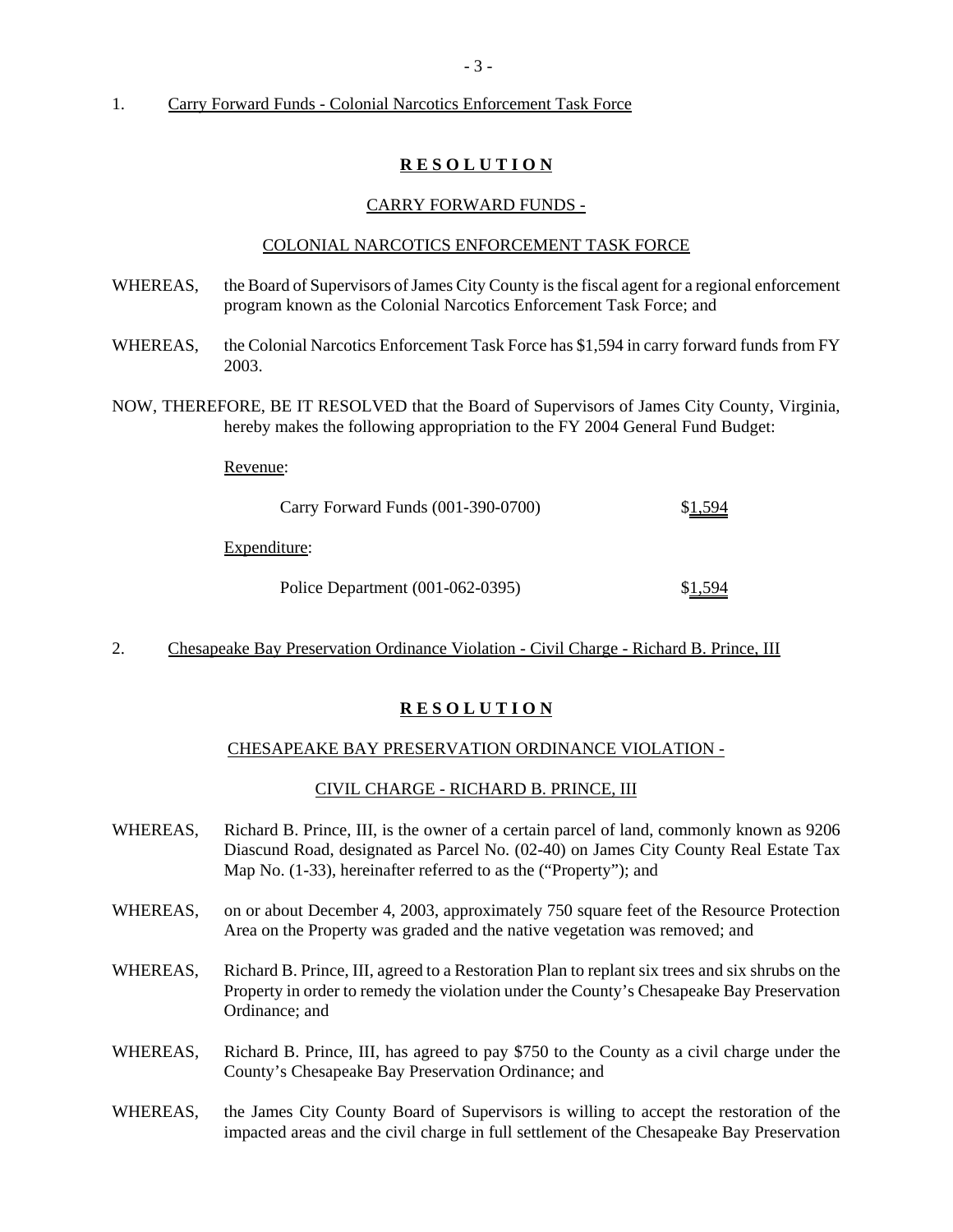Ordinance violation, in accordance with Sections 23-10 and 23-18 of the Code of the County of James City.

NOW, THEREFORE, BE IT RESOLVED that the Board of Supervisors of James City County, Virginia, hereby authorizes and directs the County Administrator to accept the \$750 civil charge from Richard B. Prince, III, as full settlement of the Chesapeake Bay Preservation Ordinance Violation.

# **G. PUBLIC HEARINGS**

Ms. Suzanne Mellen, Director of Budget and Accounting, without an objection from the Board, requested that the Board concurrently hold the Public Hearings for the next six budget related items on the Board's agenda.

- 1. FY 2005 2006 County Budget
- 2. An Ordinance to Amend and Reordain Chapter 3, Animal Control, of the Code of the County of James City, Virginia, by Amending Article III, Dog Licenses, Section 3-48, Annual Fee Imposed on Dogs and Kennels; and Section 3-49, Annual Dog License Fee; Exemption for Certain Dogs
- 3. An Ordinance to Amend and Reordain Chapter 4, Building Regulations, of the Code of the County of James City, Virginia, by Amending Article I, Virginia Uniform Statewide Building Code, Division 2, Permit and Inspection Fees, Section 4-8, Generally
- 4. An Ordinance to Amend and Reordain Chapter 8, Erosion and Sediment Control, of the Code of the County of James City, Virginia, by Amending Section 8-5, Permits, Fees, Bonding, etc.
- 5. An Ordinance to Amend and Reordain Chapter 11, Health and Sanitation, of the Code of the County of James City, Virginia, by Amending Article II, Landfill Ordinance, Section 11-14, County Refuse **Containers**
- 6. An Ordinance to Amend and Reordain Chapter 20, Taxation, of the Code of the County of James City, Virginia, by Amending Article V, Special Tax for Enhanced 911 Emergency Telephone System, Section 20-25, Tax Imposed

Ms. Mellen provided an overview of the proposed FY 2005-06 Budget and Ordinance changes as well as the County's fiscal goals for FY 2005-06.

Mr. McGlennon inquired if staff would be able to bring forward the implications of the General Assembly action on the State Budget by May 11 when the Board is scheduled to adopt the FY 2005 County Budget.

Ms. Mellen stated that staff would keep the Board informed of any budgetary actions at the State level.

Mr. Goodson opened the Public Hearings.

1. Mr. Robert Dunn, 3318 Running Cedar Way, stated support for a two cent reduction in the Real Estate Tax Rate and commented on the rapidly increasing assessment levels of real estate over the past few years.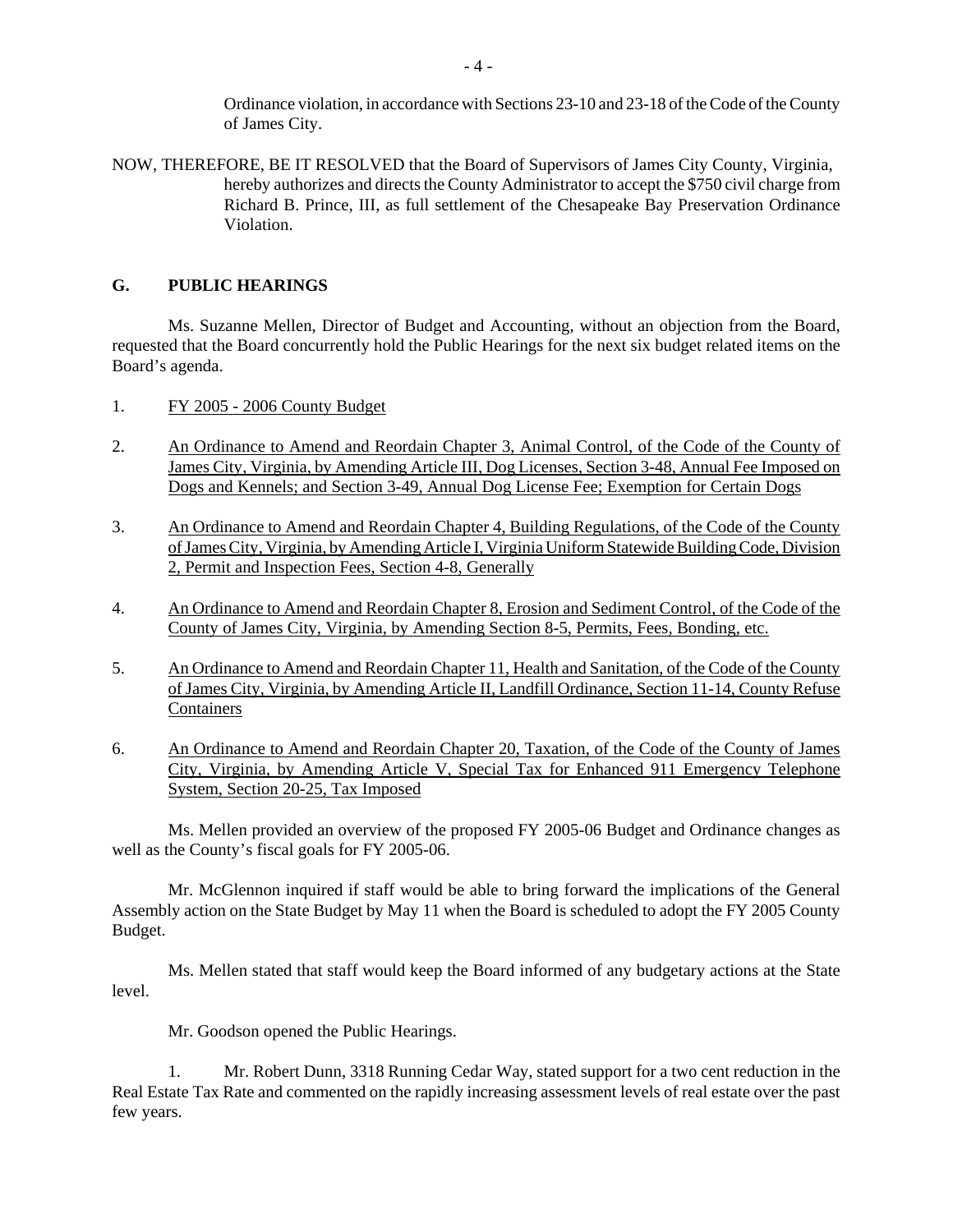2. Mr. John McCrimmon, 810 Colonial Avenue, Executive Director of the Retired and Senior Volunteer Program (RSVP), commented that the RSVP has provided volunteers to the County at a fiscal contribution level equivalent to \$2,000 per year, and requested additional funding from the County to assist in RSVP's continued service to the County through its volunteers.

3. Mr. Andrel (Andy) K. Helms, 105 William South, stated concern at the increasing amount of money paid by residents, especially those on fixed incomes for real estate taxes due to the escalating assessment rates and requested the Board support the proposed rate reduction for property taxes.

4. Ms. Lynne Christensen, Executive Director of the Heritage Humane Society, requested funding in the amount of \$374,000, which is currently over and above the amount in the proposed County Budget, for a co-located animal control/animal shelter; stated that the necessity for a co-located shelter is a public safety issue and the funding will cover space, care, and equipment for the animals; and stated that the Heritage Humane Society looks forward to continuing the partnership with the County and thanked the Board for its consideration of the requested funding amount.

5. Mr. Richard Streko, 6061 Allegheny Road, stated support for the proposed Real Estate Tax reduction and requested the Board consider increasing the Property Tax Exemption level to \$40,000; and stated that he did not see any reason for the proposed third high school and recommended that the Schools add onto the existing school structures.

6. Mr. Lafayette Jones, Jr., 102 Flintlock Road, requested additional funding for the proposed Freedom Park and provided an overview of the history of the Park site and its potential benefit to the County as a revenue generator.

7. Ms. Vickie Martin, 4808 Powner Court, James Blair Middle School PTA President, stated that James Blair Middle School is not receiving adequate funding from the Schools, that parents have purchased supplies for students to perform class work, commented that James Blair Middle School has the highest percentage of low-income family students on free/reduced lunches, and stated that the students need to be embraced and special needs addressed in the classrooms. Ms. Martin requested additional funding for the Schools to cover staffing and supply needs, and to provide SOL assistance for students.

8. Ms. Beth Hall, 3440 Hunter's Ridge, commented on the special needs of students at James Blair Middle School, commented on the stretched resources available to James Blair Middle School classes; and requested the Board allocate funds for equal opportunities for all students in the School system and especially for James Blair Middle School to cover adequate staffing, materials, equipment, and supplies.

9. Ms. Laura Holmes Jost, 2640 Jockey's Neck Trail, requested the Board support the proposed reduction in the Real Estate Tax Rate and commented that the proposal is reasonable because the revenue will still increase as a result of the assessment levels.

10. Mr. Mike Ludwick, 4493 Village Park Drive West, commented that with the additional funding needed to fully fund the School's Budget and prepare for a proposed third high school facility, the Board should not support a reduction in the Real Estate Tax Rate. By keeping the tax rate at its \$.86 current level, growth will not be encouraged as much as it would be if the tax rate was lowered.

Mr. Ludwick presented a \$20 check to the Board representing the difference between \$.86 and the proposed \$.85 for one year, and stated that he would prefer that the \$20 was allocated to the Schools than to him as a reduction in taxes.

11. Mr. Ben Altshuler, 222 Virginia Avenue, commented on the necessity of public transportation in the community, recommended the formation of a citizen committee to identify potential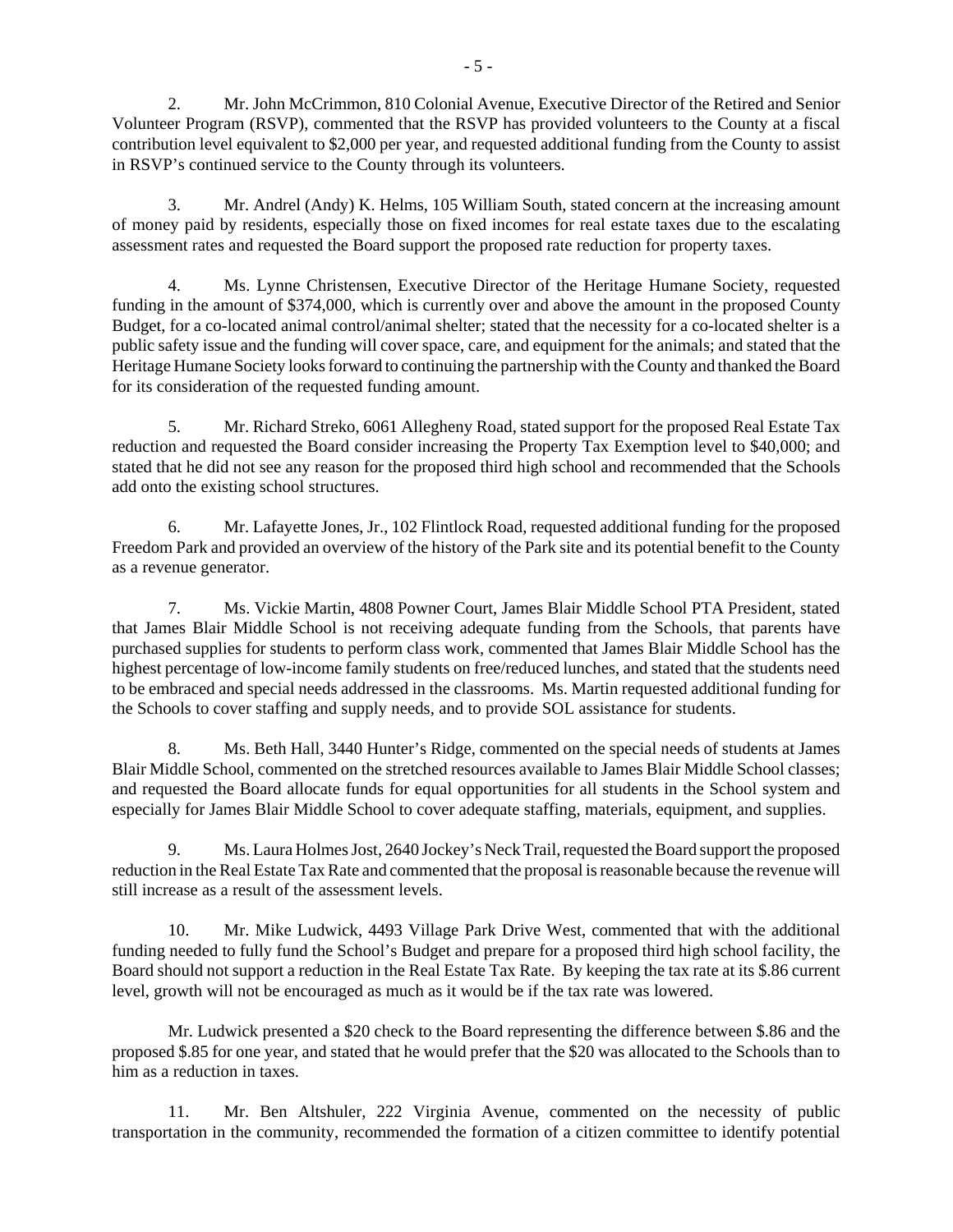users and funding sources for the Williamsburg Area Transport (WAT), and stated that the more frequent and reliable the transport service is, the more it will be utilized.

12. Ms. Holly Noel Wagner, 104 Evergreen Way, stated that she is a parent of a student at Clara Byrd Baker Elementary School, stated that they moved to Williamsburg because of the quality of area schools, and request the Board fully fund the School's Budget.

13. Mr. Bill Bryant, 4985 Hickory Sign Post Road, commended the County and WAT for improving public transportation service, stated opposition to the proposed increase in fare rates because of the effects it will have on existing riders; requested the Board consider alternatives to fare increases including modest advertising on busses to reduce expenditures and targeting a larger audience, supported the proposal for a citizen committee on public transportation; and encouraged the Board not to support a fare rate increase.

14. Ms. Holly Flood, 121 Chanco Road, stated support for the Board's initiative to fully fund the Libraries and ask the Board to fully fund the School's Budget as a vital community service.

15. Mr. Bob Warren, 104 Gullane Street, commented that he perceived that the Commonwealth is following in the footsteps of California where that State has outsourced jobs and the disposable income of retirees has become squeezed, and citizens are relocating out of California. He stated that when localities cut taxes they help people stay; and requested the Board support the Real Estate Tax Rate reduction.

16. Mr. Theodore Allen, 5668 Centerville Road, requested the Board put back expenditures cut out of the Proposed Budget and keep the Real Estate Tax Rate at the current level, sustain the current fare rates of WAT, fund the proposed Freedom Park, and reestablish the County's depleted disaster fund.

17. Mr. Michael Lewis, 110 Rich Neck Road, requested the Board deny the proposed reduction in tax rate and utilize the funds to support the existing needs of the community and in the Proposed Budget.

18. Mr. Frank Tsutras, 6264 Glenwilton Lane, stated opposition to the proposed rate increases of WAT, commented on the potential adverse impact on residents, the disabled, and visitors if the rate increase is approved; and suggested a nominal charge be assessed to students riding on the public transportation. Mr. Tsutras also recommended that instead of funding one more Planner position to handle the backlog in that Division, the Board decrease the complication and requirements of the approval process. Mr. Tsutras commented on the bureaucracy of the County processes and how it is negatively impacting the County.

19. Mr. Ed Oyer, 139 Indian Circle, stated concerns about some of the figures mentioned in the Proposed Budget including debt service, tax rates and fees, and funding for the purchase of an ambulance; and stated concern that the amount of expenditure in the County's Budget is not directly proportionate to the population increase in the County.

20. Mr. Kevin Walsh, 108 Puffin Lane, commented that government should raise funds at the same rate as inflation, that government spending should be in keeping with inflation, and stated support for the reduction in the Real Estate Tax Rate.

21. Mr. Chris Henderson, 101 Keystone, stated support for the proposed reduction in the tax rate and encouraged economic development in the County; suggested that economic development in the County flounders because of the frustration of businesses in their inability to locate in the County due to regulatory constraints; recommended the Board proactively rezone key areas for commercial development, and recommended the promotion of new business in the County.

As no one else wished to speak to these matters, Mr. Goodson closed the Public Hearings.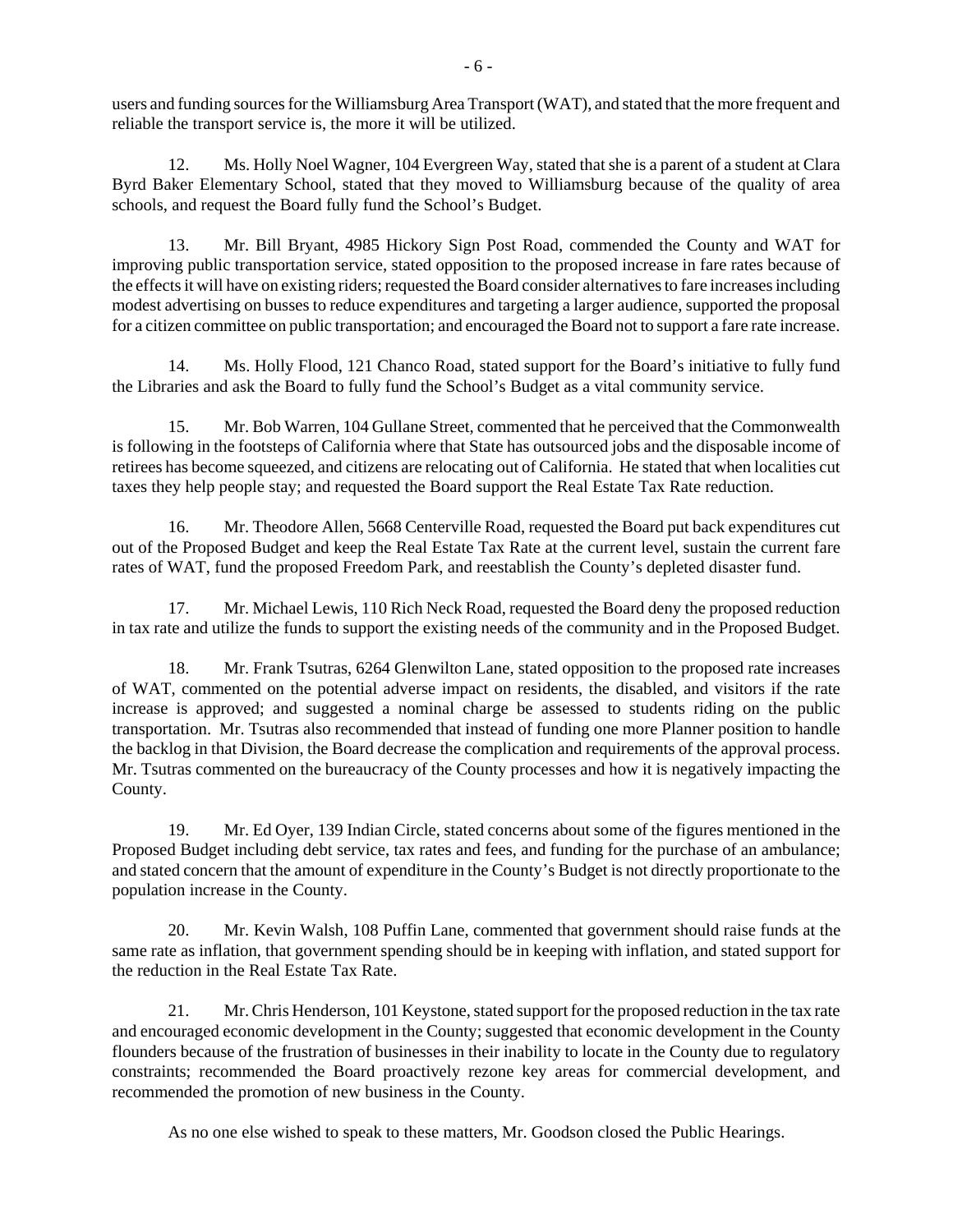Without Board objection, Mr. Goodson deferred the cases until May 11, 2004.

7. Offer and Conveyance of a Portion of Properties Located at 6450 Centerville Road and 5700 Warhill Trail to the State Board for Community Colleges

Mr. Wanner presented a resolution offering a 73.46-acre portion of the Warhill Tract to the State Board for Community Colleges as the location for the Historic Triangle Campus of the Thomas Nelson Community College (TNCC).

Mr. Wanner stated that adoption of the resolution is the first step in the process of transferring the 73.46 acres to the State Board for Community Colleges.

Mr. Goodson opened the Public Hearing.

1. Mr. Dick Calver, 5509 North Mallard Run, representative of the TNCC, thanked the Board on behalf of State Board for Community Colleges and TNCC for recognizing the benefits of having a TNCC presence in the County, the benefits to the citizens of the educational and economic value to the community, and requested consideration in the modifying and configuration of site boundary adjacent to County property.

Mr. Goodson stated that the Board looks forward to working with TNCC in the development of the Historic Triangle Campus.

2. Mr. Ben Alshuler, 222 Virginia Avenue, City of Williamsburg, inquired about the location of the proposed new campus.

Mr. Wanner provided a brief explanation to its location and stated the property is owned by the County, the County is offering a portion of tract to TNCC and another portion could be offered to the Williamsburg/James City County School Division dependent upon the success of a referendum in the fall.

Mr. Alshuler recommended that the portion of tract offered to the College should be located further in-site to alleviate traffic concerns associated with a juvenile student body at the potential high school facility and a cultural center.

As no one else wished to speak to this matter, Mr. Goodson closed the Public Hearing.

Mr. Harrison made a motion to adopt the resolution.

On a roll call vote, the vote was: AYE: Bradshaw, Harrison, Brown, McGlennon, Goodson (5).  $NAY: (0)$ .

# **R E S O L U T I O N**

### OFFER AND CONVEYANCE OF A PORTION OF PROPERTIES LOCATED AT 6450

# CENTERVILLE ROAD AND 5700 WARHILL TRAIL TO THE STATE BOARD FOR

### COMMUNITY COLLEGES

WHEREAS, James City County currently owns a certain parcel containing approximately 67.7 acres located at 6450 Centerville Road in the Powhatan District, designated as Tax Parcel No. 3210100013, and currently owns a certain parcel containing approximately 521.7 acres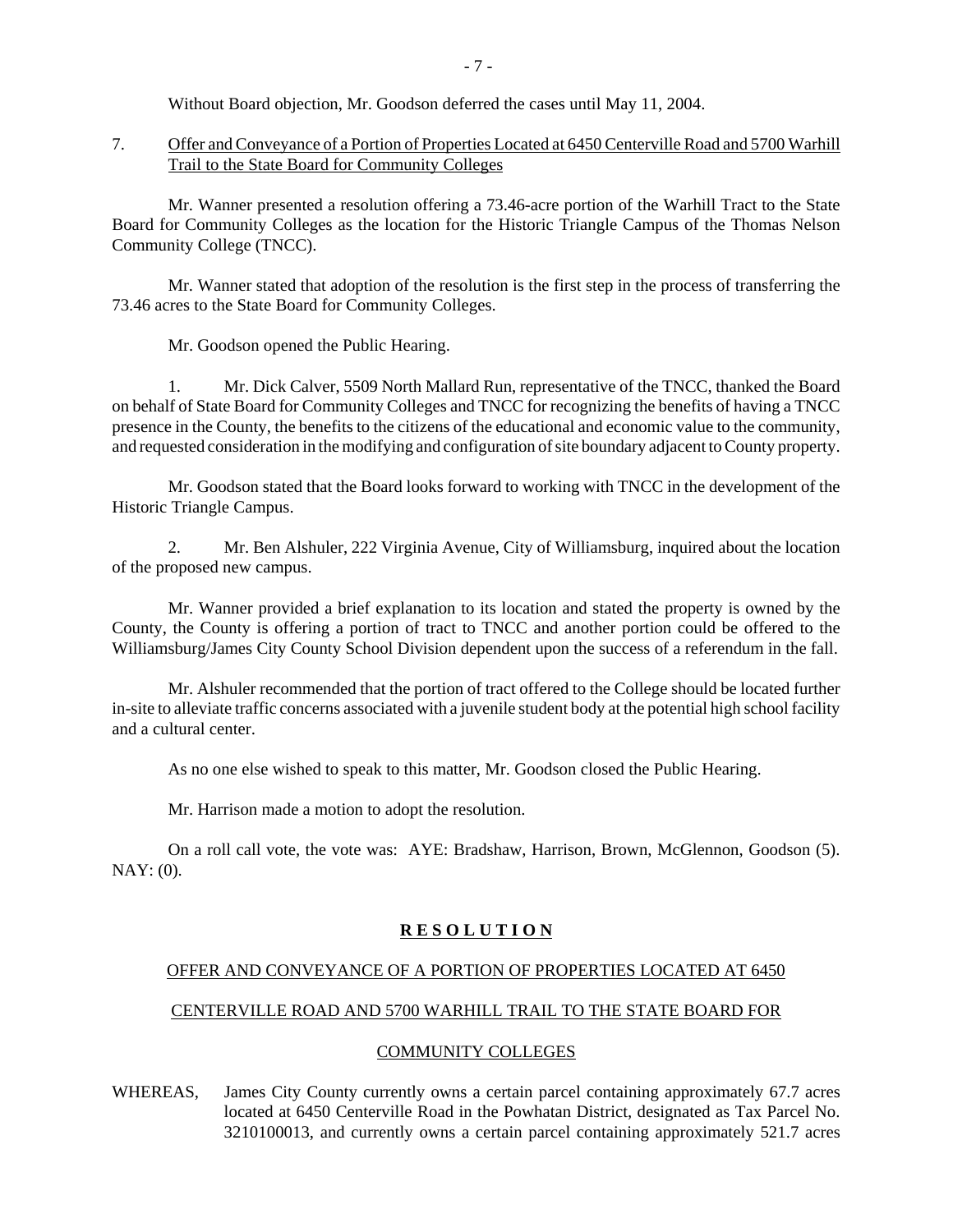located at 5700 Warhill Trail in the Powhatan District, designated as Tax Parcel No. 3210100012; and

- WHEREAS, the State Board for Community Colleges, on behalf of Thomas Nelson Community College, has indicated a desire to acquire a portion of the properties located at 6450 Centerville Road and 5700 Warhill Trail, for the purpose of constructing the new Historic Triangle Campus; and
- WHEREAS, James City County desires to convey to the State Board for Community Colleges a portion of the aforementioned properties, said portion consisting of approximately 73.46 acres and further described in accordance with that certain plat made by AES Consulting Engineers dated April 14, 2004, entitled "Plat Showing Boundary Line Adjustment and Boundary Line Extinguishment Between Parcel 1 And Parcel 2, Warhill Tract and Subdivision Of Parcel 3 & Parcel 4 Warhill Tract," said parcel to be conveyed labeled as "Adjusted Parcel 2" and hereafter referred to as the "Campus Parcel"; and
- WHEREAS, the Board of Supervisors, following a public hearing, is of the opinion that the County should offer to convey the Campus Parcel by Deed of Gift to the State Board for Community Colleges, with actual conveyance subject to acceptance of the offer by the State Board for Community Colleges with approval by the Governor, and subject to the Board of Supervisors approval of a Dedication Agreement between James City County and the State Board for Community Colleges.
- NOW, THEREFORE, BE IT RESOLVED that the Board of Supervisors of James City County, Virginia, does hereby authorize and direct Sanford B. Wanner, County Administrator, to offer to convey by Deed of Gift the aforementioned Campus Parcel to the State Board for Community Colleges to be utilized for the purpose of constructing the new Historic Triangle Campus.
- BE IT FURTHER RESOLVED that the Board of Supervisors does hereby authorize and direct Sanford B. Wanner, County Administrator, to execute a deed and any other documents required to convey by Deed of Gift the Campus Parcel to the State Board for Community Colleges on behalf of Thomas Nelson Community College, such conveyance being subject to acceptance of the offer to convey by the State Board for Community Colleges with the approval by the Governor, and subject to the Board of Supervisors of James City County approval of a Dedication Agreement between James City County and the State Board for Community Colleges.

### 8. Case No. SUP-15-04. Lafayette High School Temporary Classroom Trailers

Mr. Matthew Arcieri, Planner, stated that Bruce Abbott of AES Consulting Engineers applied on behalf of Williamsburg-James City County Public Schools to allow the placement of two temporary classroom trailers at Lafayette High School, 4460 Longhill Road, and further identified as Parcel No. (1-1) on James City County Real Estate Tax Map No. (32-3). The two temporary classroom trailers will be used to merge the Child Development Resources (CDR) classes into a single location.

Mr. Goodson opened the Public Hearing.

1. Mr. Michael E. Thornton, WJCC Assistant Superintendent of Finance & Administrative Services, stated that there are restroom facilities located in the trailers to accommodate the needs of younger children.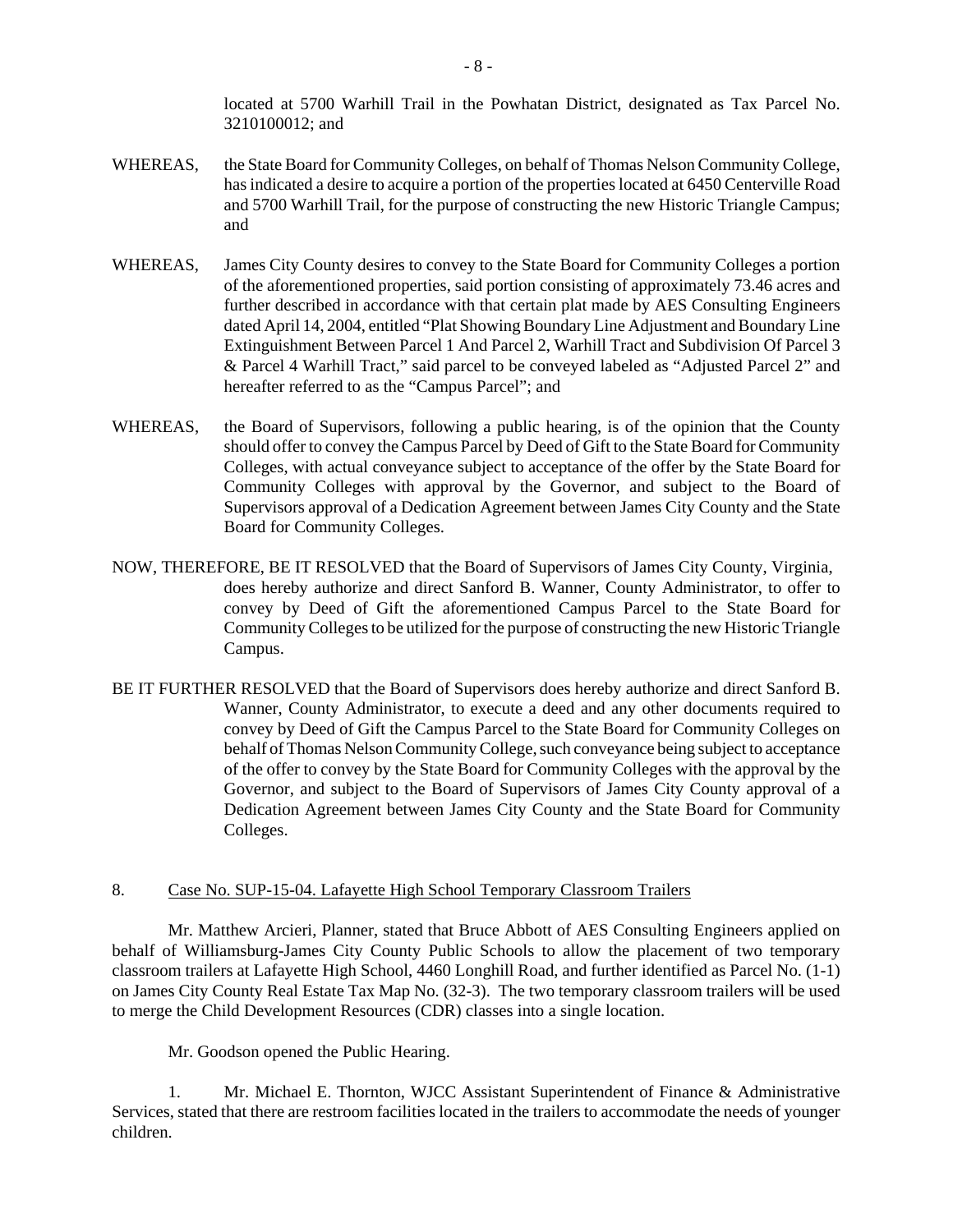Mr. McGlennon inquired about the placement of the trailers on the site and their proximity to the playground equipment.

Mr. Thornton stated that the trailers would be located within 65 feet of the CDR playground equipment.

Mr. Bradshaw inquired if the temporary classroom trailers and trailer location are acceptable to CDR.

Mr. Thornton stated that CDR has reviewed the application and the site is acceptable to them.

As no one else wished to speak to this matter, Mr. Goodson closed the Public Hearing.

Mr. McGlennon made a motion to adopt the resolution.

Mr. Harrison requested staff and the Schools look into long-range planning with Schools for preschools to have better facilities and not trailers.

On a roll call vote, the vote was: AYE: Bradshaw, Harrison, Brown, McGlennon, Goodson (5). NAY: (0).

#### **R E S O L U T I O N**

#### CASE NO. SUP-15-04. LAFAYETTE HIGH SCHOOL

#### TEMPORARY CLASSROOM TRAILERS

- WHEREAS, all conditions for the consideration of this special use permit application have been met; and
- WHEREAS, temporary classroom trailers accessory to an existing school may be permitted upon the issuance of a special use permit by the Board of Supervisors; and
- WHEREAS, the Williamsburg James City County School Board has applied for a special use permit to allow two new temporary classroom trailers at Lafayette High School on property owned and developed by the applicant located at 4460 Longhill Road and further identified as Parcel No. (1-1) on James City County Real Estate Tax Map No. (32-3).
- NOW, THEREFORE, BE IT RESOLVED that the Board of Supervisors of James City County, Virginia, hereby approves the issuance of a special use permit for the placement of temporary classroom trailers as described above and on the attached site location map with the following condition:
	- 1. These permits shall be valid until July 1, 2007.

## 9. Case No. SUP-24-03. James City County Communications Tower – Forge Road

Mr. Matthew D. Arcieri, Planner, stated that Richard M. Miller, Fire Chief, applied for a special use permit (SUP) to construct a communications tower at 3135 Forge Road, zoned B-1, General Business, and further identified as Parcel No. (1-27) on James City County Real Estate Tax Map No. (12-3).

Staff found the proposal to be generally consistent with the County's Performance Standards for Wireless Communications Facilities and generally consistent with the 2003 Comprehensive Plan.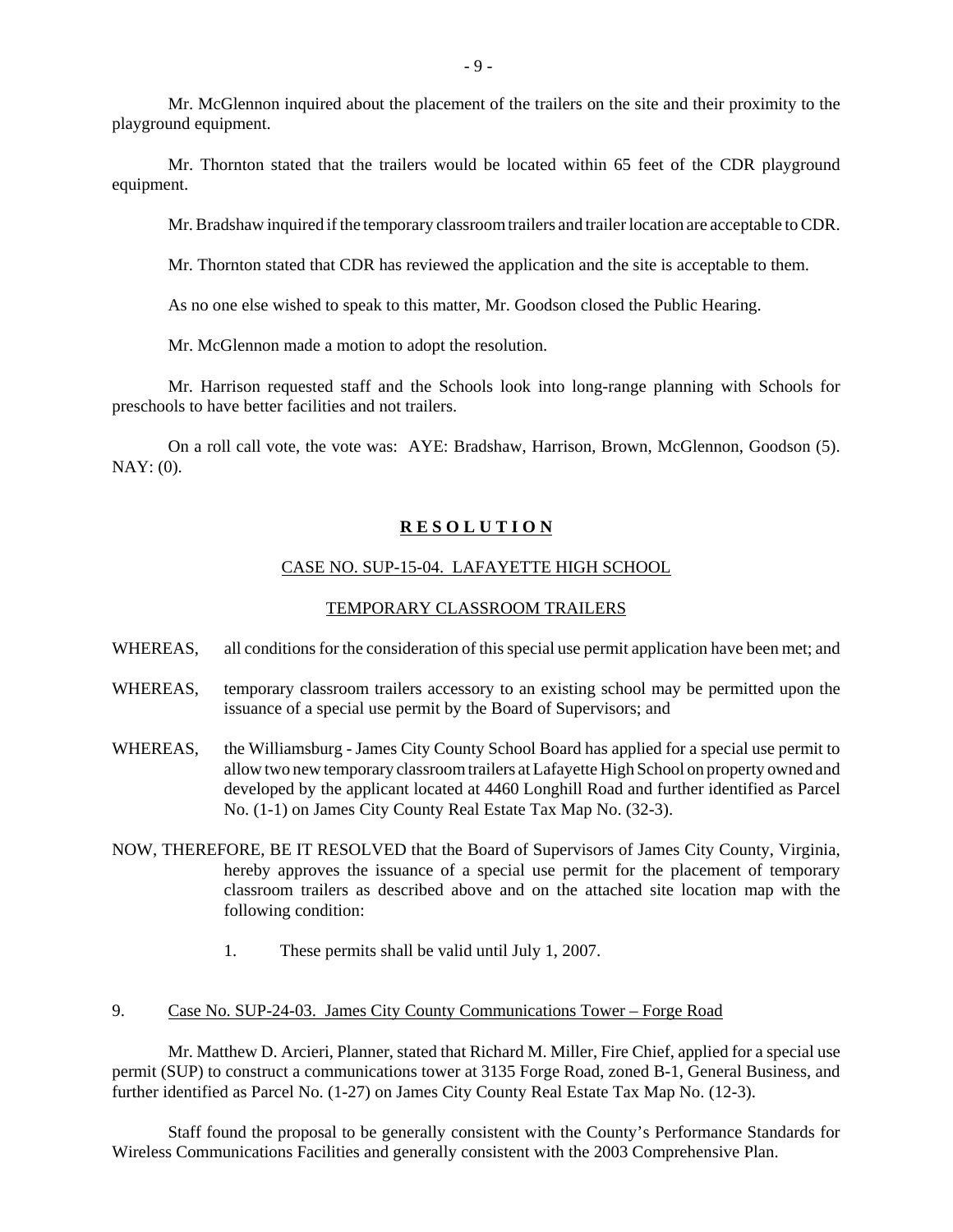At its meeting on April 5, 2004, the Planning Commission recommended approval of the case by a vote of 7-0.

Staff recommended the Board approve the permit application with conditions.

Mr. Brown inquired about the location of the tower site near the Convenience Center and how that would impact the operation of the Convenience Center.

Mr. William C. Porter, Jr., stated that staff is looking for sites to relocate the Convenience Center to and invited public input on a possible location within a 2.5-mile radius of its current location.

Mr. Brown inquired if the property to the west of the Emergency Operations Center is an adequate site for the relocation of the Convenience Center.

Richard Miller, Fire Chief, stated that zoning and setback requirements limit the site's use and with the additional requirements from VDOT the site is not adequate, especially due to the limited line-of-site for vehicles to access the property.

Mr. Goodson inquired if the tower structure will have sufficient room for co-locations.

Chief Miller stated that the tower is insufficient in size for co-location and its only purpose is to send signals from the dispatch to the tower in Hankins Industrial Park and to the Landfill tower.

Mr. Harrison inquired if the site is the best and only location for the tower.

Chief Miller stated that it is ideal as it places the tower farther away off Forge Road and nearer to the tower's mechanical radio room.

Mr. Goodson opened the Public Hearing.

As no one wished to speak to this matter, Mr. Goodson closed the Public Hearing.

Mr. McGlennon made a motion to adopt the resolution.

Mr. Bradshaw stated that this tower is the final important link for the radio system; commented on the value of the system, especially to cover the dead zones in the existing system; and stated that the Board anticipates the users of the Convenience Center will be inconvenience for only a short time while an alternate site is identified.

On a roll call vote, the vote was: AYE: Bradshaw, Harrison, Brown, McGlennon, Goodson (5). NAY: (0).

## **R E S O L U T I O N**

# CASE NO. SUP-24-03. JAMES CITY COUNTY COMMUNICATIONS TOWER -

#### FORGE ROAD

WHEREAS, the Board of Supervisors of James City County has adopted by ordinance specific land uses that shall be subjected to a special use permit process; and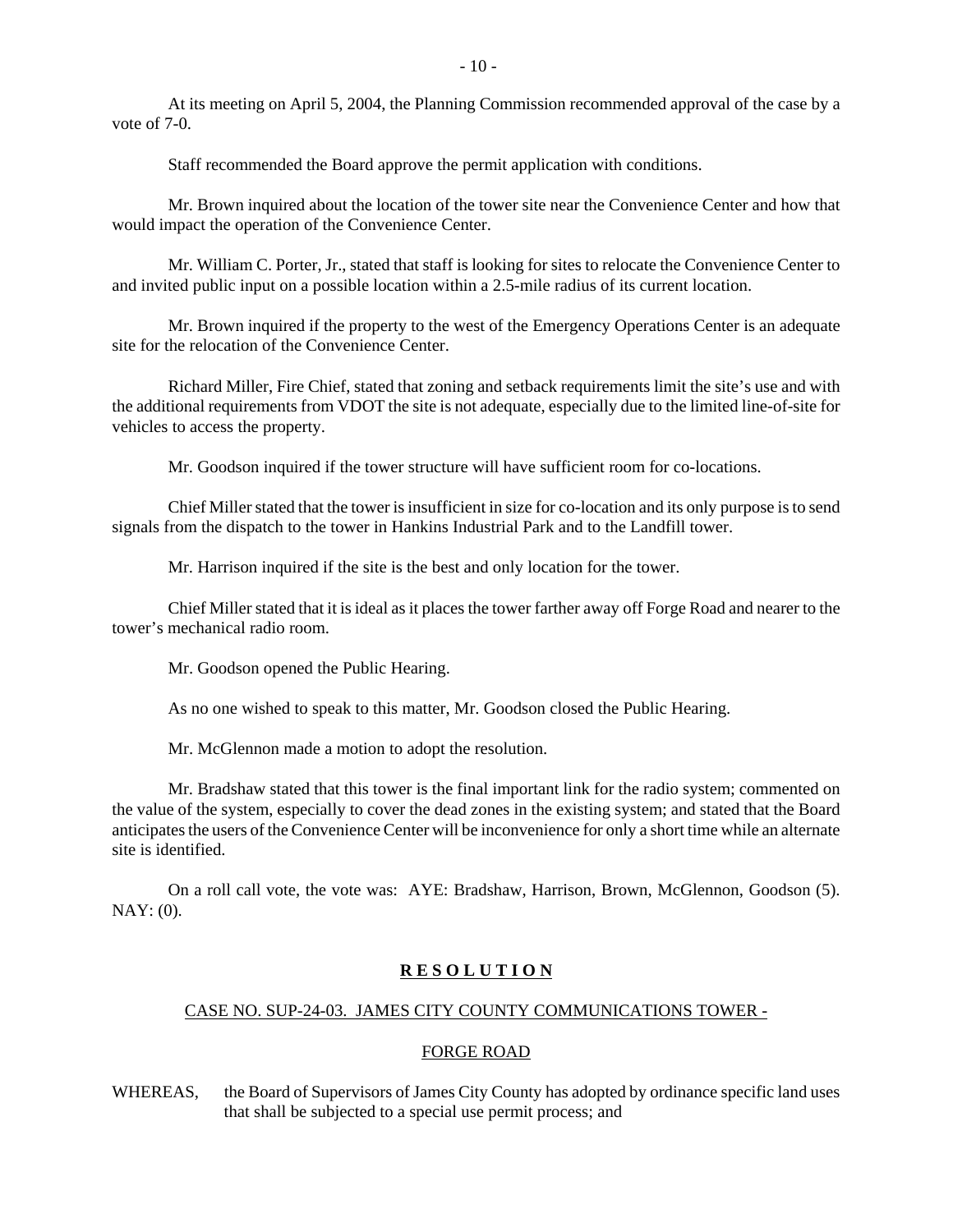- WHEREAS, antennas and towers in excess of 60 feet in height are a specially permitted use in the B-1, General Business, zoning district; and
- WHEREAS, the Planning Commission of James City County, following its Public Hearing on April 5, 2004, recommended approval of Case No. SUP-24-03 by a 7-0 vote to permit the construction and operation of a 140-foot-tall tower as part of the James City County 800- MHz trunked radio system at the James City County Emergency Operations Center on 3135 Forge Road and further identified as Parcel No. (1-27) on James City County Real Estate Tax Map No. (12-3).
- NOW, THEREFORE, BE IT RESOLVED that the Board of Supervisors of James City County, Virginia, does hereby approve the issuance of Special Use Permit No. 24-03 as described herein with the following conditions:
	- 1. This Special Use Permit shall be valid for a total of one tower. The maximum height of the tower shall not be greater than 140 feet. The tower site shall be developed generally in accordance with the site layout titled "Special Use Permit Plan for 140' Cellular Tower on the James City County Property" dated December 1, 2003, and revised March 19, 2004, with minor changes approved by the Director of Planning.
	- 2. Final building design, location, orientation, and construction materials for any supporting structures, such as equipment sheds and huts, shall be approved by the Director of Planning prior to final site plan approval.
	- 3. A final Certificate of Occupancy from the James City County Codes Compliance Division shall be obtained within 24 months of approval of this special use permit, or the permit shall become void.
	- 4. Within 30 days of the issuance of a final Certificate of Occupancy by the James City County Codes Compliance Division, certification by the manufacturer, or an engineering report by a Virginia-registered structural engineer, shall be filed by the applicant indicating the tower height, design, structure, installation, and total anticipated capacity of the structure, including the number and type of antennas which could be accommodated, demonstrating to the satisfaction of the building official that all structural requirements and other safety considerations set forth in the 2000 International Building Code, or any amendment thereof, have been met.
	- 5. The tower shall have a finish that is grey in color as approved by the Director of Planning. No additional lighting beyond the minimum required by the FAA or FCC shall be allowed on the tower.
	- 6. No advertising material or signs shall be placed on the tower.
	- 7. This special use permit is not severable. Invalidation of any word, phrase, clause, sentence, or paragraph shall invalidate the remainder.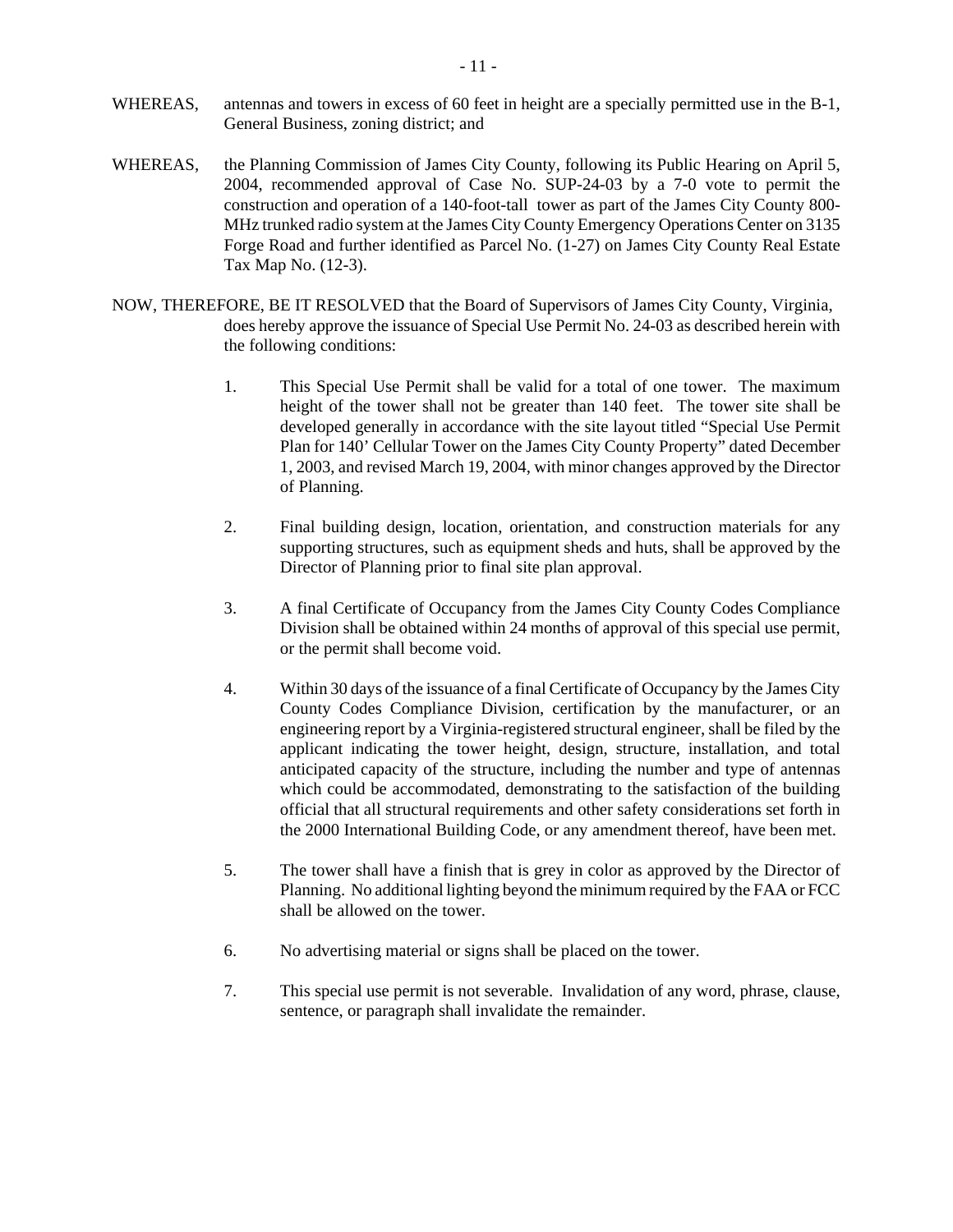#### **H. BOARD CONSIDERATION**

#### 1. Adoption of Rules and Regulations for Riverview Sanitary District

Mr. Larry M. Foster, General Manager of the James City Service Authority (JCSA), stated that to offset the costs of the improvements to the Riverview Water System, the Board agreed to assess a \$5,000 fee for those connecting to the acquired water system. To collect the fee, the Circuit Court Judge Samuel T. Powell signed an order establishing the Riverview Sanitary District ("District"), which empowers the Board of Supervisors to establish the rules and regulations governing the District.

Mr. Foster recommended the Board approve the resolution adopting the JCSA's Regulations Governing Utility Service as the operating guidelines for the Riverview Plantation Sanitary District with the exception of Section 32 C (1) and (2), which establish water connection fees. The guidelines for connecting to the Riverview Water System are provided in the resolution.

Mr. Brown made a motion to adopt the resolution.

On a roll call vote, the vote was: AYE: Bradshaw, Harrison, Brown, McGlennon, Goodson (5). NAY: (0).

#### **R E S O L U T I O N**

#### ADOPTION OF RULES AND REGULATIONS FOR RIVERVIEW SANITARY DISTRICT

- WHEREAS, on March 1, 2004, the James City County Circuit Court, by order, established the Riverview Sanitary District of James City County ("District") for the purpose of improving water service to the Riverview Plantation Subdivision; and
- WHEREAS, the Board of Supervisors hereby agrees to delegate the responsibility of the day-to-day operations of the District to the James City Service Authority (JCSA); and
- WHEREAS, to offset a portion of the estimated \$1.2 million in costs to improve the District water system, the Board of Supervisors ("Board") has agreed to assess all current and future property owners served by the system a \$5,000 connection fee; and
- WHEREAS, the District requires operating guidelines for the day-to-day administration of the water system.
- NOW, THEREFORE, BE IT RESOLVED that the Board of Supervisors of James City County, Virginia, adopts the JCSA's Regulations Governing Utility Service as the operating guidelines for the District excepting Sections 32 C 1 and 2, which establish water system connection fees. The Board also agrees to delegate to the JCSA the day-to-day operations of the District. The connection fees for the Riverview Plantation Water system shall be as follows:
	- All properties connecting to the Riverview Sanitary District Water System, including both existing customers of Riverview Plantation Water System and any future new customers shall pay a connection fee of \$5,000.
	- If the \$5,000 fee is not paid or arrangements are not made to pay the fee within 180 days from the date of the connection to the system, a lien shall be placed on the property for the full amount of the connection fee.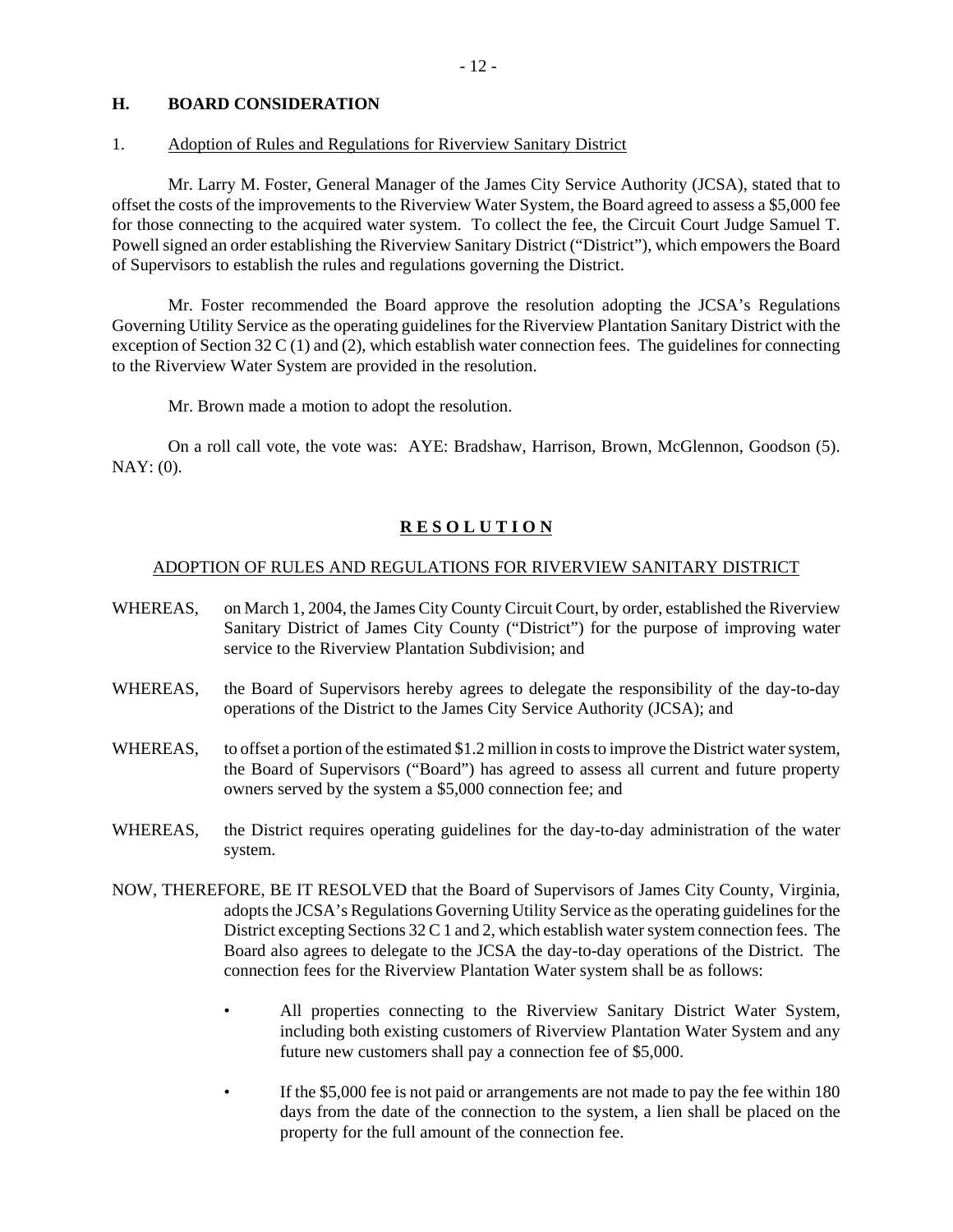- Any property owner currently connected to the Riverview Water System can, on request, enter into a payment program with the JCSA to allow deferred payments for up to 60 months at a rate of prime plus 2 percent. The rate will be recalculated on July 1 of each year if the loan has an outstanding balance.
- Any property owner connecting to the water system in the future can defer payments in accordance with Section 2G of the JCSA's Regulation Governing Utility Service; current terms require 25 percent down with the balance to be paid over up to 48 months at an 8 percent interest rate.

#### **I. PUBLIC COMMENT**

1. Mr. Ed Oyer, 139 Indian Circle, recapped some additional citizen comments from 1996 regarding a proposed emergency medical transport fee and requested the Board deny the proposal.

#### **J. REPORTS OF THE COUNTY ADMINISTRATOR**

Mr. Wanner invited citizens to participate in the development of the FY2005/2006 Budget during the Budget Work Sessions to be held at 7 p.m. on April 29, May 4, and May 6.

Mr. Wanner stated that the jurisdiction of James City County was recognized as a Community Action Agency star.

Mr. Wanner recommended the Board recess briefly for the James City Service Authority Board of Directors meeting and a Williamsburg Area Transport Board of Directors meeting, then reconvene to complete its business, following which the Board should adjourn to 7 p.m. on April 29 for a Budget Work Session.

# **K. BOARD REQUESTS AND DIRECTIVES** - None

#### **L. RECESS**

Mr. Goodson recessed the Board at 9:17 p.m. for a James City Service Authority Board of Directors meeting and a Williamsburg Area Transport Board of Directors meeting.

Mr. Goodson reconvened the Board at 9:19 p.m.

#### **M. ADJOURNMENT**

Mr. McGlennon made a motion to adjourn.

On a roll call vote, the vote was: AYE: Bradshaw, Harrison, Brown, McGlennon, Goodson (5). NAY: (0).

At 9:19 p.m. Mr. Goodson adjourned the Board until 7 p.m. on April 29, 2004.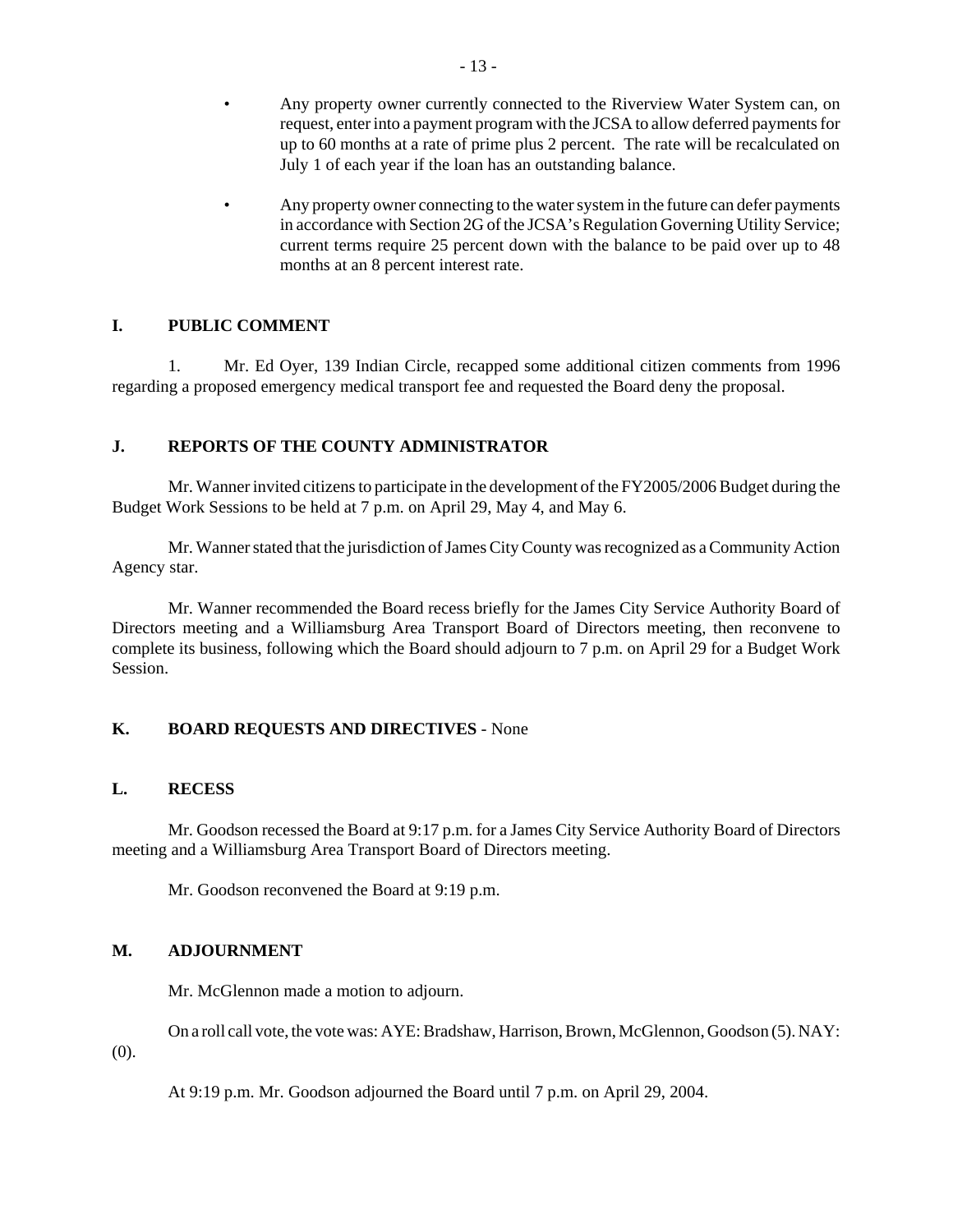Sanford B. Wanner Clerk to the Board

\_\_\_\_\_\_\_\_\_\_\_\_\_\_\_\_\_\_\_\_\_\_\_\_\_\_\_\_\_\_\_\_

042704bs.min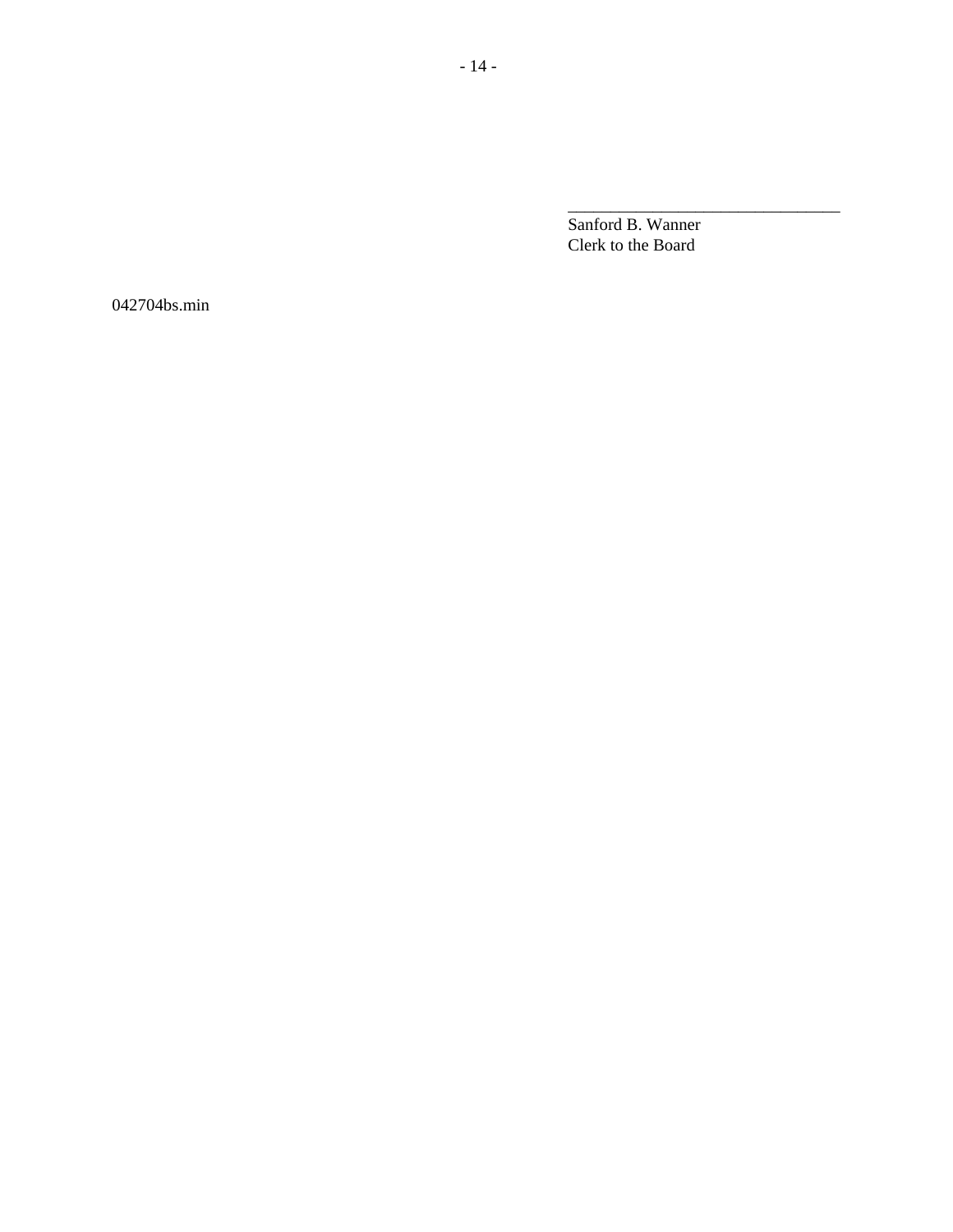DATE: May 11, 2004

TO: The Board of Supervisors

FROM: Needham S. Cheely, III, CLP, Director of Parks and Recreation

l

SUBJECT: Chesapeake Bay Restoration Fund Grant

James City County's Division of Parks and Recreation has been awarded a \$5,720 Chesapeake Bay Restoration Fund Grant from the Commonwealth of Virginia's Division of Legislative Services.

The purpose of the matching grant is to assist with the cost of offering a special three-day environmental education program at every Total Rec Camp site for children to study the Chesapeake Bay Watershed and its importance to the community. The three-day experience is modeled after the existing week-long Camp Marine Marshals that may be space and cost prohibitive for many area children. As part of the experience, children will visit Chippokes State Park, conduct water quality testing, and go to the Virginia Marine Science Museum.

Staff recommends approval of the attached resolution to accept the \$5,720 grant for the special marine camp, and to appropriate the funds as described in the attached resolution.

uller (Cheely on

CONCUR:

Anthony Cony

NSC/adw chesbay.mem

Attachment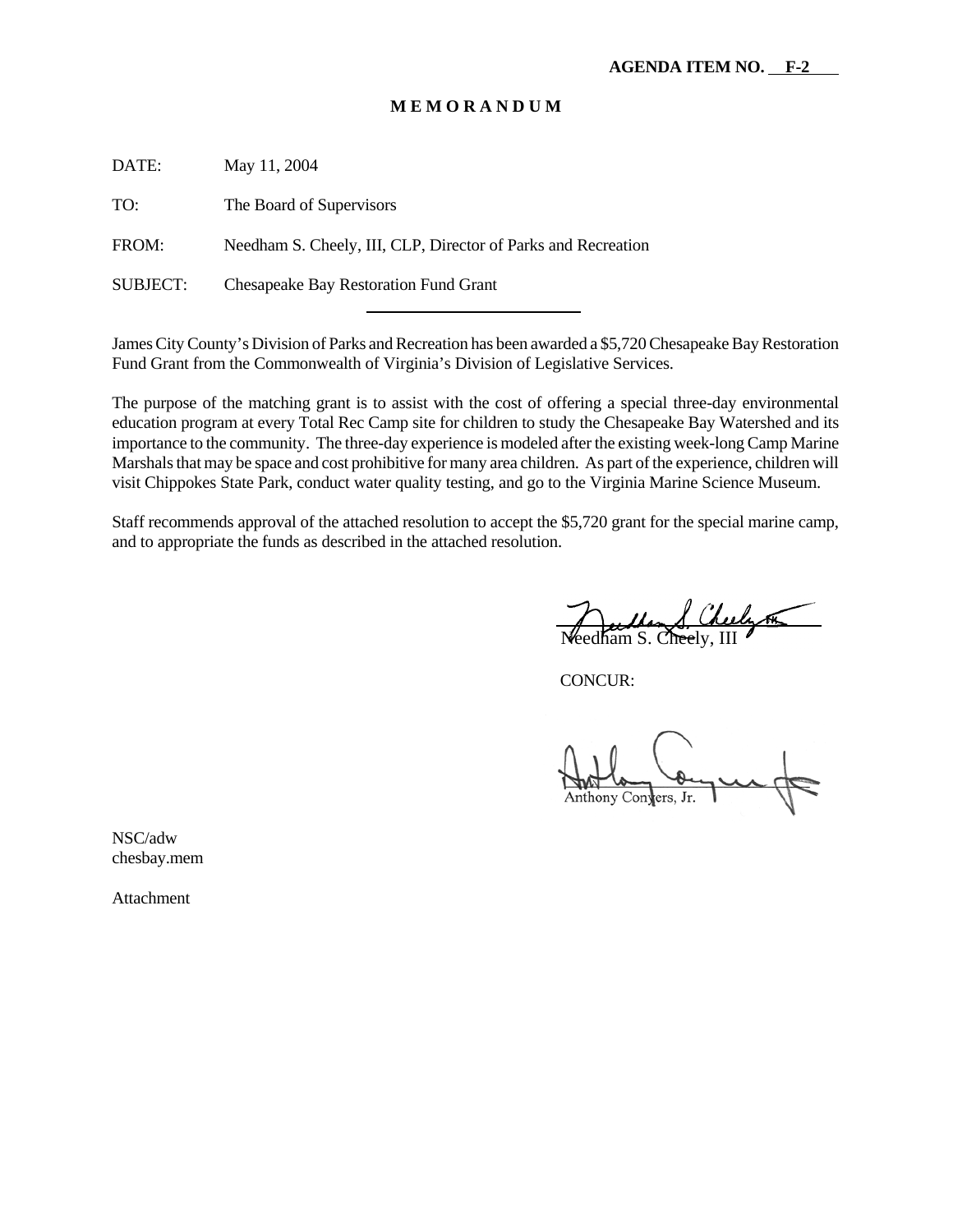# **R E S O L U T I O N**

#### CHESAPEAKE BAY RESTORATION FUND GRANT

- WHEREAS, the Chesapeake Bay Restoration Fund, which is funded through the sale of Chesapeake Bay license plates, has made funds available for the restoration and education of the Bay; and
- WHEREAS, funds are needed to provide an enriching and Standards of Learning (SOL) based environmental component to the Parks and Recreation's Total Rec Camp Program.
- NOW, THEREFORE, BE IT RESOLVED that the Board of Supervisors of James City County, Virginia, accepts the \$5,720 grant awarded by the Chesapeake Bay Restoration Fund to help with the additions to the summer camp program.
- BE IT FURTHER RESOLVED that the Board of Supervisors of James City County, Virginia, hereby authorizes the following appropriation.

Revenues:

| From the Commonwealth                               | \$5,720 |
|-----------------------------------------------------|---------|
| Expenditures:                                       |         |
| Chesapeake Bay Restoration Fund<br>$(024-161-5608)$ | \$5,720 |

Bruce C. Goodson Chairman, Board of Supervisors

\_\_\_\_\_\_\_\_\_\_\_\_\_\_\_\_\_\_\_\_\_\_\_\_\_\_\_\_\_\_\_\_\_\_\_

ATTEST:

Sanford B. Wanner Clerk to the Board

\_\_\_\_\_\_\_\_\_\_\_\_\_\_\_\_\_\_\_\_\_\_\_\_\_\_\_\_\_\_\_\_

Adopted by the Board of Supervisors of James City County, Virginia, this 11th day of May, 2004.

chesbay.res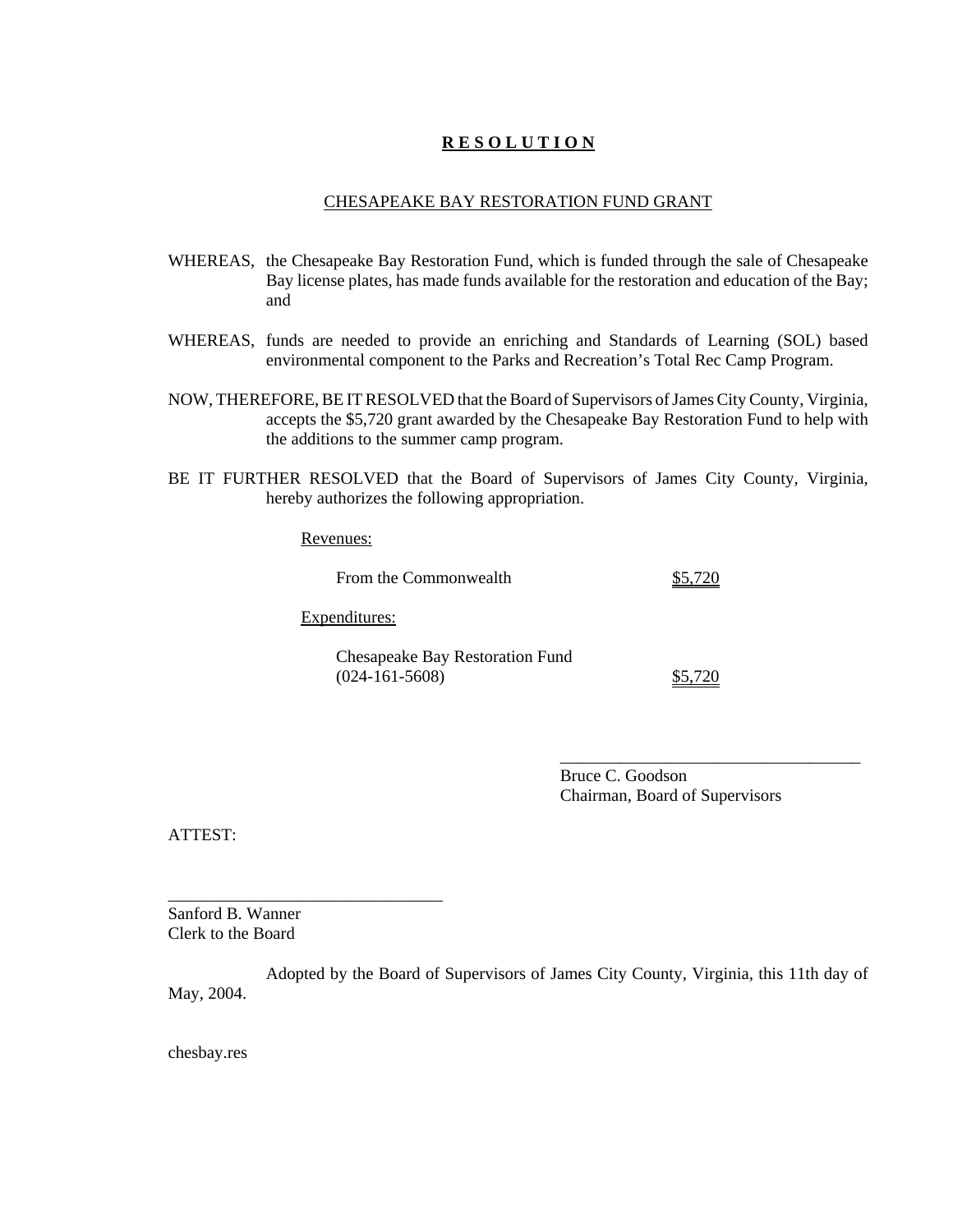DATE: May 11, 2004 TO: The Board of Supervisors FROM: Needham S. Cheely, III, CLP, Director of Parks and Recreation SUBJECT: May is Bike Month l

Bicycle enthusiasts, organizations, and businesses nationally recognize the month of May as "Bike Month." During this month various local organizations in conjunction with local government will be conducting a number of activities including "Pedal the Parkway." In order to increase visibility throughout the State and here locally, cyclists from around the Commonwealth gathered in Richmond on Saturday, May 1, 2004, to receive Statewide proclamations signed by the Governor declaring May as Bike Month in the Commonwealth of Virginia. Cyclists from James City County, including members of Williamsburg Area Bicyclists, citizens at large, and even several members of the James City County staff rode 60 miles, from Richmond to Williamsburg, to deliver the proclamation to the Board this evening.

Additionally, at the request of citizens, Williamsburg Area Bicyclists, and the Parks and Recreation Advisory Commission, staff has prepared a resolution for consideration by the Board of Supervisors. This resolution recognizes the many benefits of bicycling and formally proclaims May 2004 as "Bike Month" in James City County.

Staff recommends adoption the attached resolution.

Needham S. Cheely

NSC/adw maybike.mem

Attachment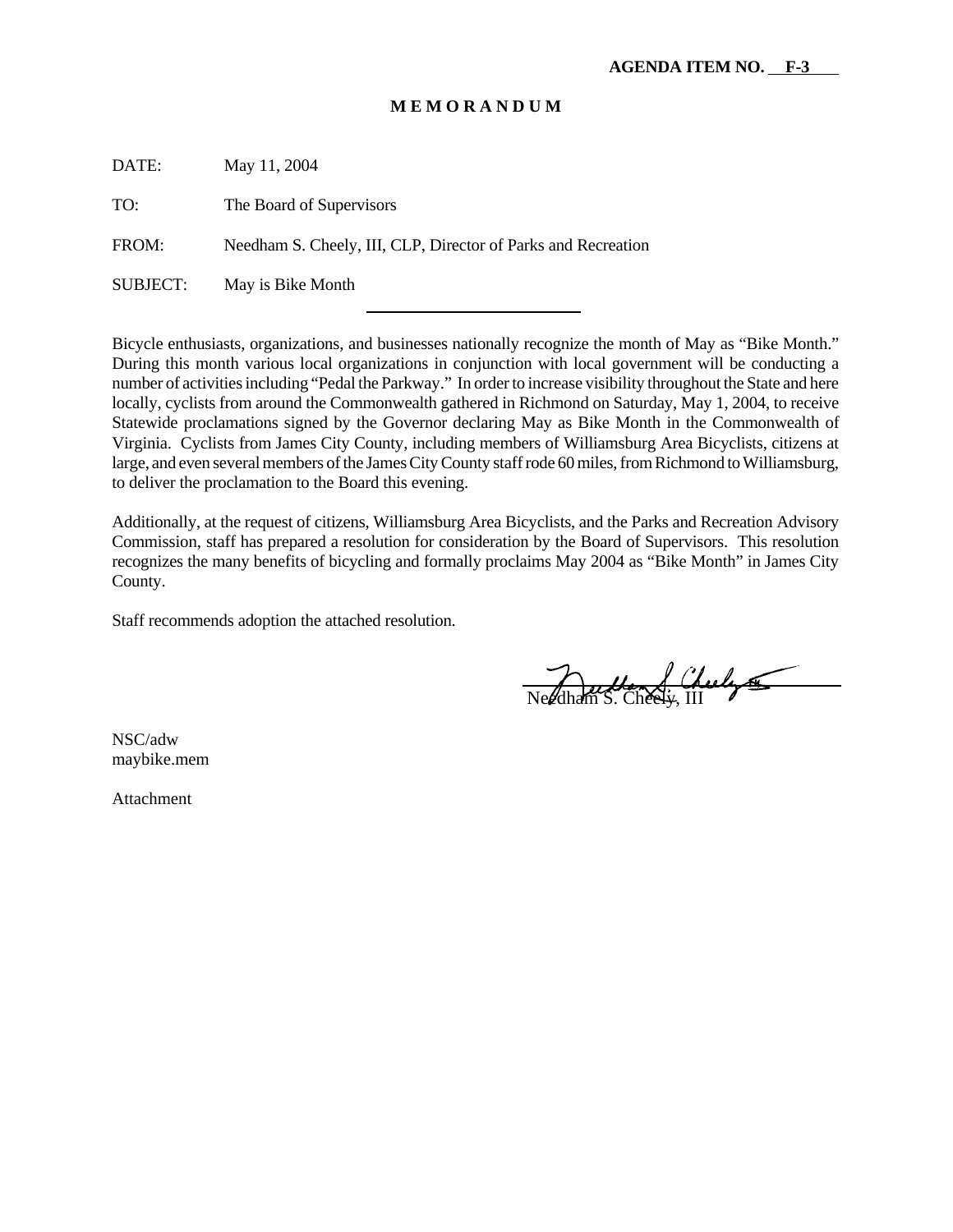# **R E S O L U T I O N**

#### MAY IS BIKE MONTH

- WHEREAS, cycling is a relaxing and enjoyable mode of exercise and transportation for many men, women, and children throughout James City County, and it is a convenient and environmentally clean way for many to travel between work, school, and home; and
- WHEREAS, James City County offers many bicycling opportunities for transportation, recreation, and exercise; it is important for children and adults to learn the basics of bicycle safety and to always wear a safety helmet while bicycle-riding; and cyclists can enjoy the beautiful scenery, parks, area attractions, and historic sites of James City County from a unique vantage point; and
- WHEREAS, Bike Month is designed to increase awareness about bicycling opportunities through organized activities such as bike-to-work days and bike rodeos for children.
- NOW, THEREFORE, BE IT RESOLVED that the Board of Supervisors of James City County, Virginia, does hereby recognize May 2004, as Bike Month in James City County, Virginia, and calls this observance to the attention of its citizens.

Bruce C. Goodson Chairman, Board of Supervisors

\_\_\_\_\_\_\_\_\_\_\_\_\_\_\_\_\_\_\_\_\_\_\_\_\_\_\_\_\_\_\_\_\_\_\_

ATTEST:

Sanford B. Wanner Clerk to the Board

\_\_\_\_\_\_\_\_\_\_\_\_\_\_\_\_\_\_\_\_\_\_\_\_\_\_\_\_\_\_\_\_

Adopted by the Board of Supervisors of James City County, Virginia, this 11th day of May, 2004.

maybike.res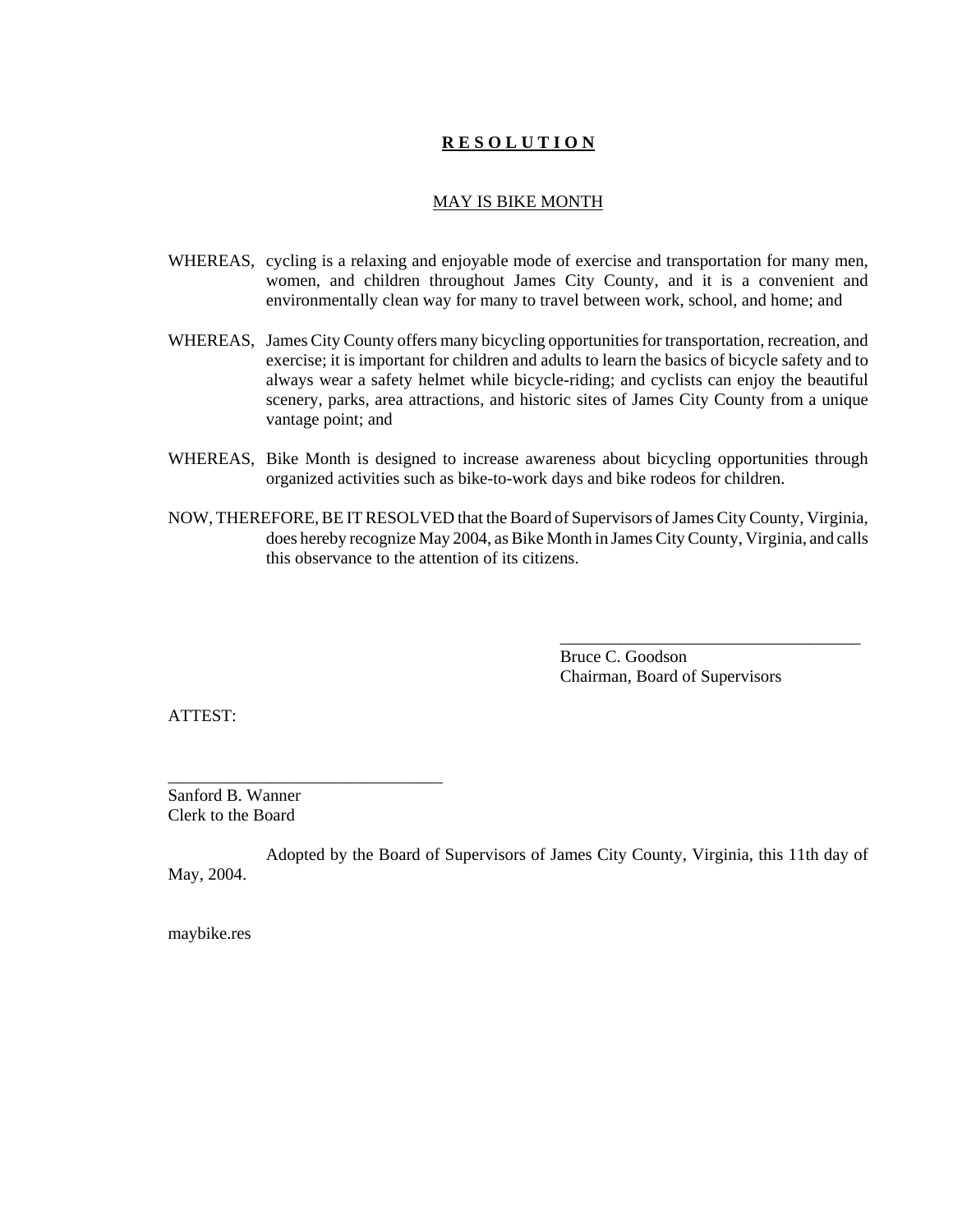DATE: May 11, 2004

TO: The Board of Supervisors

FROM: Keith A. Taylor, Economic Development Director

SUBJECT: Allocation of Additional Funds for Columbia Drive Project l

The Columbia Drive Project extends road and sewer approximately 1,200 feet in the James River Commerce Center in the Roberts District. Staff originally estimated the project would cost \$454,500. However, the lowest responsive and responsible bid received was in the amount of \$472,185. The Board approved award of the contract at its February 24, 2004, meeting.

Staff recommends that the Board approve allocation of the additional \$17,685 difference between the original estimate and the actual contract amount. Funds have been identified in account 013-071-0300 for this purpose. A grant of \$339,850 has been approved for this project under terms of the State Industrial Access Road Fund program.

Staff hereby requests that the Board approve the additional allocation required for this project.

Keith A. Taylor

 $\overline{a}$ 

KAT/adw columbia.mem

**Attachments**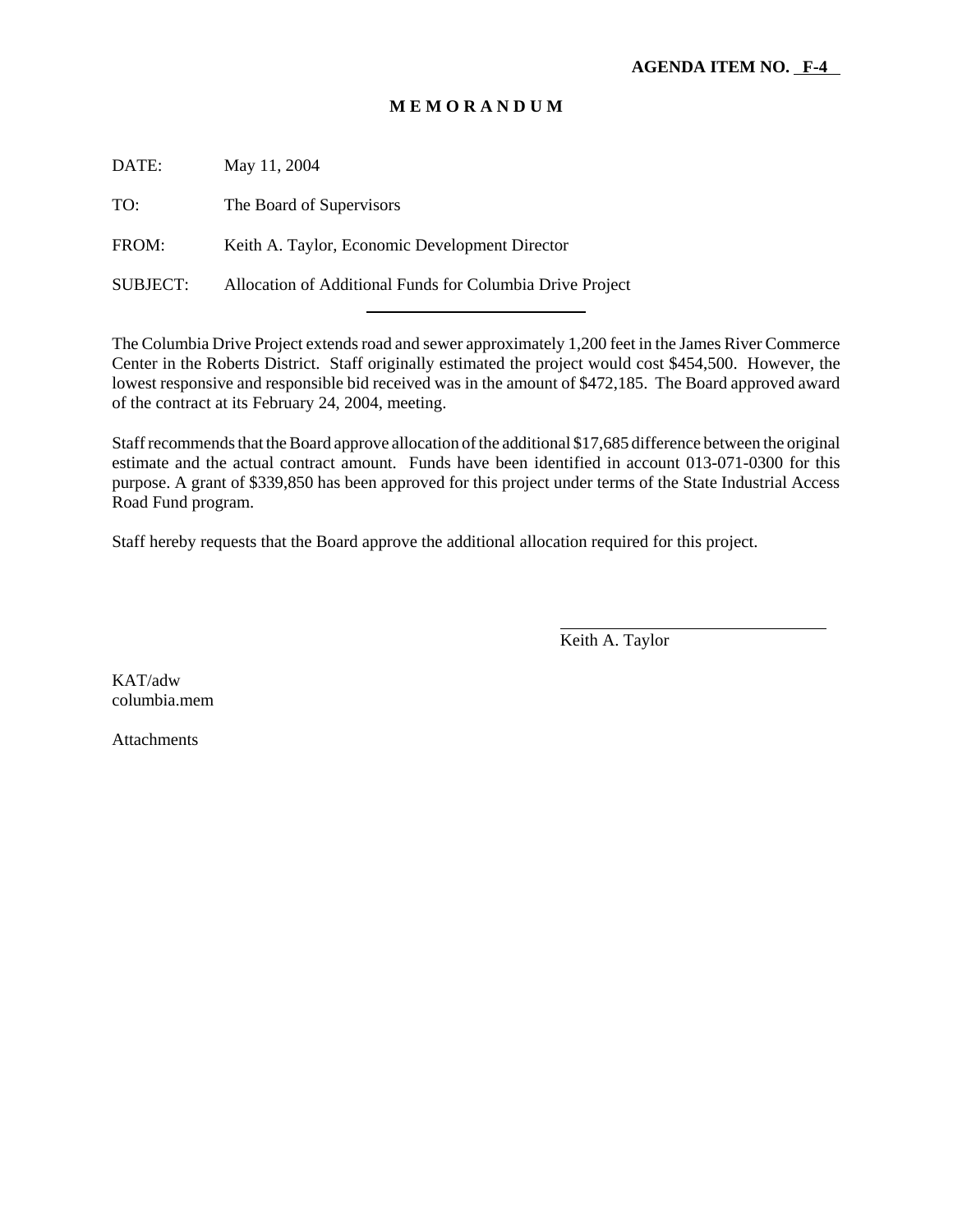# **R E S O L U T I O N**

#### ALLOCATION OF ADDITIONAL FUNDS FOR COLUMBIA DRIVE PROJECT

- WHEREAS, a contract has been awarded for construction of Columbia Drive and the concurrent construction of utilities into the James River Commerce Center; and
- WHEREAS, the original estimate for the project was \$454,500, but the lowest responsive and responsible bid was \$472,185; and
- WHEREAS, the project anticipates receiving State reimbursement of road costs in the amount of \$339,850 under terms of the Industrial Access Road Fund program.
- NOW, THEREFORE, BE IT RESOLVED that the Board of Supervisors of James City County, Virginia, hereby authorizes an additional allocation of \$17,685 from Capital Improvements Project Budget to the Special Projects/Grants Fund for construction of Columbia Drive and utilities.

Revenue:

|  |  | From Capital Improvements Project (CIP) Budget |  | \$17,685 |
|--|--|------------------------------------------------|--|----------|
|--|--|------------------------------------------------|--|----------|

Expenditure:

\_\_\_\_\_\_\_\_\_\_\_\_\_\_\_\_\_\_\_\_\_\_\_\_\_\_\_\_\_\_\_\_

James River Industrial Road Access Grant \$17,685

Bruce C. Goodson Chairman, Board of Supervisors

\_\_\_\_\_\_\_\_\_\_\_\_\_\_\_\_\_\_\_\_\_\_\_\_\_\_\_\_\_\_\_\_\_\_\_\_

ATTEST:

Sanford B. Wanner Clerk to the Board

Adopted by the Board of Supervisors of James City County, Virginia, this 11th day of May, 2004.

columbia.res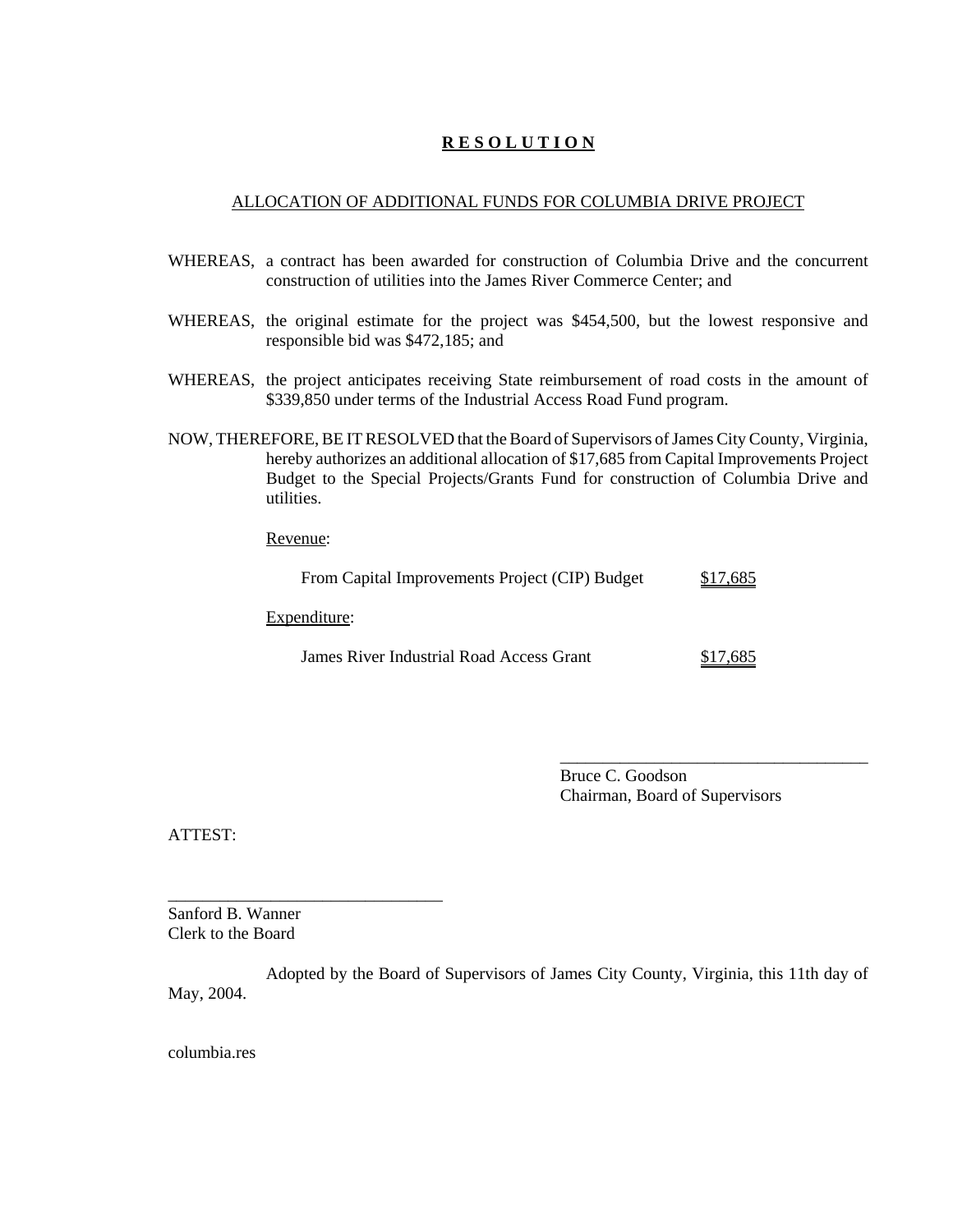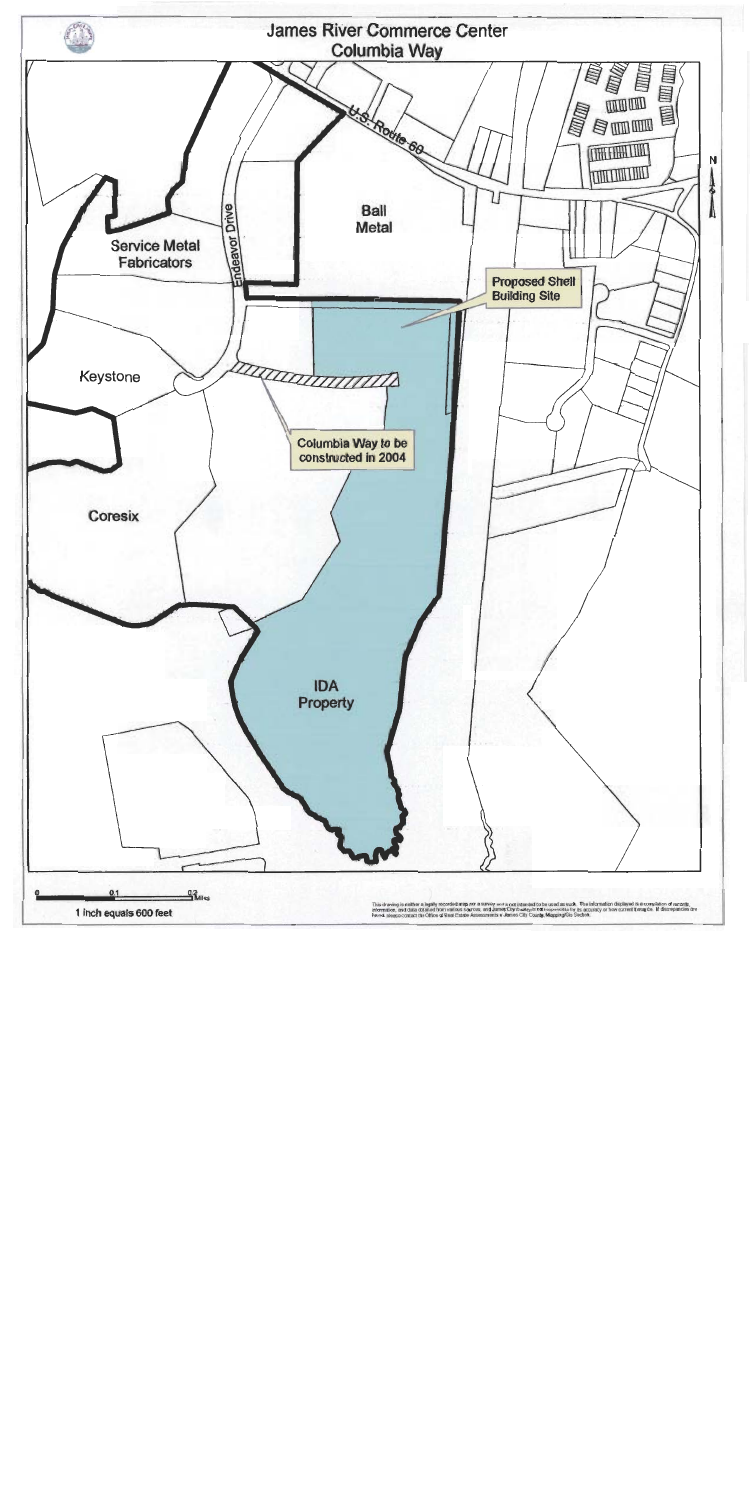| DATE:           | May 11, 2004                                                                                                                 |
|-----------------|------------------------------------------------------------------------------------------------------------------------------|
| TO:             | The Board of Supervisors                                                                                                     |
| FROM:           | Richard Drumwright, Transit Director                                                                                         |
| <b>SUBJECT:</b> | Appropriation - Establishment of a Full-Time Operations/Special Trips Supervisor Position for<br>Williamsburg Area Transport |

The agreement between Williamsburg Area Transport (WAT) and the College of William & Mary allows the County to hire replacement staff for full-time college employees who retire and then bill the College for the salary and benefits for that employee.

l

Effective June 1, 2004, WAT plans to fill a vacant Operation Supervisor position due to the retirement of a College employee. This position is responsible for oversight of fixed-route services (Green/Gold routes) and special trips (443 special trips - first year) in support of the College of William & Mary.

Therefore, staff requests that the Board create a full-time, limited-term position of Operations/Special Trip Supervisor and approve an appropriation of \$3,667 for the position prorated from June 1, 2004, to June 30, 2004. The attached resolution creates this position and appropriates these funds increasing the cost to be reimbursed by the College from \$86,869 to \$90,535 for Fiscal Year 2004.

Staff recommends approval of the attached resolution.

Richard Drumwright

\_\_\_\_\_\_\_\_\_\_\_\_\_\_\_\_\_\_\_\_\_\_\_\_\_\_\_\_\_\_\_\_\_

\_\_\_\_\_\_\_\_\_\_\_\_\_\_\_\_\_\_\_\_\_\_\_\_\_\_\_\_\_\_\_\_\_

CONCUR:

Anthony Conyers, Jr.

RD/adw watsup.mem

Attachment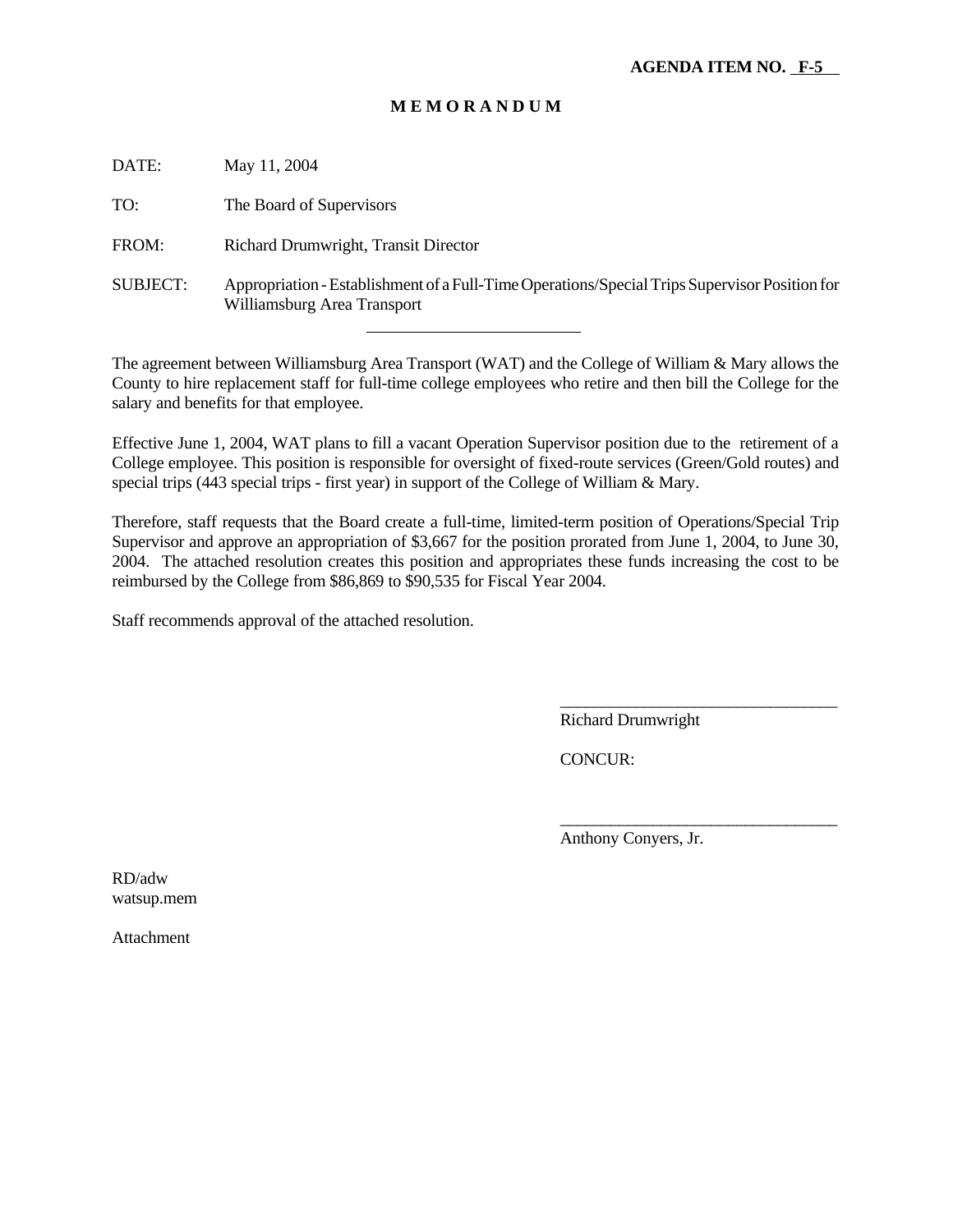# **R E S O L U T I O N**

# APPROPRIATION - ESTABLISHMENT OF A FULL-TIME LIMITED-TERM

#### OPERATIONS/SPECIAL TRIPS SUPERVISOR POSITION

#### FOR WILLIAMSBURG AREA TRANSPORT

- WHEREAS, Williamsburg Area Transport (WAT) has implemented transportation services in support of the College of William & Mary students for which the County is reimbursed by the College.
- NOW, THEREFORE, BE IT RESOLVED that the Board of Supervisors of James City County, Virginia, hereby establishes a full-time limited-term Operations/Special Trips Supervisor position to provide service to the College of William & Mary and authorizes the following appropriation in the FY 2004 WAT Budget:

Revenue:

|  | From the College of William & Mary | \$3,667 |
|--|------------------------------------|---------|
|  |                                    |         |

Expenditure:

\_\_\_\_\_\_\_\_\_\_\_\_\_\_\_\_\_\_\_\_\_\_\_\_\_\_\_\_\_\_\_\_

One Full-Time Limited-Term Operations/Special Trips Supervisor \$3,667

> Bruce C. Goodson Chairman, Board of Supervisors

\_\_\_\_\_\_\_\_\_\_\_\_\_\_\_\_\_\_\_\_\_\_\_\_\_\_\_\_\_\_\_\_\_\_\_\_

ATTEST:

Sanford B. Wanner Clerk to the Board

Adopted by the Board of Supervisors of James City County, Virginia, this 11th day of May, 2004.

watsup.res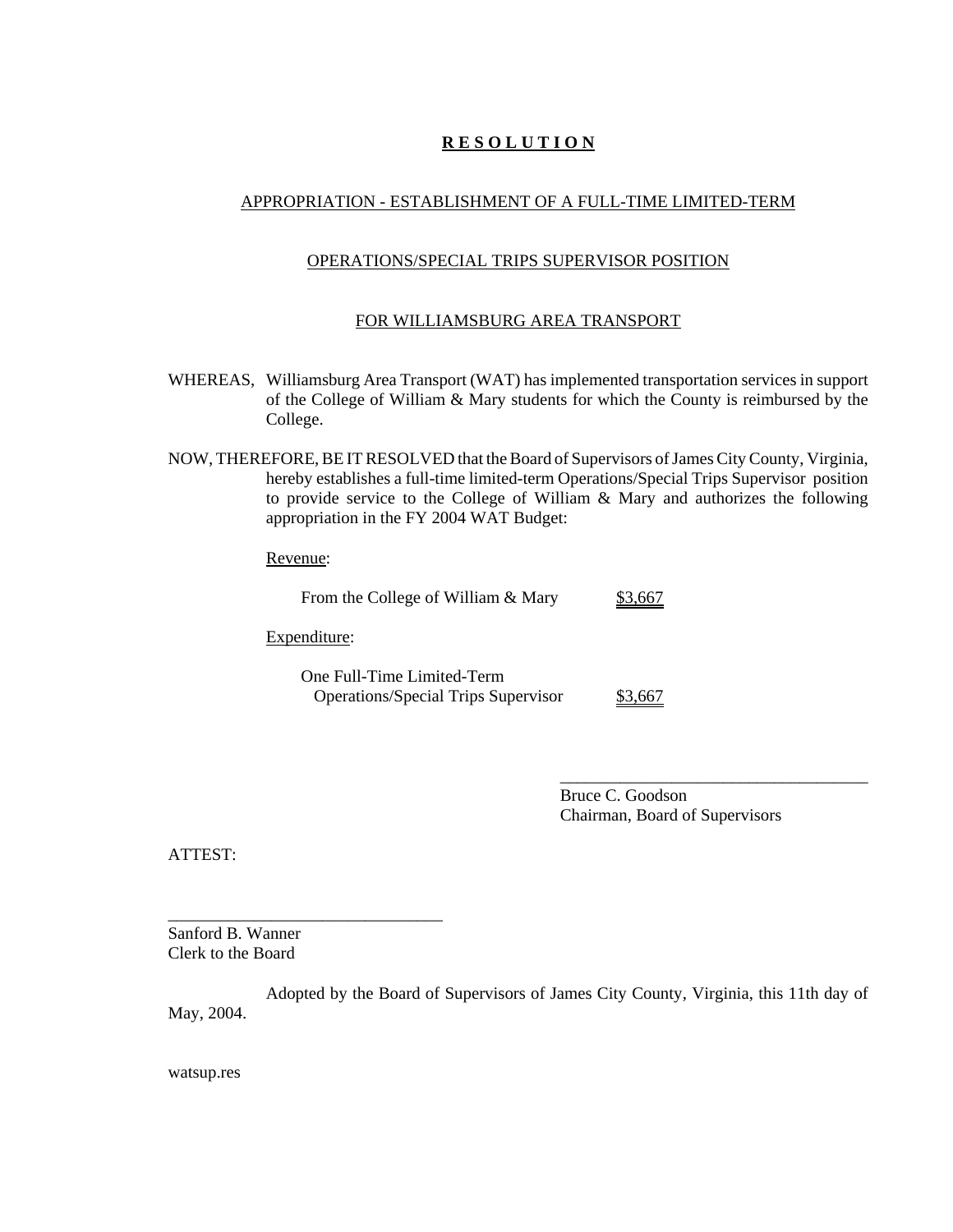DATE: May 11, 2004

TO: The Board of Supervisors

FROM: David A. Daigneault, Chief of Police

SUBJECT: Department of Motor Vehicles Mini-Grant Awards

The Virginia Department of Motor Vehicles (DMV) has awarded the James City County Police Department a mini-grant in the amount of \$1,500. The grant requires no matching funds. The funds will be used for the purchase of a radar device, which will be utilized in the Department's speed enforcement efforts.

Staff recommends adoption of the attached resolution to appropriate funds.

l

David A. Daigneault

DAD/adw dmvmini3.mem

Attachment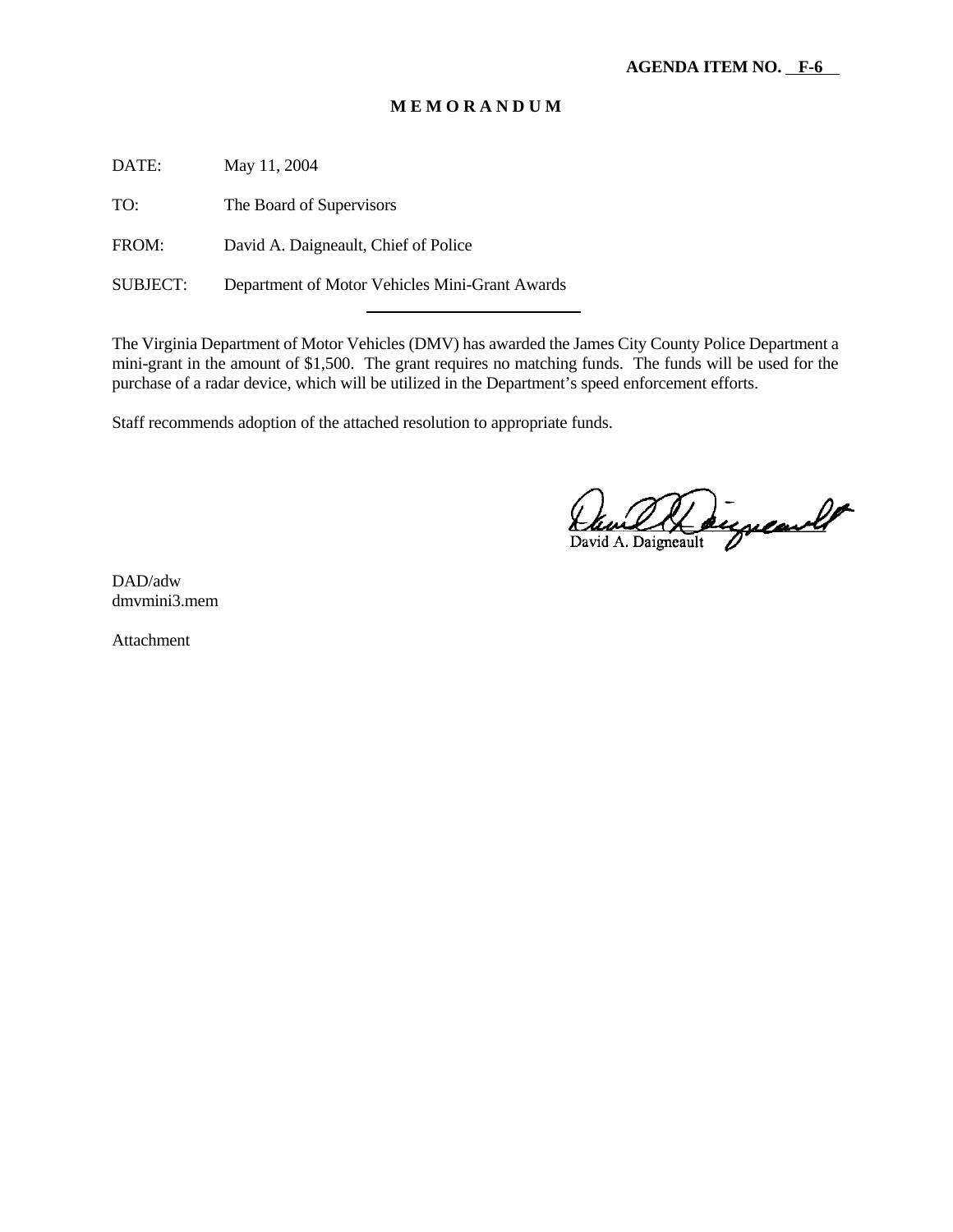# **R E S O L U T I O N**

#### DEPARTMENT OF MOTOR VEHICLES MINI-GRANT AWARDS

- WHEREAS, the Department of Motor Vehicles (DMV) has approved a mini-grant in the amount of \$1,500 to the Police Department for purchase of a radar device; and
- WHEREAS, the grant is administered by the Department of Motor Vehicles according to the Federal Government Fiscal Year which runs from October 1 through September 30, thus allowing any unexpended funds as of June 30, 2004, to be carried forward to James City County's next fiscal year.
- NOW, THEREFORE, BE IT RESOLVED that the Board of Supervisors of James City County, Virginia, hereby authorizes the following appropriation to the Special Projects/Grants Fund:

Revenues:

| DMV – Police Traffic Services | \$1,500 |
|-------------------------------|---------|
| Expenditures:                 |         |
| DMV – Police Traffic Services | \$1,500 |

Bruce C. Goodson Chairman, Board of Supervisors

\_\_\_\_\_\_\_\_\_\_\_\_\_\_\_\_\_\_\_\_\_\_\_\_\_\_\_\_\_\_\_\_\_\_\_\_

ATTEST:

Sanford B. Wanner Clerk to the Board

\_\_\_\_\_\_\_\_\_\_\_\_\_\_\_\_\_\_\_\_\_\_\_\_\_\_\_\_\_\_\_\_

Adopted by the Board of Supervisors of James City County, Virginia, this 11th day of May, 2004.

dmvmini3.res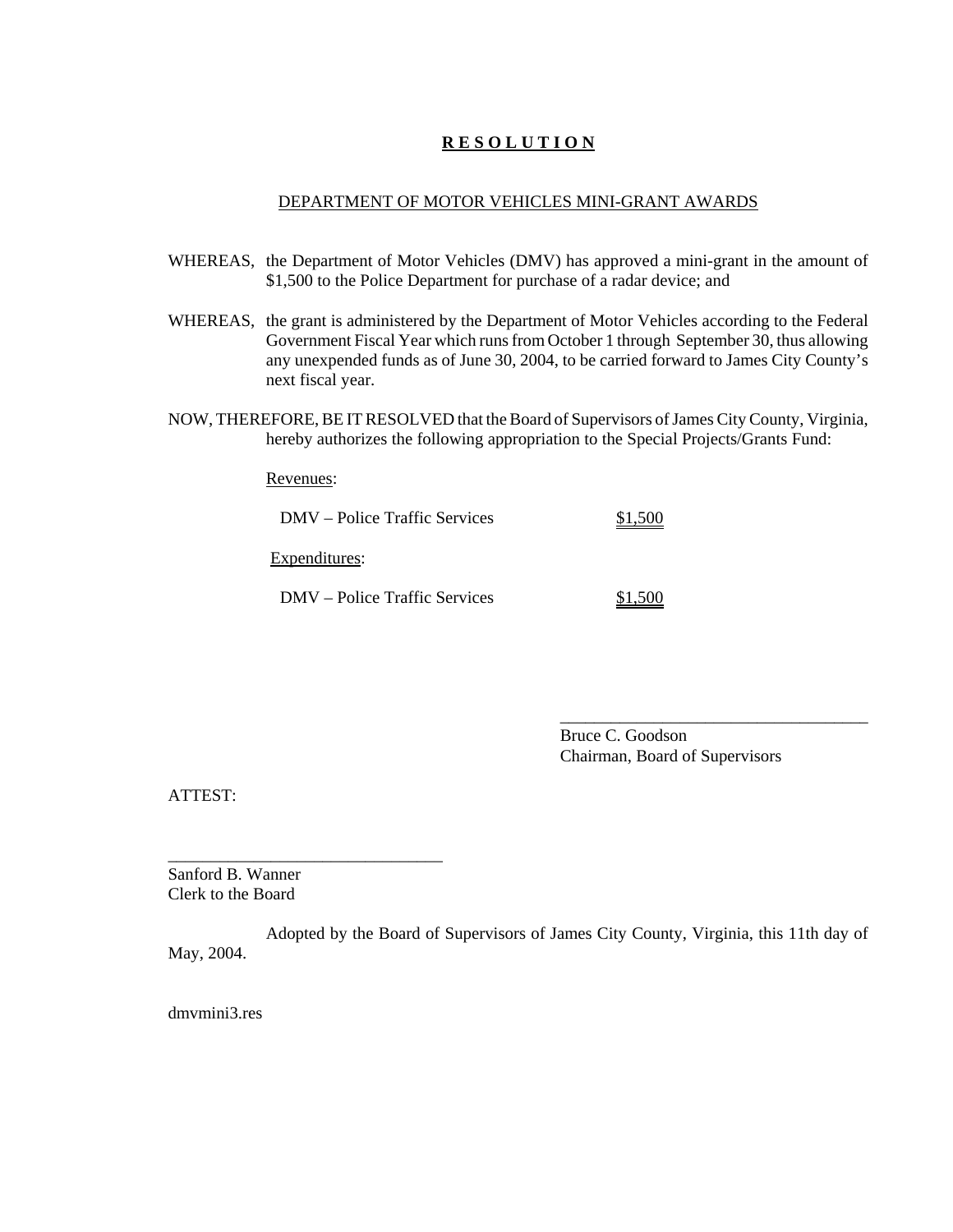DATE: May 11, 2004

TO: The Board of Supervisors

FROM: Richard B. Hanson, Housing and Community Development Administrator

SUBJECT: Conveyance of Property at 150 Carriage Road

A Public Hearing is scheduled to convey property located at 150 Carriage Road to the Williamsburg Redevelopment and Housing Authority. Staff recommends that the Board open the Public Hearing and continue it to May 25, 2004.

The conveyance is to enable optioning a portion of 150 Carriage Road along with other properties acquired in accordance with the Ironbound Square Redevelopment Plan for a site for a senior citizen housing development. A delay in release of the Notice of Funds Availability (NOFA) by the Department of Housing and Urban Development (HUD) for the Section 202, Supportive Housing for the Elderly Program has resulted in a revision of the grant application time line. This delay will enable us to increase publicity and encourage participation by neighborhood residents in a community meeting regarding plans for the senior housing development along with an improved neighborhood park.

Richard B. Hanson

 $\overline{a}$ 

CONCUR:

Anthony Convers, Jr.

RBH/gs carriagerd.mem

Attachment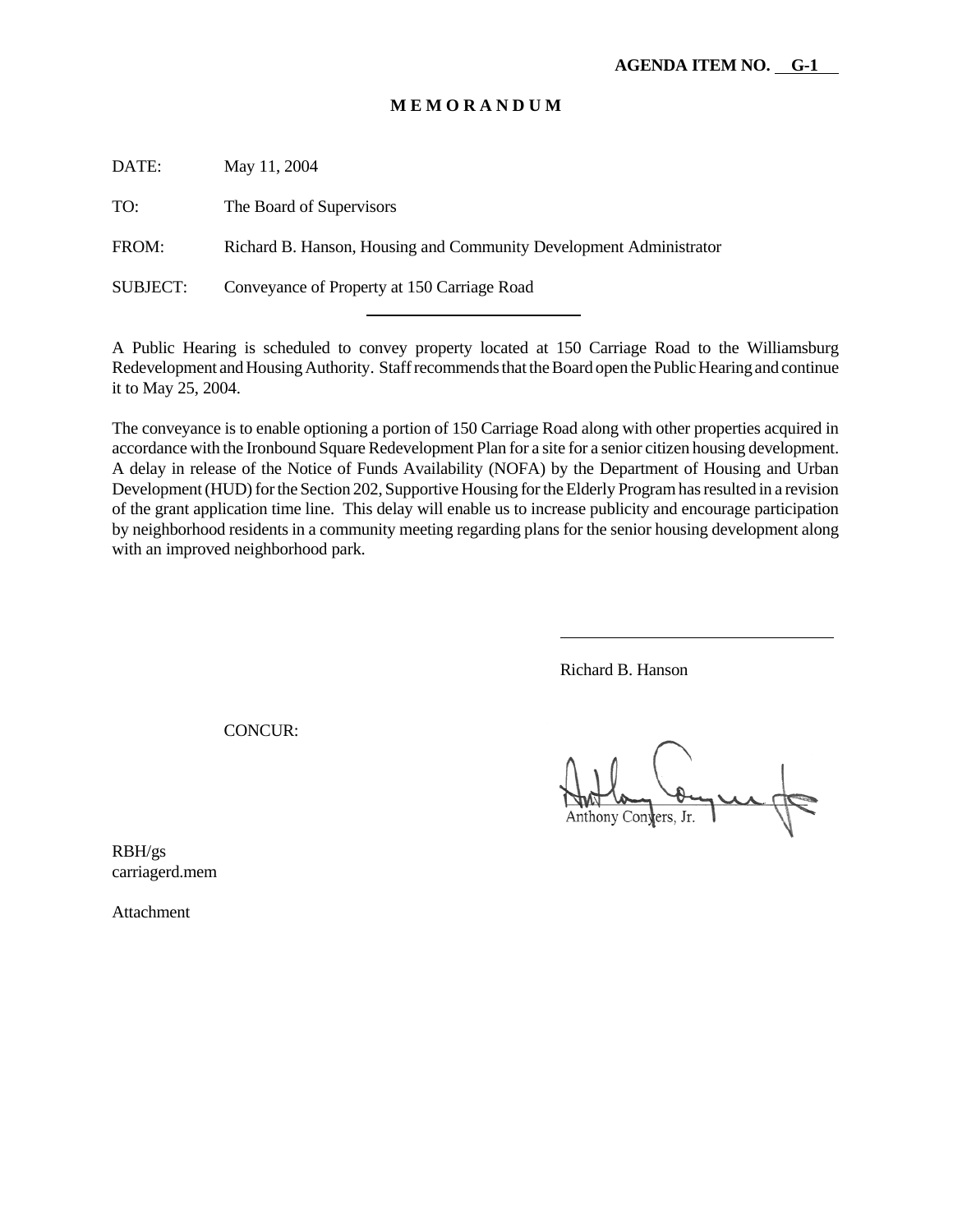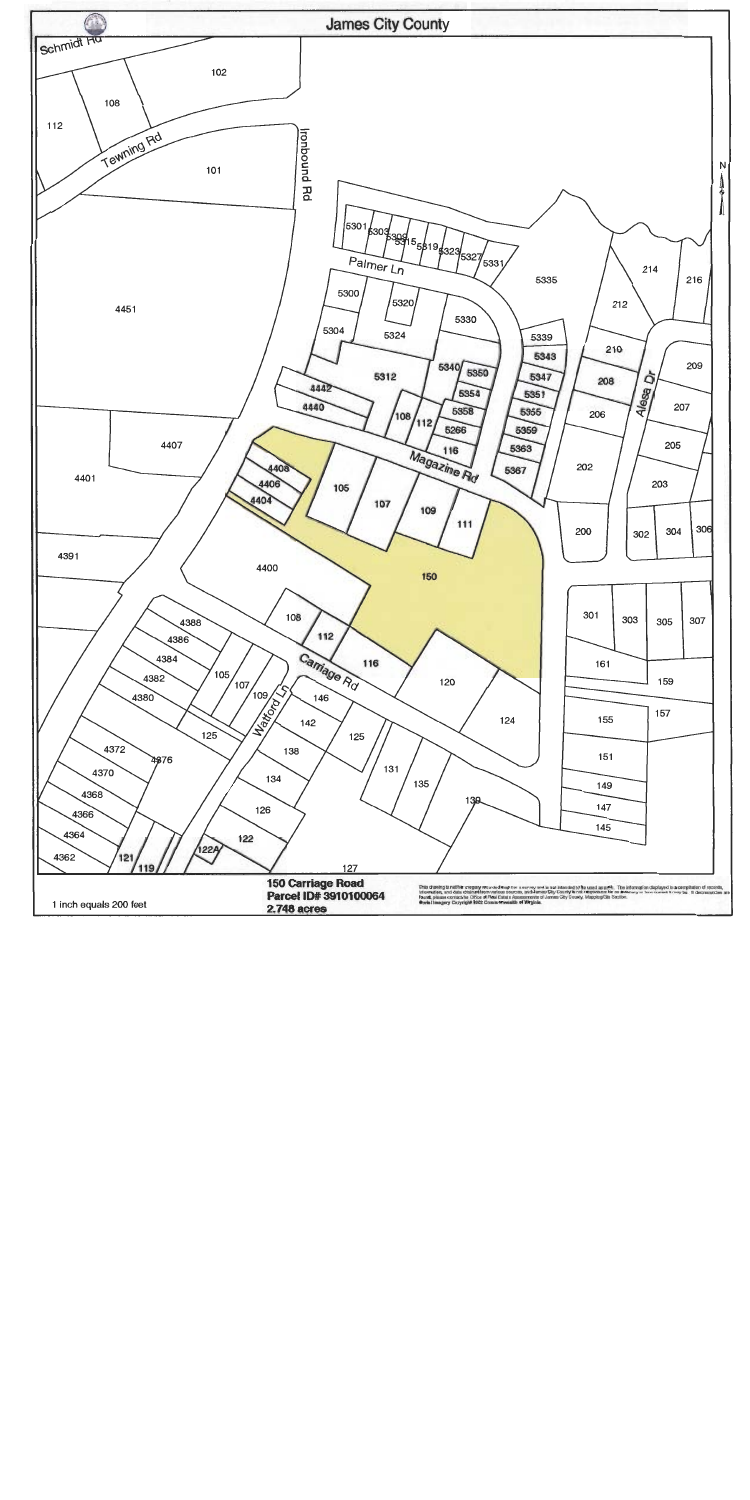#### **AGENDA ITEM NO. G-2 REZONING 15-03/Master Plan 13-03/Height Limitation Waiver 2-03. Stonehouse Station at Norge Staff Report for the May 11, 2004, Board of Supervisors Public Hearing**

*This staff report is prepared by the James City County Planning Division to provide information to the Planning Commission and Board of Supervisors to assist them in making a recommendation on this application. It may be useful to members of the general public interested in this application.* 

| <b>PUBLIC HEARINGS</b><br>Planning Commission: | 7:00 p.m.; Building F Board Room; County Government Complex<br>February 2, 2004, 7:00 p.m.                                                                                                                                                                                                                           |
|------------------------------------------------|----------------------------------------------------------------------------------------------------------------------------------------------------------------------------------------------------------------------------------------------------------------------------------------------------------------------|
| Board of Supervisors:                          | March 1, 2004, 7:00 p.m.<br>April 13, 2004, 7:00 p.m.<br>May 11, 2004, 7:00 p.m.                                                                                                                                                                                                                                     |
| <b>SUMMARY FACTS</b><br><b>Applicant:</b>      | Ms. Lou Rowland, Stonehouse Station, L.P.                                                                                                                                                                                                                                                                            |
| <b>Land Owner:</b>                             | <b>Sixty-Four Associates</b>                                                                                                                                                                                                                                                                                         |
| <b>Proposed Use:</b>                           | To rezone a total of approximately 10.167 acres to allow for the<br>construction of up to 104 apartments which, by proffer, are proposed to be<br>affordable in rent. A height limitation waiver is also requested from the<br>Board of Supervisors as the proposed apartment buildings exceed 35 feet in<br>height. |
| <b>Proposed Zoning:</b>                        | R-5, Multifamily Residential, with proffers                                                                                                                                                                                                                                                                          |
| <b>Location:</b>                               | 7721 Croaker Road                                                                                                                                                                                                                                                                                                    |
| <b>Tax Map/Parcel</b>                          | $(13-4)(1-21)$                                                                                                                                                                                                                                                                                                       |
| <b>Primary Service Area:</b>                   | Inside                                                                                                                                                                                                                                                                                                               |
| <b>Parcel Size</b>                             | 10.167 acres                                                                                                                                                                                                                                                                                                         |
| <b>Existing Zoning:</b>                        | $B-1$                                                                                                                                                                                                                                                                                                                |
| <b>Comprehensive Plan:</b>                     | <b>Moderate Density Residential</b>                                                                                                                                                                                                                                                                                  |

# **STAFF RECOMMENDATION**

The applicant is still finalizing the shared driveway agreement and requests deferral of this case until the May 25, 2004, Board of Supervisors meeting. Staff concurs with this request.

Staff Contact: Matthew Arcieri – Phone: 253-6685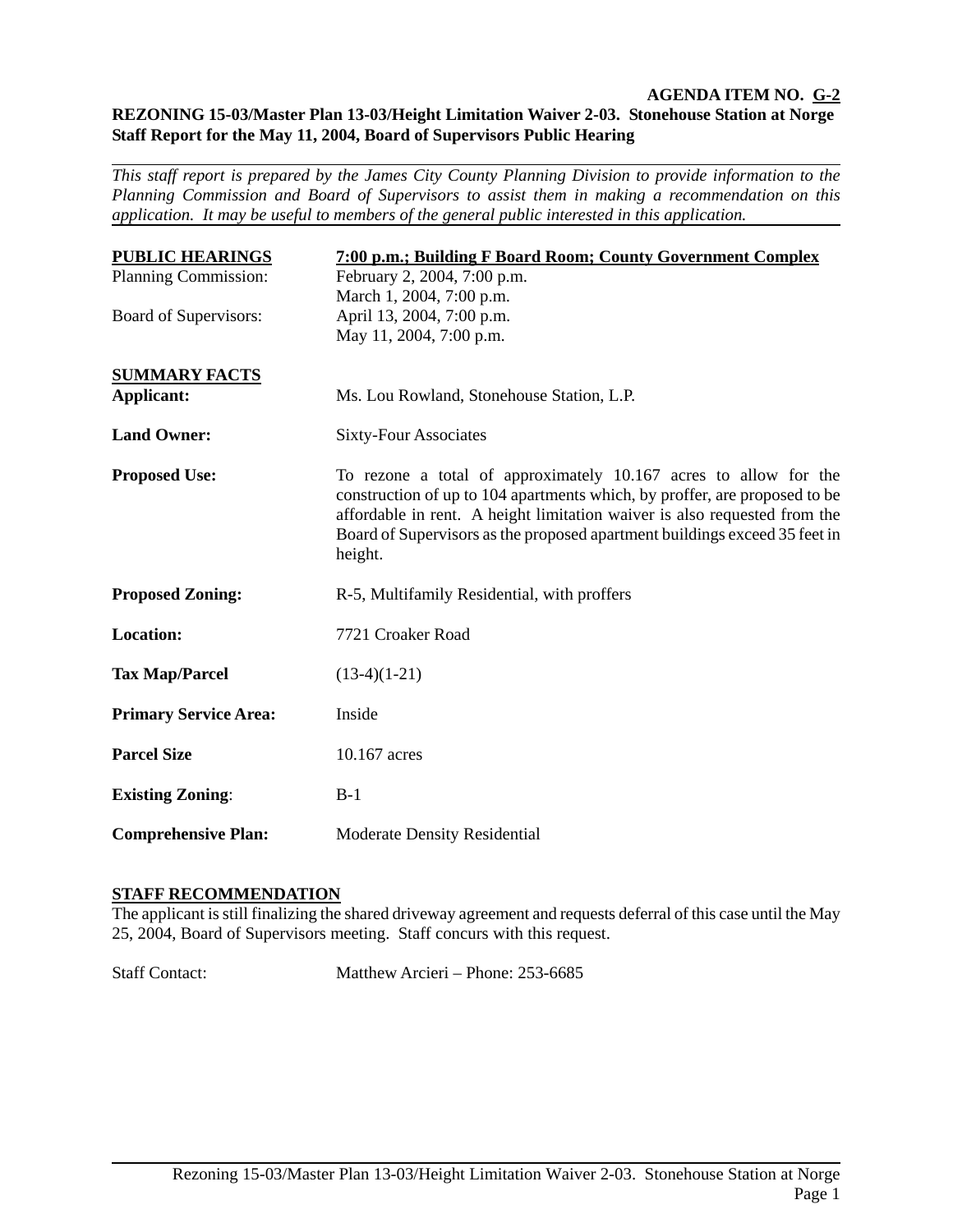Matthew Arcieri

\_\_\_\_\_\_\_\_\_\_\_\_\_\_\_\_\_\_\_\_\_\_\_\_\_\_\_\_\_\_\_\_\_

\_\_\_\_\_\_\_\_\_\_\_\_\_\_\_\_\_\_\_\_\_\_\_\_\_\_\_\_\_\_\_\_\_

CONCUR:

O. Marvin Sowers, Jr.

MA/gs Z-15-03\_MP-13-03\_HLW-2-03 (051104)

#### Attachment:

1. Deferral Letter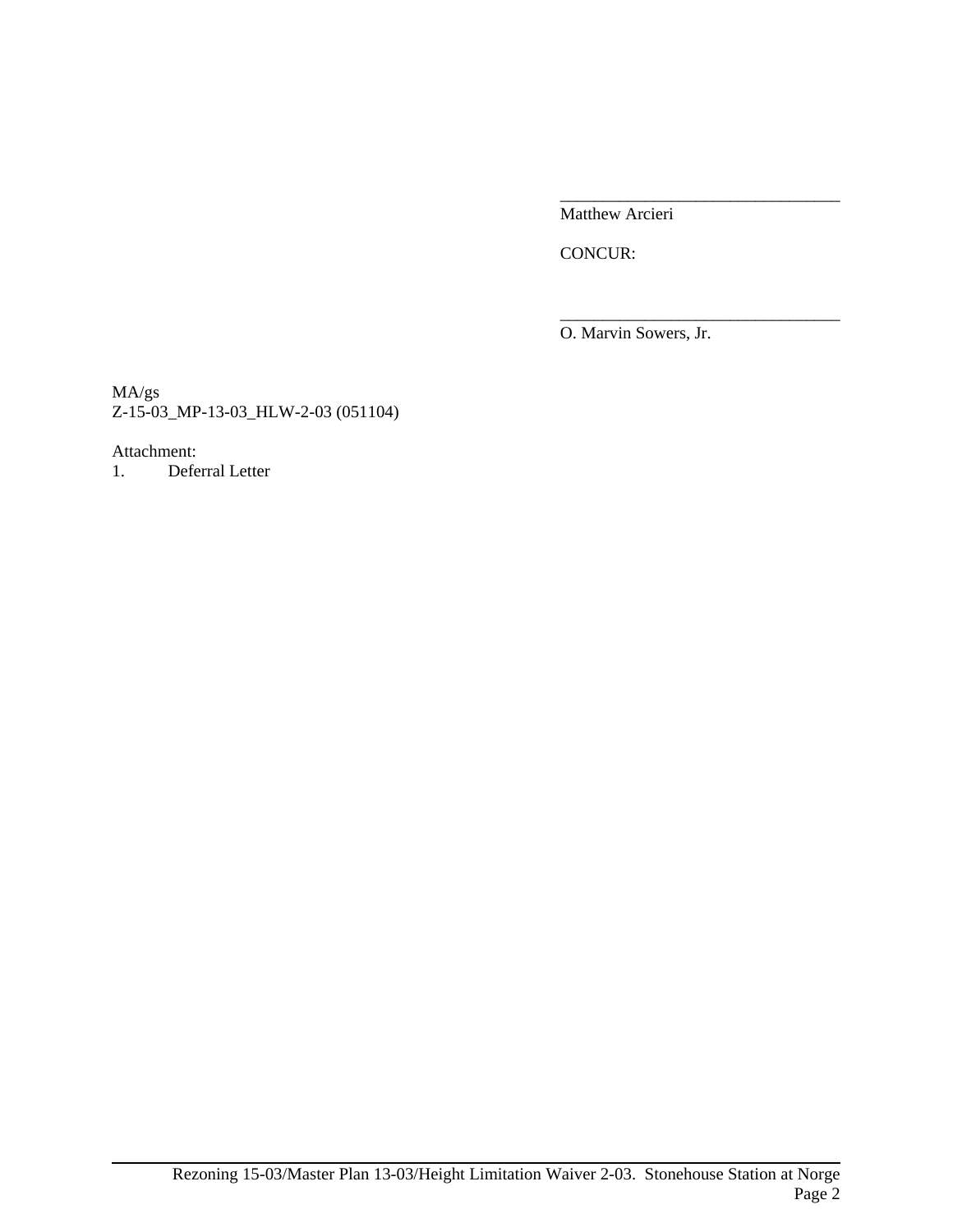# GEDDY, HARRIS, FRANCK & HICKMAN, L.L.P.

VERNON M. GEDDY, JR. STEPHEN D. HARRIS SHELDON M. FRANCK **VERNON M. GEDDY, III** SUSANNA B. HICKMAN

**ANDREW M. FRANCK** RICHARD H. RIZK

Mr. Matthew Arcieri James City County Planning Department 101-E Mounts Bay Road Williamsburg, Virginia 23185

**ATTORNEYS AT LAW** 1177 JAMESTOWN ROAD WILLIAMSBURG, VIRGINIA 23185 TELEPHONE: (757) 220-6500 FAX: (757) 229-5342

April 8, 2004

MAILING ABORESS <sup>1</sup>POST @FFICE BOX 3790<sup>0</sup> 136,52 RECE PLANNING DEI

Re: Stonehouse Station at Norge/R-15-03/MP-13-03/HLW-2-03

Dear Matt:

I am writing on behalf of the applicant to request that the Board of Supervisors defer this application until their May 25, 2004 meeting.

Very truly yours,

GEDDY, HARRIS, FRANCK & HICKMAN, LLP

Vernon M. Geddy, III

 $\mathcal{C}^{\mathcal{A}}$ 

VMG/ch Cc: Ms. Lou Rowland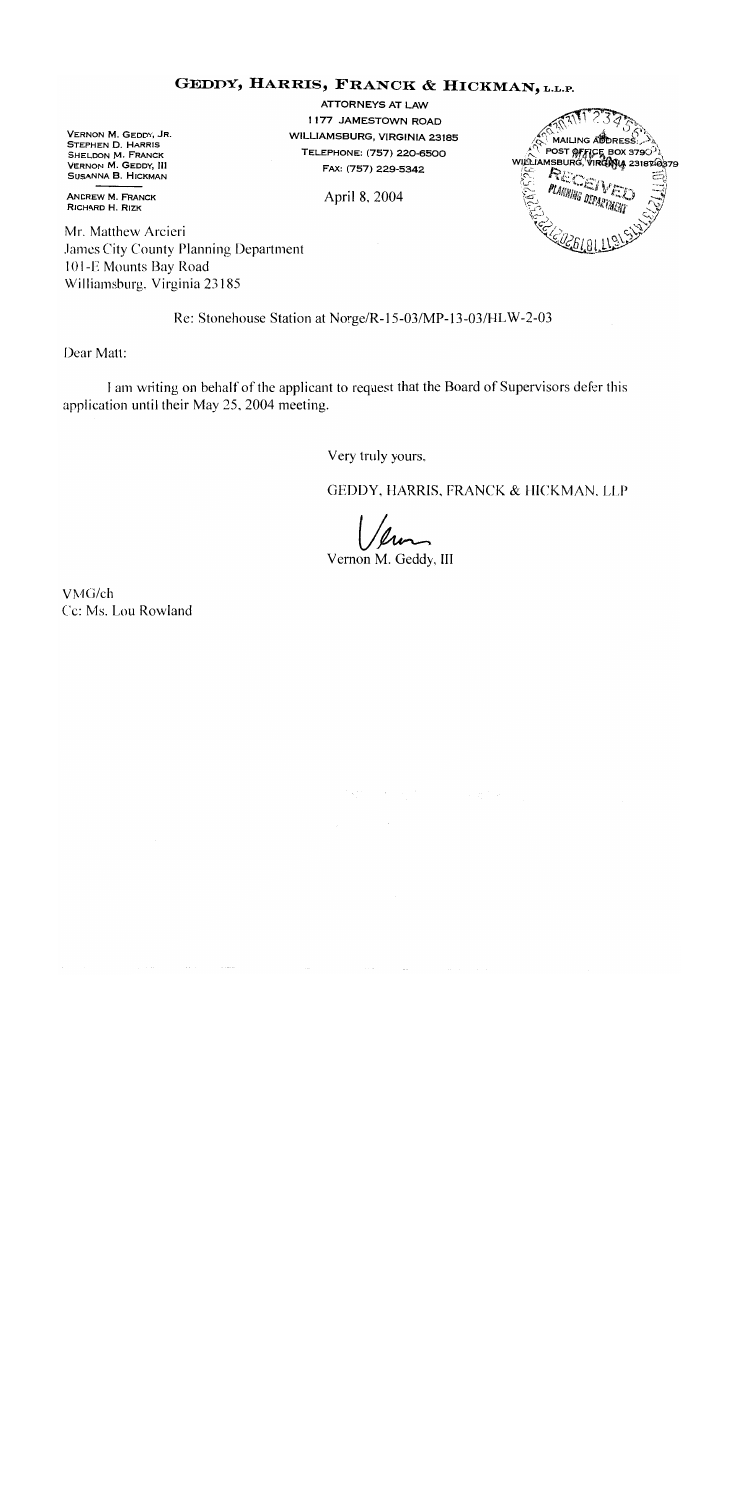# **AGENDA ITEM NO. G-3**

# **SPECIAL USE PERMIT 9-04. Chesapeake Bank SUP Amendment Staff Report for the May 11, 2004, Board of Supervisors Public Hearing**

This staff report is prepared by the James City County Planning Division to provide information to the Planning Commission and Board of Supervisors to assist them in making a recommendation on this application. It may be useful to members of the general public interested in this application.

| <b>PUBLIC HEARINGS</b><br><b>Planning Commission:</b>       | <b>Building F Board Room; County Government Center</b><br>April 5, 2004, 7:00 p.m.                                                                                        |  |  |
|-------------------------------------------------------------|---------------------------------------------------------------------------------------------------------------------------------------------------------------------------|--|--|
| <b>Board of Supervisors:</b>                                | May 11, 2004, 7:00 p.m.                                                                                                                                                   |  |  |
| <b>SUMMARY FACTS</b><br><b>Applicant:</b>                   | Mr. Jim Bennett, AES Consulting Engineers                                                                                                                                 |  |  |
| Land Owner, Tax Map ID,<br><b>Area and Existing Zoning:</b> | Chesapeake Bank; $(12-1)(1-3A)$ ; 1.9 acres; B-1, with proffers                                                                                                           |  |  |
| <b>Proposal</b>                                             | To extend the expiration date of the previously approved special use permit<br>(SUP-28-00) to coincide with the expiration date of the approved site plan<br>$(SP-98-01)$ |  |  |
| <b>Location:</b>                                            | 8909 Barhamsville Road                                                                                                                                                    |  |  |
| <b>Proposed Zoning:</b>                                     | B-1, General Business, with proffers                                                                                                                                      |  |  |
| <b>Comprehensive Plan:</b>                                  | Mixed Use                                                                                                                                                                 |  |  |
| <b>Primary Service Area:</b>                                | Inside                                                                                                                                                                    |  |  |

# **STAFF RECOMMENDATION**

Staff finds the proposal generally consistent with surrounding zoning and development, and the 2003 Comprehensive Plan. Staff recommends the Board of Supervisors approve the special use permit extension request with the attached conditions. At the April 5, 2004, Public Hearing, the Planning Commission voted 5-2 to recommend approval of the amendment.

**Staff Contact:** David Anderson - Phone: 253-6685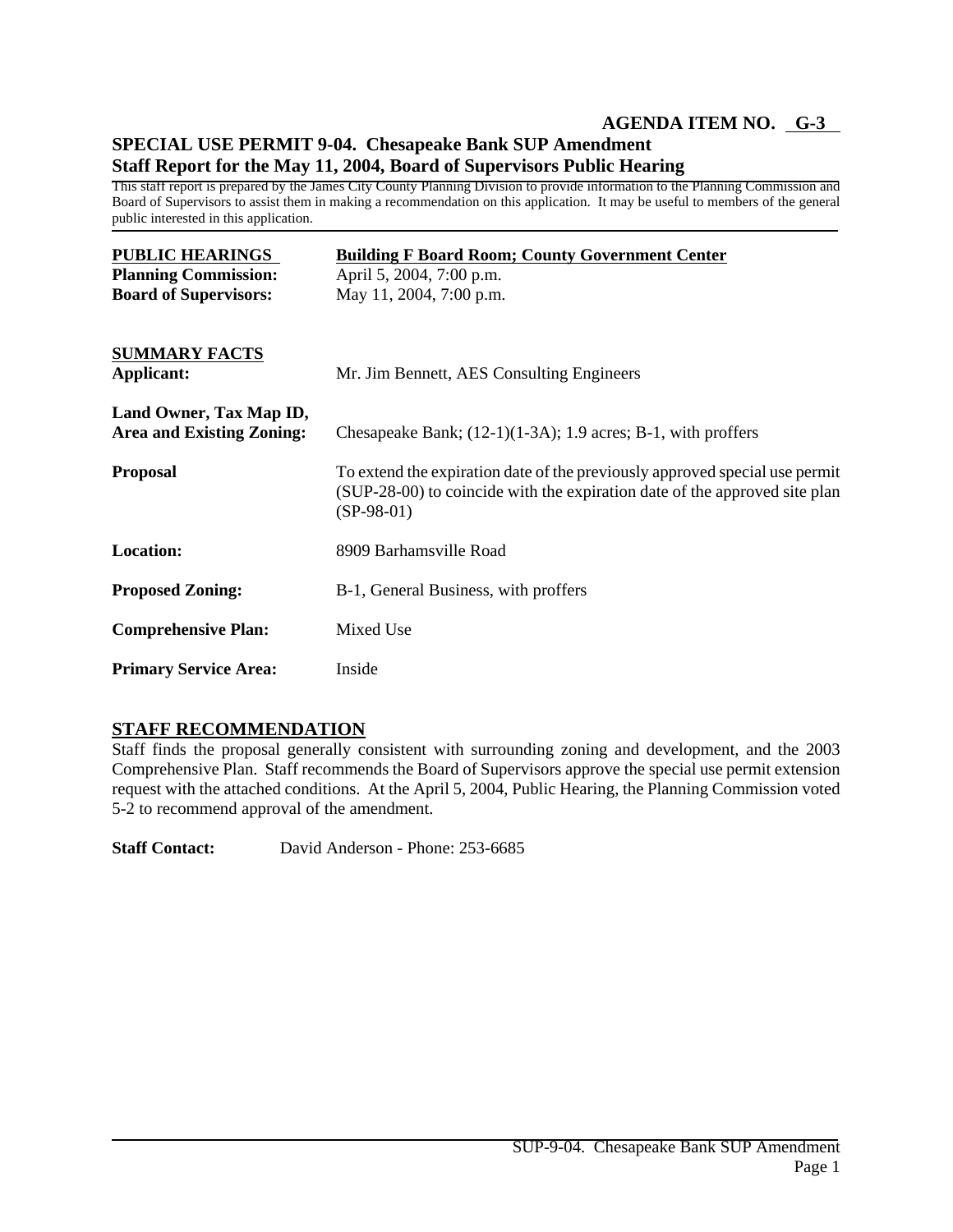# **PROJECT DESCRIPTION AND PROPOSED OPERATION**

Jim Bennett of AES Consulting Engineers, has applied on behalf of Marshall N. Warner of Chesapeake Bank for a special use permit to extend the expiration date of SUP-28-00, approved July 10, 2001, and scheduled to expire July 10, 2004. The original special use permit approved a 3,200-square-foot bank building at 8909 Barhamsville Road. This application requests an extension of the expiration date of the approved special use permit to coincide with the expiration date of the approved site plan (SP-98-01), approved April 19, 2002, and scheduled to expire on April 19, 2007. The property is further identified as Parcel No. (1-3A) on James City County Real Estate Tax Map No. (12-1), zoned B-1, General Business, and designated Mixed Use on the 2003 Comprehensive Plan Land Use Map.

As a matter of clarification, the original special use permit was processed in conjunction with a rezoning of 1.9 acres out of the 9.898-acre parcel, (12-1)(1-3A), from A-1 to B-1, with proffers. The only use that was planned in the rezoning application was the proposed Chesapeake Bank building. The proffered conditions of this rezoning are attached hereto for your reference.

The special use permit application does not propose any changes other than extension of the expiration date. The extension is being requested for the following reasons, as outlined in a letter from Jim Bennett dated February 23, 2004:

- 1. The forecast of the necessary support market has not materialized;
- 2. The residential development at Stonehouse is below prediction; and
- 3. Stonehouse Commerce Park has lost two major users in the last two years with few new tenants.

The applicant stated that the extension will allow Chesapeake Bank to monitor the market and see if it is returning to the levels necessary to support its future branch bank. He further stated that it would not be desirable for either Chesapeake Bank or James City County to construct a building that could possibly be vacant in the near future just to meet the current special use permit expiration date.

# **PUBLIC IMPACTS**

# **Traffic**

A traffic study was performed for the site in February 2001. Since traffic conditions have not changed much since 2001 and there is greater vacancy in the Stonehouse Industrial Park than there was at the time of the 2001 counts, Virginia Department of Transportation (VDOT) has concluded that there is not a sufficient need for an update of the 2001 traffic study in conjunction with this special use permit extension request. Staff concurs with VDOT's determination.

#### **Pedestrian Access**

With the recent approval of Michelle Point to the west of the Chesapeake Bank site, staff recognizes a need for an additional pedestrian connection extending from the bank site to serve the residents of Michelle Point. To address this need, staff has added an additional condition (Condition No. 1) requiring an amendment to the approved site plan to include this connection.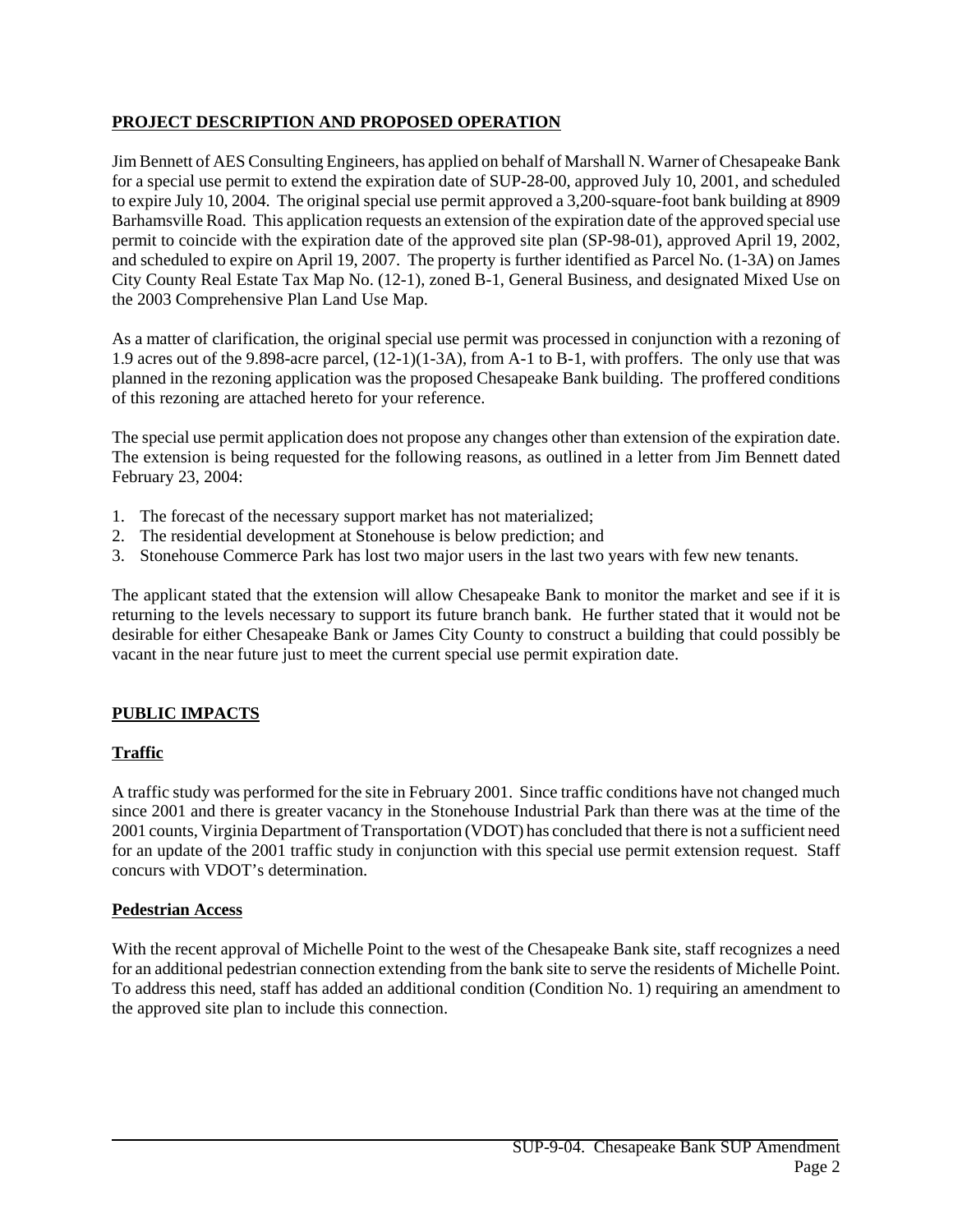# **COMPREHENSIVE PLAN**

The James City County Comprehensive Plan Land Use Map designates this property as Mixed Use.

*Staff Comments: According to the Plan, for lands within the Barhamsville Interchange, "commercial development shall be oriented towards support services that employees and residents in the Stonehouse Area can utilize." The proposed bank is such a support service. The Plan also states that uses shall be "connected with pedestrian access where possible." With the attached additional condition (Condition No. 1) outlined above, the proposal adheres to this language.*

The proposal is generally consistent with the Comprehensive Plan.

# **CONCLUSIONS & CONDITIONS**

Staff finds the proposal generally consistent with surrounding zoning and development and the 2003 Comprehensive Plan. Staff recommends the Board of Supervisors approve the special use permit extension request with the attached conditions. At the April 5, 2004, Public Hearing, the Planning Commission voted 5-2 to recommend approval of the amendment:

- 1. A pedestrian connection, extending from the proposed bank site to the hard surface trail shown on the Michelle Point Master Plan, shall be constructed concurrent with development of the bank. As determined by the Planning Director, this pedestrian connection shall be consistent in design and material to the hard surface trail extending from Michelle Point. A site plan amendment, identifying the design, material, and location of the pedestrian connection, shall be submitted and approved prior to construction of the proposed bank.
- 2. Freestanding signage shall be limited to one monument style sign. For purposes of this condition, a "monument" style sign shall be defined as a freestanding sign with a completely enclosed base not to exceed 32 square feet in size and not to exceed 8 feet in height from grade.
- 3. A sidewalk, 5 feet in width, shall be provided from the back parcel to Highfield Drive. This pedestrian connection shall be shown on any site plan for development of Parcel No. 1 and its design and location subject to the review and approval of the Planning Director.
- 4. If construction has not commenced on the project by April 19, 2007, the permit shall become void. Construction shall be defined as obtaining permits for building construction and installation of footings and/or foundations.
- 5. All exterior lights on the property shall be recessed fixtures with no bulb, lens, or globe extending below the casing. The casing shall be opaque and shall completely surround the entire light fixture and light source in such a manner that all light will be directed downward and the light source is not visible from the side.
- 6. The building architecture shall be consistent, as determined by the Planning Director with the building rendition prepared by Guernsey-Tingle Architects and dated June 4, 2001.
- 7. This special use permit is not severable. Invalidation of any word, phrase, clause, sentence, or paragraph shall invalidate the remainder.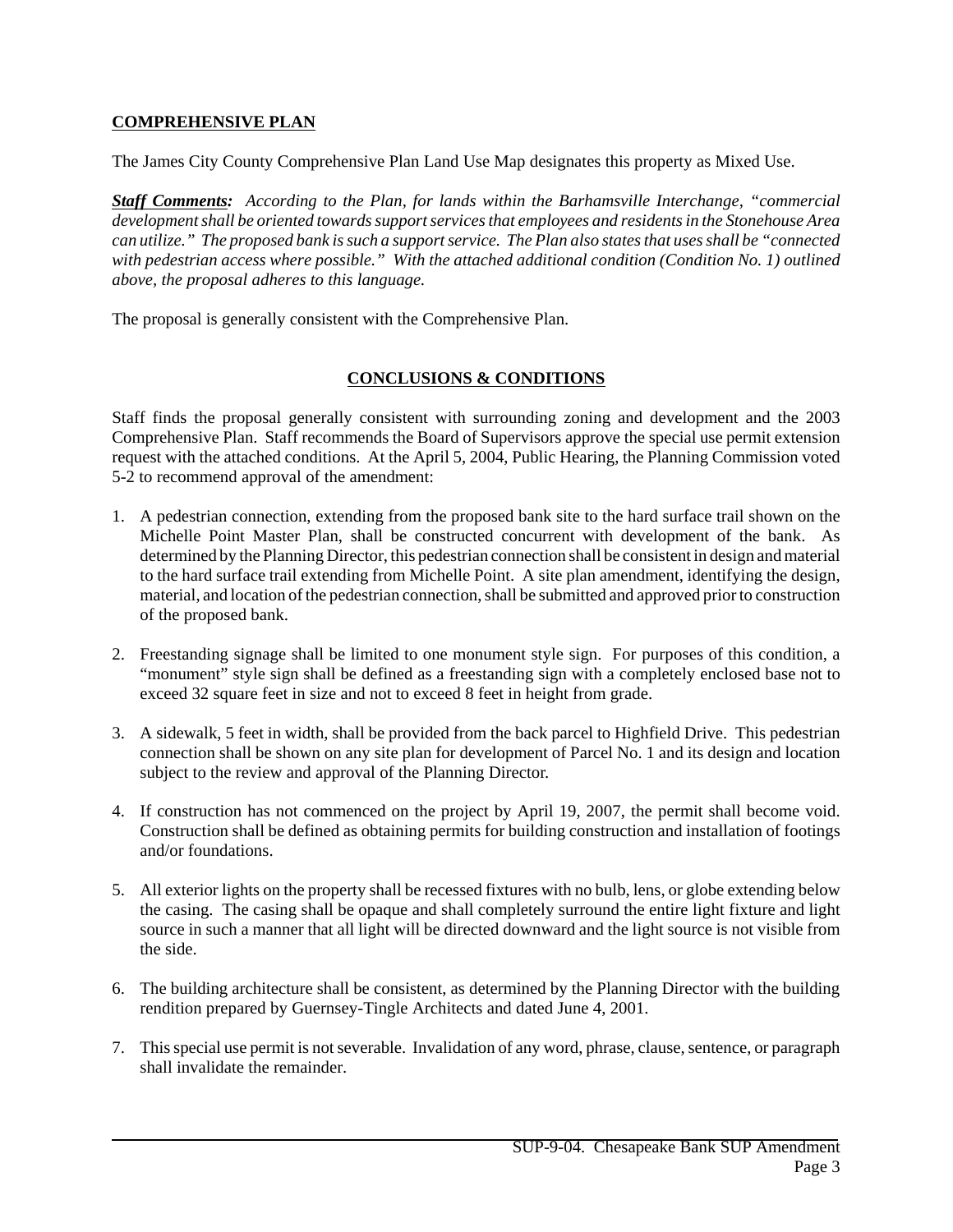David Anderson

\_\_\_\_\_\_\_\_\_\_\_\_\_\_\_\_\_\_\_\_\_\_\_\_\_\_\_\_\_\_\_\_

\_\_\_\_\_\_\_\_\_\_\_\_\_\_\_\_\_\_\_\_\_\_\_\_\_\_\_\_\_\_\_\_

CONCUR:

O. Marvin Sowers, Jr.

DA/gs sup-9-04

# ATTACHMENTS:

- 1. Approved Minutes of the April 5, 2004, Planning Commission Meeting
- 2. Location Map<br>3. Original Appro
- Original Approved Proffer Agreement
- 4. Conceptual Master Plan (under separate cover)
- 5. Resolution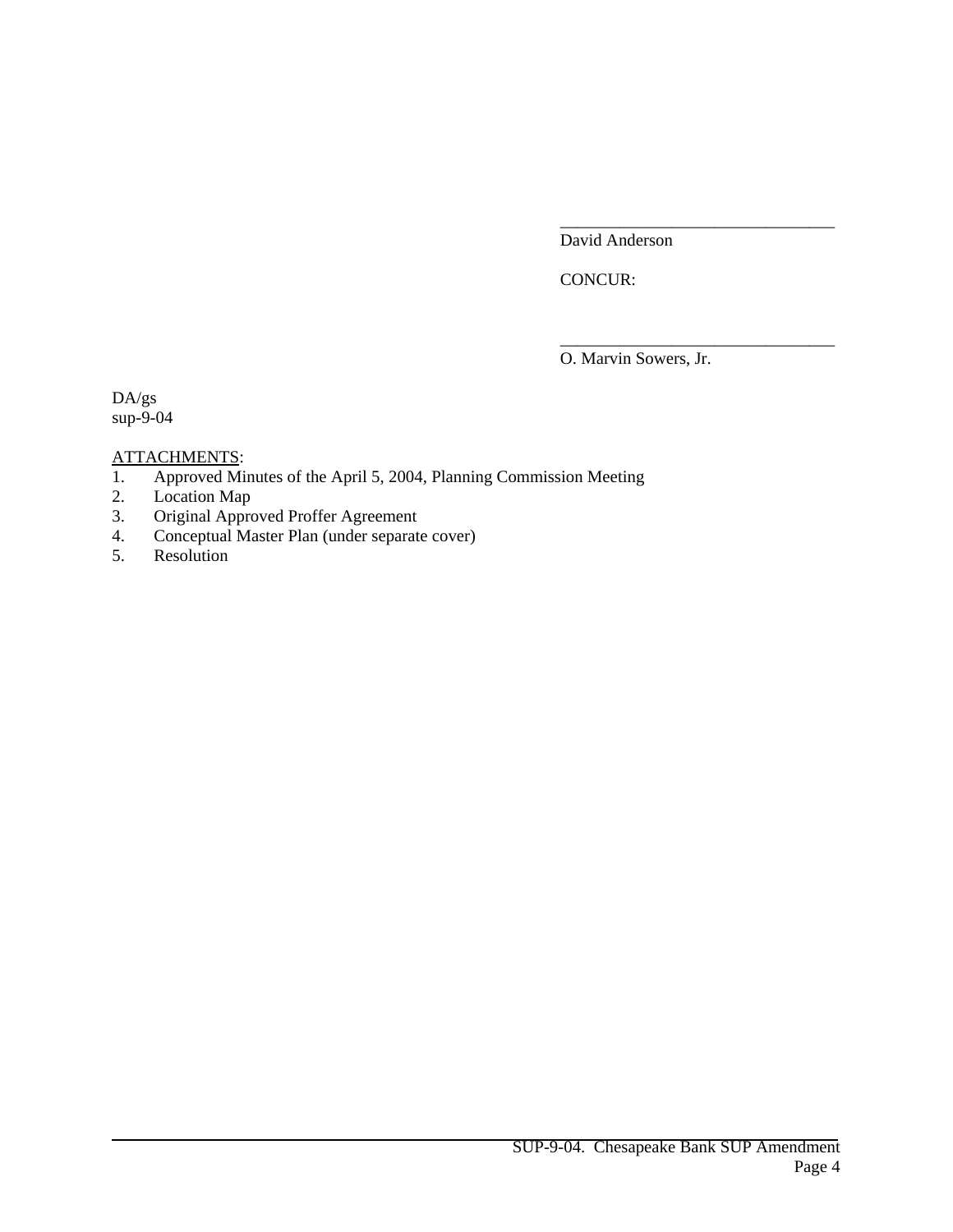# APPROVED MINUTES TO THE APRIL 5, 2004 PLANNING COMMISSION **MEETING**

#### CASE NO. SUP-09-04 Chesapeake Bank

Mr. David Anderson presented the staff report. Mr. Jim Bennett of AES Consulting Engineers has applied on behalf of Marshall N. Warner of Chesapeake Bank to request an extension of SUP-28-00, approved July 10, 2001. The original special use permit approved a 3,200 square foot bank building at 8909 Richmond Road. The property is further identified as parcel no.  $(1-3A)$  on James City County Tax Map no.  $(12-1)$ . This application requests an extension of the expiration date of the approved special use permit to coincide with the expiration date of the approved site plan (SP-98-01), approved April 19, 2002 and scheduled to expire on April 19, 2007. The property is zoned B-1, General Business District, and designated Mixed Use on the 2003 Comprehensive Land Use Map. Staff recommended approval for the application.

Mr. Kale asked if there were any additional conditions to the previous special permit.

Mr. Anderson responded that the changes were limited to the first condition, which requires a pedestrian connection between Michelle Point and the bank site.

Mrs. Wildman asked which businesses had vacated the Stonehouse Commerce Park since the special permit was approved.

Mr. Sowers outlined the changes.

Mrs. Wildman inquired as to whether the trail was a hard trail or a soft trail.

Mr. Anderson responded that it was a hard trail.

Mr. Billups asked for clarification of the date presented in condition seven.

Mr. Anderson responded that it was the expiration date of the site plan.

Mr. Billups asked if staff knew of any current or potential conflicts between Chesapeake Bank and Michelle Point.

Mr. Anderson responded that he was not aware of any.

Mr. Hunt inquired into the nature of any proposed pedestrian connections between Michelle Point and the bank site.

Mr. Sowers spoke to the overall zoning history of the site, specifically that only a small portion of the 10 acre property, located along Richmond Road, had been rezoned.

Mr. Poole inquired as to the zoning of the rest of the property.

Mr. Anderson responded that it was indeed A-1.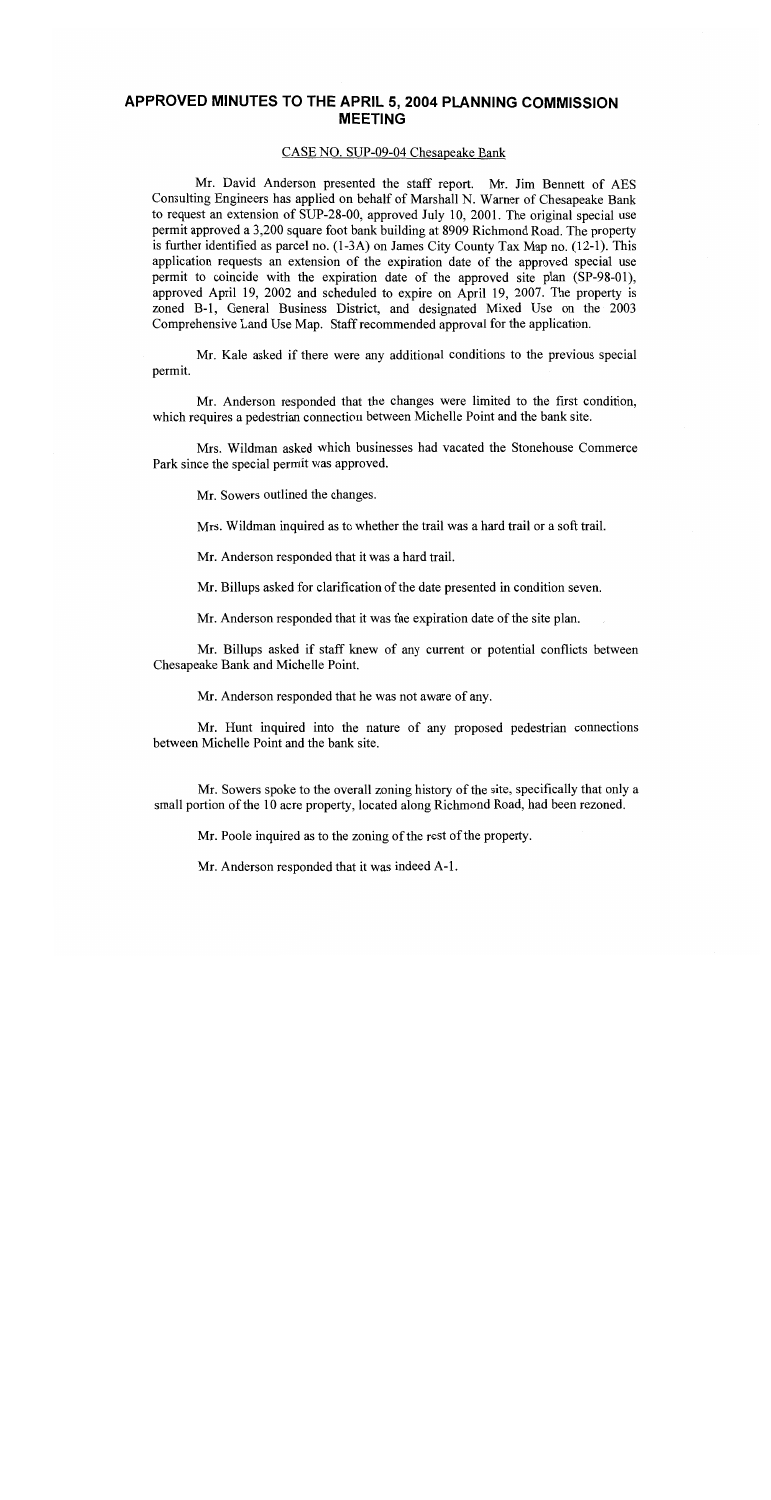# SUP-9-04. Chesapeake Bank SUP Amendment



Photo Copyright 2002 State of Virginia

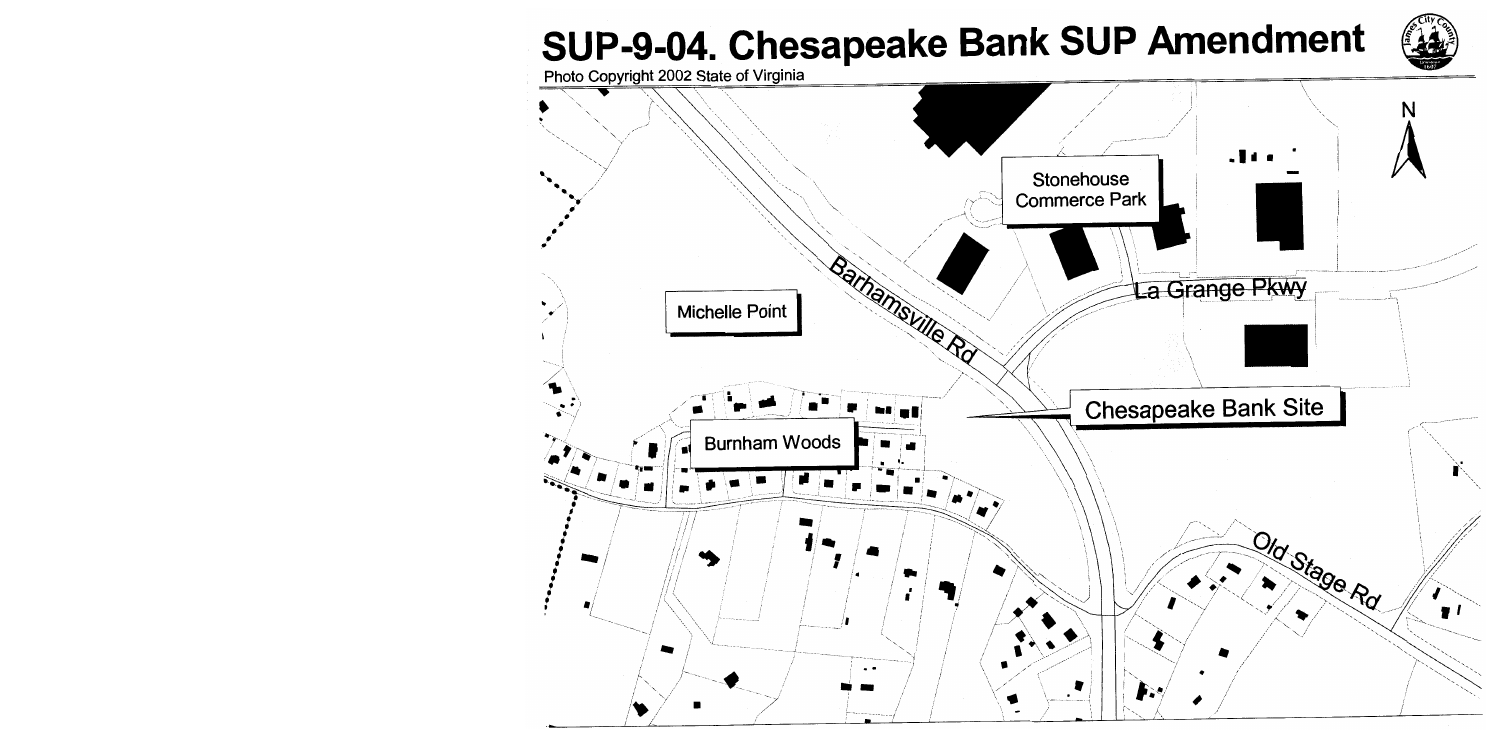#### PROFFERS

THESE PROFFERS are made this 29 day of June 2001 by LOULYNN ACRES ASSOCIATES (together with its successors and assigns, the "Owner").

#### **RECITALS**

Owner is the owner of a tract or parcel of land located A. in James City County, Virginia containing approximately 9.898 acres and being Tax Parcel (12-1)(3-A). The parcel is now zoned A-1 and is designated Mixed Use on the County Comprehensive Plan Land Use Map.

B. Owner has applied to rezone a portion of the parcel (the "Property") described on Exhibit A hereto attached from A-1 to B-1 General Business District, with proffers.

C. Owner has submitted to the County a master plan entitled "Chesapeake Park" prepared by AES Consulting Engineers and dated May 14, 2001 (the "Master Plan") for the Property.

D. Owner desires to offer to the County certain conditions on the development of the Property not generally applicable to land zoned A-1.

NOW, THEREFORE, for and in consideration of the approval of the requested rezoning, and pursuant to Section 15.2-2297 of the Code of Virginia, 1950, as amended, and the County Zoning Ordinance, Owner agrees that it shall meet and comply with all of the following conditions in developing the Property. If the

 $\mathbf 1$ 

 $Z - 6 - 00$  /SUP-28-00 PR-076

Chesapeake Bank/Park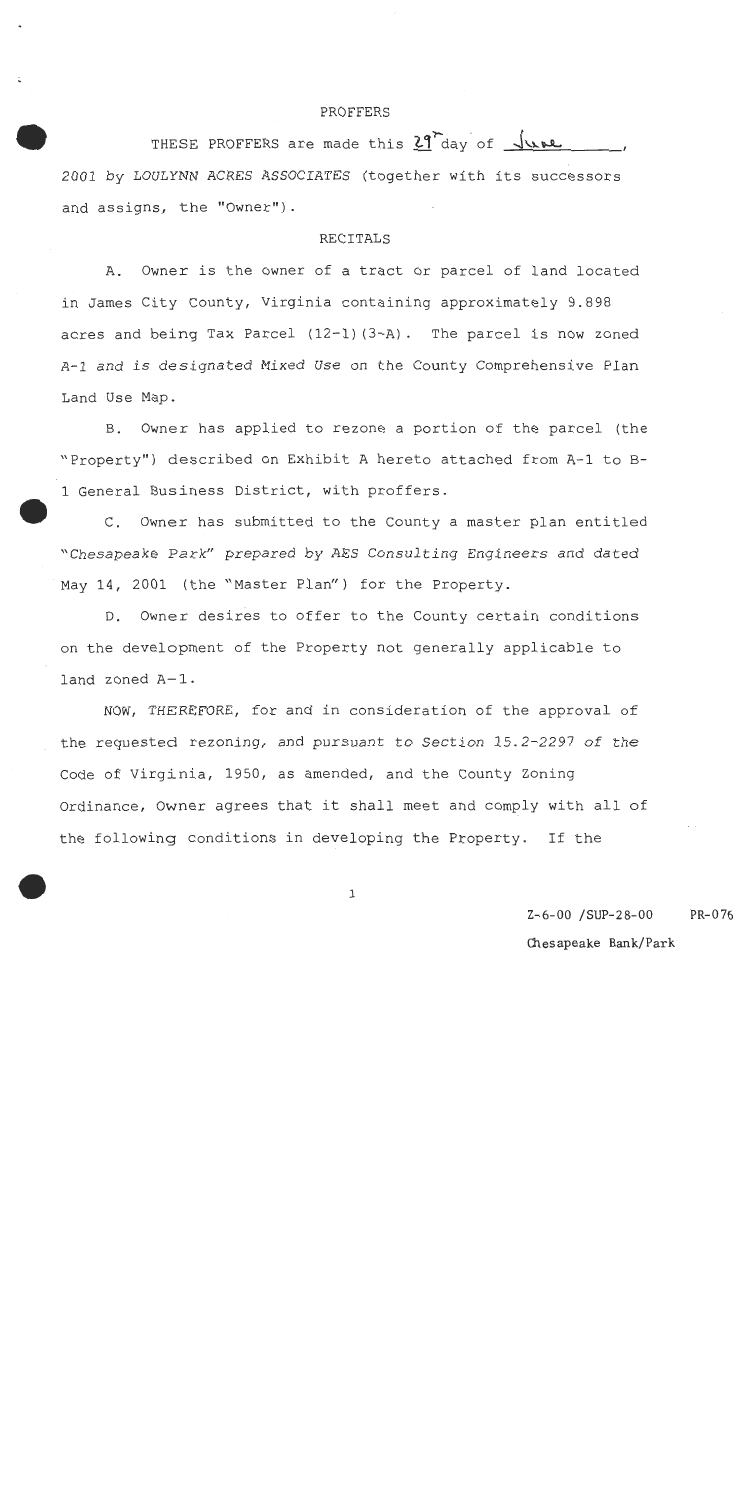requested rezoning is not granted by the County, these Proffers shall be null and void.

#### CONDITIONS

 $1.$ Buffers. Prior to the issuance of a temporary certificate of occupancy, Owner shall have constructed the berms shown on the Master Plan and installed the landscaping thereon. The landscaping installed shall be Transitional Screening as required by the Zoning Ordinance and shall contain either 133% of the evergreen trees required by the Zoning Ordinance or 125% of the general planting required by the Zoning Ordinance as determined by the Director of Planning. The County shall not be obligated to grant final site plan approval for any buildings on the Property until such berms and landscaping have been installed or their installation commenced and completion quaranteed by surety in a form approved by the County Attorney and posted with the County. All berms on the Property shall have at least a six inch layer of topsoil and any fill material used in the construction of the berms shall be subject to the approval of the Director of Planning or his designee.

 $2.$ Entrance. There shall be only one entrance into the Property from Route 30 and it shall be located generally as shown on the Master Plan. Owner shall provide an easement for

 $\overline{c}$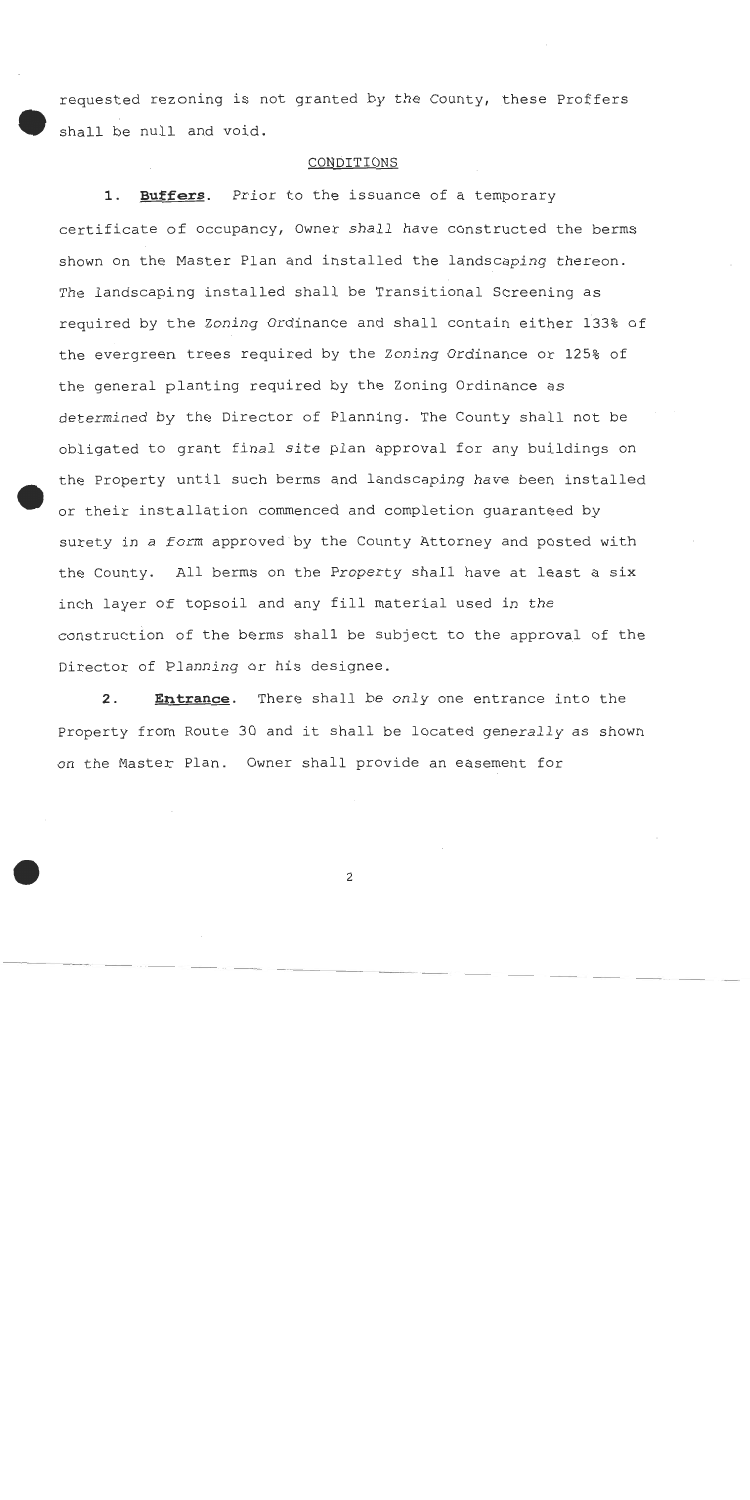vehicular traffic to and from the entrance into the Property to and from the balance of Tax Parcel (12-1) (3-A) as it exist on the date of approval of the rezoning. There shall not be any vehicular connection to Highfield Drive.

3. Turn Lanes. Concurrently with the construction of the entrance into the Property directly across from La Grange Parkway and prior to the issuance of a certificate of occupancy for the building on the Property, a right turn lane and a left turn lane from Route 30 into the entrance to the Property as shown on the Master Plan shall have been constructed or construction commenced and completion bonds or other surety acceptable to the County Attorney posted to assure completion of the turn lanes.  $A11$ turn lanes shall be constructed in accordance with Virginia Department of Transportation ("VDOT") standards and quidelines and shall be designed to incorporate shoulder bike lanes. Owner shall convey, free of charge, to the County or VDOT the right of way for the cul-de-sac at the end of Highfield Drive as noted and shown on the Master Plan.

Archaeology. (a) Prior to any land disturbing 4. activities on the Property, Owner shall submit an archaeological study of the Property in accordance with the Board of Supervisors adopted Archaeological Policy in effect at the time of approval of the rezoning to the Director of Planning for review and approval.

3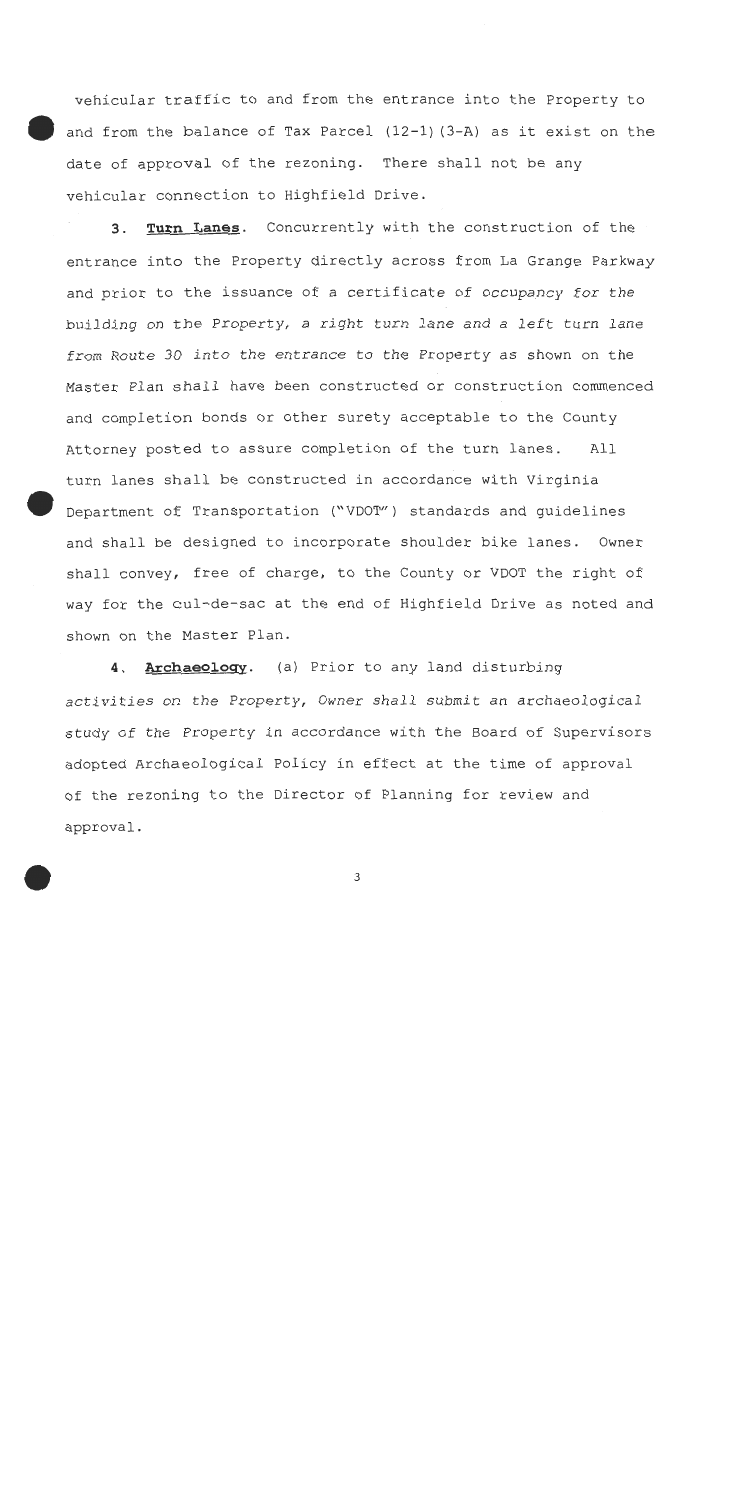Route 30 Buffer. Enhanced landscaping (as defined  $5<sub>1</sub>$ below) shall be provided within the 50' landscape and building setback along Route 30 as shown on the Master Plan. The enhanced landscaping shall be shown on the site plan for development of the Property and shall be subject to the approval of the Development Review Committee. As used herein "enhanced landscaping" means landscaping that (i) exceeds the numerical requirements of the Landscaping Ordinance by at least 25% or (ii) is otherwise approved by the Director of Planning.

6. Lighting. Street light poles within 100 feet of the boundary of the Property along Route 30 shall not exceed 20 feet in height. All other street light poles on the Property shall not exceed 15 feet in height. All building mounted external lights along the back of the building on the Property shall be recessed fixtures with no globe, bulb or lens extending below the casing or otherwise unshielded by the case so that the light source is visible from the side of the fixture. These lights shall be shown on a lighting plan to be submitted to and approved by the Director of Planning and shall indicate that no glare is cast off the Property onto adjacent properties.

4

WITNESS the following signature.

LOULYNN ACRES ASSOCIATES 20 David C'aauforg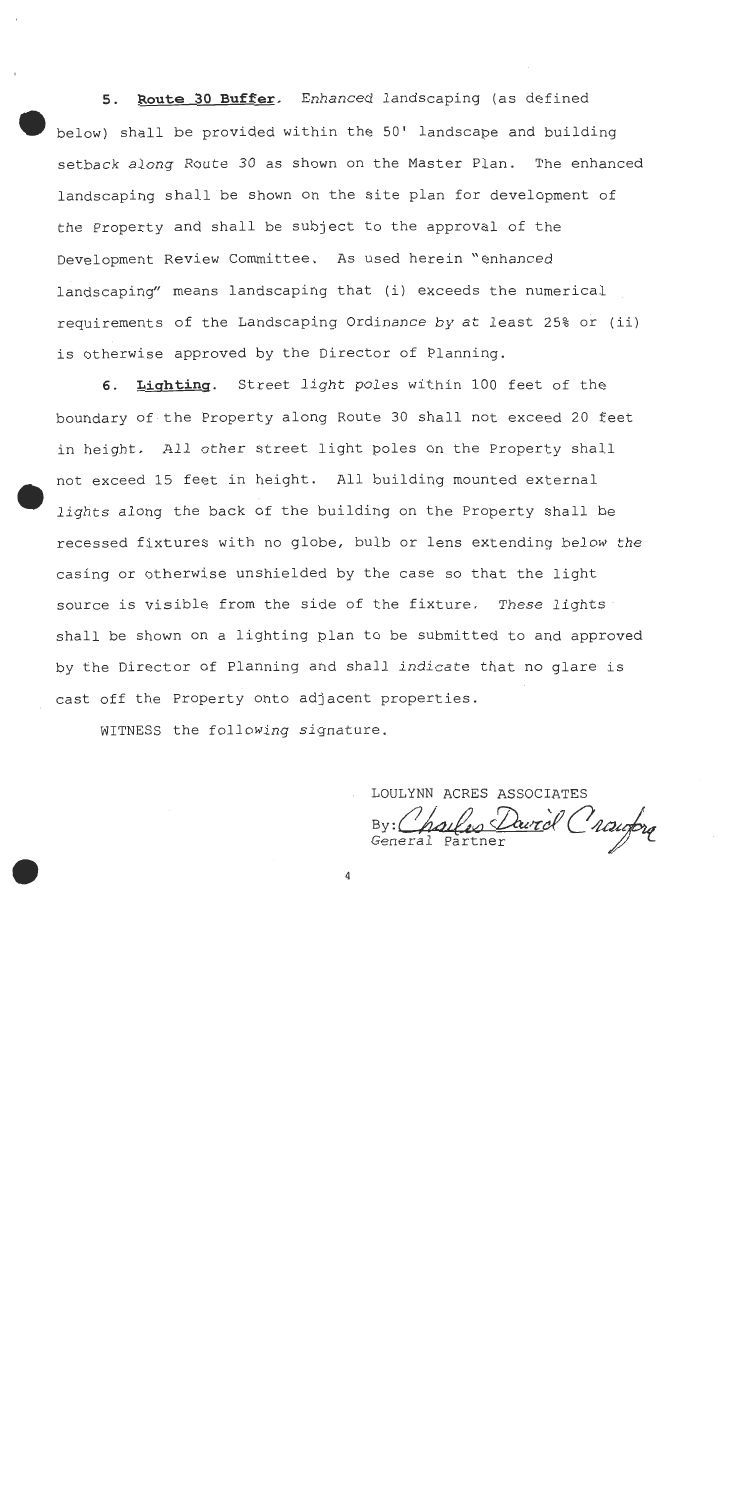STATE OF VIRGINIA AT LARGE CDRY/COUNTY OF <u>James City</u>, to-wit:

The foregoing instrument was acknowledged this 29 day of *June*, 2001, by Charles David Crawford As General<br>Partner of Loulynn Acres Associates, a Virginia general partnership.

<u> Jusan C Kohlman</u>

My commission expires: Le 30 2004.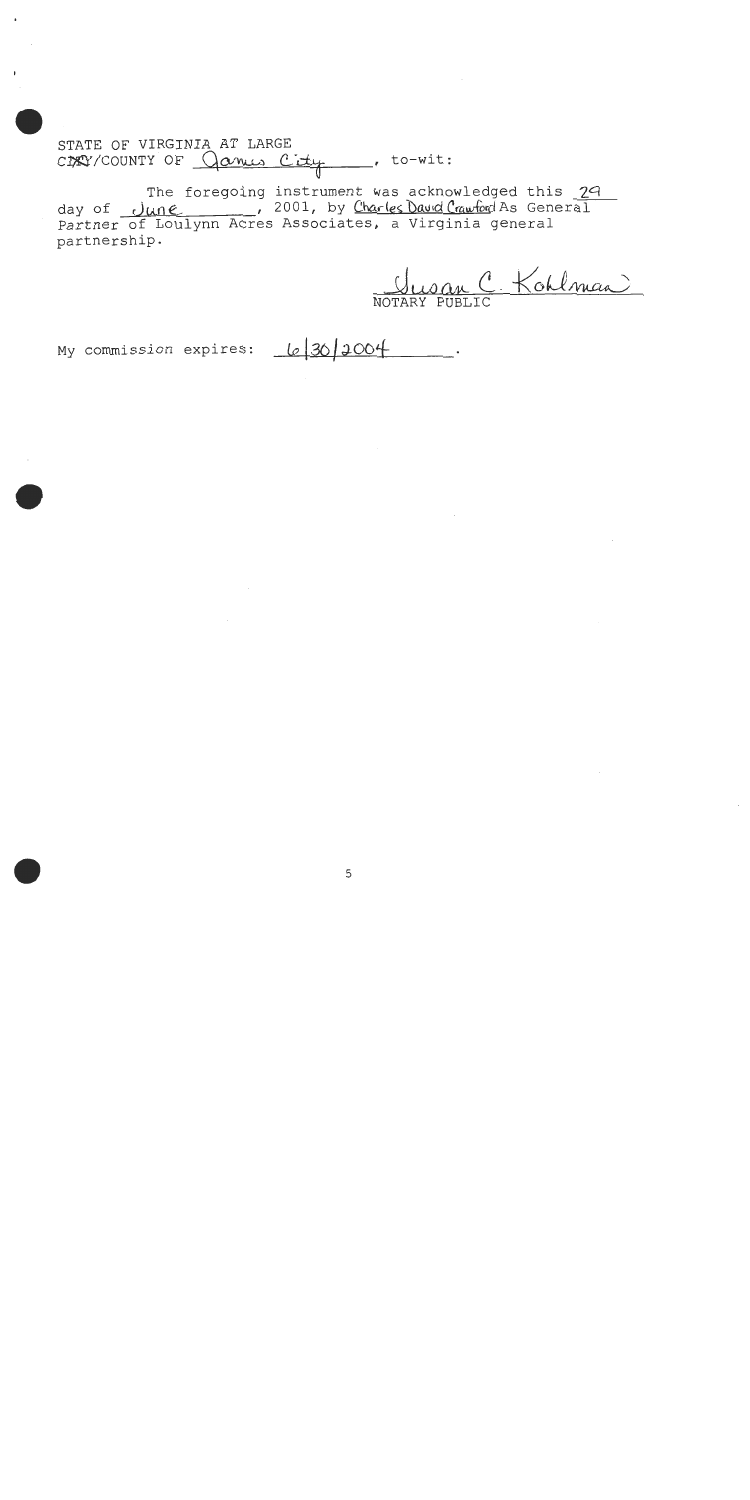

5248 Olde Towne Road · Suite 1 · Williamsburg, Virginia 23188 (757) 253-0040 · Fax (757) 220-8994 · E-mail aes@aesva.com

May 18, 2001

# PROPERTY DESCRIPTION OF **1.903 ACRES BEING A PORTION OF THE PROPERTY OWNED BY LOULYNN ACRES ASSOCIATES**

All of that certain parcel of land situated on Highfield Drive of Burnham Woods Subdivision – Section "3" and located within James City County, Virginia containing 1.903 acres more or less and more fully described as: Commencing at a point on the northern right of way of Highfield Drive, being a corner to Lot 44 of Burnham Woods Subdivision – Section "3" and being 27.29' more or less from the eastern right of way of Overton Trail: thence S86°48'30"E, 567.70' to a point, being the point of beginning for this parcel and the southeast corner of Lot 41 of Burnham Woods Subdivision Section "3"; thence leaving the right of way of Highfield Drive and along Lot 41 N03°11'30"E, 150.00' to a point, being a corner to this parcel. Lot 41 and a parcel of land now or formerly standing in the name of Delmarya Properties, Inc.: thence leaving Lot 41 and along the line of Delmarya Properties Inc.  $886^{\circ}48'30''E$ , 100.79' to a point; thence N38°48'30"E, 162.85' to a point on the southerly right of way of Barhamsville Road (Rt. 168 and Rt. 30); thence leaving Delmarya Properties, Inc. and along the right of way of Barhamsville Road on a curve to the right having a radius of 1382.40', a length of 268.96' and a chord of S52°53'32"E, 268.54' to a point, being a corner to this parcel and the remaining lands of Loulynn Acres Associates; thence leaving the right of way of Barhamsville Road along the line of Loulynn Acres Associates S42°40'54"W, 292.90' to a point; thence N48°05'22"W, 109.51' to a point on the right of way of a proposed cul-de-sac; thence along a curve to the left having a radius of 50.00', a length of 114.68' and a chord of  $N62^{\circ}30'47''W$ , 91.14' to a point; thence along a curve to the right having a radius of 50.00', a length of 36.14' and a chord of S72°29'13"W, 35.36' to a point; thence N86°48'30"W, 30.62' to the said point of beginning. said parcel being a portion of the property known as the "La Grange" Tract as shown in Plat Book 45, Page 28 and is subject to a 25' ingress/egress easement as shown on the above referenced plat.

Respectfully submitted.

**AES** Consulting Engineers

 $2770$ 

G. T. Wilson, Jr. License No: 1183

S:\Jobs\8959\00\WORDPROC\DOCUMENT\895900L09.JFS.doc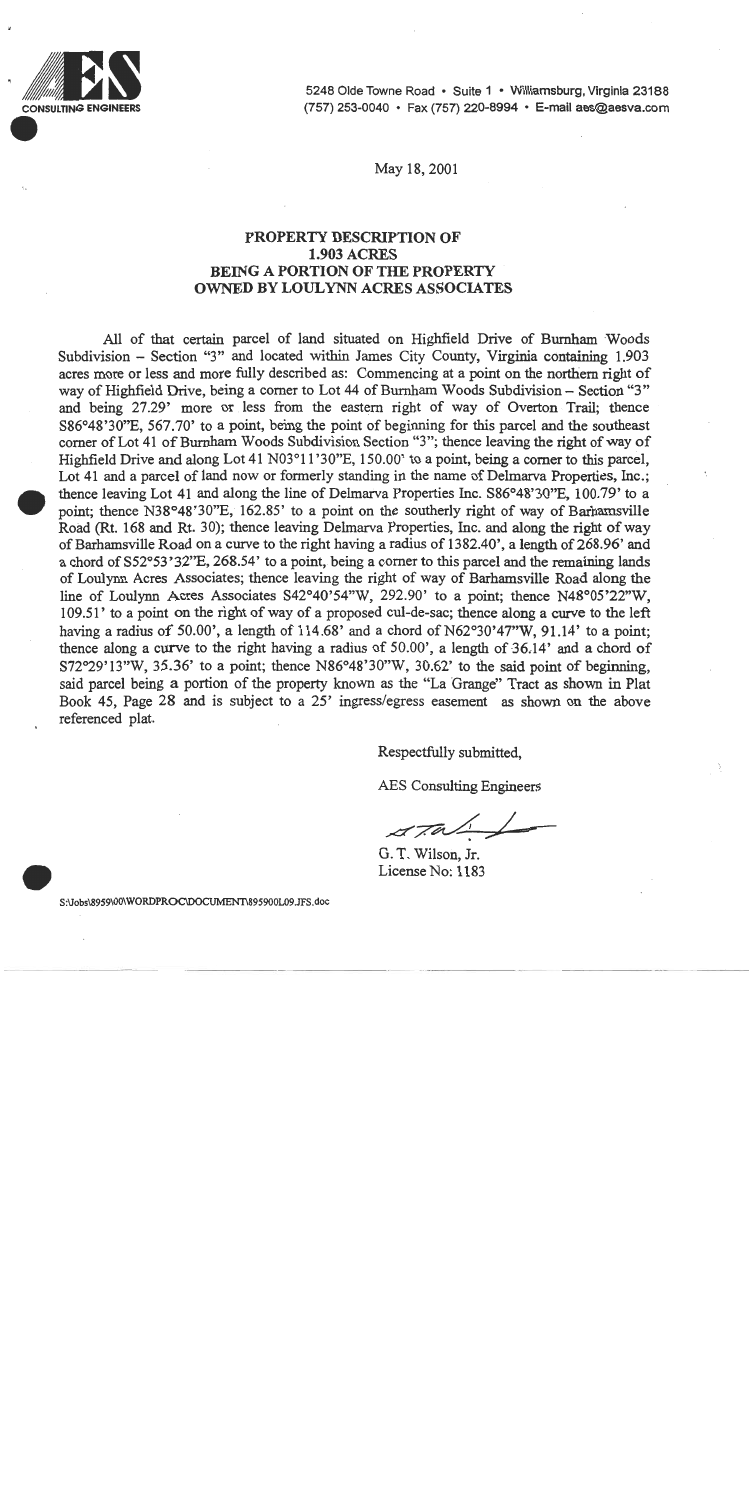# **R E S O L U T I O N**

#### CHESAPEAKE BANK SPECIAL USE PERMIT AMENDMENT (SUP-9-04)

- WHEREAS, the Board of Supervisors of James City County has adopted by ordinance specific land uses that shall be subjected to a special use permit process; and
- WHEREAS, Mr. Jim Bennett of AES Consulting Engineers has applied on behalf of Marshall N. Warner of Chesapeake Bank for a special use permit (SUP) to extend the expiration date of SUP-28-00, approved July 10, 2001, and set to expire July 10, 2004; and
- WHEREAS, the previously approved special use permit approved a 3,200-square-foot bank building at 8909 Barhamsville Road; and
- WHEREAS, the property is located on land zoned B-1, General Business, and can be further identified as Parcel No. (1-3A) on James City County Real Estate Tax Map No. (12-1); and
- WHEREAS, the Planning Commission, following its Public Hearing on April 5, 2004, recommended approval of the application.
- NOW, THEREFORE, BE IT RESOLVED that the Board of Supervisors of James City County, Virginia, does hereby approve the issuance of SUP-9-04 as described herein with the following conditions:
	- 1. A pedestrian connection, extending from the proposed bank building to the hard surface trail shown on the Michelle Point Master Plan, shall be constructed concurrent with the development of the bank. As determined by the Planning Director, this pedestrian connection shall be consistent in design and material to the hard surface trail extending from Michelle Point. A site plan amendment, identifying the design, material, and location of the pedestrian connection, shall be submitted and approved prior to construction of the proposed bank.
	- 2. Freestanding signage shall be limited to one monument style sign. For purposes of this condition, a "monument" style sign shall be defined as a freestanding sign with a completely enclosed base not to exceed 32 square feet in size and not to exceed 8 feet in height from grade.
	- 3. A sidewalk, 5 feet in width, shall be provided from the back parcel to Highfield Drive. This pedestrian connection shall be shown on any site plan for development of Parcel No. 1 and its design and location subject to the review and approval of the Planning Director.
	- 4. If construction has not commenced on the project by April 19, 2007, the permit shall become void. Construction shall be defined as obtaining permits for building construction and installation of footings and/or foundations.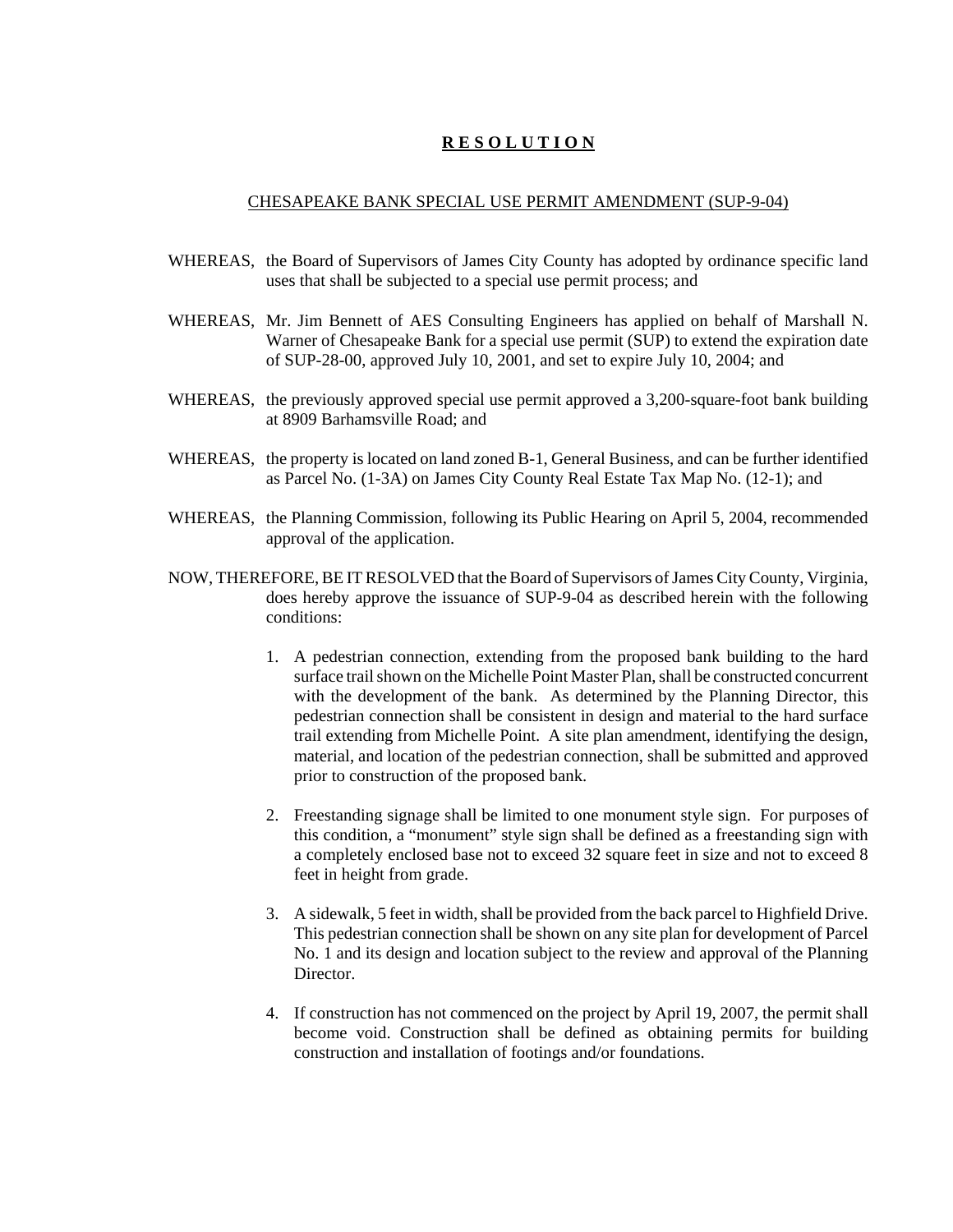- 5. All exterior light fixtures on the property shall be recessed fixtures with no bulb, lens, or globe extending below the casing. The casing shall be opaque and shall completely surround the entire light fixture and light source in a manner that all light will be directed downward and the light source is not visible from the side.
- 6. The building architecture shall be consistent, as determined by the Planning Director, with the building rendition prepared by Guernsey-Tingle Architects and dated June 4, 2001.
- 7. This special use permit is not severable. Invalidation of any word, phrase, clause, sentence, or paragraph shall invalidate the remainder.

Bruce C. Goodson Chairman, Board of Supervisors

\_\_\_\_\_\_\_\_\_\_\_\_\_\_\_\_\_\_\_\_\_\_\_\_\_\_\_\_\_\_\_\_\_\_\_\_

ATTEST:

Sanford B. Wanner Clerk to the Board

\_\_\_\_\_\_\_\_\_\_\_\_\_\_\_\_\_\_\_\_\_\_\_\_\_\_\_\_\_\_\_\_

Adopted by the Board of Supervisors of James City County, Virginia, this 11th day of May, 2004.

sup-9-04.res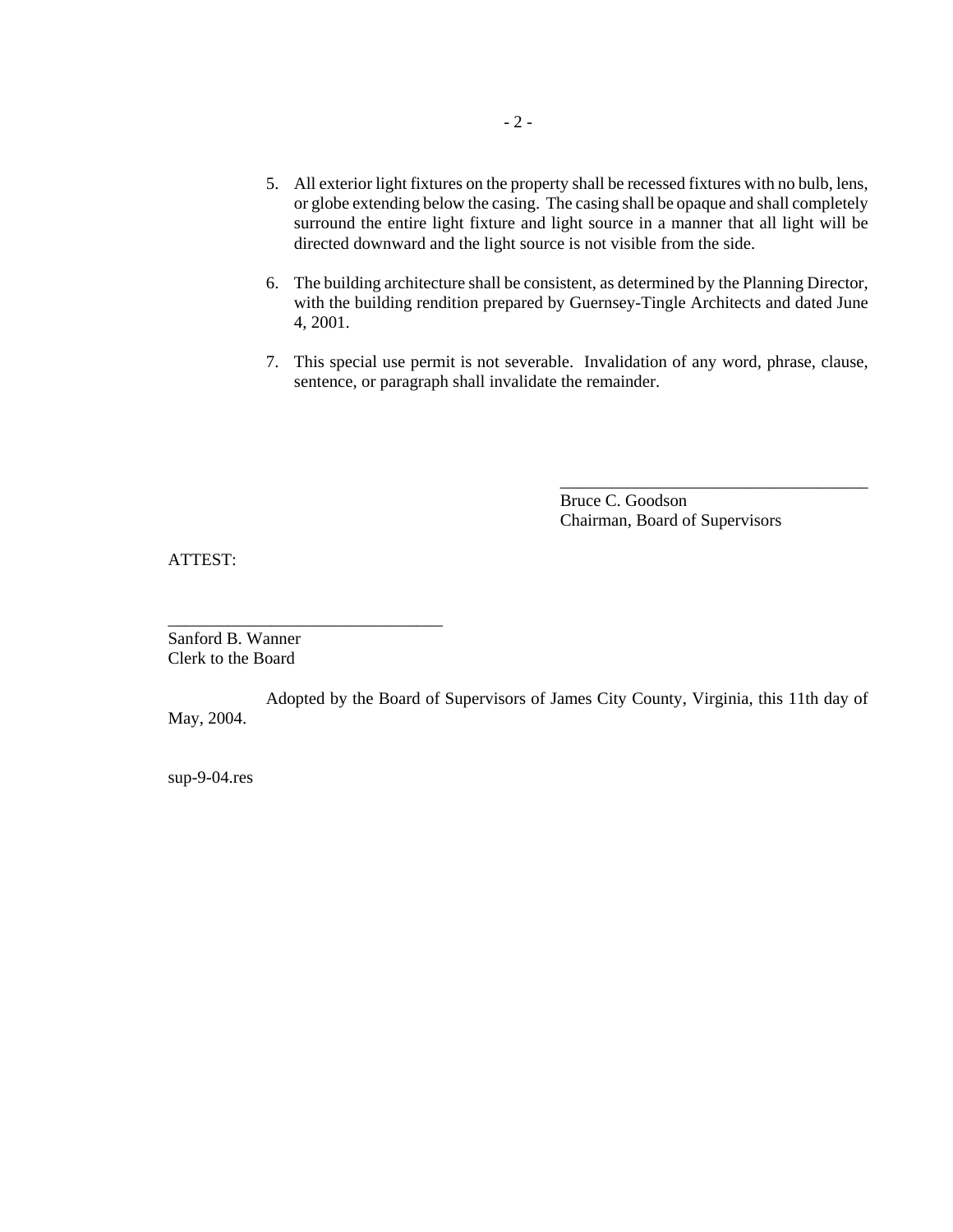| DATE:           | May 11, 2004                                                                                                                                       |
|-----------------|----------------------------------------------------------------------------------------------------------------------------------------------------|
| TO:             | The Board of Supervisors                                                                                                                           |
| FROM:           | Richard Bradshaw, Commissioner of the Revenue                                                                                                      |
| <b>SUBJECT:</b> | Ordinance Amendment - Chapter 20, Taxation, Article II, Exemption of Certain Persons<br>from Real Estate Taxes, Section 20-11, Amount of Exemption |
|                 |                                                                                                                                                    |

Attached for consideration is a proposed ordinance to increase the real estate tax exemption from the first \$65,000 to the first \$80,000 of assessed value in order to provide increased tax relief for the elderly and disabled. The County has been providing tax relief for the elderly and disabled since 1973. The last time the County increased the amount of the exemption was December 10, 1996. The maximum benefit to an individual taxpayer under the proposed ordinance would increase from \$552.50 to \$656.00. The maximum benefit is based on the increase to the amount of the exemption from assessed value and the budgeted tax rate of \$0.85 per \$100 for Fiscal Year 2005. Based on the applications for Fiscal Year 2004, this would cost the County an additional \$45,000 per year.

Below is a summary of current tax exemption or deferral programs for James City County and neighboring jurisdictions:

| James City County:           | Maximum income level - \$30,000<br>Net Worth - \$100,000, not including residence<br>Amount of Relief - first \$65,000 of value exempted from taxation<br>(Proposed ordinance would increase to the first \$80,000) |
|------------------------------|---------------------------------------------------------------------------------------------------------------------------------------------------------------------------------------------------------------------|
|                              |                                                                                                                                                                                                                     |
| <b>York County:</b>          | Maximum income level -1 resident = $$28,550$<br>2 or more = $$32,650$                                                                                                                                               |
|                              | Net Worth - \$100,000, not including residence                                                                                                                                                                      |
|                              | Amount of Relief - graduated scale based upon income, maximum benefit of<br>\$600                                                                                                                                   |
| City of Williamsburg:        | No exemption program, elderly may participate in a deferral program only                                                                                                                                            |
| <b>City of Newport News:</b> | Maximum income level -1 resident = $$22,350$                                                                                                                                                                        |
|                              | 2 or more = up to $$30,000$                                                                                                                                                                                         |
|                              | Net Worth - \$75,000, not including residence                                                                                                                                                                       |
|                              | Amount of Relief - Income under $$14,000 =$ all tax exempted                                                                                                                                                        |
|                              | Income over $$14,000 =$ Taxpayer pays 3 percent of income, with maximum<br>exemption amount of \$600, additional tax can be deferred                                                                                |
| City of Hampton:             | Maximum income level - \$30,000                                                                                                                                                                                     |
|                              | Net Worth - \$100,000, not including residence                                                                                                                                                                      |
|                              | Amount of Relief - Income under $$21,000 =$ all tax exempted                                                                                                                                                        |
|                              | Income over $$21,000 =$ figured on graduated scale                                                                                                                                                                  |

Staff recommends adoption of the proposed ordinance.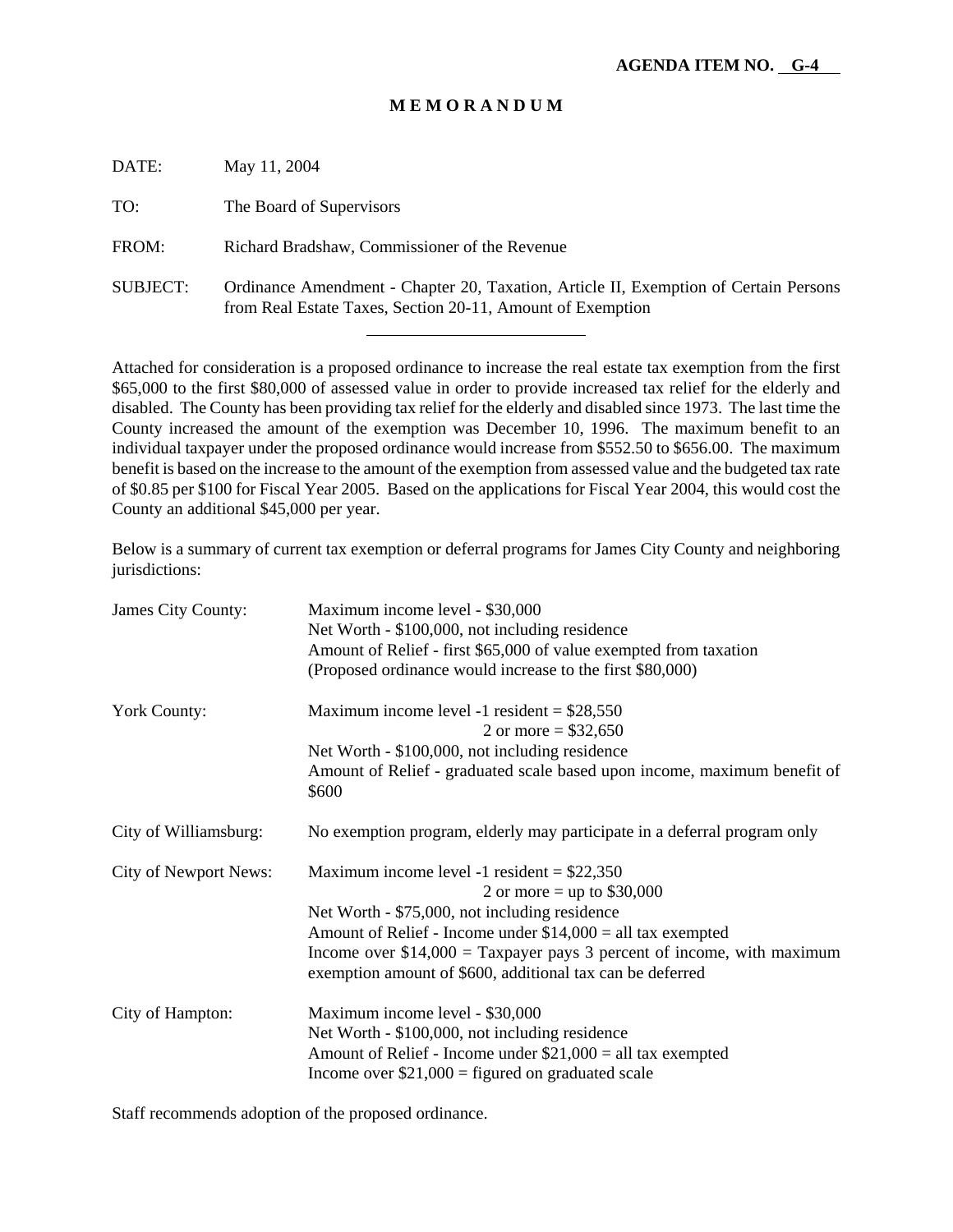Ordinance - Chapter 20, Taxation, Article II, Exemption of Certain Persons from Real Estate Taxes, Section 20-11, Amount of Exemption May 11, 2004 Page 2

Richard Bradshaw

\_\_\_\_\_\_\_\_\_\_\_\_\_\_\_\_\_\_\_\_\_\_\_\_\_\_\_\_\_\_\_\_

RD/gs taxrelief.mem

Attachment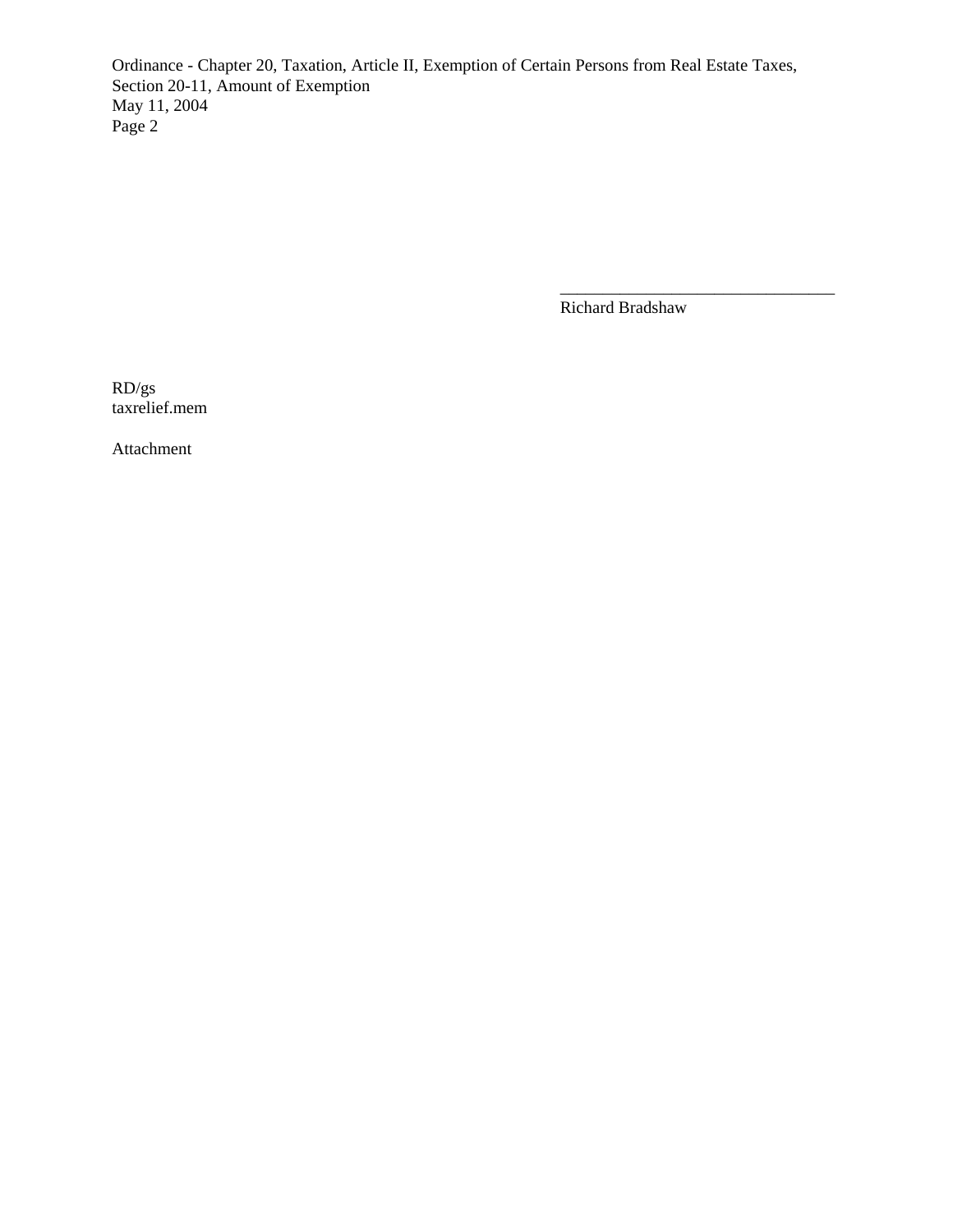#### ORDINANCE NO.

# AN ORDINANCE TO AMEND AND REORDAIN CHAPTER 20, TAXATION, OF THE CODE OF THE COUNTY OF JAMES CITY, VIRGINIA, BY AMENDING ARTICLE II, EXEMPTION OF CERTAIN PERSONS FROM REAL ESTATE TAXES, SECTION 20-11, AMOUNT OF EXEMPTION.

BE IT ORDAINED by the Board of Supervisors of the County of James City, Virginia, that Chapter 20, Taxation, is hereby amended and reordained by amending Section 20-11, Amount of exemption.

Chapter 20. Taxation

#### Article II. Exemption of Certain Persons from Real Estate Taxes

Sec. 20-11. Amount of exemption.

Any person or persons qualifying under section 20-10 shall be exempt from real estate taxes in an amount not to exceed the annual real estate tax rate multiplied by the first \$65,000.00 *\$80,000.00* of assessed real estate value.

This ordinance shall become effective July 1, 2004.

Bruce C. Goodson Chairman, Board of Supervisors

\_\_\_\_\_\_\_\_\_\_\_\_\_\_\_\_\_\_\_\_\_\_\_\_\_\_\_\_\_\_\_\_\_

ATTEST:

Sanford B. Wanner Clerk to the Board

\_\_\_\_\_\_\_\_\_\_\_\_\_\_\_\_\_\_\_\_\_\_\_\_\_\_\_\_\_\_\_\_

Adopted by the Board of Supervisors of James City County, Virginia, this 11th day of May, 2004.

sec20-11amtexemp.ord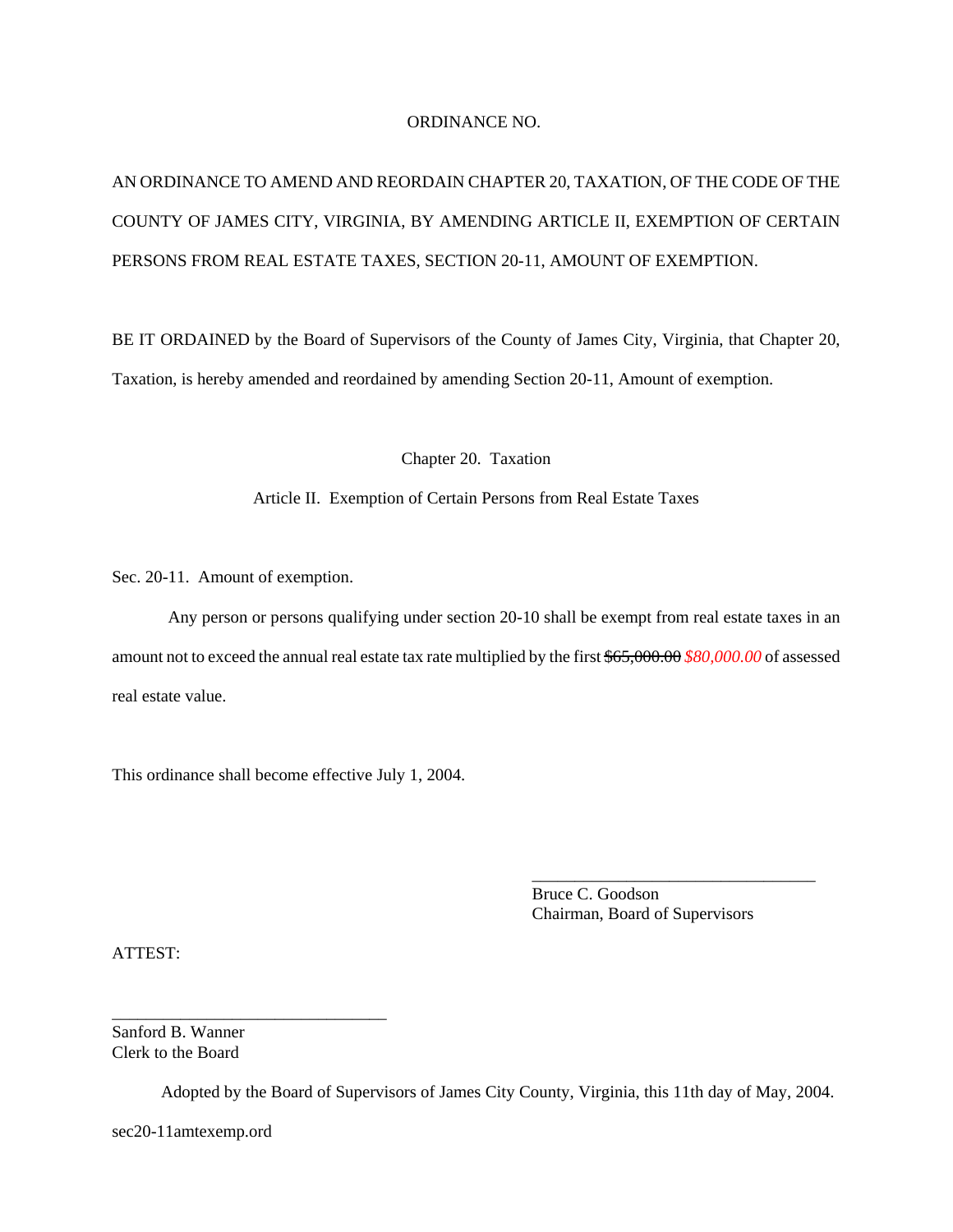| DATE:           | May 11, 2004                                                                                                                                          |
|-----------------|-------------------------------------------------------------------------------------------------------------------------------------------------------|
| TO:             | The Board of Supervisors                                                                                                                              |
| FROM:           | Sanford B. Wanner, County Administrator                                                                                                               |
| <b>SUBJECT:</b> | Ordinance to Amend and Reordain Chapter 20, Taxation, Article IV, Transient Lodging Tax,<br>Section 20-14, Tax Levied; and Section 20-15, Definitions |
|                 |                                                                                                                                                       |

Attached for consideration is a proposed ordinance to impose an additional \$2 per room/per night transient occupancy tax. This additional tax was supported by the Williamsburg Hotel Motel Association, the Williamsburg Area Chamber of Commerce, and the Williamsburg Area Convention and Visitors Bureau. In January of this year, the City of Williamsburg, York County, and James City County adopted resolutions supporting the additional \$2.00 tax. Senator Norment was the patron of Senate Bill 652, which authorizes the City of Williamsburg, York County, and James City County to jointly impose the additional tax. Senate Bill 652 passed both Houses of the General Assembly and was signed by the Governor. If all three jurisdictions do not adopt an ordinance imposing the additional tax on or before August 1, 2004, then the authority to impose the tax shall expire. Unless extended by the General Assembly, the authority to impose the additional tax will expire on January 1, 2008.

The additional \$2 per room/per night transient occupancy tax collected by the three jurisdictions shall be designated and expended solely for advertising the Historic Triangle area as an overnight tourism destination. The Williamsburg Area Destination Marketing Committee, consisting of representatives of the three jurisdictions and the tourism industry, shall decide how the revenue raised by the \$2 additional tax shall be expended.

Staff recommends adoption of the proposed ordinance.

Sanford B. Wanner

\_\_\_\_\_\_\_\_\_\_\_\_\_\_\_\_\_\_\_\_\_\_\_\_\_\_\_\_\_\_\_\_

SBW/gs hoteltax.mem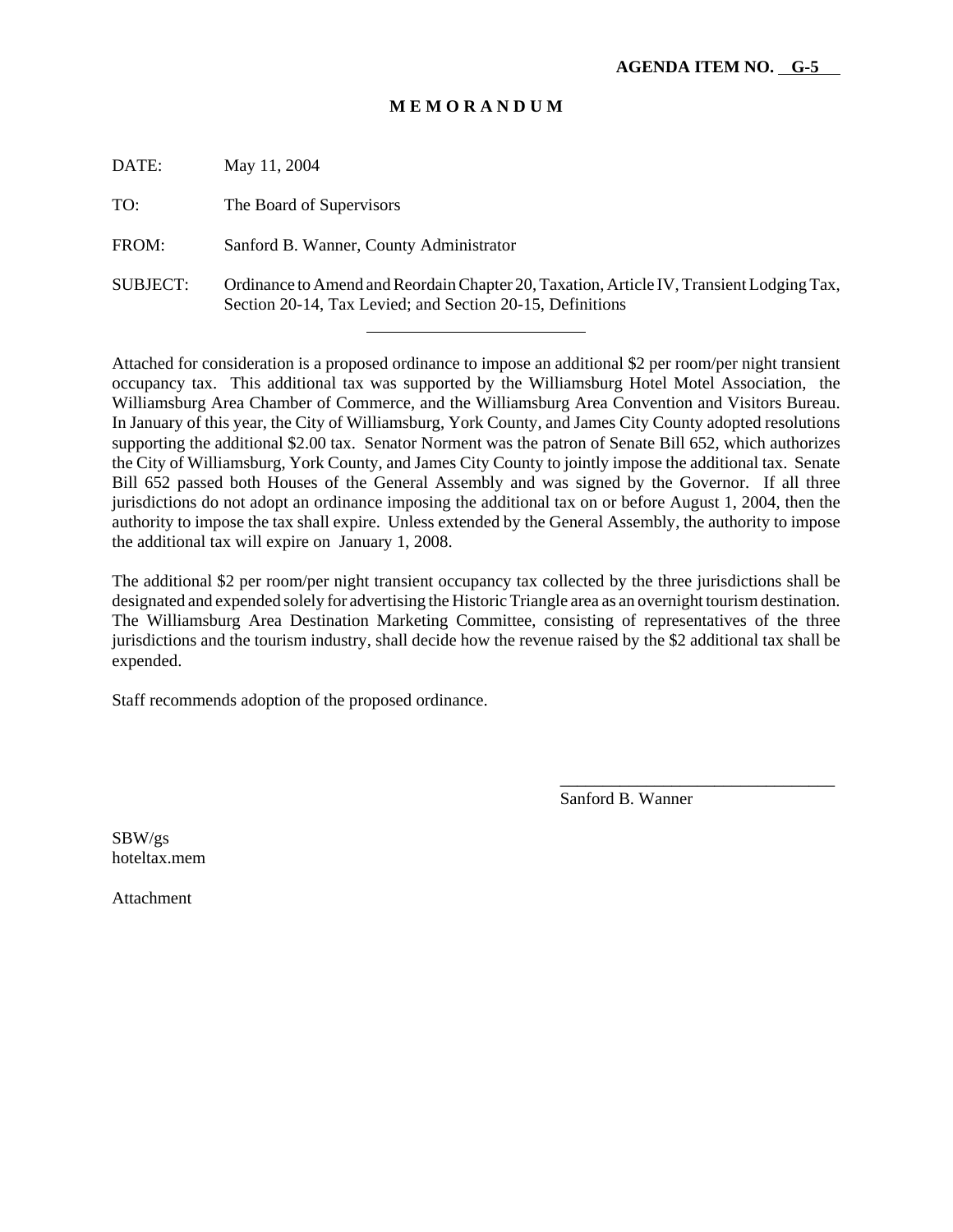ORDINANCE NO.

AN ORDINANCE TO AMEND AND REORDAIN CHAPTER 20, TAXATION, OF THE CODE OF THE COUNTY OF JAMES CITY, VIRGINIA, BY AMENDING ARTICLE IV, TRANSIENT LODGING TAX, SECTION 20-14, TAX LEVIED; AND SECTION 20-15, DEFINITIONS.

BE IT ORDAINED by the Board of Supervisors of the County of James City, Virginia, that Chapter 20, Taxation, is hereby amended and reordained by amending Article IV, Transient Lodging Tax, Section 20-14, Tax levied; and Section 20-15, Definitions.

Chapter 20. Taxation

Article IV. Transient Lodging Tax

**Sec. 20-14. Tax levied.**

*(a)* There is hereby levied and imposed, in addition to all other taxes and fees of every kind now imposed by laws, on each transient a tax equivalent to four percent of the total amount paid for lodging by or for any such transient to any hotel. Such tax shall be collected from such transient at the time and in the manner provided by this article.

*(b) In addition to the tax provided for in subsection (a) above, commencing July 1, 2004, and continuing until January 1, 2008, as provided in section 58.1-3823 C of the Virginia Code, there is hereby levied and imposed an additional transient occupancy tax of \$2.00 per room night for the occupancy of any overnight guest room rented by a transient. Such additional tax shall be collected from such transient at the*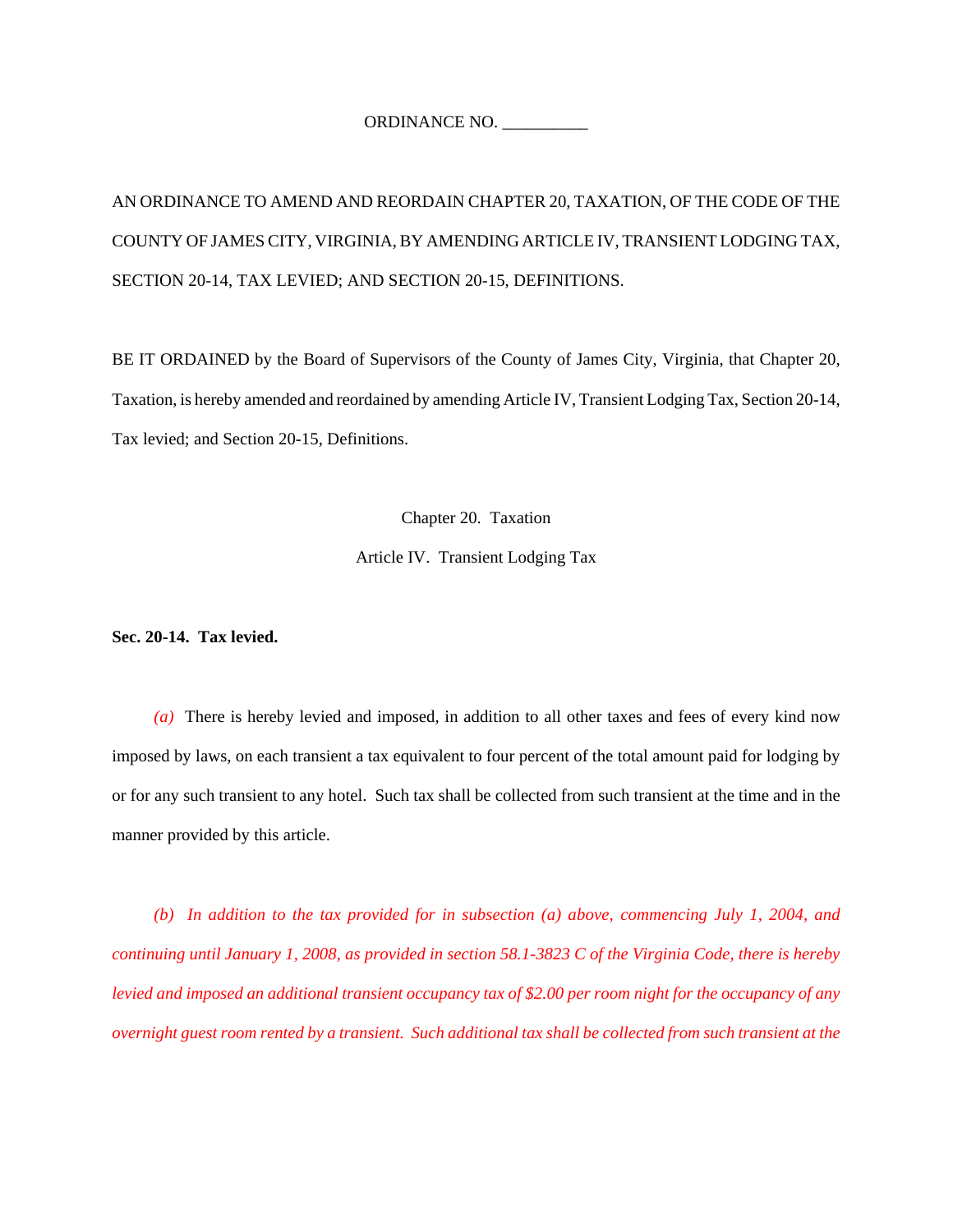Ordinance to Amend and Reordain Chapter 20. Taxation Page 2

*time and in the manner provided by this article. The revenues collected from such additional tax shall be designated and expended solely for advertising the Historic Triangle area and shall be distributed and expended as provided in section 58.1-3823 C of the Virginia Code.*

**State law reference-**Code of Va., § 58.1-3819 *and § 58.1-3823*.

## **Sec. 20-15. Definitions.**

The following words and phrases, when used in this article, shall, for the purposes of this article, have the following respective meanings, except when the context clearly indicates a different meaning:

*Advertising the Historic Triangle Area. Advertising that is intended to attract visitors from a sufficient distance so as to require an overnight stay of at least one night.*

This ordinance shall become effective July 1, 2004, and shall terminate on January 1, 2008.

Bruce C. Goodson Chairman, Board of Supervisors

\_\_\_\_\_\_\_\_\_\_\_\_\_\_\_\_\_\_\_\_\_\_\_\_\_\_\_\_\_\_\_\_\_

ATTEST:

Sanford B. Wanner Clerk to the Board

\_\_\_\_\_\_\_\_\_\_\_\_\_\_\_\_\_\_\_\_\_\_\_\_\_\_\_\_\_\_\_\_

Adopted by the Board of Supervisors of James City County, Virginia, this 11th day of May, 2004.

ch20lodging.ord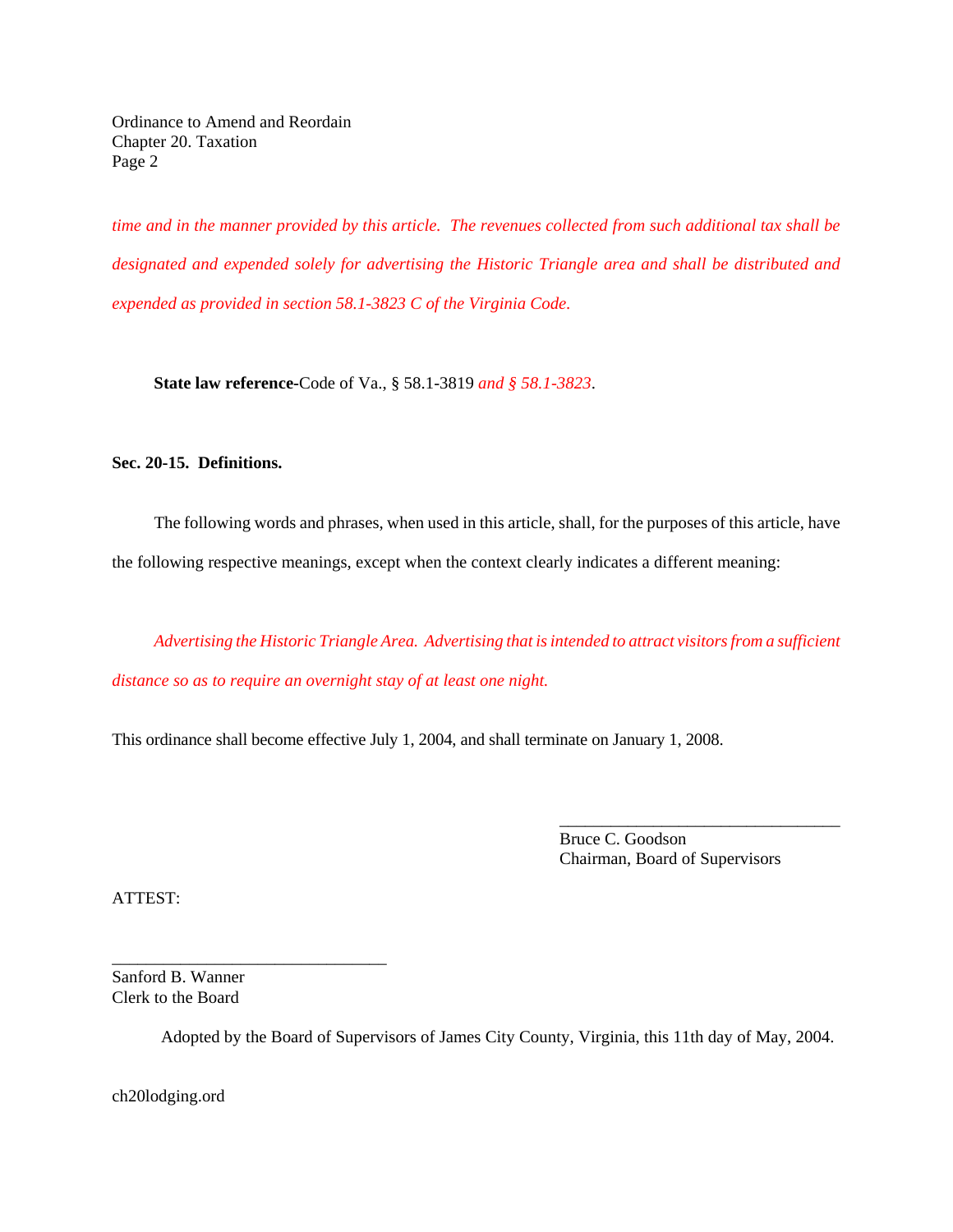DATE: May 11, 2004

TO: The Board of Supervisors

FROM: Suzanne R. Mellen, Director of Budget and Accounting

l

SUBJECT: Appropriation Resolution - FY 2005 Budget

Provided separately is the Appropriation Resolution for the FY 2005 Budget. The resolution will reflect the County Administrator's Proposed Budget and the changes made by the Board at its last Budget Work Session. A reconciliation from the County Administrator's Proposed budget to the Appropriation Resolution for FY 2005 will be attached.

Suzanne R. Mellen

\_\_\_\_\_\_\_\_\_\_\_\_\_\_\_\_\_\_\_\_\_\_\_\_\_\_\_\_\_\_\_\_

SRM/tlc bdgtapp05.mem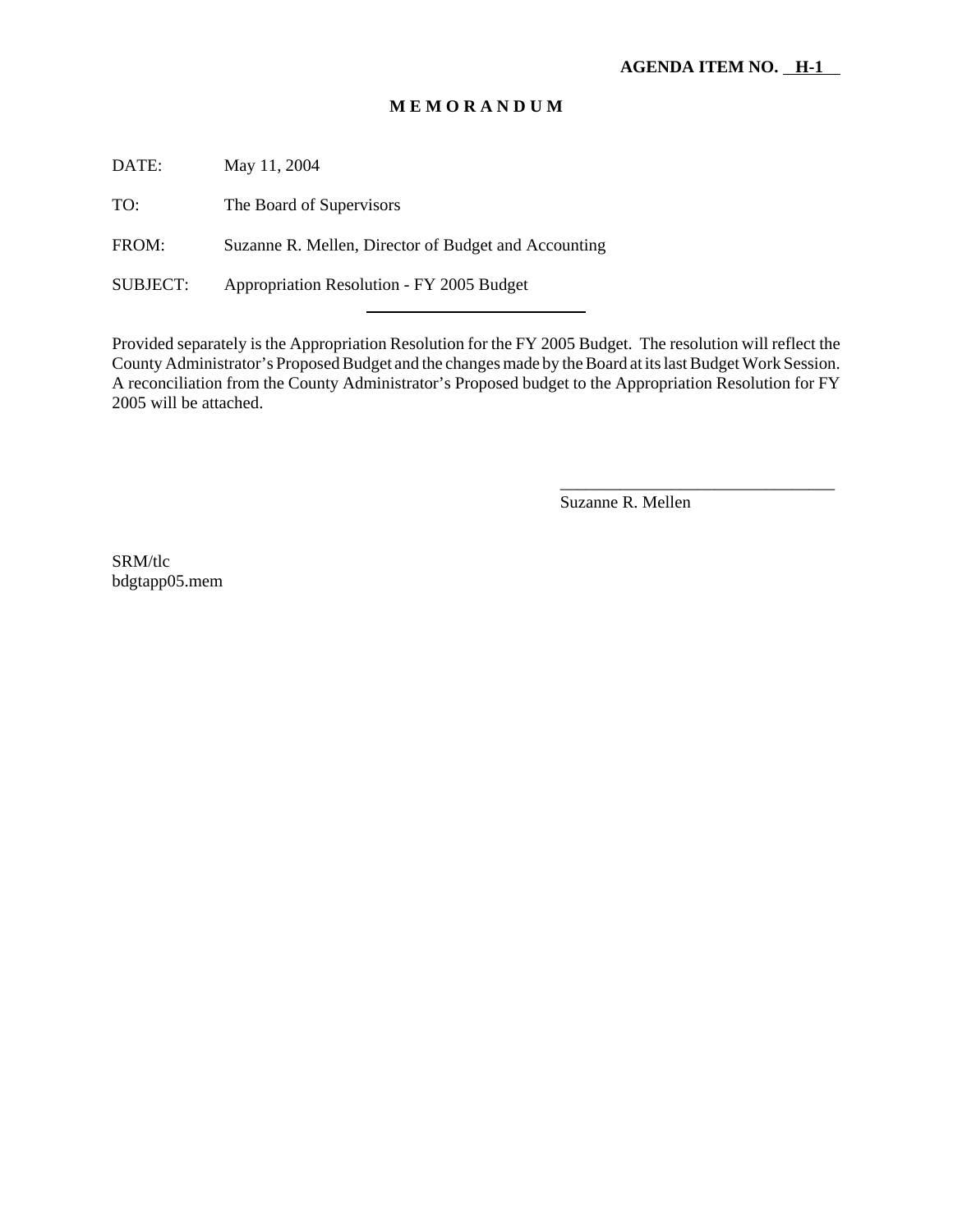| DATE:    | May 11, 2004                                                                                                                                                                                                                                                                                |
|----------|---------------------------------------------------------------------------------------------------------------------------------------------------------------------------------------------------------------------------------------------------------------------------------------------|
| TO:      | The Board of Supervisors                                                                                                                                                                                                                                                                    |
| FROM:    | Shirley Anderson, Animal Warden and Animal Control Supervisor                                                                                                                                                                                                                               |
| SUBJECT: | An Ordinance to Amend and Reordain Chapter 3, Animal Control, of the Code of the County<br>of James City, Virginia, by Amending Article III, Dog Licenses, Section 3-48, Annual Fee<br>Imposed on Dogs and Kennels; and Section 3-49, Annual Dog License Fee; Exemption for<br>Certain Dogs |

Attached for consideration is a proposed ordinance to increase the annual dog license fee from \$4 to \$8, or to \$5 if the dog is spayed or neutered. The ordinance also increases the annual kennel license fee by \$5 for each category of kennel. These license fees have not been increased in 10 years. The proposed increases are intended to offset County costs.

In addition, there is a new provision in the proposed ordinance to authorize the issuance of multi-year dog licenses for up to three years. In order to obtain a multi-year dog license, the owner would need to pay a multiple of the annual fee and provide evidence of a valid rabies certificate for the license period.

Staff recommends adoption of the proposed ordinance.

Shirley Anderson

CONCUR:

augurand David A. Daigneault

\_\_\_\_\_\_\_\_\_\_\_\_\_\_\_\_\_\_\_\_\_\_\_\_\_\_\_\_\_\_\_\_

SA/gs doglicfee.mem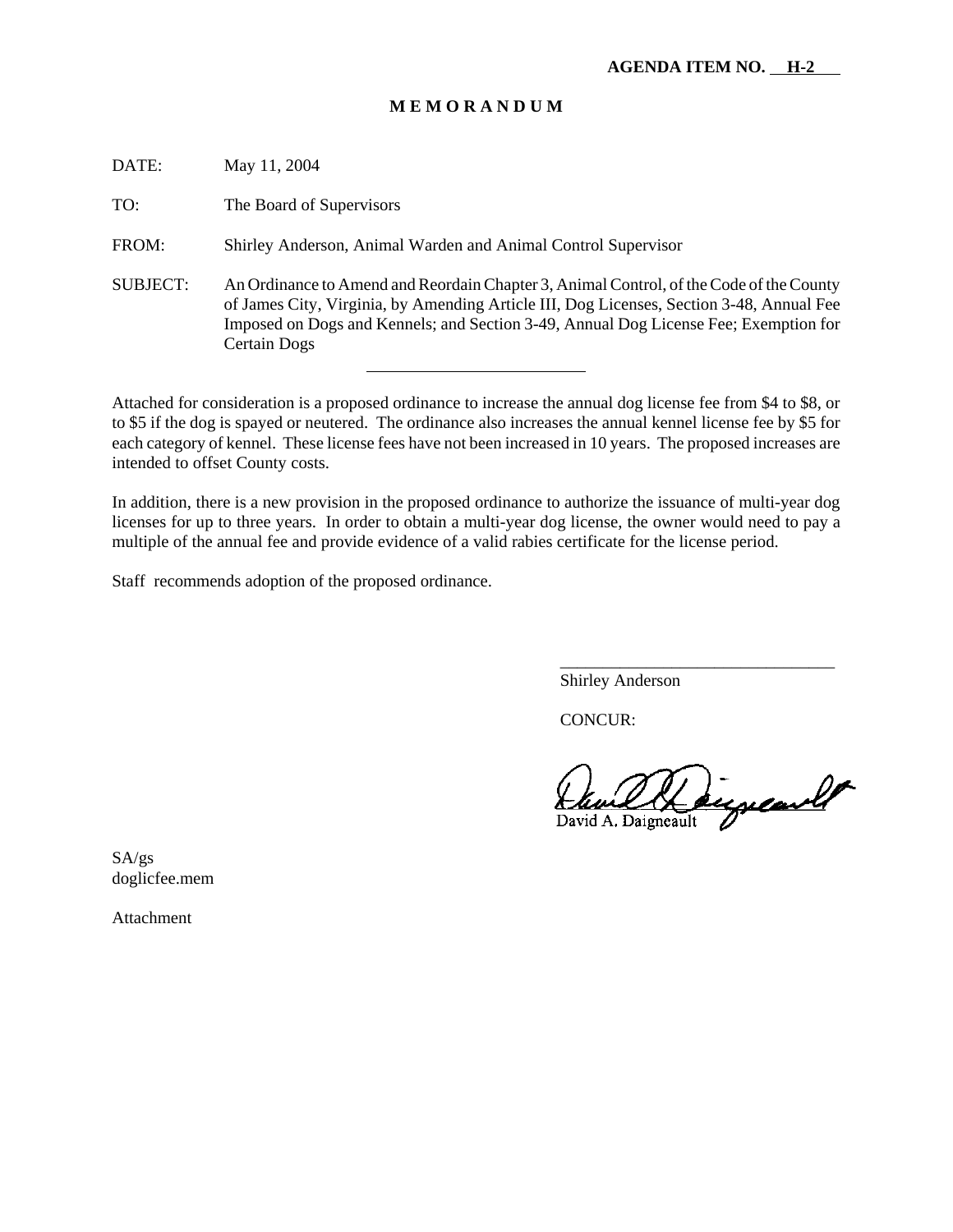#### ORDINANCE NO.

AN ORDINANCE TO AMEND AND REORDAIN CHAPTER 3, ANIMAL CONTROL, OF THE CODE OF THE COUNTY OF JAMES CITY, VIRGINIA, BY AMENDING ARTICLE III, DOG LICENSES, SECTION 3-48, ANNUAL FEE IMPOSED ON DOGS AND KENNELS; AND SECTION 3-49, ANNUAL DOG LICENSE FEE; EXEMPTION FOR CERTAIN DOGS.

BE IT ORDAINED by the Board of Supervisors of the County of James City, Virginia, that Chapter 3, Animal Control, is hereby amended and reordained by amending Section 3-48, Annual fee imposed on dogs and kennels; and Section 3-49, Annual dog license fee; exemption for certain dogs.

> Chapter 3. Animal Control Article III. Dog Licenses.

Sec. 3-48. Annual fee imposed on dogs and kennels.

There is hereby imposed an annual dog license fee upon all dog kennels and all dogs over the age of four months which are owned, possessed or kept in the county, as follows:

|     | (1) Male <i>or</i> female and spayed/neutered dogs $\ldots \ldots \ldots \ldots \ldots \ldots \ldots \ldots \ldots \qquad $4.00 $8.00$ |  |
|-----|----------------------------------------------------------------------------------------------------------------------------------------|--|
| (2) |                                                                                                                                        |  |
|     |                                                                                                                                        |  |
|     |                                                                                                                                        |  |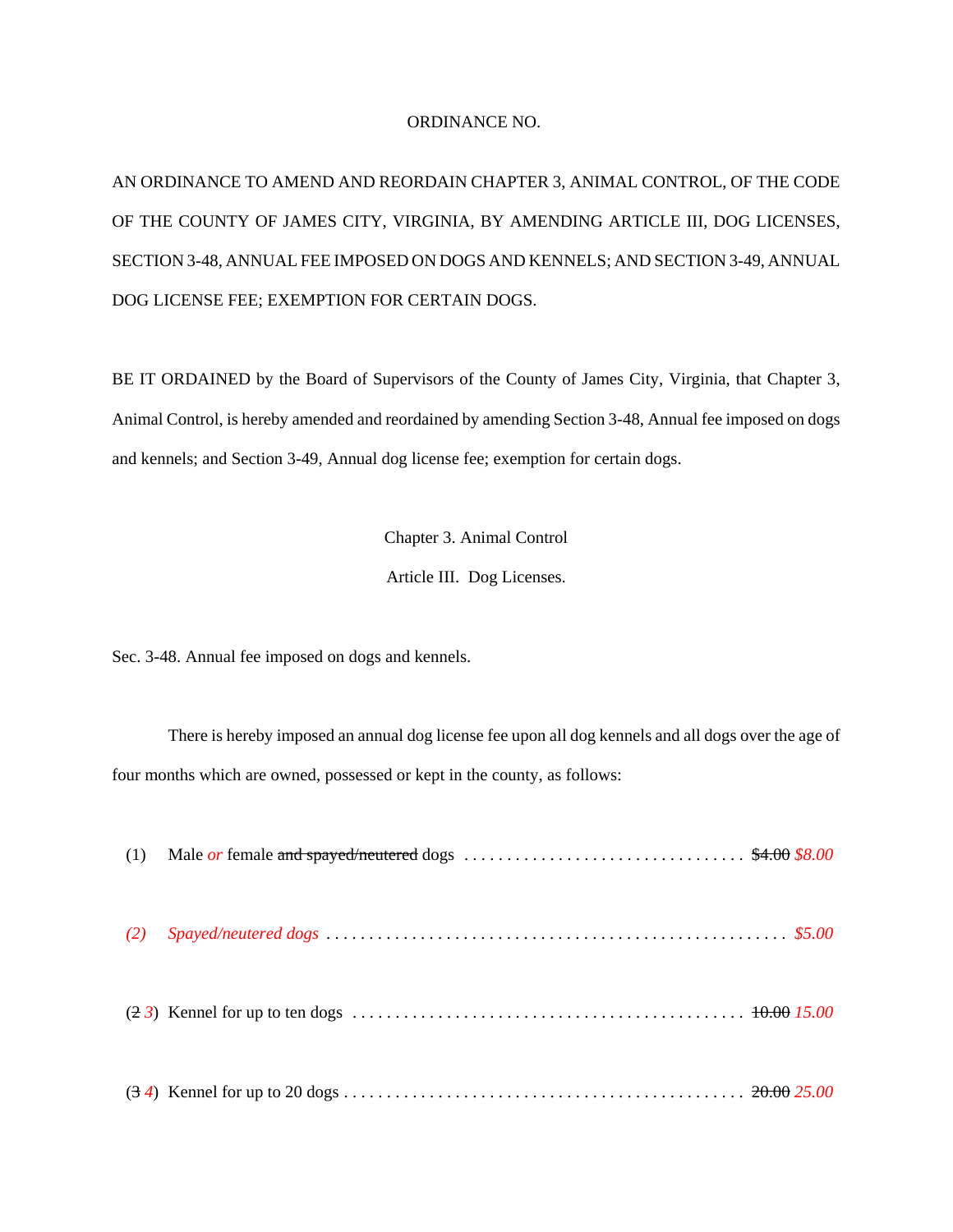| Ordinance to Amend and Reordain<br>Chapter 3. Animal Control<br>Page 2 |  |
|------------------------------------------------------------------------|--|
|                                                                        |  |
|                                                                        |  |
|                                                                        |  |

It shall be unlawful for any person to conceal or harbor any dog on which any required license fee has not been paid.

**Cross reference-**Duplicate license tags, § 3-47.

**State law references-**Amount of license tag, Code of Va., § 3.1-796.87; duplicate license tags, Code of Va., § 3.1-796.91.

Sec. 3-49. Annual d Dog license fee; exemption for certain dogs.

(a) The license fee levied by section 3-48 shall be due on January first and payable not later than January thirty-first of each year. *However, a dog license may be issued for up to three years provided a multiple of the annual license fee is paid and the license does not extend beyond a valid multi-year rabies certificate.* Payment of the license fee shall be made to the county treasurer or his designee.

(b) If a dog shall become four months of age or come into the possession of any person between January first and October thirty-first of any year, the license fee for the current calendar year shall be paid by the owner.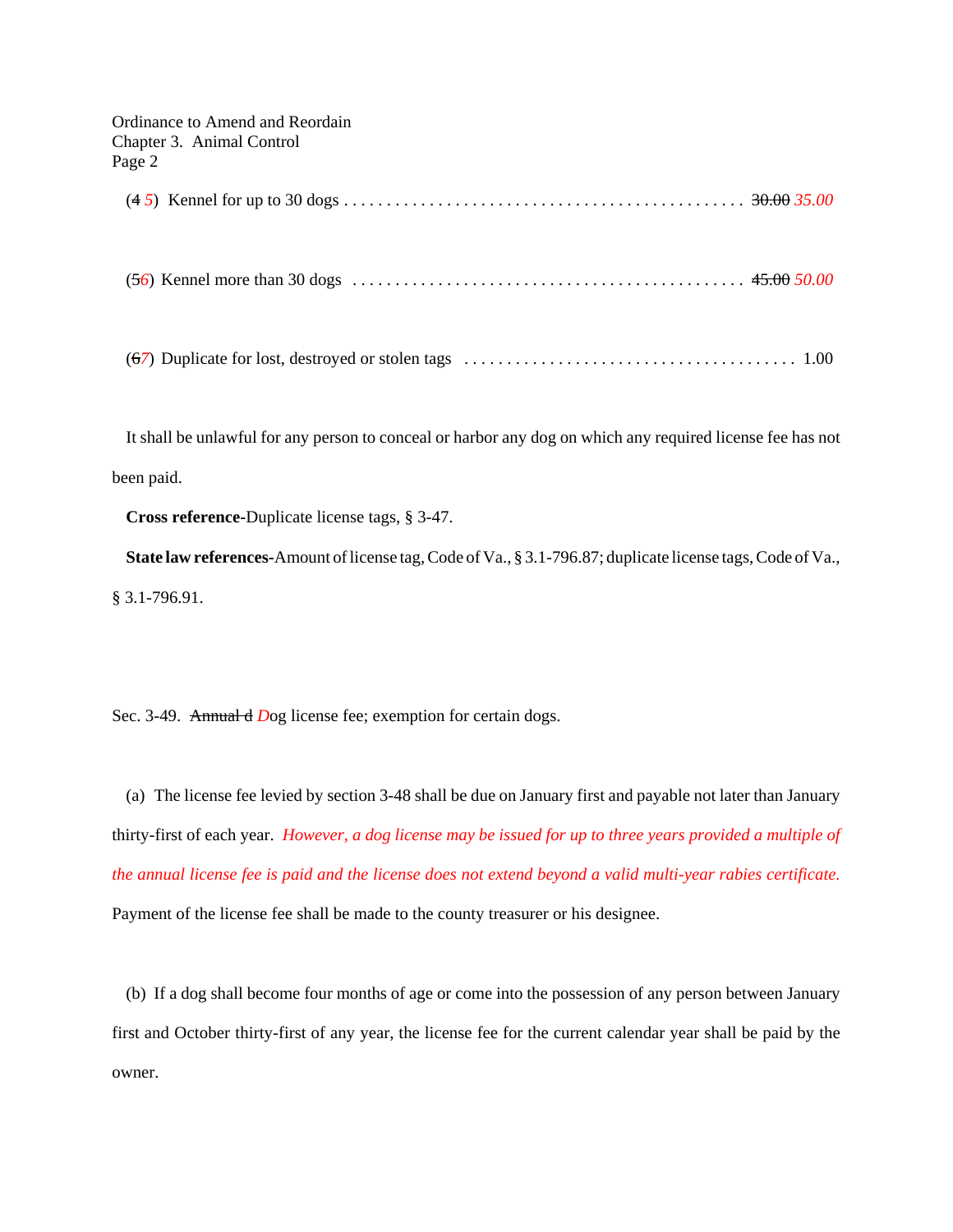Ordinance to Amend and Reordain Chapter 3. Animal Control Page 3

(c) If a dog shall become four months of age or come into the possession of any person between November first and December thirty-first of any year, the license fee for the succeeding calendar year shall be paid by the owner and this license shall protect the dog from the date of purchase.

(d) There shall be no charge for the tag of any dog that is trained and serves as a guide dog for a blind person or that is trained and serves as a hearing dog for a deaf or hearing-impaired person. As used in this section, "hearing dog" means a dog trained to alert its owner by touch to sounds of danger and sounds to which the owner should respond.

**State law references-**Amount of license tag, Code of Va., § 3.1-796.87; when license tax payable, Code of Va., § 3.1-796.88.

This ordinance shall become effective July 1, 2004.

Bruce C. Goodson Chairman, Board of Supervisors

\_\_\_\_\_\_\_\_\_\_\_\_\_\_\_\_\_\_\_\_\_\_\_\_\_\_\_\_\_\_\_\_\_

ATTEST:

Sanford B. Wanner Clerk to the Board

\_\_\_\_\_\_\_\_\_\_\_\_\_\_\_\_\_\_\_\_\_\_\_\_\_\_\_\_\_\_\_\_

Adopted by the Board of Supervisors of James City County, Virginia, this 11th day of May, 2004.

anmlctrl3-48.ord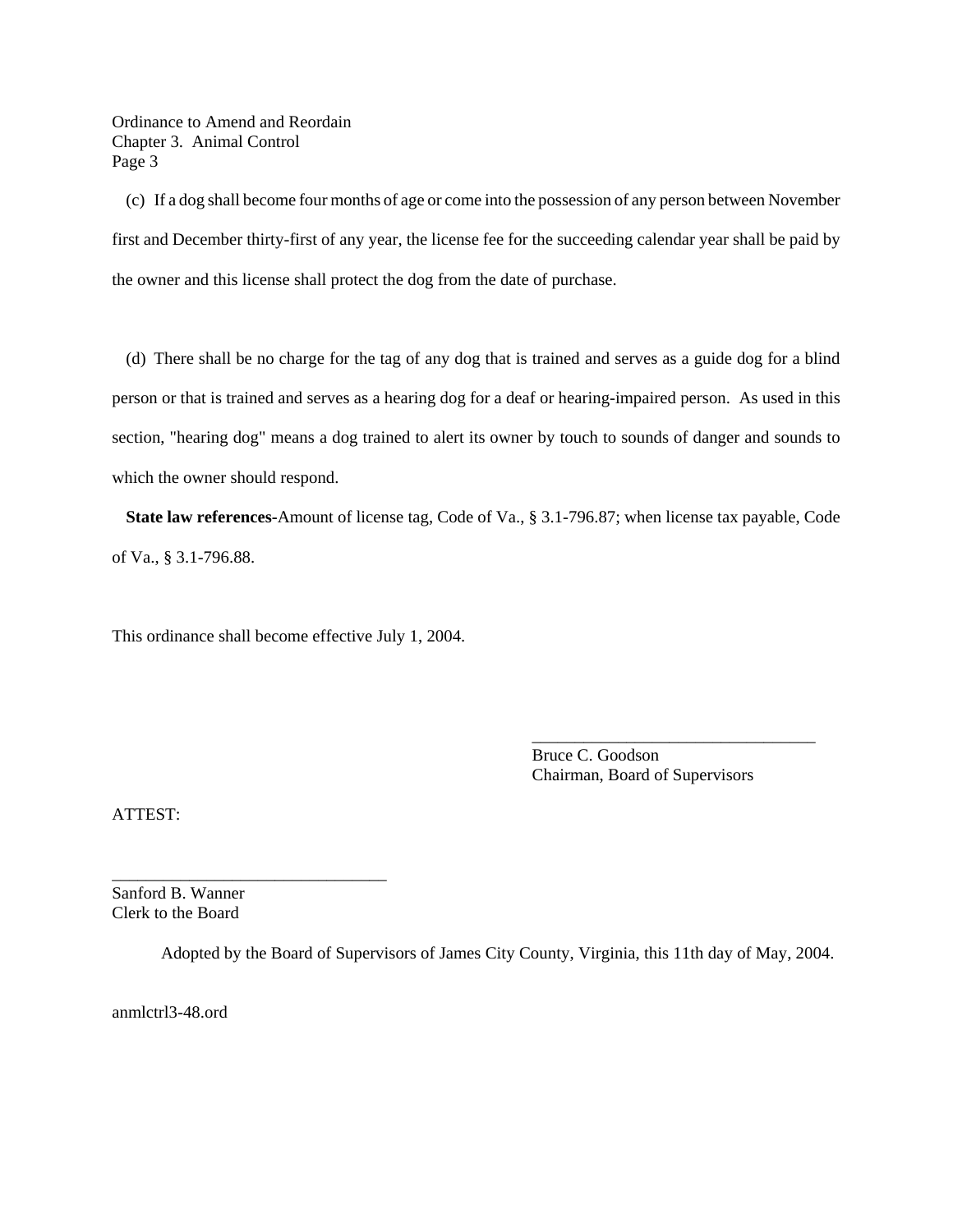DATE: May 11, 2004 TO: The Board of Supervisors FROM: Douglas H. Murrow, Director of Code Compliance SUBJECT: An Ordinance to Amend and Reordain Chapter 4, Building Regulations, of the Code of the County of James City, Virginia, by Amending Article I, Virginia Uniform Statewide Building Code, Division 2, Permit and Inspection Fees, Section 4-8, Generally

Attached for consideration is an ordinance amendment to increase certain fees. This amendment increases the Building Permit Fees from \$0.11 to \$0.13 per square foot of finished property, from \$0.10 to \$0.12 per square foot of unfinished property and \$0.08 to \$0.10 per square foot of the gross floor area for relocated structures.

Staff recommends adoption of the attached ordinance.

l

Douglas H. Murrow

\_\_\_\_\_\_\_\_\_\_\_\_\_\_\_\_\_\_\_\_\_\_\_\_\_\_\_\_\_\_\_\_\_

DHM/adw chpt4.mem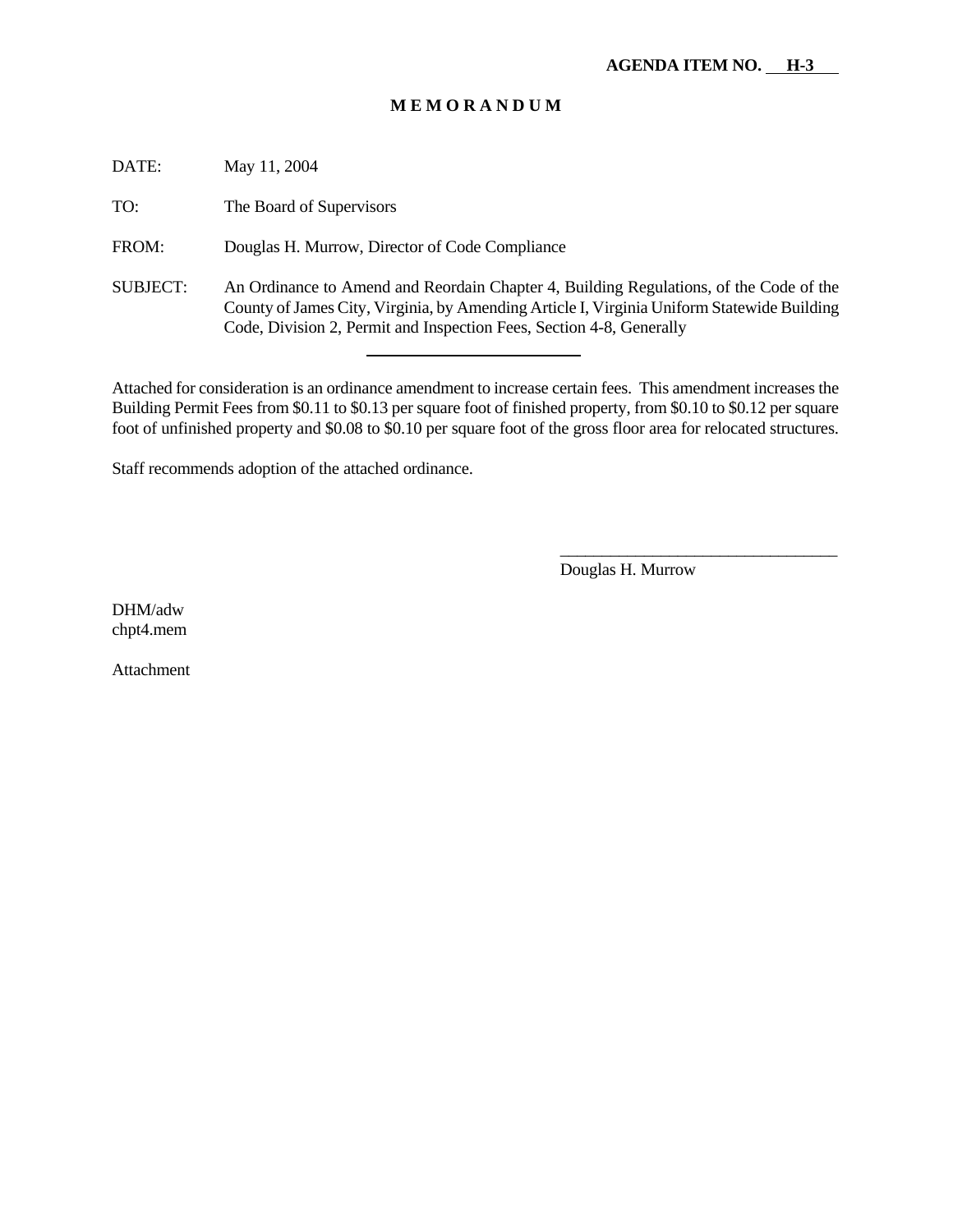#### ORDINANCE NO.

AN ORDINANCE TO AMEND AND REORDAIN CHAPTER 4, BUILDING REGULATIONS, OF THE CODE OF THE COUNTY OF JAMES CITY, VIRGINIA, BY AMENDING ARTICLE I, VIRGINIA UNIFORM STATEWIDE BUILDING CODE; DIVISION 2, PERMIT AND INSPECTION FEES, SECTION 4-8, GENERALLY.

BE IT ORDAINED by the Board of Supervisors of the County of James City, Virginia, that Chapter 4,

Building Regulations, is hereby amended and reordained by amending Section 4-8, Generally.

Chapter 4. Building Regulations

Article I. Virginia Uniform Statewide Building Code

Division 2. Permit and Inspection Fees

Sec. 4-8. Generally.

Permit and inspection fees are hereby established in accordance with the provisions of the Virginia Uniform Statewide Building Code, as follows:

- *(1) Building Permits:*
	- a. The minimum fee for any building permit shall be \$35.00.
	- b. For the construction of any building or addition thereto where the floor area is increased, and for the installation or erection of any industrialized building unit, the fee shall be based on the floor area to be constructed as computed from exterior building dimensions at each floor. Any residential building, any unenclosed carport, porch or stoop, when built in conjunction with and at the same time as the dwelling, shall be excluded from the square footage computation. The fee shall be \$0.11 *\$0.13* per square foot.
	- c. For the construction of a garage, barn, pole shed or similar structure, when not constructed at the time of and under the permit of the main dwelling, the fee shall be  $\frac{60.10}{10.12}$  per square foot of the exterior dimensions of the building.
	- d. For the alteration or repair of any building or structure, or for the construction or erection of piers, bulkheads, exterior walls or fences, towers, swimming pools or other structures or things, the fee shall be at the rate of one percent of the current value of all service, labor and materials.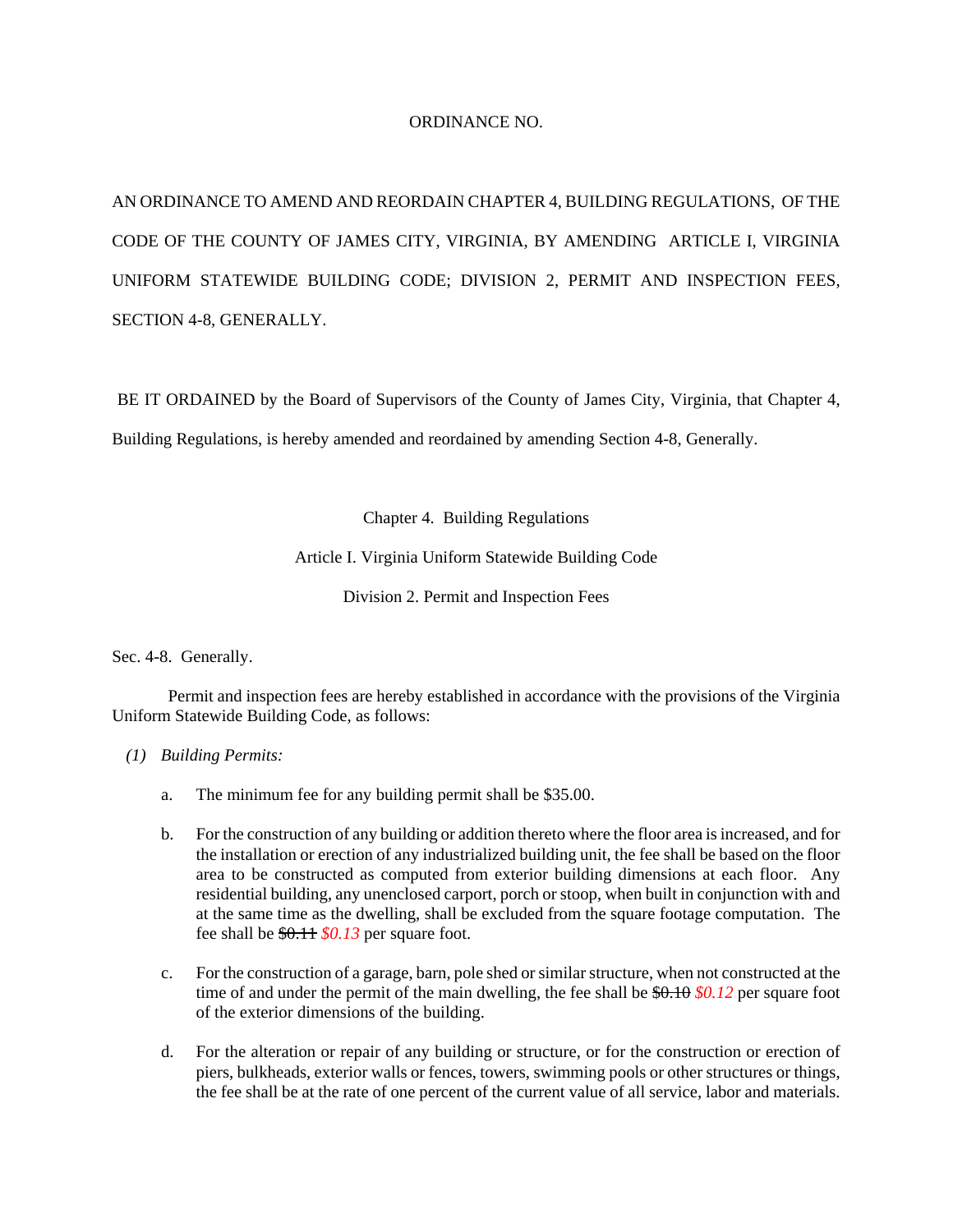Ordinance to Amend and Reordain Chapter 4. Building Regulations Page 2

> e. For the demolition or razing of any building or structure having a floor area greater than 200 square feet the fee shall be \$35.00.

No fee shall be charged for a permit to raze a building with a floor area of 200 square feet or less.

- f. For the erection, placement or removal of a building or structure, in part or in whole from one location to another, or into or out of the county or to a new location within the same lot or parcel of land, the fee shall be at the rate of \$0.08 *\$0.10* per square foot of the gross floor area.
- g. For construction not covered by any of the above, the permit fee shall be assessed and collected at the rate of one percent of the retail value or current market value of the work being done; provided, that the minimum permit fee shall be \$35.00.

## A BUILDING PERMIT FEE SHALL BE DOUBLE FOR ANY CONSTRUCTION THAT HAS COMMENCED BEFORE A PERMIT IS OBTAINED.

This ordinance shall become effective July 1, 2004.

Bruce C. Goodson Chairman, Board of Supervisors

\_\_\_\_\_\_\_\_\_\_\_\_\_\_\_\_\_\_\_\_\_\_\_\_\_\_\_\_\_\_\_\_\_

ATTEST:

Sanford B. Wanner Clerk to the Board

\_\_\_\_\_\_\_\_\_\_\_\_\_\_\_\_\_\_\_\_\_\_\_\_\_\_\_\_\_\_\_\_

Adopted by the Board of Supervisors of James City County, Virginia, this 11th day of May, 2004.

sec4-8regs.ord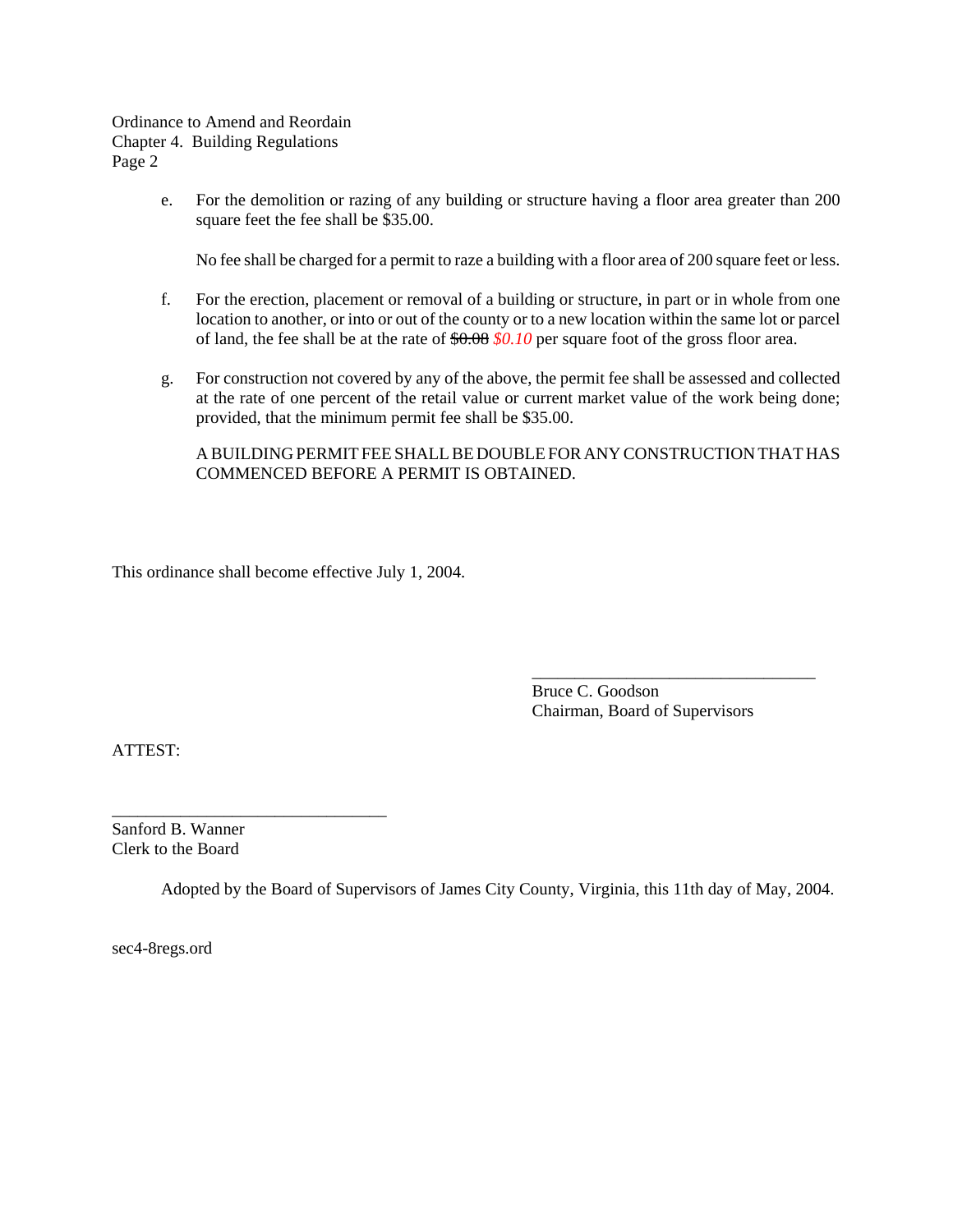DATE: May 11, 2004

TO: The Board of Supervisors

FROM: Darryl E. Cook, Environmental Director

l

SUBJECT: An Ordinance to Amend and Reordain Chapter 8, Erosion and Sediment Control, of the Code of the County of James City, Virginia, by Amending Section 8-5, Permits, Fees, Bonding, etc.

Section 8-5. Permits, fees, bonding, etc., of the James City County Erosion and Sediment Control Ordinance is proposed to be amended to increase the fee schedule for single-family building permit applications from the current level of \$25 to \$75. This is to cover the cost of an Inspector position in the Environmental Division to process single-family permit applications, to handle perennial stream determinations, and to conduct erosion control inspections throughout the life of the building permit as required by State regulations.

Staff recommends adoption of the attached Ordinance.

Darryl E. Cook

\_\_\_\_\_\_\_\_\_\_\_\_\_\_\_\_\_\_\_\_\_\_\_\_\_\_\_\_\_\_\_\_\_

\_\_\_\_\_\_\_\_\_\_\_\_\_\_\_\_\_\_\_\_\_\_\_\_\_\_\_\_\_\_\_\_\_

CONCUR:

John T. P. Horne

DEC/gs erosamend.mem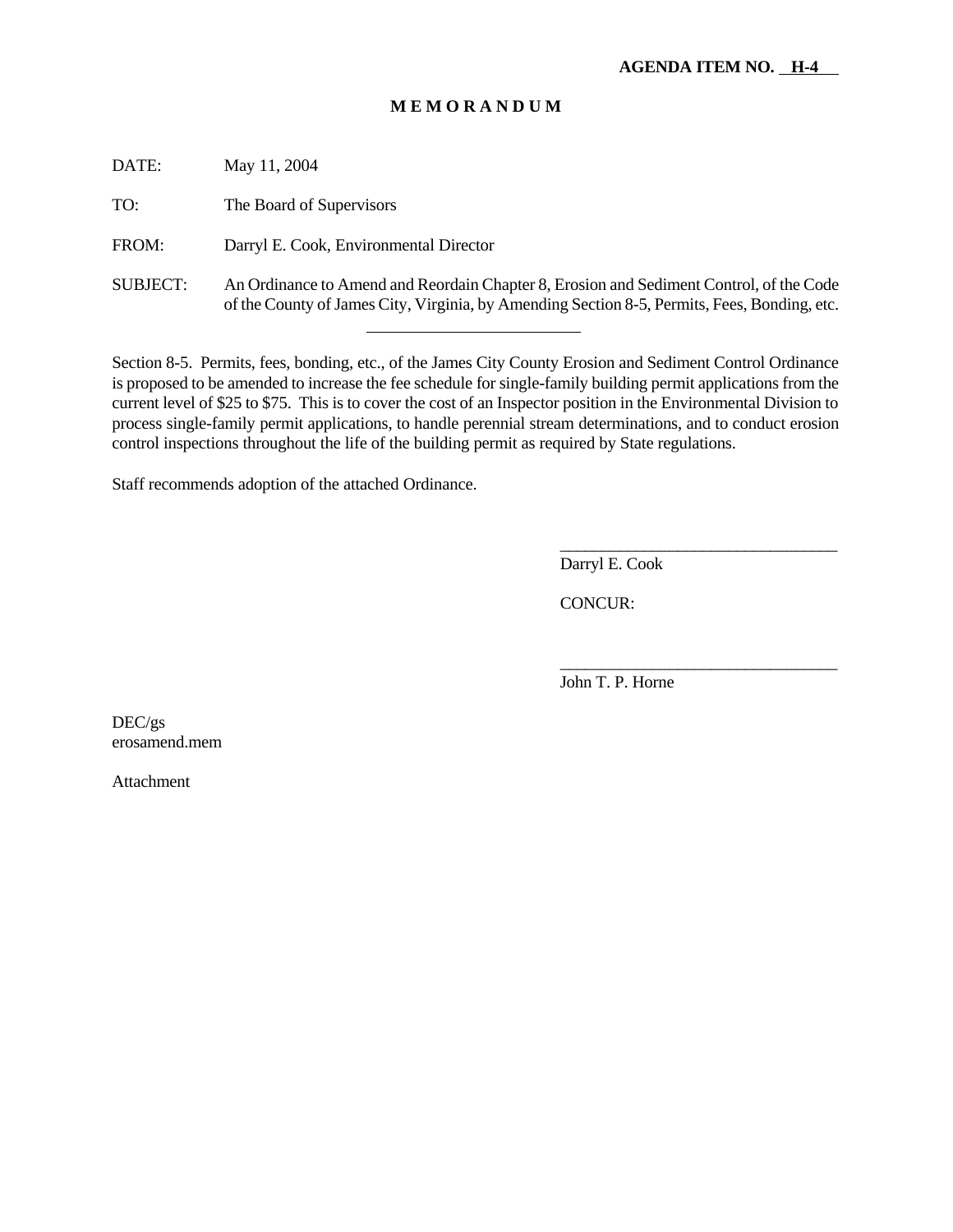#### ORDINANCE NO.

AN ORDINANCE TO AMEND AND REORDAIN CHAPTER 8, EROSION AND SEDIMENT CONTROL, OF THE CODE OF THE COUNTY OF JAMES CITY, VIRGINIA, BY AMENDING SECTION 8-5, PERMITS, FEES, BONDING, ETC.

BE IT ORDAINED by the Board of Supervisors of the County of James City, Virginia, that Chapter 8,

Erosion and Sediment Control, is hereby amended and reordained by amending Section 8-5, Permits, fees,

bonding, etc.

## Chapter 8. Erosion and Sediment Control

Sec. 8-5. Permits, fees, bonding, etc.

(a) Agencies authorized under any other law to issue grading, building, or other permits for activities involving land-disturbing activities may not issue any such permit unless the applicant submits with his application an approved erosion and sediment control plan and certification that the plan will be followed.

(b) No person may engage in any land-disturbing activity until he has acquired a land-disturbing permit, unless the proposed land-disturbing activity is specifically exempt from the provisions of this chapter, and has paid the fees and posted the required bond.

- (c) Fees. The following administrative fee shall be paid to the county:
- (1) Residential subdivisions shall pay \$50.00 per lot at the time of submission of the erosion and sediment control plan;
- (2) Site plans and other land-disturbing activities shall pay \$600.00 per acre of disturbance for the first 15 acres plus \$400.00 per acre for each additional acre over 15 at the time of submission of the erosion and sediment control plan;
- (3) A \$25.00 *\$75.00* fee shall be required for each single-family residential structure at the time of submission of the building permit application.

This ordinance shall become effective July 1, 2004.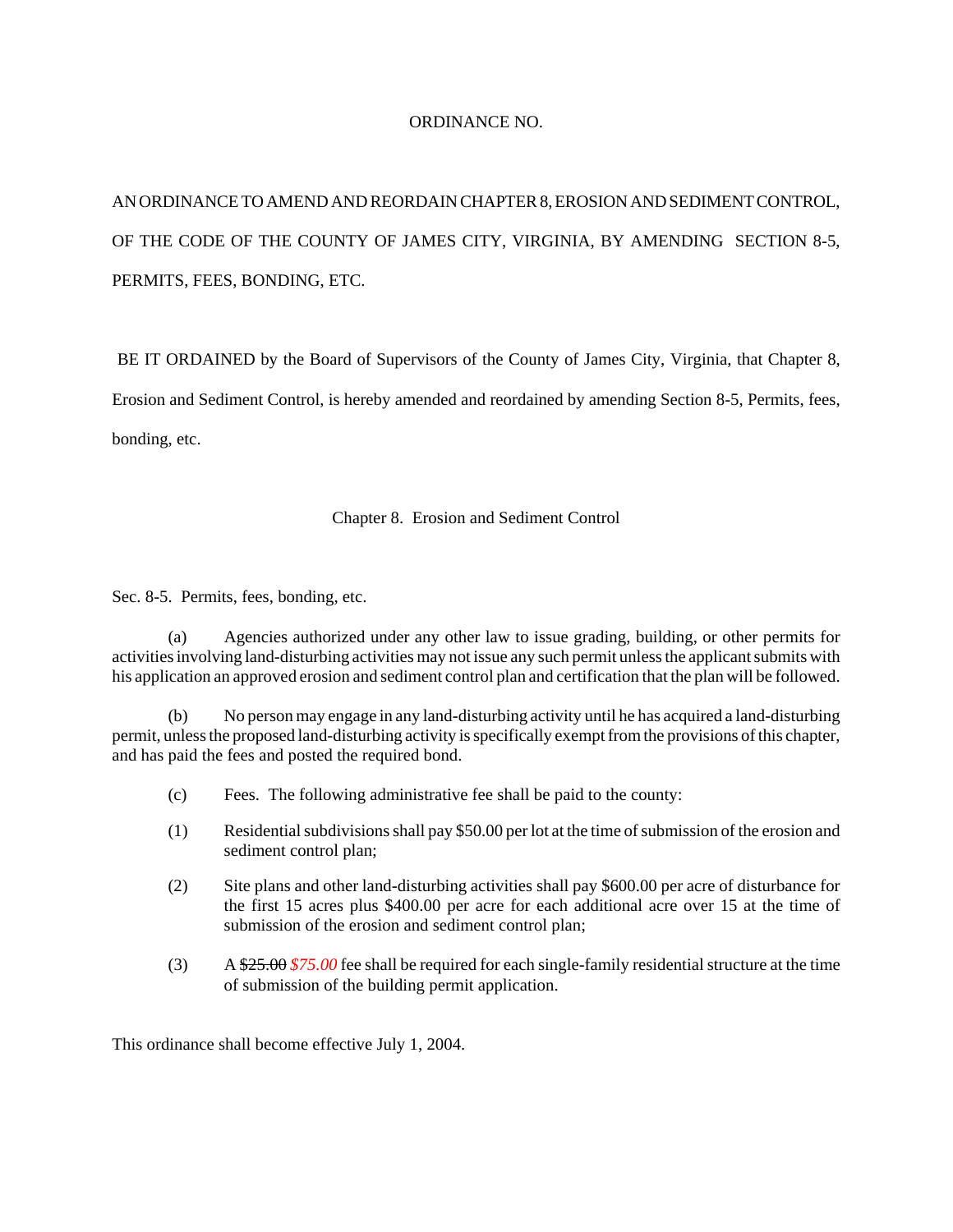Ordinance to Amend and Reordain Chapter 8. Erosion and Sediment Control Page 2

\_\_\_\_\_\_\_\_\_\_\_\_\_\_\_\_\_\_\_\_\_\_\_\_\_\_\_\_\_\_\_\_

Bruce C. Goodson Chairman, Board of Supervisors

\_\_\_\_\_\_\_\_\_\_\_\_\_\_\_\_\_\_\_\_\_\_\_\_\_\_\_\_\_\_\_\_\_

ATTEST:

Sanford B. Wanner Clerk to the Board

Adopted by the Board of Supervisors of James City County, Virginia, this 11th day of May, 2004.

sec8-5permitfee.ord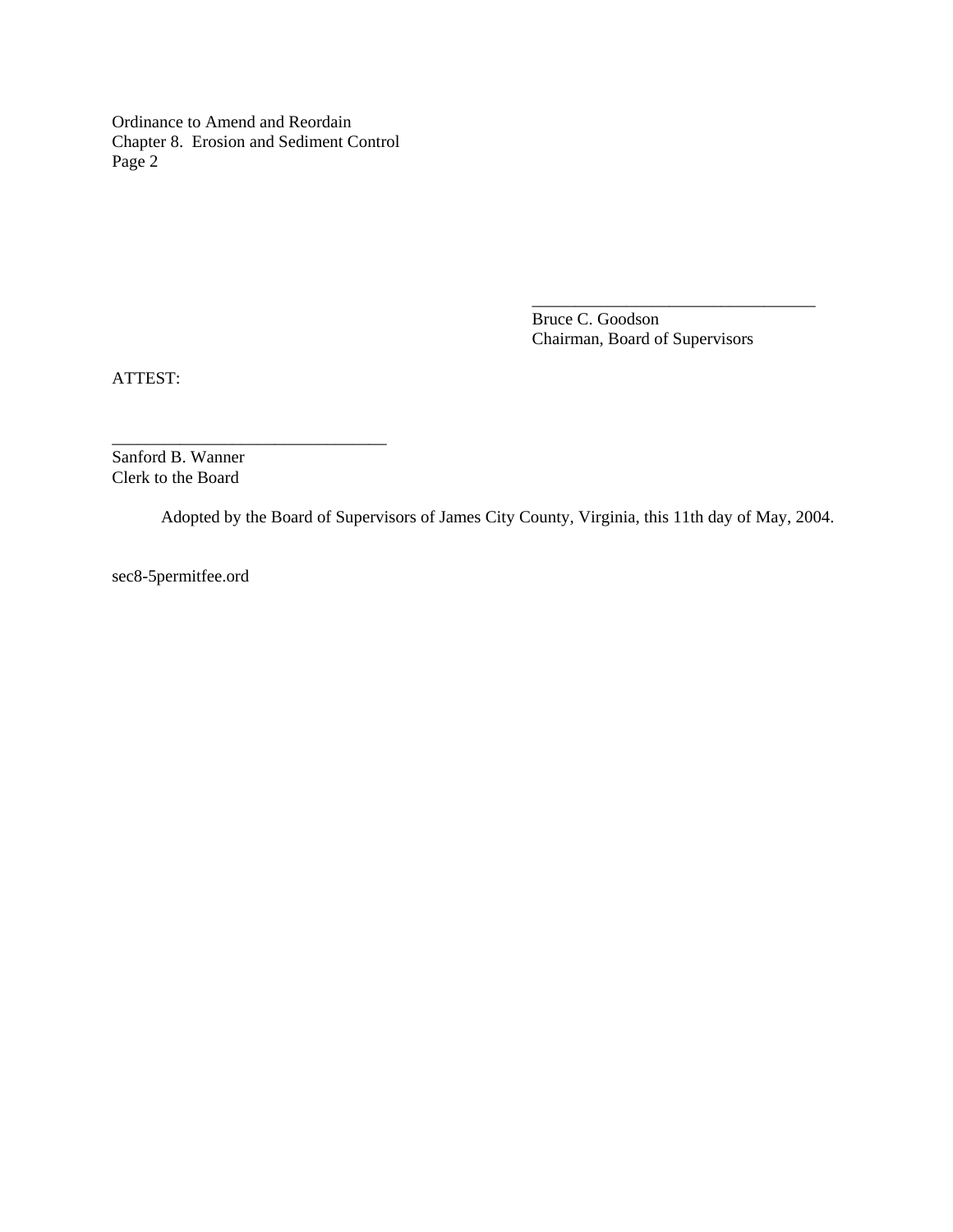DATE: May 11, 2004

TO: The Board of Supervisors

FROM: William C. Porter, Jr., Assistant County Administrator

l

SUBJECT: An Ordinance to Amend and Reordain Chapter 11, Heath and Sanitation, of the Code of the County of James City, Virginia, by Amending Article II, Landfill Ordinance, Section 11-14, County Refuse Containers

Attached for consideration is a proposed ordinance to increase the Convenience Center user fee from \$3 to \$4 for each 60 gallons of bagged household refuse. This fee was last increased in 1998. The proposed fee increase is intended to partially offset County costs.

Staff recommends adoption of the proposed ordinance.

William C. Porter, Jr.

\_\_\_\_\_\_\_\_\_\_\_\_\_\_\_\_\_\_\_\_\_\_\_\_\_\_\_\_\_\_\_\_

WCP/gs convienctr.mem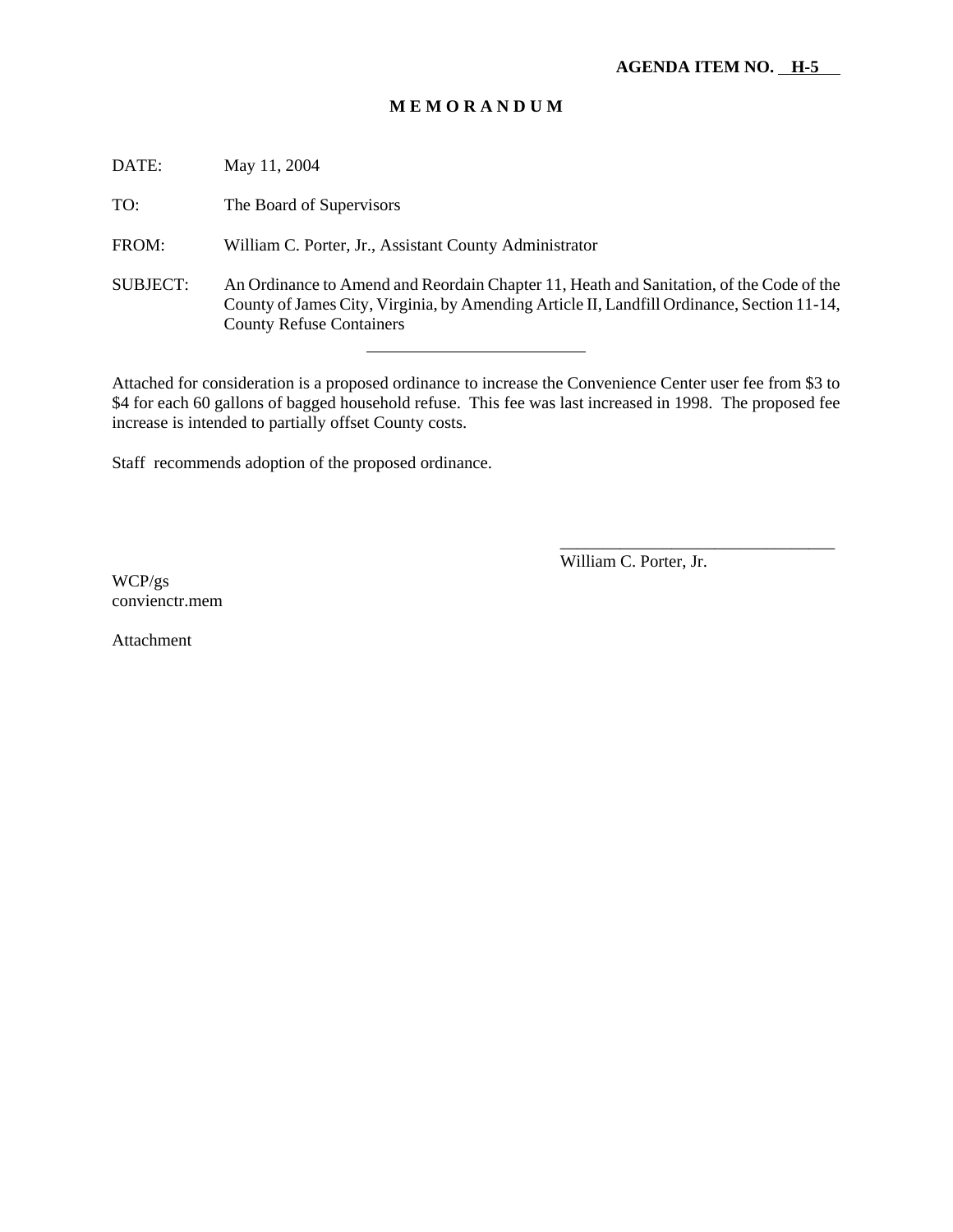#### ORDINANCE NO.

# AN ORDINANCE TO AMEND AND REORDAIN CHAPTER 11, HEALTH AND SANITATION, OF THE CODE OF THE COUNTY OF JAMES CITY, VIRGINIA, BY AMENDING ARTICLE II, LANDFILL ORDINANCE, SECTION 11-14, COUNTY REFUSE CONTAINERS.

BE IT ORDAINED by the Board of Supervisors of the County of James City, Virginia, that Chapter 11, Health and Sanitation, is hereby amended and reordained by amending Section 11-14, County refuse containers.

#### Chapter 11. Health and Sanitation

#### Article II. Landfill Ordinance

Sec. 11-14. County refuse containers.

Refuse containers shall be provided by the county at various locations to supplement existing private collection services as needed. The usage of said containers shall be governed by the following provisions and any other regulations as the board of supervisors or the manager may establish:

#### (b) *Convenience Center User Fees:*

- (1) Fees will be charged for the disposal of household refuse and garbage at the county convenience centers. A fee of \$3.00 *\$4.00* shall be imposed for up to 60 gallons of bagged household refuse or the equivalent thereof. Each additional 60 gallons or portion thereof shall be charged an additional \$3.00 *\$4.00* fee.
- (2) The county administrator or designee shall determine the charges for bulky items, such as appliances, furniture and mattresses and box springs. A schedule of these charges shall be posted at each center and a copy provided to each site user.
- (3) The county administrator or designee shall implement a system to collect fees for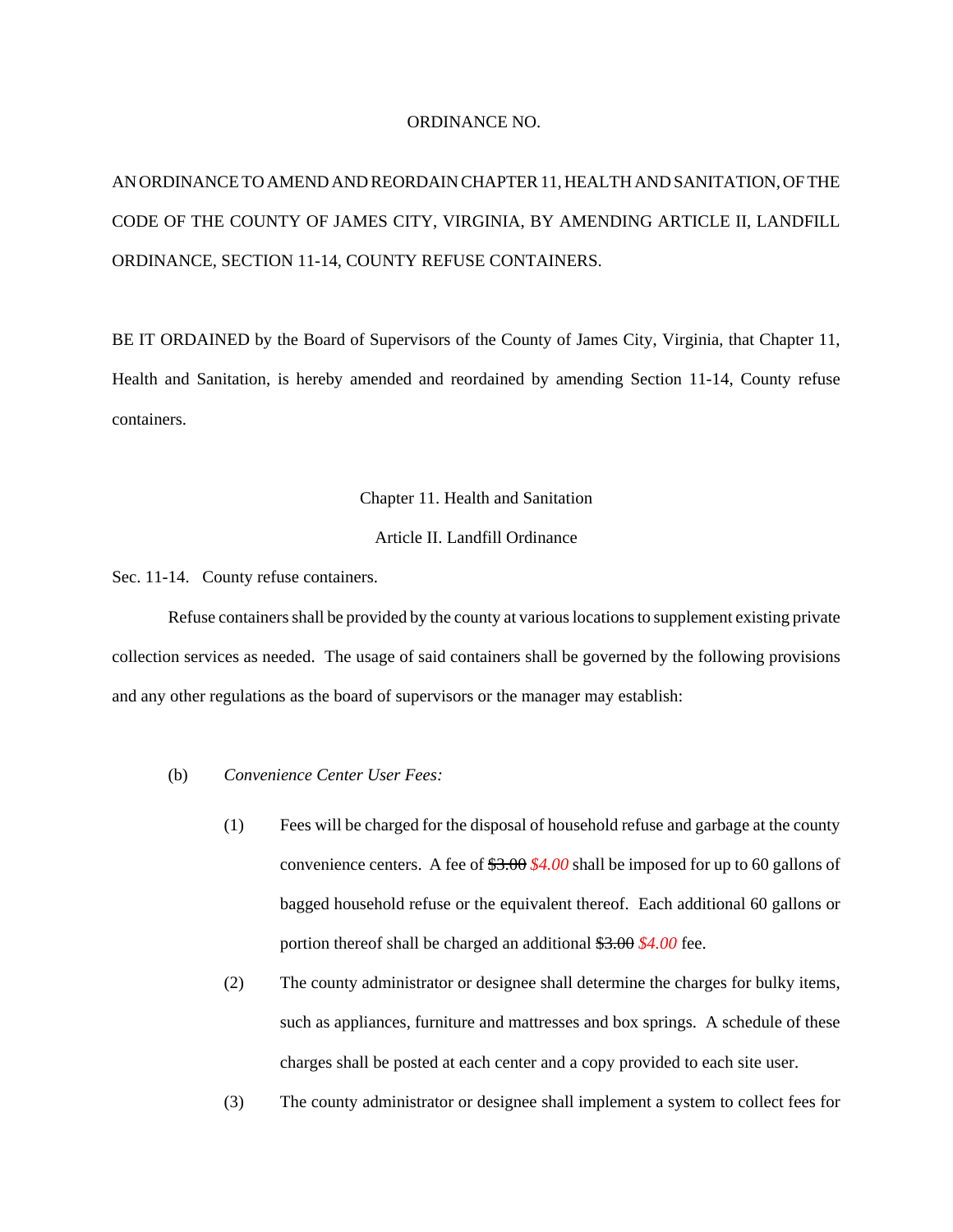Ordinance to Amend and Reordain Chapter 11. Health and Sanitation Page 2

Convenience Center users.

This ordinance shall become effective July 1, 2004.

Bruce C. Goodson Chairman, Board of Supervisors

\_\_\_\_\_\_\_\_\_\_\_\_\_\_\_\_\_\_\_\_\_\_\_\_\_\_\_\_\_\_\_\_\_

ATTEST:

Sanford B. Wanner Clerk to the Board

\_\_\_\_\_\_\_\_\_\_\_\_\_\_\_\_\_\_\_\_\_\_\_\_\_\_\_\_\_\_\_\_

Adopted by the Board of Supervisors of James City County, Virginia, this 11th day of May, 2004.

sec11-14refuse.ord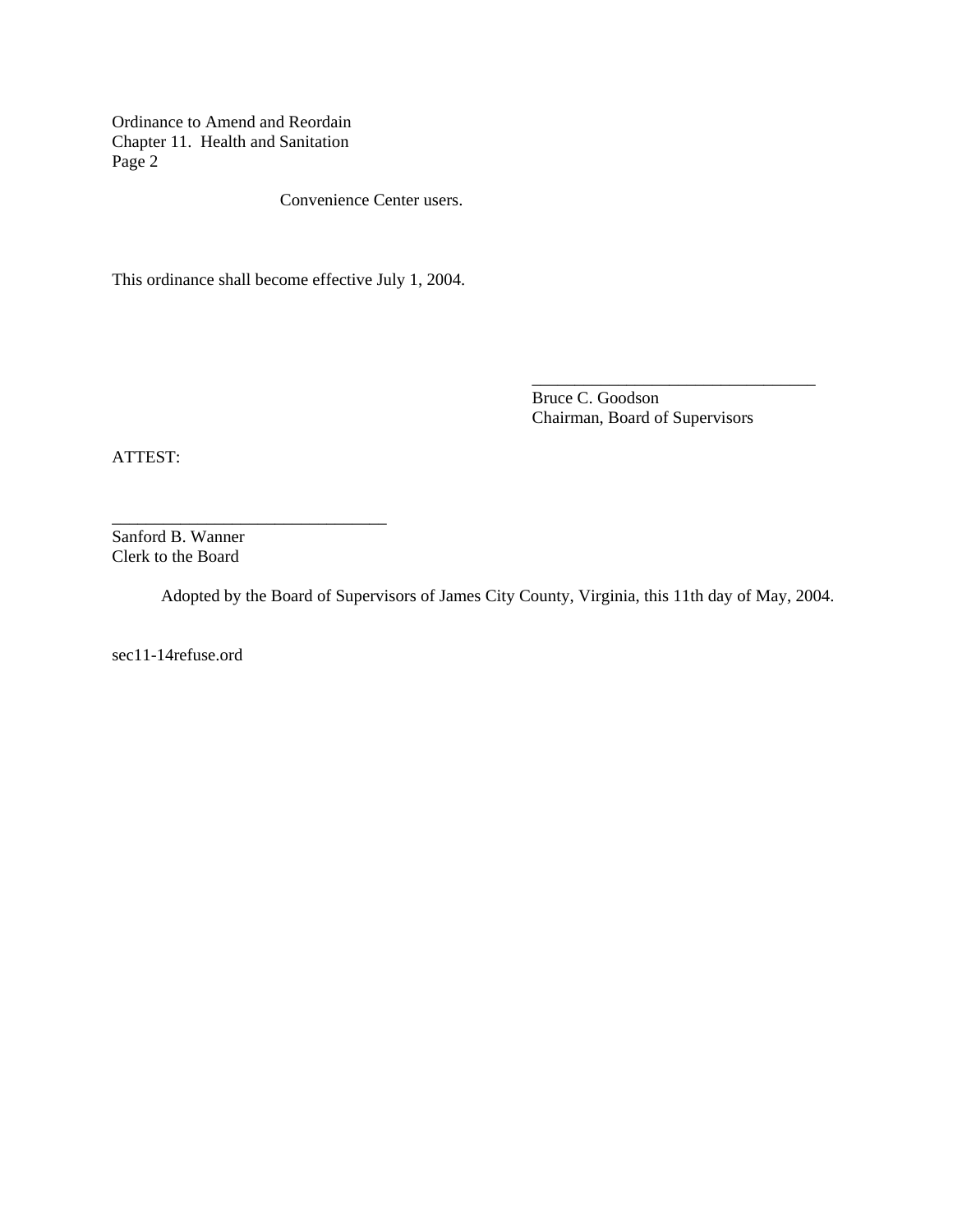DATE: May 11, 2004

TO: The Board of Supervisors

FROM: Richard M. Miller, Fire Chief

SUBJECT: An Ordinance to Amend and Reordain Chapter 20, Taxation, of the Code of the County of James City, Virginia, by Amending Article V, Special Tax for Enhanced 911 Emergency Telephone System, Section 20-25, Tax Imposed

Attached for consideration is a proposed ordinance to increase the E-911 tax from \$.075 to \$1.00 for each consumer of telephone service for each telephone line. Last year the Board reduced this tax from \$2.20 to \$0.75 per line. The proposed increase is intended to partially offset County costs of service.

Staff recommends adoption of the proposed ordinance.

l

<u>Cell M. M. R.</u>

RMM/gs E911tax04.mem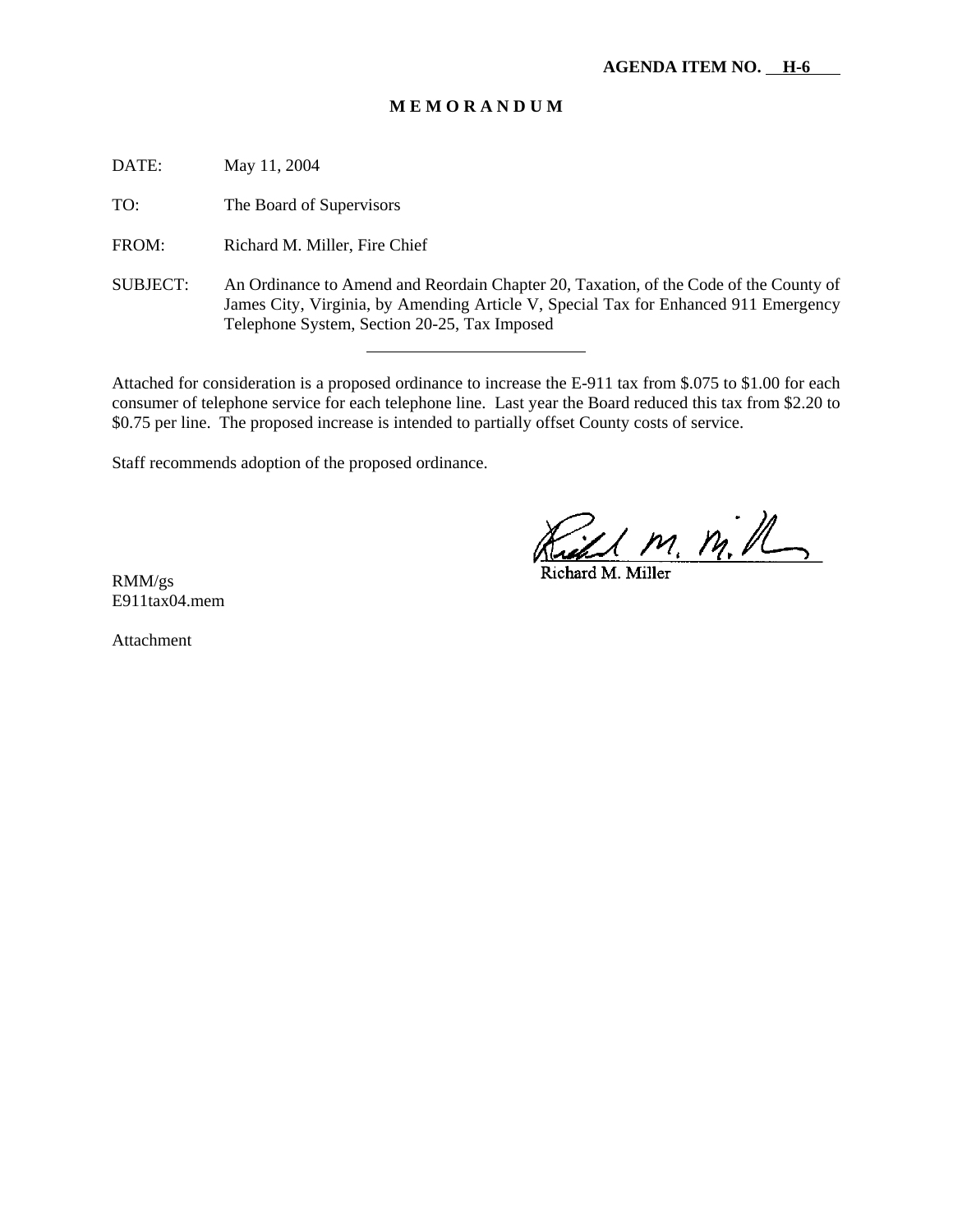#### ORDINANCE NO.

AN ORDINANCE TO AMEND AND REORDAIN CHAPTER 20, TAXATION, OF THE CODE OF THE COUNTY OF JAMES CITY, VIRGINIA, BY AMENDING ARTICLE V, SPECIAL TAX FOR ENHANCED 911 EMERGENCY TELEPHONE SYSTEM, SECTION 20-25, TAX IMPOSED.

BE IT ORDAINED by the Board of Supervisors of the County of James City, Virginia, that Chapter 20, Taxation, is hereby amended and reordained by amending Section 20-25, Tax imposed.

Chapter 20. Taxation

#### Article V. Special Tax for Enhanced 911 Emergency Telephone System

Sec. 20-25. Tax imposed.

Pursuant to the provisions of section 58.1-3813 of the Code of Virginia, there is hereby imposed a special tax of \$0.75 *\$1.00* per month on each consumer of telephone service for each telephone line provided by any corporation subject to the provisions of chapter 26 of title 58.1 of the Code of Virginia; provided, however, that this tax is not imposed on federal, state or local government agencies. The definitions provided in article 4, chapter 38 of title 58.1 shall apply to this article.

This ordinance shall become effective October 1, 2004.

Bruce C. Goodson Chairman, Board of Supervisors

\_\_\_\_\_\_\_\_\_\_\_\_\_\_\_\_\_\_\_\_\_\_\_\_\_\_\_\_\_\_\_\_\_

ATTEST:

Sanford B. Wanner Clerk to the Board

\_\_\_\_\_\_\_\_\_\_\_\_\_\_\_\_\_\_\_\_\_\_\_\_\_\_\_\_\_\_\_\_

Adopted by the Board of Supervisors of James City County, Virginia, this 11th day of May, 2004.

sec20-25e911.ord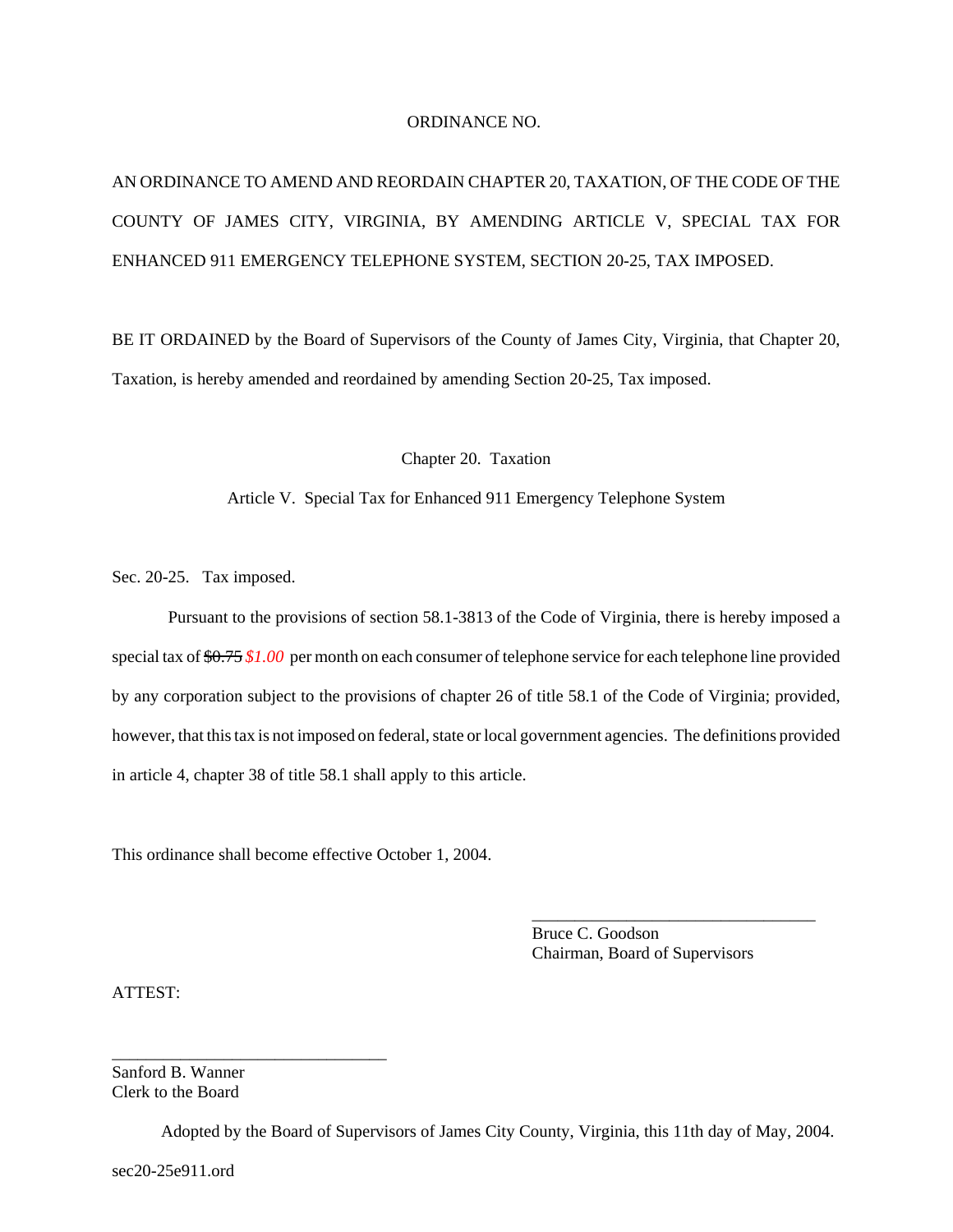| DATE:    | May 11, 2004                                                                                                                                         |
|----------|------------------------------------------------------------------------------------------------------------------------------------------------------|
| TO:      | The Board of Supervisors                                                                                                                             |
| FROM:    | Carol M. Luckam, Human Resource Manager                                                                                                              |
| SUBJECT: | Revisions to Chapter 2, Employment Practices, and Chapter 4, Compensation Plan, of the<br>James City County Personnel Policies and Procedures Manual |

Attached is a resolution to revise Chapter 4, Compensation Plan, and a portion of Chapter 2, Employment Practices, of the Personnel Policies and Procedures Manual.

The most significant changes are:

#### 1. **Common Performance Increase and Salary Structure Adjustment Date**

l

October 1 will be the effective date for any salary structure adjustment and all performance increases. We are proposing this revision to help avoid compression and to improve the effectiveness of the Performance Evaluation system.

#### 2. **Compensation for Extended Temporary Assignments**

Currently, the County's Temporary Assignment policy does not allow for an adjustment to an employee's salary while temporarily assigned to another job within the organization. While we wish to continue this practice for assignments of up to six months, we believe an adjustment should be made in those infrequent instances where the assignment extends beyond that time frame. An example would be substituting for someone out with a long-term illness or injury.

## 3. **Recalibration**

This change adds language that defines recalibration and sets its frequency at about every five years to ensure the competitiveness of the plan and its ability to achieve its guiding principles. Currently we recalibrate about every three years.

Other changes are of a housekeeping nature.

Staff recommends adoption of the attached resolution.

Carol M. Luckam

\_\_\_\_\_\_\_\_\_\_\_\_\_\_\_\_\_\_\_\_\_\_\_\_\_\_\_\_\_\_\_\_\_

CML/adw revch2and4.mem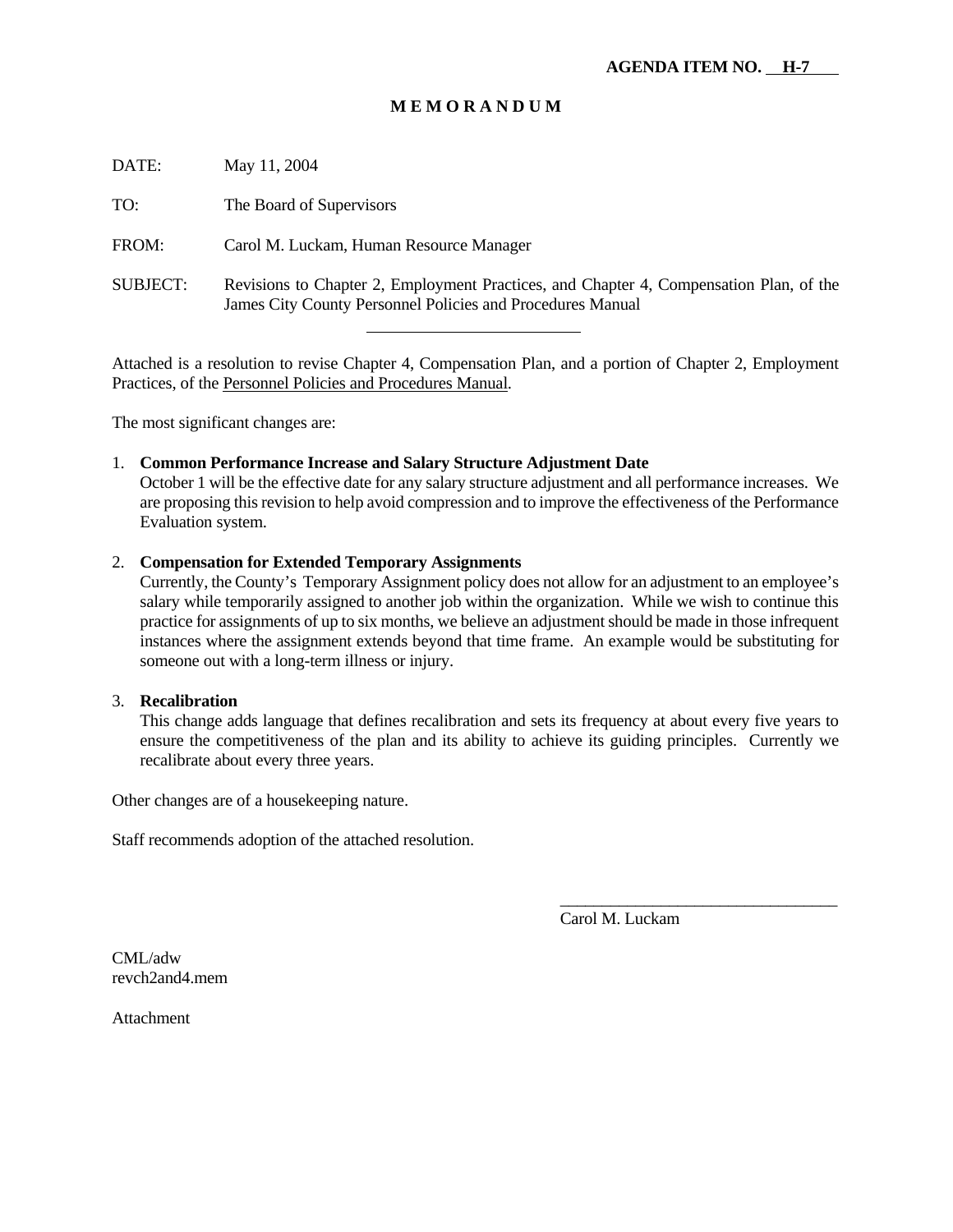## **R E S O L U T I O N**

## REVISIONS TO CHAPTER 2, EMPLOYMENT PRACTICES, AND CHAPTER 4,

#### COMPENSATION PLAN, OF THE JAMES CITY COUNTY PERSONNEL POLICIES

### AND PROCEDURES MANUAL

- WHEREAS, James City County's compensation policies are designed to keep County salaries competitive in the labor market, provide flexibility, be easy to use and understand, support the County in selecting, training, motivating, and keeping highly qualified men and women as County employees, and, reward quality performance; and
- WHEREAS, the current policies are being revised to enhance their effectiveness by establishing a common date for performance increases and salary structure adjustments, defining and setting a time frame for recalibration of the salary structure, and, allowing temporary salary adjustments for lengthy temporary assignments.
- NOW, THEREFORE, BE IT RESOLVED that the Board of Supervisors of James City County, Virginia, does hereby adopt the attached revisions to Chapter 2, Employment Practices, and Chapter 4, Compensation Plan, of the James City County Personnel Policies and Procedures Manual to be effective July 1, 2004.

Bruce C. Goodson Chairman, Board of Supervisors

\_\_\_\_\_\_\_\_\_\_\_\_\_\_\_\_\_\_\_\_\_\_\_\_\_\_\_\_\_\_\_\_\_\_\_

ATTEST:

Sanford B. Wanner Clerk to the Board

\_\_\_\_\_\_\_\_\_\_\_\_\_\_\_\_\_\_\_\_\_\_\_\_\_\_\_\_\_\_\_\_

Adopted by the Board of Supervisors of James City County, Virginia, this 11th day of May, 2004.

revch2and4.res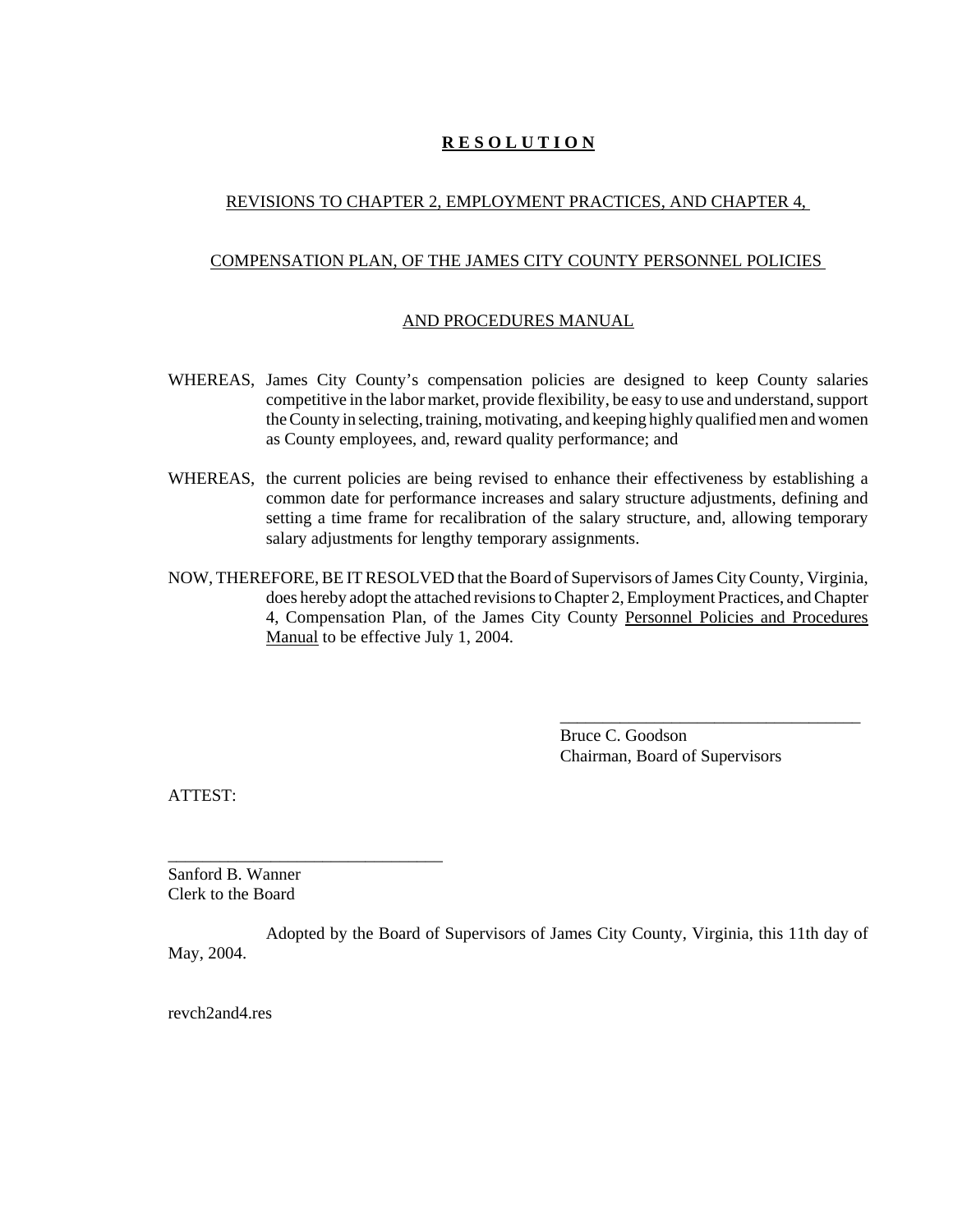# CHAPTER 4

# COMPENSATION PLAN

## Section 4.1 Introduction *Policy Statement*

A. Overview - This chapter describes the County's *To support our value of "Demonstrating high standards of excellence, efficiency, and commitment to service," James City County provides a* compensation program - a program designed to pay employees competitively and reward employees for their efforts on behalf of the County.

## *Section 4.2 Philosophy*

- A. The County strives to pay its staff members *employees* competitively with local public and private sector organizations performing comparable work.
- B. Department Managers and the Human Resource Department work together to ensure that the salaries which individual employees receive are market competitive and commensurate with experience, skills, efficiency, and performance.
- C. The compensation program provides employees opportunities for career growth both within and outside their own work area through *in various ways such as*:

\*Growth Within a Job's Salary Range \*Job Reclassification \*Promotion \*Transfer

## Section 4.3 **Objectives** *Guiding Principles* - The objectives of the Compensation Plan are to:

- A. Keep County salaries competitive in the labor market;
- B. Provide flexibility;
- C. Be easy to use and to understand;
- D. Support the County in selecting, training, motivating, and keeping highly qualified men and women as County employees; and
- E. Reward quality performance.

*Section 4.4 Legal Basis*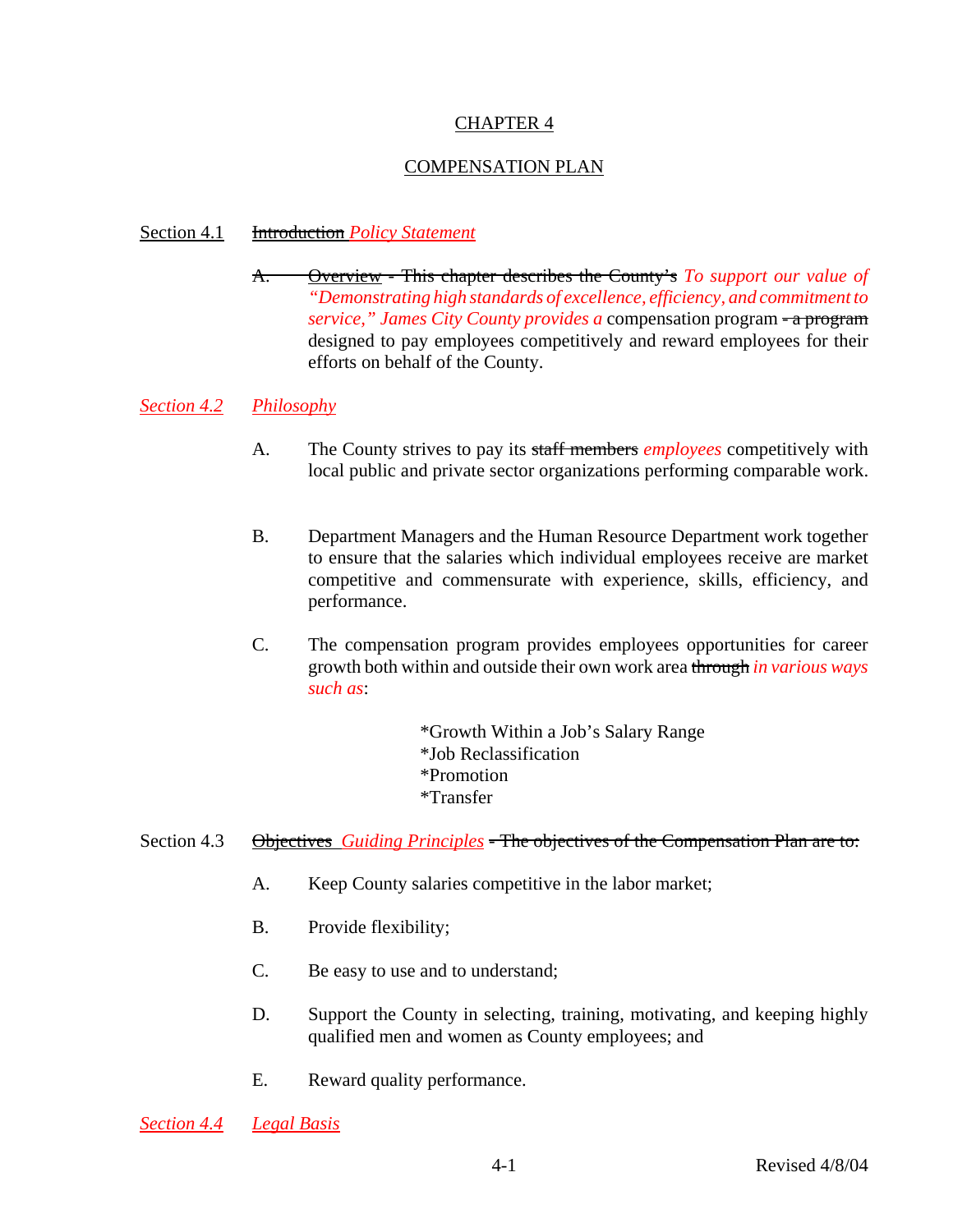*James City County is committed to ensuring that our Personnel Policies are in compliance with the Equal Pay Act of 1963, the Fair Labor Standards Act (FLSA) of 1983, as amended, The Uniformed Services Employment and Reemployment Rights Act of 1994 (USERRA), and James City County Ordinance No. 179: Authorization of Incentive Awards to Employees.*

## Section 4.5 Definitions

- A. Benchmark A job class with standard characteristics that can easily be compared with similar jobs typically found in other local governments or comparator organizations.
- B. Career Ladder Advancement Movement of an employee from one job class to a designated job class at a higher salary range within the same job family as a result of achieving specified job requirements.
- C. Compensation Plan The official or approved assignment of job classes to salary ranges, including: 1) list of job classes and assigned salary ranges; and, 2) policies for administration.
- D. Job Class A group of positions that are alike enough in duties and responsibilities to require substantially the same qualifications and be called by the same descriptive title.
- E. Job Family A group of jobs which perform work of the same nature but which require different skills and have different levels of responsibility.
- F. Market Adjustment The reassignment of a job class from one salary range to a higher or lower salary range based upon changes in the labor market*.*
- G. Market Average The average of actual salaries paid for a job in the labor market. The market average, or a percentage of the average, is used as the midpoint of our salary ranges.
- H. Market Pricing A practice of determining the salary range to be paid for a job by identifying the competitive salary in the external labor market for that job.
- *I. Performance Award A lump sum bonus not added to base pays based on employee performance.*
- J. Performance Increase An adjustment to an individual employee's salary based on performance.
- K. Position A set of duties and responsibilities to be performed by one employee.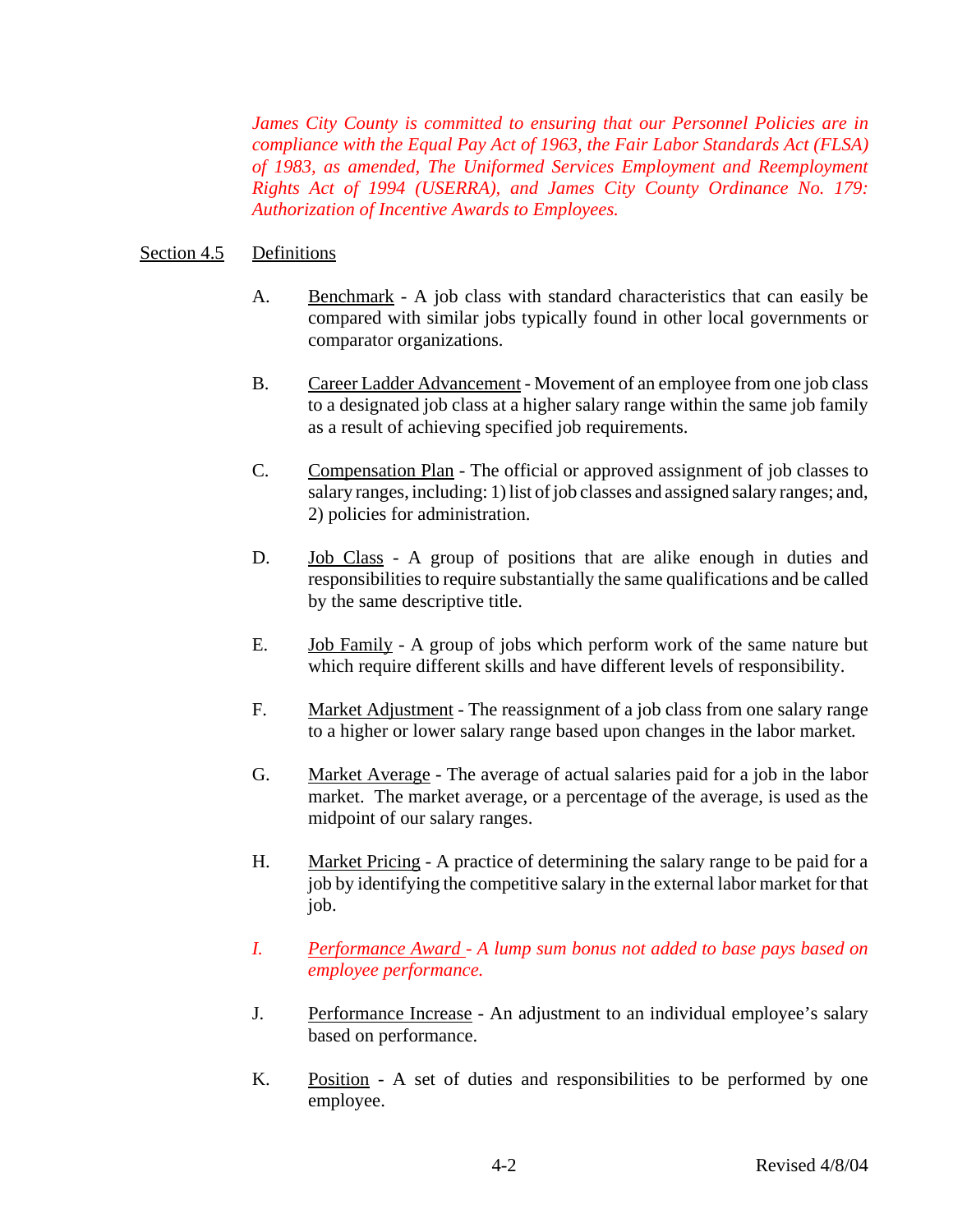- L. Promotion Movement of an employee from a position in one salary range to a position in a higher salary range.
- M. Salary Range A minimum to maximum amount within which an employee whose job class is assigned to that salary range is usually paid.
- N. Pay *Salary* Structure The arrangement of salary ranges to which job classes are assigned.
- O. Pay *Salary* Structure Adjustment An increase or decrease to minimum and/or maximum of the salary ranges in the salary structure.
- P. Transfer Movement of an employee from one job class to another job class in the same salary range.
- Q. Whole Job Ranking Placing a non-benchmarked job class in the pay structure referencing other jobs in the same, or similar, job families.

## Section 4.6 Establishment of the Pay Structure and Assignment of Job Classes to Salary Ranges

The County obtains and participates in a number of salary surveys. From these surveys, the Human Resource staff assesses industry trends in salaries and endeavors to keep County salary ranges competitive with the actual average compensation of local public and private organizations with whom the County competes for talent.

- A. Establish the Job The creation of a job begins with the needs of the organization. Department management and the Department of Human Resource collaborate to identify the primary duties and responsibilities of the job, its title, and the skills, education and experience required to fill the job. The Department creates draft job descriptions that includes all the above information.
- B. Develop a Market Pricing System *Based Compensation Plan* The County uses market pricing and whole job ranking to *develop a salary structure and* place a job*s* within one of the salary ranges.

The following are key components of this process:

1. Selection of Market Data Sources: The County participates in and references a variety of published, public and private sector sources that are conducted by professional associations and/or consulting firms with expertise in salary survey design and development. Sometimes a private survey source is referenced as well. Private survey sources are only used when the survey methodology is determined to be sound by the Human Resource Manager.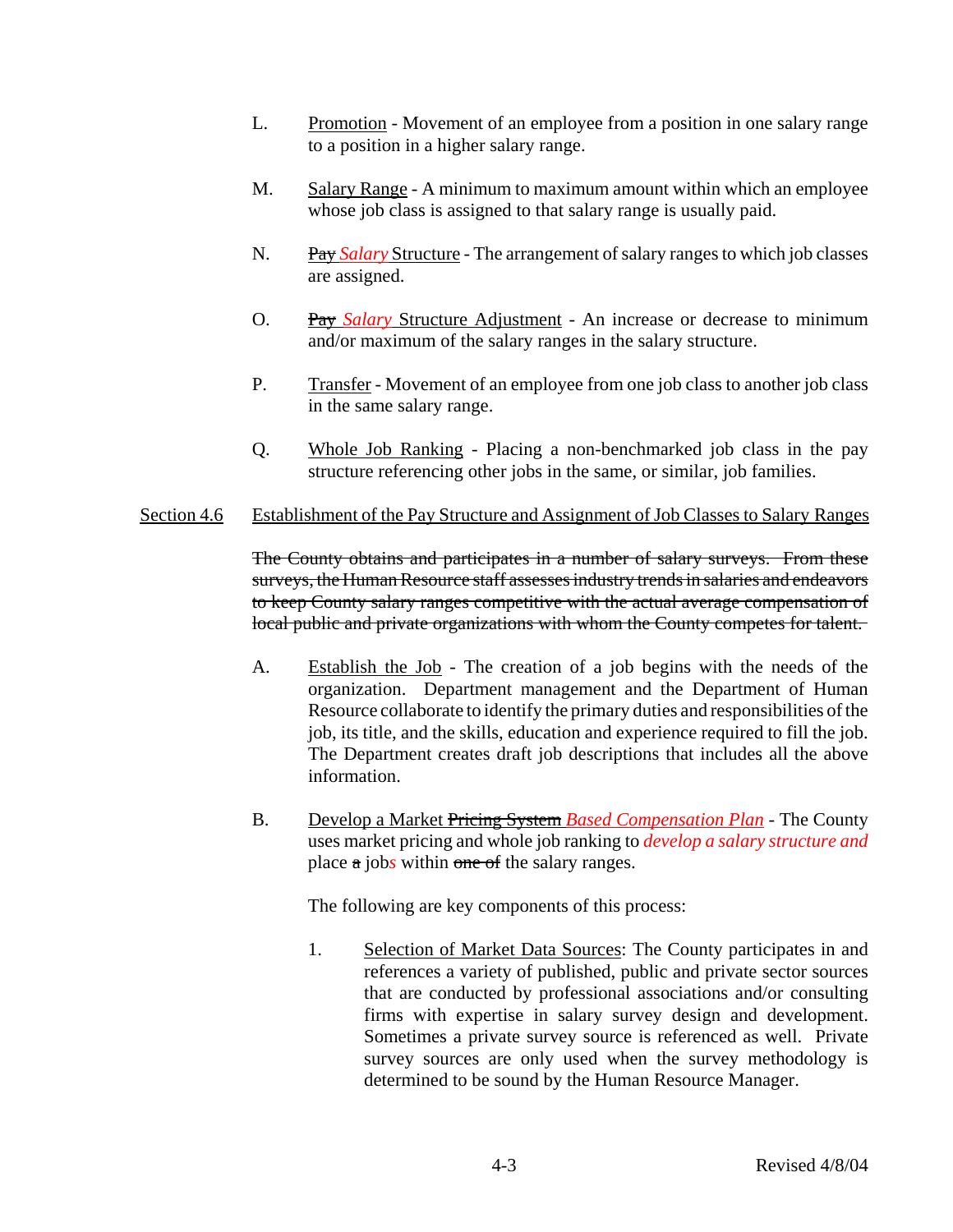- 2. Identification of Benchmark Positions: Because there is not published data available to match all jobs in the County, benchmark positions serve as a basis for comparison to the external market. The Human Resource Department ensures that as many benchmark jobs as possible are selected within the following criteria:
	- a. All job families are represented.
	- b. Within each job family, as many levels as possible are matched. Typically, the entry level, career or journey level and/or the senior or top level are matched to published data sources.
	- c. The job content of benchmark positions is considered and compared to survey job descriptions - not to job titles. Jobs are matched to the survey data when the essence of the job matches the survey job description. For matching purposes, broad statements of job duties, scope of assignment, and/or qualifications are used for comparisons to outside organizations.
- 3. Selection of Market Average Data: The reported actual average salary is selected from survey sources to determine the midpoint of the salary range of the benchmark positions. The average is used to minimize salary variations in survey data due to experience, time in position, and length of service.
- 4. Development of the Pay *Salary* Structure: The market data collected for benchmark positions is combined to build the pay *salary* structure and identify the appropriate salary ranges for benchmark positions. The County's salary ranges have defined minimum, midpoint, and maximum salary amounts which are periodically adjusted. The difference between the salary range minimum and the range maximum is large enough to accommodate various levels of experience and job performance. In addition, salary ranges overlap. This recognizes that a highly capable employee at one salary range may contribute more to the organization (and therefore, earn more) than an inexperienced, or not yet fully productive employee at a higher salary range.
- 5. Placing Non-Benchmark Job Classes in the Pay *Salary* Structure: Because it is the County's goal to be competitive with organizations with whom it competes for talent, the external labor market is used for setting the relative ranking of jobs in the organization. The Department Manager, in collaboration with the Human Resource Department, places non-benchmark positions in the pay *salary*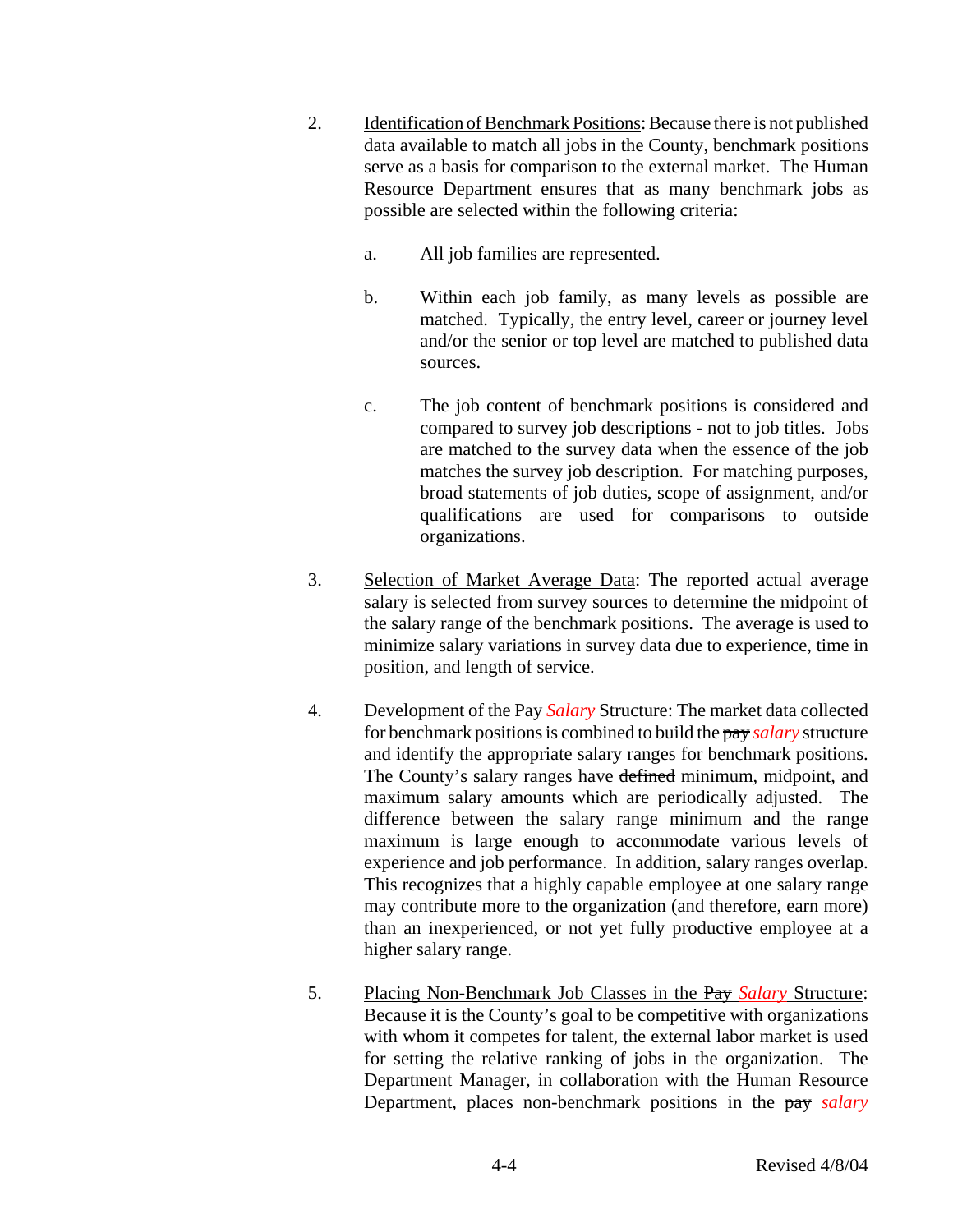structure referencing the benchmark jobs in the same job family for which there is market pay data.

## Section 4.7 Placement in the Salary Range

- A. Starting Salary Once a salary range has been determined for a job, the Department Manager and Human Resources set a starting salary for the individual. The salary is usually set at the minimum of the salary range for the position. Exceptions to this placement may be granted for a new employee substantially exceeding the minimum qualifications for the job. All exceptions to above minimum offers, must be approved by the Department Manager in consultation with Human Resources.
- B. Reinstatement A reinstated employee shall be paid at a level within the approved salary range for the position to which reinstated. The level shall be determined by the department manager in consultation with Human Resources. Refer to Section 2.16.
- C. Reemployment When a former County employee is rehired, the starting salary shall be determined in accordance with A above. Refer to Section 2.15.

## Section 4.8 Part-Time Salaries *of Part-Time Permanent and Limited-Term Positions*

A part-time *An* employee in a *part-time permanent or limited-term position* shall be paid on an hourly basis. The hourly salary *rate* shall be determined by dividing the annual salary *for a full-time position* by the number of hours per year that a full-time employee in that position or *job* class would be required to work.

Section 4.9 Salaries of Temporary Positions

An employee in a temporary position shall be paid on an hourly basis. The salary range shall be determined in the manner described in Section 4.6. The hourly salary *rate* shall be determined in the manner described in Section 4.8.

Section 4.10 Salaries of On-Call Positions

An employee in an on-call position shall be paid on an hourly basis. The hourly salary *rate* shall be determined in the same manner as for employees in temporary positions. A flat dollar amount for a designated work period, based upon the hourly rate, may be used if department operations necessitate.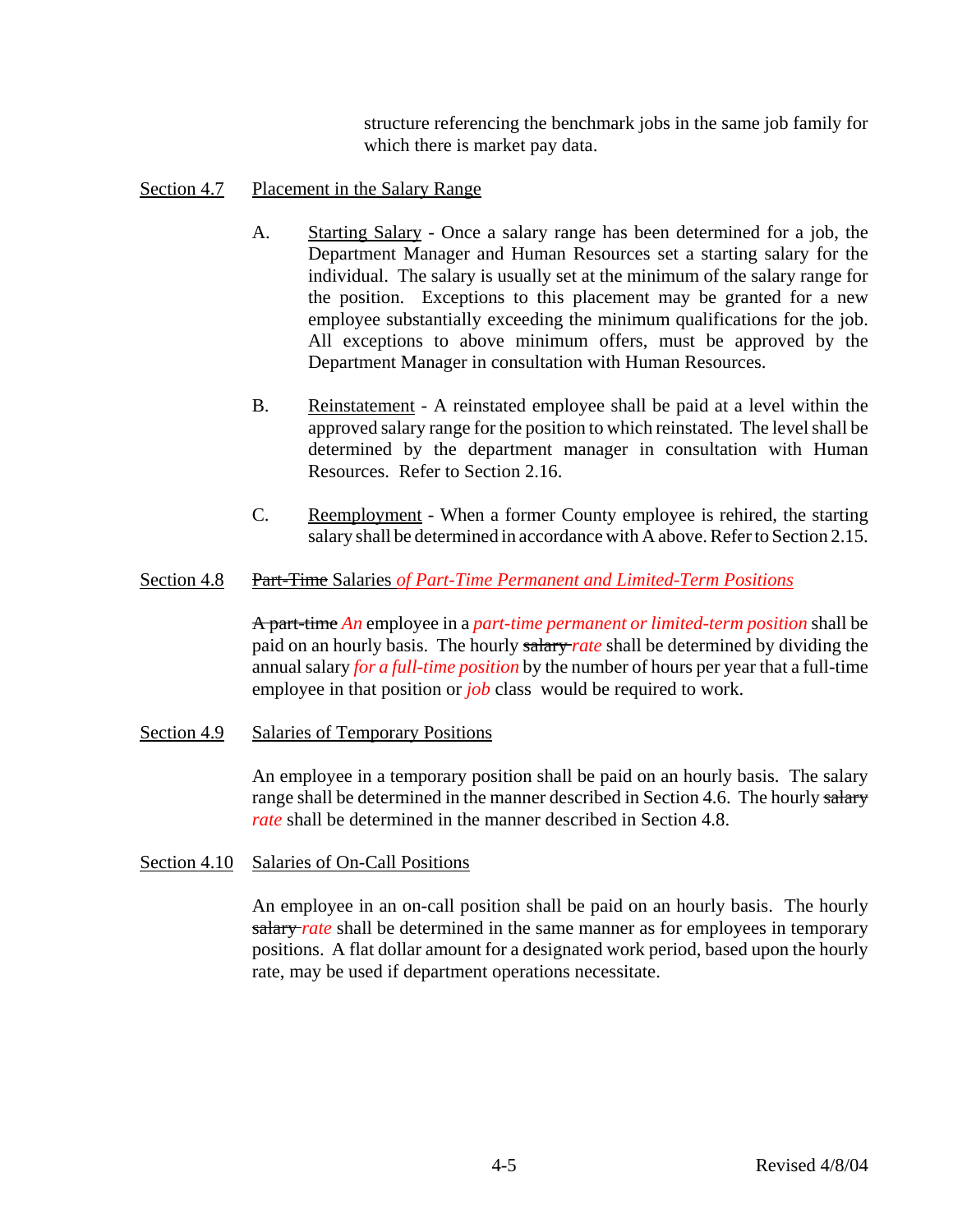# Section 4.11 Progression Through the Salary Range (Performance and Performance Bonus Increases)

- *A. Eligibility Employees in full-time and part-time permanent and limited-term position who have successfully completed their probationary periods are eligible for performance increases and/or performance awards.*
- B. Overview The performance appraisal *evaluation* and pay for performance program*s* provide mechanisms for each manager *supervisor* to evaluate and reward staff performance. Rewards are based on the degree to which employees meet or exceed expected individual, team, work unit, division and/or organizational goals. Because the County is dedicated to providing excellent services to its citizens, the compensation program places a premium on performance. Salary increases are more reflective of the employees' performance and productivity than years of service with the County.
- C. Performance Review A recommendation as to whether the employee shall receive a pay for performance increase *and/or award* and the amount of such increase shall be based upon the performance evaluation.
- D. Amount of Increase If a performance increase is granted, it shall *generally be greater than the salary structure adjustment and shall* be within the following parameters:
	- 1. *Within Salary Range -* Employees within the salary range shall be eligible for a performance increase of up to a designated percent of their salary as set forth in the approved budget. No such performance increase shall cause the salary to exceed the maximum salary for the salary range.
	- 2. *At Maximum of Salary Range -* If a performance increase causes the salary to exceed the maximum of the salary range, the employee will be compensated at the maximum salary and the difference shall be awarded as a lump sum bonus not added to base salary.
	- *3. Effect of Leave Without Pay* The performance increase date shall be deferred *shall be prorated* one calendar month for each period of 30 consecutive calendar days during which the employee is absent from the service of the County without pay, or the performance increase may be pro-rated. *except where superceded by a law such as The Uniformed Services Employment and Reemployment Rights Act of 1994 (USERRA), which has compensation provisions for those returning to employment from active duty.*
	- *4. Temporary Assignment The performance increase shall be based on the employee's salary for her regular job duties, not inlcuding any temporary salary increase.*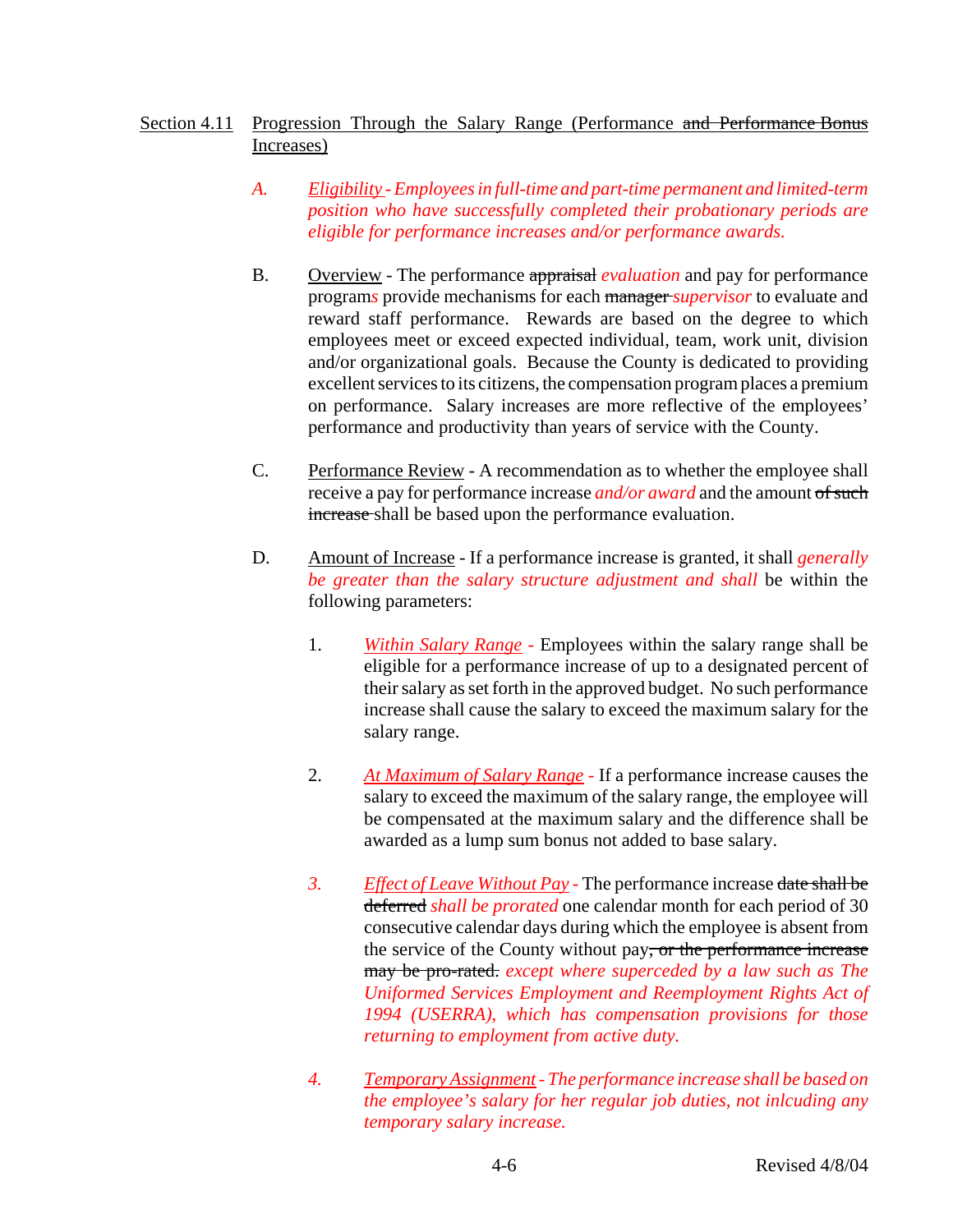- 4*5*. *Effect of Other Salary Adjustments -* The performance increase date shall not be changed *prorated* as a result of reclassification, promotion, career ladder advancement, transfer, or voluntary demotion.
- E. Performance Increase Date The date of the first day of the pay period in which an employee was initially employed in a permanent or limited term position shall be the effective date for the employee's performance increases.
	- *1. Common Date October 1 of each year shall be the effective date of performance increases and performance awards for eligible employees who have successfully completed their probationary periods.*
	- *2. Employees in Their Probationary Period Employees who have not completed their probationary period by October 1 shall not be eligible for a performance increase. However, they may receive a salary increase in the amount of the salary structure adjustment or an alternate salary adjustment or award provided in the budget. Employees who are in probationary periods resulting from promotions shall be eligible for a performance increase.*
	- *3. Exceptions may be granted by the County Administrator.*

# Section 4.12 *Other Salary* Changes in Salary Ranges

- A. Promotion When an employee is promoted, the employee's salary shall be increased in the following manner:
	- 1. to the greater of the minimum salary of the higher class or 5% above the present salary if the new class is one or two ranges higher than the employee's current range, or
	- 2. to the greater of the minimum salary of the higher class or 10% above the present salary if:
		- a. the new class is three or more ranges higher than the employee's current range, or
		- b. the employee is promoted from a non-exempt to an exempt or from a non-supervisory to a supervisory position.

Exceptions may be granted by the County Administrator.

B. Career Ladder Advancement - When an employee receives a career ladder advancement, the employee's salary shall be increased in accordance with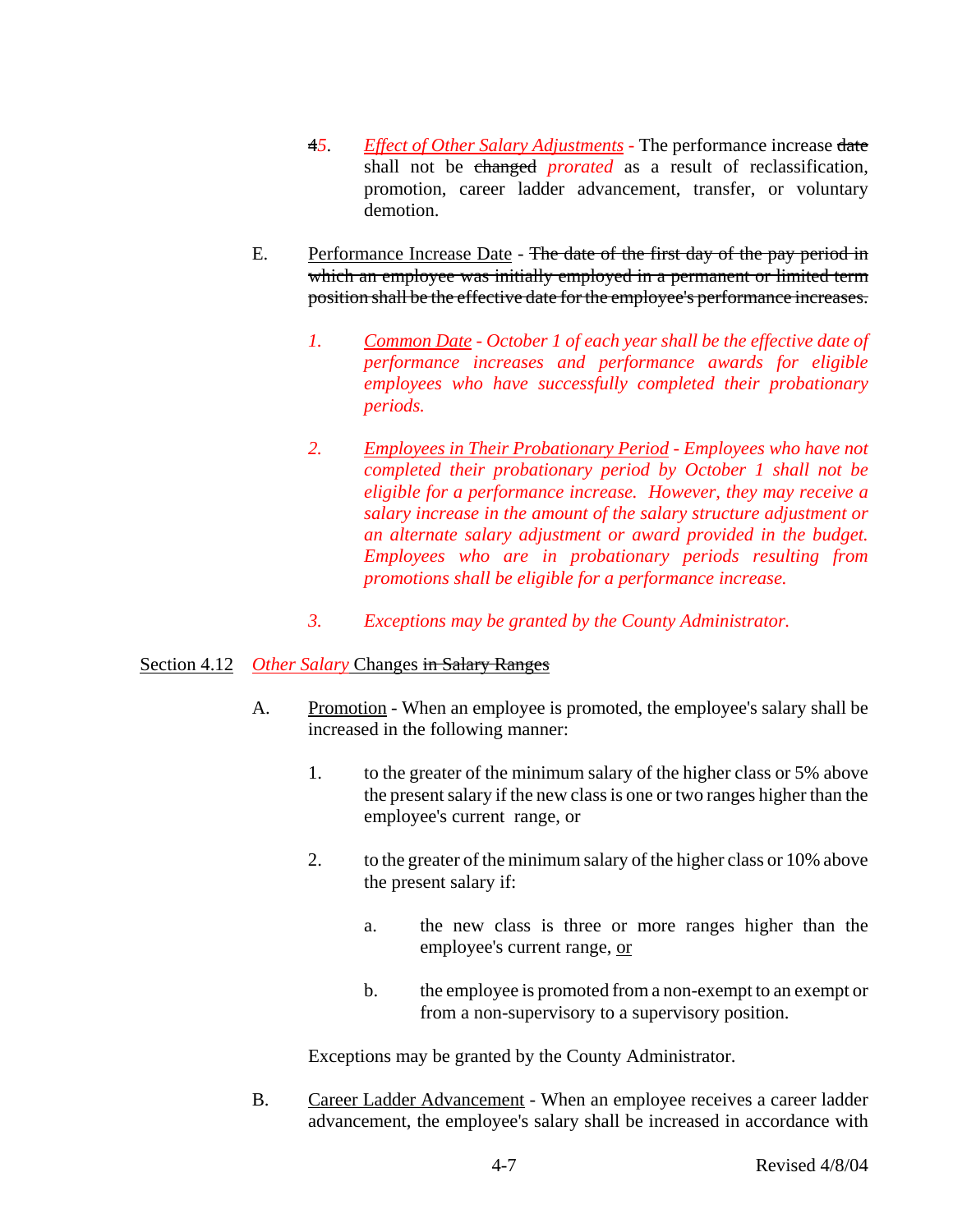Section 4.9 A. If an employee loses eligibility of required no longer qualifies *for* the career ladder class, the employee will be demoted to the*a* lower level career ladder class *for which the employee is qualified. For each lower level,* the employee's salary will be reduced consistent with the percent increase described in the promotion policy, Section 4.12A; and the employee will not be eligible for a career ladder advancement for a minimum of 90 days.

- C. Transfer The County occasionally offers, and employees occasionally seek, the opportunity to take advantage of the valuable experiences available through a transfer to another job in the same salary range. Transfer assignments are considered lateral moves and employees' existing salaries are typically not changed.
- D. Demotion There are a variety of circumstances and good reasons that an employee may seek a position at a lower salary range. When an employee accepts a voluntary demotion, the salary will be reduced consistent with the percent increase described in the promotion policy, Section 4.12A. Exceptions may be granted by the County Administrator.

Demotions as the result of a disciplinary or performance related action shall always be accompanied by a reduction in salary. Refer to Chapter 7 Standards of Conduct, Section 7.5 C (5).

- E. Reclassification Job reclassification means assigning a position to a different job class because the duties and responsibilities have changed significantly enough that they are no longer consistent with the original job class. This can occur as the needs of the organization change, requiring a significant change of responsibilities in a particular position. When this happens, the department manager prepares a new job description which identifies where the job has changed and meets with the Human Resource Department to determine if the competitive market has changed for the position and if the salary range should be changed. Reclassifications must be approved by the County Administrator.
	- 1. Reclassification to a Higher Salary Range. If the job is moved to a higher salary range, the employee will be provided with a salary increase equal to that granted for promotion, as described in Section 4.12 A.
	- 2. Reclassification to a Lower Salary Range. If the job is moved to a lower salary range, the employee's salary will remain the same. If the salary is greater than the maximum of the new range, there will be no further increases to the employee's base pay until it falls within the salary range. The employee will still be eligible for performance increases *awards which shall be awarded as a lump sum bonus* in accordance with Section 4.11. Exceptions may be granted by the County Administrator.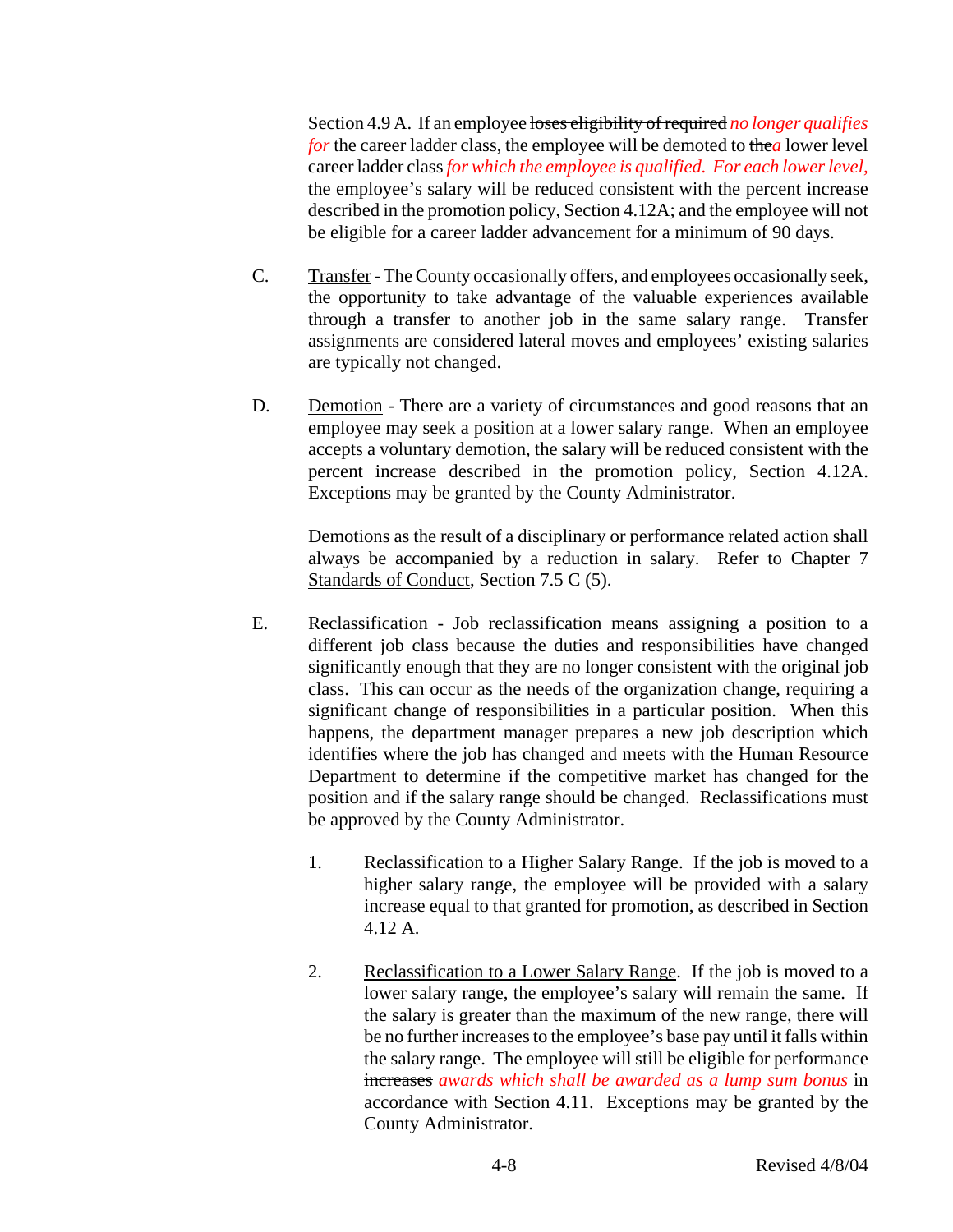- 3. Reclassifications Resulting from System Wide Studies. These provisions shall not apply to reclassification changes resulting from special systemwide studies. In such instances, the Board of Supervisors, upon recommendation from the County Administrator, shall determine the manner of salary adjustments.
- F. Administrative Adjustment Upon recommendation by a Department Manager that an employee should be retained, the County Administrator may, upon determining that it is cost effective and of significant benefit to the County, move an employee's salary within the range to which the employees job classification is assigned.
- G. *Temporary Assignment Compensation may be adjusted during the period of time in excess of six (6) months in a twelve (12) month period that an employee is temporarily assigned to a vacant position or prescribed set of duties at a higher salary range. Refer to Chapter 2, Section 2.21, Temporary Assignments.*
- H. Incentive Awards An incentive award is a vehicle for recognizing outstanding performance by an individual or group of individuals in a specific assignment, special project or for a beneficial suggestion or innovative idea which results in one of the following:
	- 1. A cost savings or avoidance.
	- 2. An innovation which increases productivity or enhances service by causing more work to be accomplished during the standard workday or work shift.
	- 3. Identification of a tool or piece of equipment which increases the productivity of the department, specific task or job.
	- 4. An improved process or procedure for accomplishing the work which increases productivity or improves services and is measurable.
	- 5. A work product which exceeds required work standards for a job based upon consensus of peers in that department or the same field or trade.

The amount of the award shall be determined by the County Administrator, but will normally not exceed 5 percent of the employee's salary. The incentive award shall be a single lump sum cash payment. It shall not be used as a routine salary supplement. The incentive award shall be documented on the Incentive Award Nomination Form. A copy of the form shall be placed in the employee's personnel file. The receipt of such an award shall not affect the employee's base salary.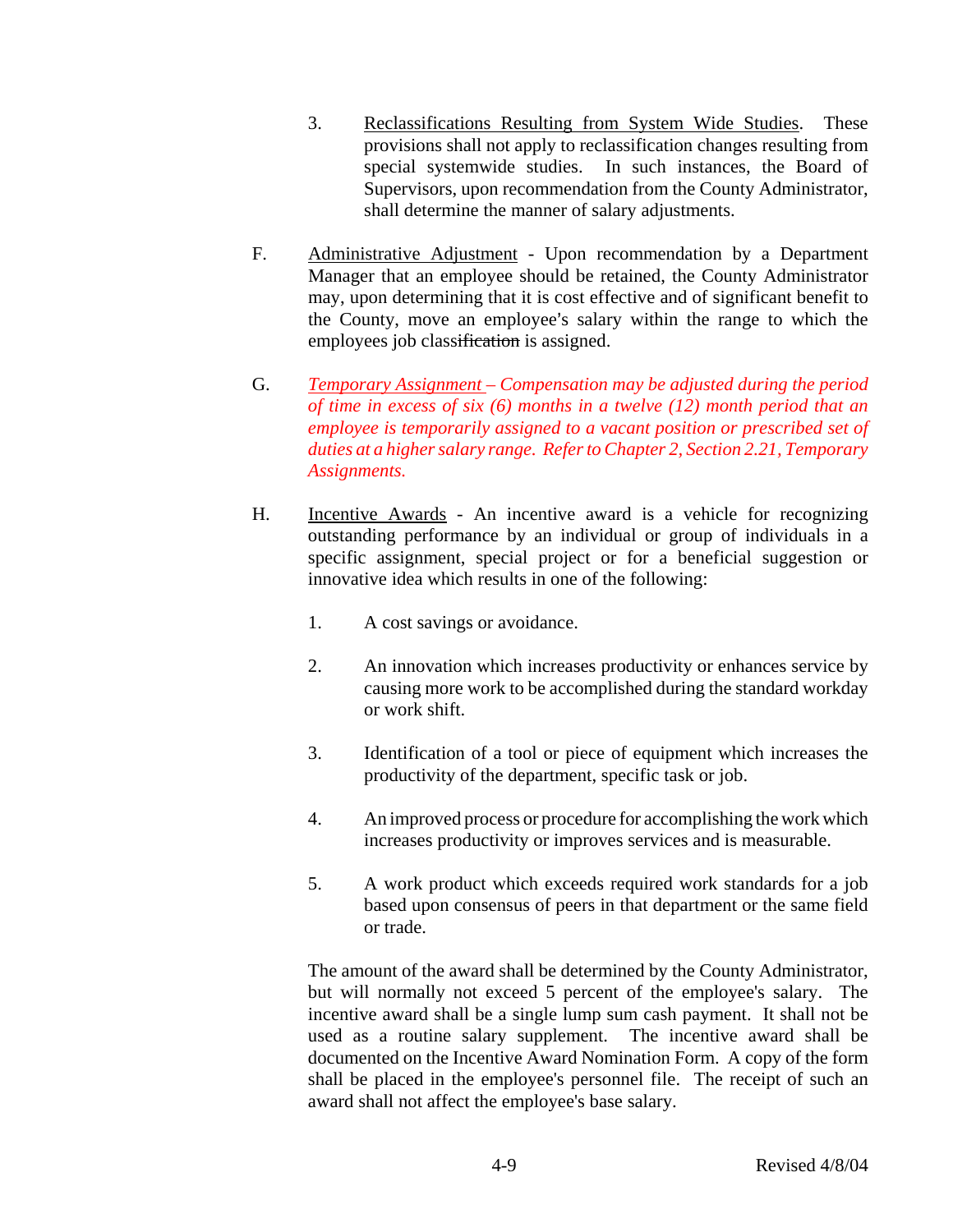## Section 4.13 Other Salary Changes *Maintaining the Market Based Compensation Plan*

- A. *Salary* Structure Adjustment The competitiveness of salary ranges is reviewed as part of the budget process. Where appropriate, adjustments are recommended to the ranges based on actual market movement and labor supply and demand influences. *Salary structure adjustments shall be effective October 1.* Employees salaries are only affected by a structure adjustment if the adjustment causes their salaries to fall below the new minimum. In such cases, the employee's salary is increased to the new range minimum at the time the new structure is implemented. Exceptions may be recommended by the County Administrator.
- B. Market Adjustment The market competitiveness of job classes is reviewed as part of the budget process. Because of fluctuations in the labor market, a job class may require reassignment to a higher or lower salary range.
	- 1. Market Adjustment to a Higher Salary Range If his or her *a* job class is assigned to a higher salary range, the employee's salary*ies* will be affected only if it *that* falls below the new range minimum. In such cases, the employee's salary is *will be* increased to the minimum. Exceptions *Additional salary adjustments* may be granted by the County Administrator *based on such factors as placement of employees within the salary range, attraction and retention of employees in the job class, and availability of funding.*
	- 2. Market Adjustment to a Lower Salary Range If assigned to a lower salary range, the employee's salary will be treated in the same manner as in Reclassification to a Lower Salary Range, Section 4.9 E. 2.
- *C. Other Adjustments Job classes are typically reviewed for the need for market adjustment, reclassification, or career ladder advancements as part of the compensation plan maintenance during the budget process.*
- *D. Recalibration is a major review of the salary structure and placement of jobs within the structure. It is undertaken about every five (5) years to ensure the competitiveness of the plan and its ability to achieve its guiding principles. It is undertaken as part of the budget process to ensure that sufficient funds are available to make any adjustments that may be needed.*

# Section 4.14 Overtime

A. Responsibility - The authorization and control of all overtime work is the responsibility of the department manager. Overtime assignments shall be permitted only when required by operational necessity. Department managers may require employees to work overtime assignments as necessary. Department managers shall assure that adequate funds are available for payment for overtime work.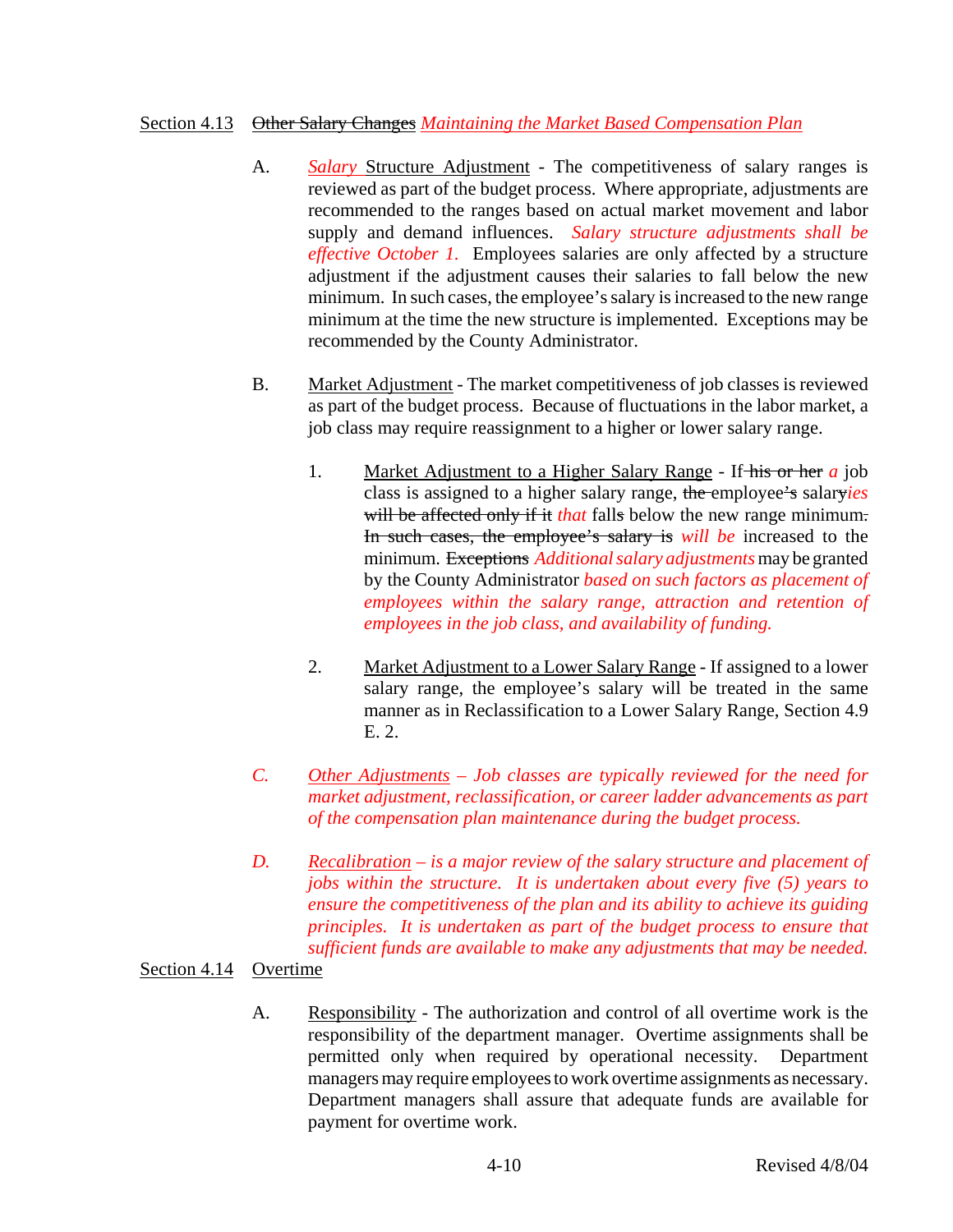- B. Eligibility All employees except those in bona fide professional, administrative, executive, or seasonal positions, as defined by the Fair Labor Standards Act, are eligible to earn overtime. The Human Resource Department shall review each position to determine whether it is exempt or non-exempt from overtime payments. The status of job classes shall be indicated in the Compensation Plan, and the status of individual positions shall be indicated in the Human Resource Information System.
- C. Computation of Overtime Pay Monetary overtime compensation shall be one and one-half times the employee's hourly rate of pay for each hour of overtime worked. The hourly rate of pay shall be determined by dividing the employees' annual salary by the number of hours per year that a full-time employee in that position or class would be required to work.
- D. Minimum Increment of Overtime Overtime shall be earned in increments no smaller than thirty minutes.

## E. Computation of Overtime Hours

- 1. Overtime shall be paid when, due to operational necessity, a nonexempt employee is required to work in excess of the maximum number of allowable hours in the work period.
- 2. The work periods and maximum allowable hours for County employees are as follows:

|           | Category<br>of Personnel | <b>Work Period</b><br>(Consecutive Days) | Allowable<br><b>Hours</b> |
|-----------|--------------------------|------------------------------------------|---------------------------|
|           | Firefighting and EMS     | 21                                       | 159                       |
|           | Law Enforcement          | 24                                       | 147                       |
| All Other |                          | 7                                        | 40                        |

Other work periods, in compliance with the overtime provisions of the Fair Labor Standards Act *(FLSA)*, may be implemented with the approval of the County Administrator.

3. Paid or unpaid time off during which the employee is absent from the service of the County shall not be counted as hours worked in determining if the maximum allowable number of hours has been exceeded. Such absences include, but are not limited to, sick, annual, compensatory, civil, personal and military leave, holidays, leaves of absence, lunch periods and inclement weather days.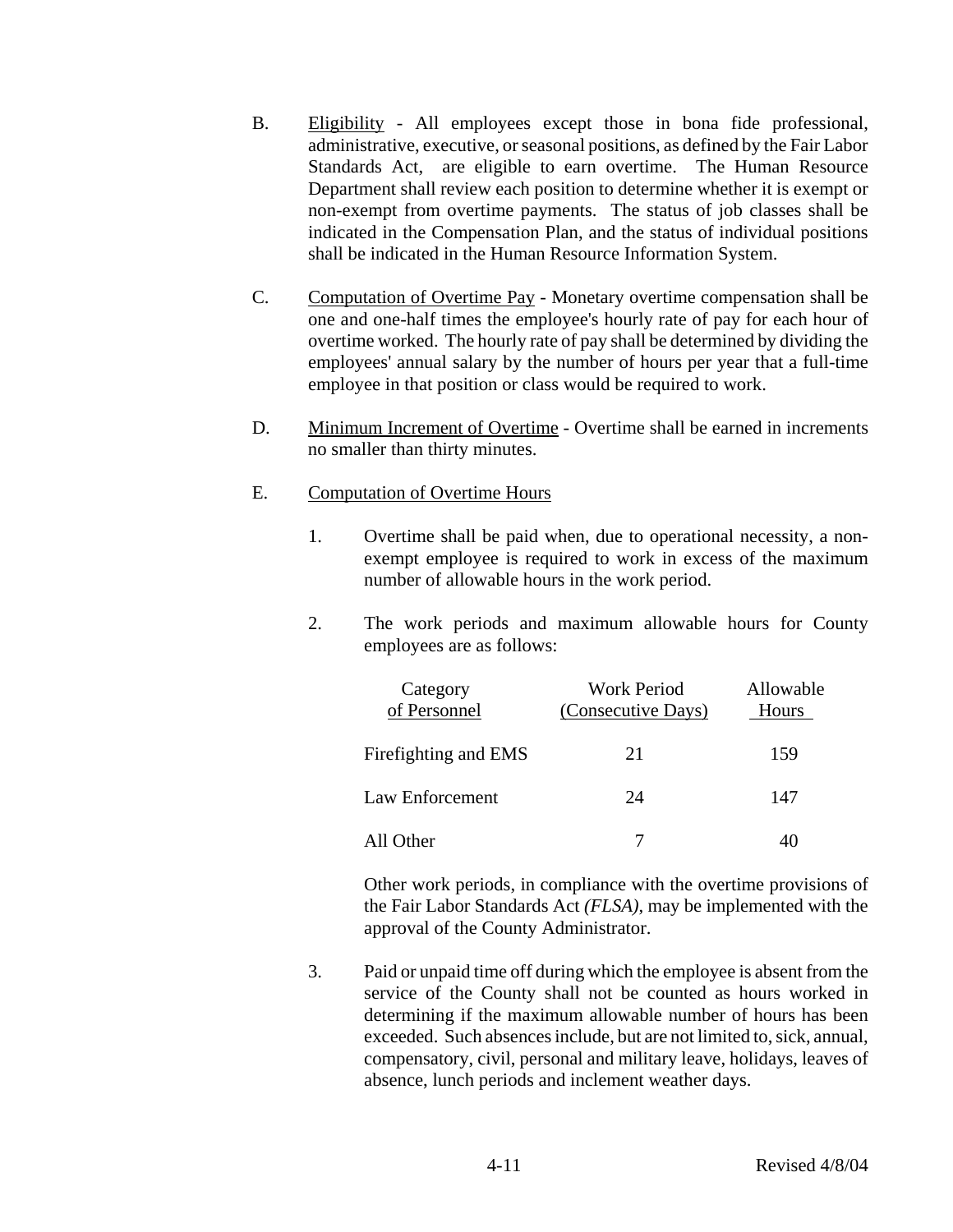This provision shall not apply to hours worked between the FLSA overtime maximum of 159 hours and the 168 regularly scheduled work hours for sworn Fire Department employees working a 21-day cycle. These 9 hours shall be paid at the rate of one half of the employee's hourly rate, in addition to the regular semimonthly pay, regardless of any paid time off taken during the 21-day cycle.

## F. Compensatory Leave or Compensatory Time

- 1. Non-exempt employees who are authorized to work in excess of their regularly-scheduled work hours, but who do not exceed the maximum allowable number of hours as defined in E above, may be granted compensatory leave in the amount of one hour of leave for each hour worked or may be paid their regular hourly rate in lieu of compensatory leave for hours worked.
- 2. Non-exempt employees who are authorized to work in excess of their regularly scheduled work hours, and the hours exceed the maximum allowable number of hours as defined in E above, may in lieu of overtime pay be granted compensatory leave in the amount of one and one-half hours of leave for each hour worked during the work period in excess of the maximum allowable hours.
- 3. The department manager shall determine the most appropriate form of compensation based on available funds and workload. Compensatory leave shall be specifically approved by the department manager in advance of its being earned.
- 4. Employees in sworn public safety positions may accrue up to 480 hours of compensatory leave. All other employees may accrue up to 240 hours of compensatory leave. Employees shall be paid for all hours in excess of the maximum allowed.
- 5. Compensatory leave earned within the fiscal year shall be used by September 30 of the following fiscal year or the employee shall be paid for it. (Revised 10-15-90)

# Section 4.15 Holiday Pay

Any employee in a permanent or limited-term position who is eligible to earn overtime and is required by the supervisor to work on a holiday which is observed by the County, shall be compensated for that holiday at a rate of twice the regular hourly rate, or at the discretion of the department manager, authorized compensatory leave as outlined in Section 4.11(F) above.

An employee in a position which is not eligible to earn overtime (exempt) who is required to work on a holiday which is observed by the County, may take the holiday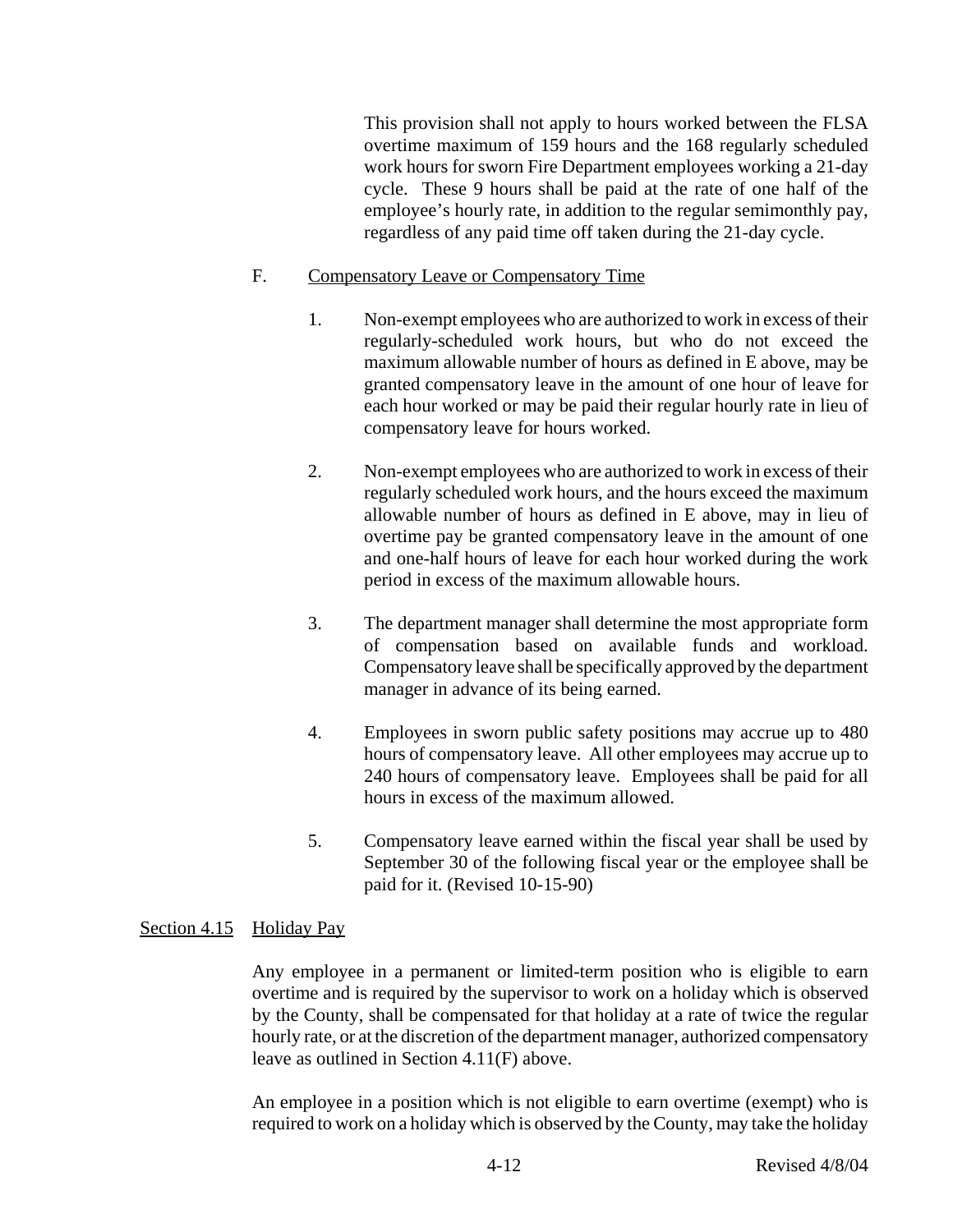on another date mutually agreed upon with his supervisor. In cases where this would present a hardship because of work load, and where budget permits, the department manager may authorize payment for that holiday at a rate of twice the regular hourly rate for hours worked in lieu of another day off.

See also Chapter 5, Section 5.1(E), Holidays on Non-Scheduled Work Days.*5.3 (B) 2, which describes holidays on which an employee is not scheduled to work.*

## Section 4.16 Standby Pay

- A. Eligibility An employee in a permanent, limited term or on call position who is required to be available by telephone or beeper after regular work hours to respond to emergency calls, and who must respond within a reasonable period of time when called, is eligible for standby pay.
- B. Computation of Pay Employees who are required to be on standby shall receive compensation as set forth in the approved budget for each hour on standby. This payment shall be made regardless of whether the employee is actually called out, and shall be in addition to any payment earned for actual hours worked as outlined in Section 4.11, above.
- C. Restrictions Employees who, for any reason, cannot fulfill their standby duties for part or all of the required period, shall obtain approval from their department manager or a designee for another employee to substitute for them.

## Section 4.17 Premium Pay

- A. Purpose Premium Pay is intended to provide additional compensation to eligible employees reporting to work in response to emergency situations arising on County-observed holidays on which the employee is not scheduled to work.
- B. Eligibility Nonexempt employees in permanent or limited-term positions who are not on standby and are not scheduled to work on a County observed holiday, but are called in to work on the holiday with less than 72 hours prior notice.
- C. Computation of Pay Eligible employees shall be compensated for all hours worked on the nonscheduled holiday at a premium rate of one-half times the regular hourly rate, in addition to any other compensation for which the employee is eligible, in accordance with Section 4.11, Overtime, and Section 4.12, Holiday Pay.
- D. Conditions Supervisors are responsible for determining when additional staffing is required on a holiday. Employees notified more than 72 hours in advance that they must work on a holiday shall not be eligible for premium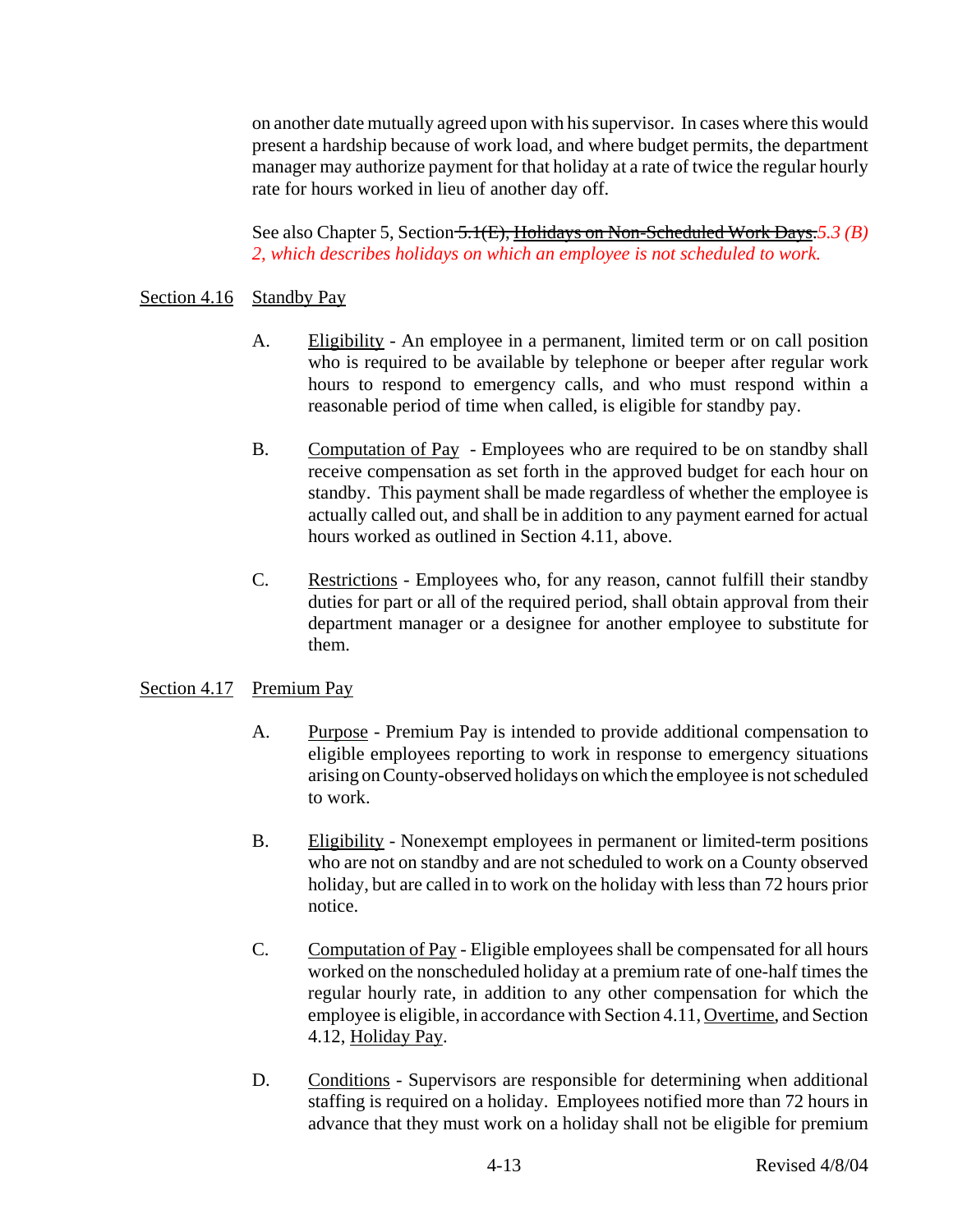pay. Employees on standby who are called in to work on a holiday shall not be eligible for premium pay.

## Section 4.18 Travel

Policy - Employees may be required to travel when it is necessary or beneficial to the performance of their duties, their professional development, or the general operations of the County. Such travel shall be approved in advance by the department manager and may be eligible for reimbursement.

## Section 4.19 Miscellaneous

- A. Bonding Each County employee is covered under a general employee "blanket" bond at no cost to the employee. The County shall pay the additional cost for those positions requiring a higher bond.
- B. Notary Fees The fees for "Notary Public" permits held by County employees shall be paid by the County when such services are felt to assist the County in serving the public or to further the County's own business operations. There shall be no charge for notary services for the County.
- C. Uniform Allowance
	- 1. Policy Employees who are required to wear uniforms shall be furnished such uniforms, with accessories as required. Uniforms shall be maintained by the County at the County's expense or by the employee with an annual allowance from the County set forth in the budget. Such allowance shall also be paid to each member of the Investigations Division in the Police Department for the cleaning and maintenance of their on-duty clothing.

# 2. Responsibilities.

- a. All clothing and equipment issued by the County shall remain the property of the County.
- b. Only an initial uniform alteration shall be the responsibility of the County.
- c. Employees are required to return non-serviceable clothing to the County in order to receive replacements.
- d. Clothing that is lost or damaged by negligence of the employee shall be replaced at the employee's expense.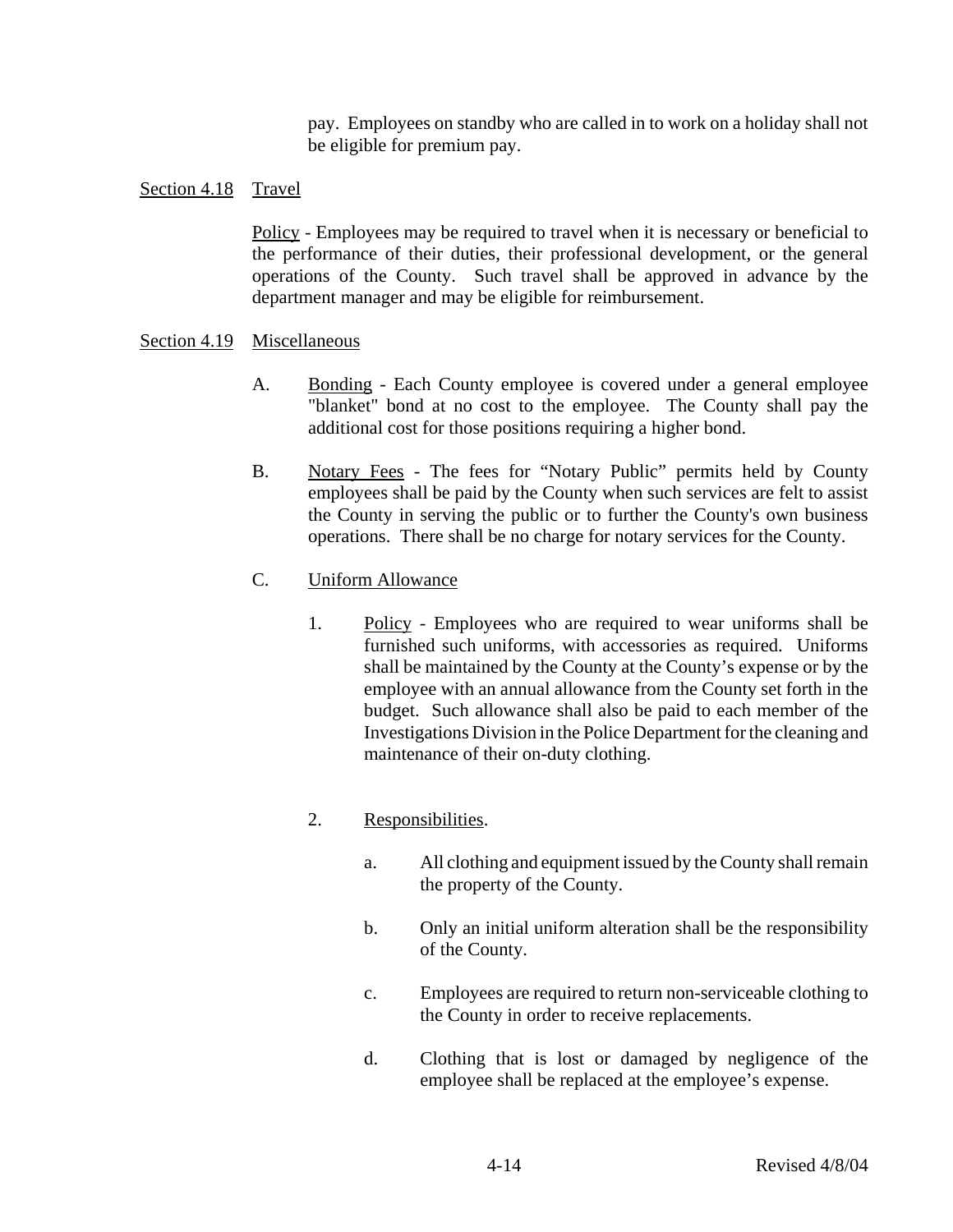- e. Uniform and on-duty clothing maintenance allowances shall be paid only for the period of actual employment.
- D. Tool Allowance Employees who are responsible for the purchase and maintenance of tools required to perform their duties shall receive an annual allowance. The tools shall remain the employees' property, but are insured by the County against fire and theft.

## Section 4.20 *Administration and* Interpretation of Plan

The Human Resource Manager shall interpret the application of the Compensation Plan to resolve pay determinations which are not specifically covered by this Chapter, using the principles expressed herein as a policy guide.

The compensation program is administered by the Human Resource Department which is responsible for interpreting, administering, and updating the program to keep it current and equitable in operation.

fy04pppm\chapter4\_pol\_new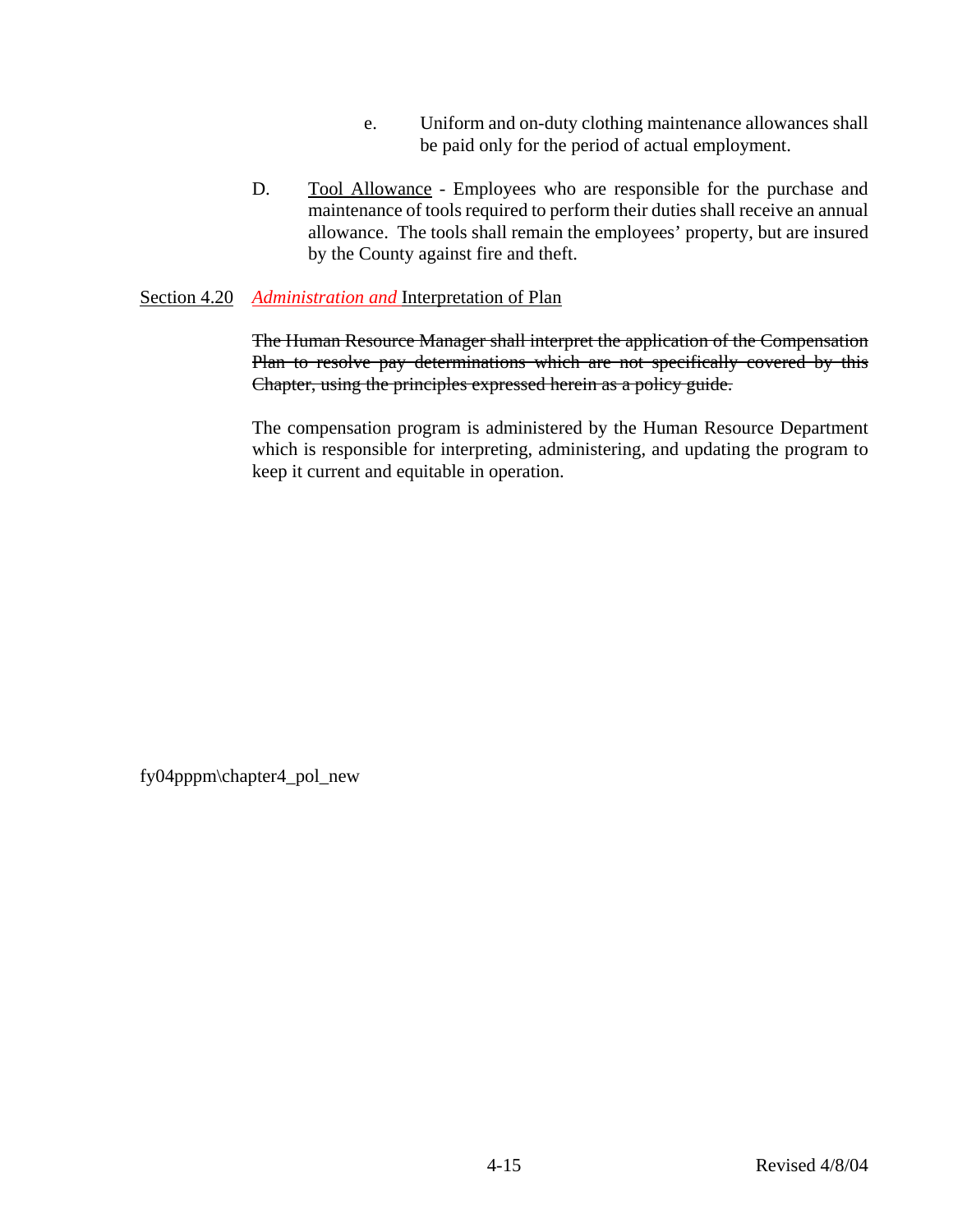# CHAPTER 2

### Section 2.21 Temporary Assignments

- A. Purpose An employee may be temporarily assigned to a vacant position, or a prescribed set of duties, other than that to which officially assigned, to meet *for a variety of reasons including* emergencies*y situations,* occasioned by abnormal workload*,* or organizational changes, to cover absences pending official assignment of personnel or to perform duties *job vacancies, unmet needs* pending the development and classification *establishment* of a new position, *development opportunities;*or for other purposes necessary to provide quality public service.
- B. Documentation Temporary assignments shall be justified in writing by the appropriate Department Manager and coordinated with the Human Resource Manager prior to the employee beginning such temporary assignment. Approved temporary assignments and the reasons therefore shall be made a part of the employee's personnel record. Temporary assignment of ten (10) working days or less shall be exempt from the formal documentation and approval requirements.
- C. Duration No employee shall be temporarily assigned to a position, or set of duties, other than the position to which officially assigned, in excess of a total of ninety (90) work days in a twelve (12) month period, unless the operating needs of the County require an extension of time. Such extension shall be approved by the County Administrator.
- D. Salary Salary of the employee in a temporary assignment shall not change.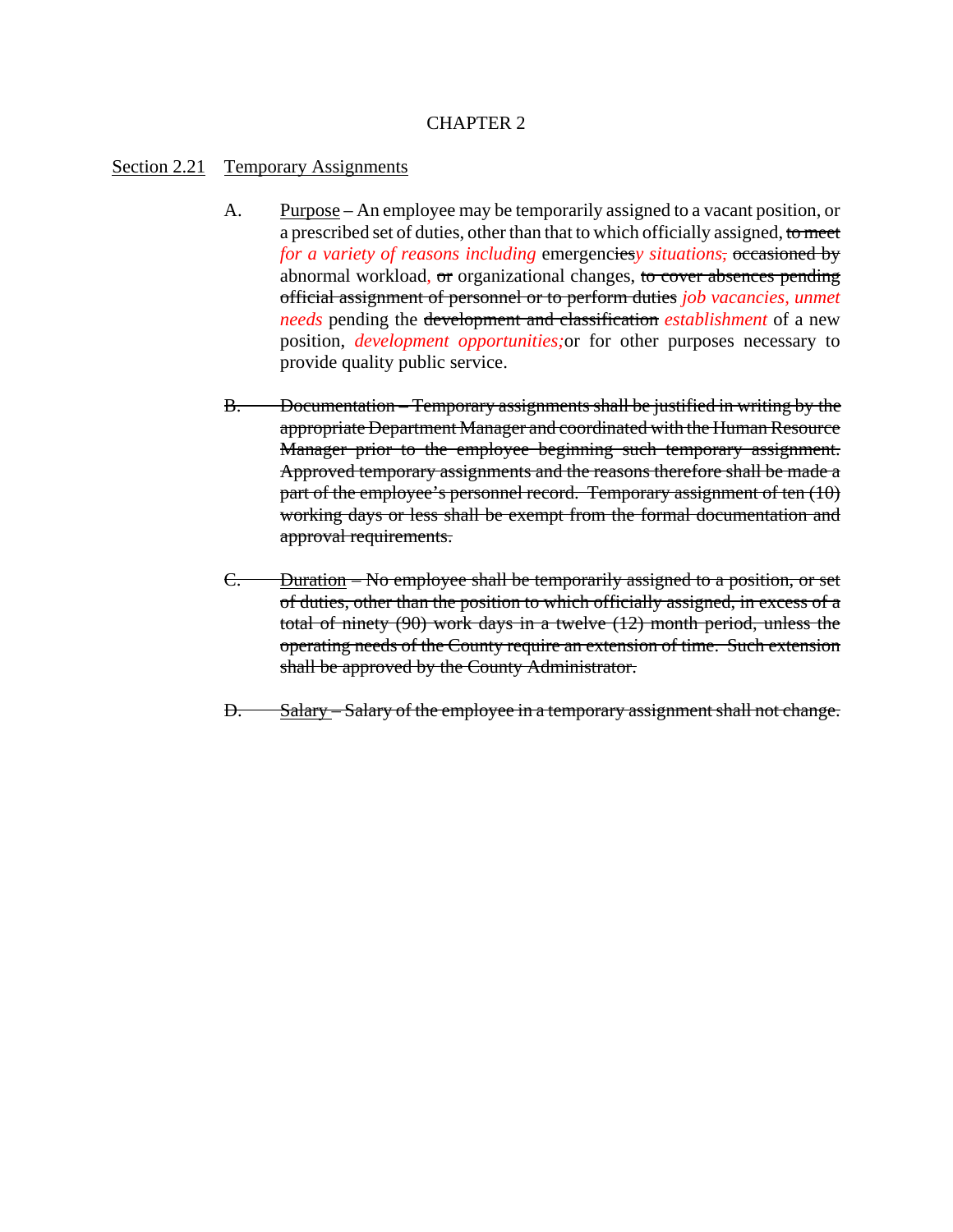# *B. Duration, Approval, Documentation, and Compensation*

| <b>Duration</b>      | $Six (6) \nWeeks$<br>within $a12$<br>month period | <b>Between 6</b><br><b>Weeks and Six</b><br>$(6)$ Months<br>within $a12$<br>month period | <b>Between 6</b><br><b>Months and One</b><br>$(1)$ Year<br>Within a 12<br>month period                                                   | More than<br>1 Year                                                                                            |
|----------------------|---------------------------------------------------|------------------------------------------------------------------------------------------|------------------------------------------------------------------------------------------------------------------------------------------|----------------------------------------------------------------------------------------------------------------|
| <b>Approval</b>      | <b>Supervisor</b>                                 | Department<br>Manager (DM)                                                               | Human<br><b>Resources (HR)</b>                                                                                                           | County<br><i>Administrator</i><br>(CA)                                                                         |
| <b>Documentation</b> | <b>None</b>                                       | <b>DM</b> writes<br>reasons and<br>expected<br>duration to HR                            | <b>DM</b> writes<br>business<br>reasons and<br>expected<br>duration to HR;<br>if HR concurs,<br>they notify<br>Payroll                   | <b>DM</b> writes<br>business reasons<br>and proposed<br>duration; HR<br>makes<br>recommendation;<br>CA decides |
| <b>Compensation</b>  | No change                                         | No change                                                                                | If position in<br>higher salary<br>range, increase<br>consistent with<br>promotion<br>effective the<br>beginning of the<br>seventh month | <b>Maintains</b><br>increase given at<br>6 months                                                              |

*Exceptions may be granted by the County Administrator.*

- *C. Salary Adjustment Considerations*
	- *1. Performance Increase Performance increases effective during the portion of the assignment in which the employee is receiving a temporary salary adjustment shall be handled in accordance with Section 4.11.D4.*
	- *2. End of Temporary Salary Adjustment When the employee returns to her regular duties, the salary shall be reduced by the same dollar amount by which it was temporarily increased.*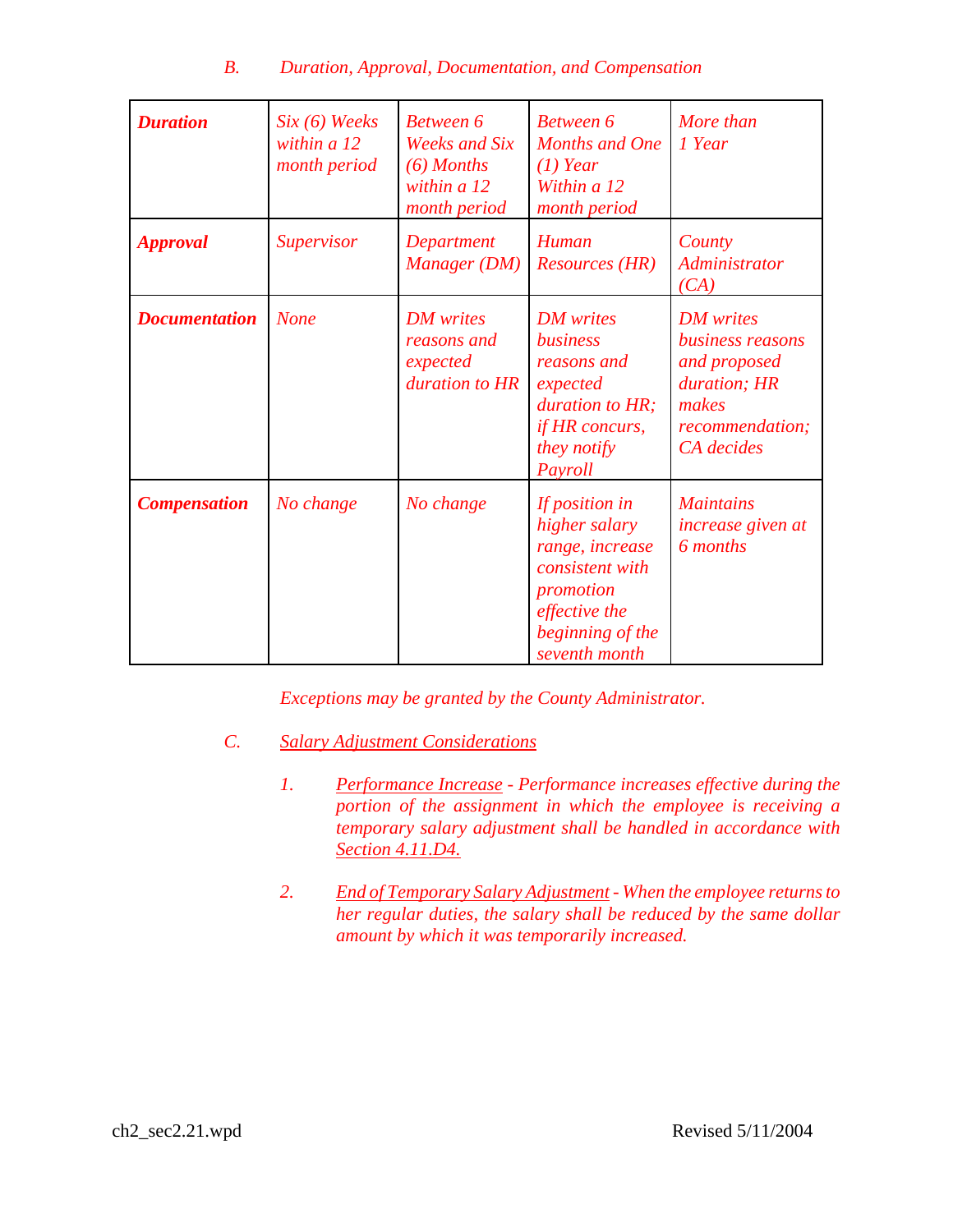# **M E M O R A N D U M**

DATE: May 11, 2004

TO: The Board of Supervisors

FROM: Sanford B. Wanner, County Administrator

l

SUBJECT: FY 2005 Strategic Management Plan

At the March 23, 2004, Board Work Session, the County's FY 2005 Strategic Directions were unveiled. In conjunction with the Budget, the Proposed FY 2005 Strategic Management Plan was submitted for Board review.

The Strategic Management Plan is an important document that guides our actions over the next few years. As part of the adoption of the Budget, I recommend that the Board approve the FY 2005 Strategic Management Plan.

Sanford B. Wanner

\_\_\_\_\_\_\_\_\_\_\_\_\_\_\_\_\_\_\_\_\_\_\_\_\_\_\_\_\_\_\_\_

SBW/gs SMP05.mem

Attachment